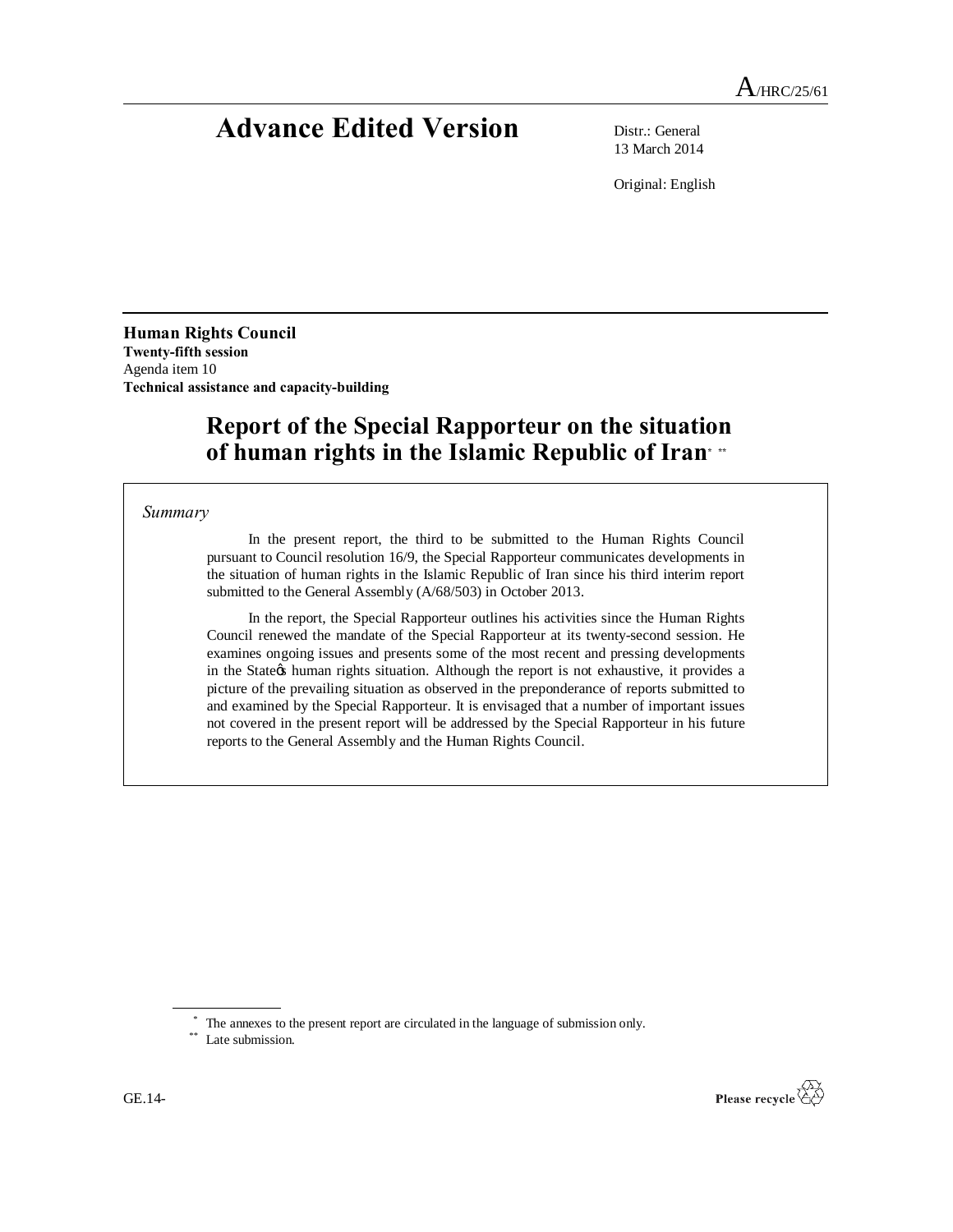# Contents

|         |           | Paragraphs | Page           |
|---------|-----------|------------|----------------|
| L.      |           | 169        | 3              |
| П.      |           | 10613      | $\overline{4}$ |
| III.    |           | 14623      | 5              |
|         | А.        | 14617      | 5              |
|         | <b>B.</b> | 18622      | 6              |
|         | C.        | 23         | 7              |
| IV.     |           | 24651      | 7              |
|         | А.        | 33         | 9              |
|         | <b>B.</b> | 34         | 9              |
|         | C.        | 35643      | 10             |
|         | D.        | 44651      | 11             |
| V.      |           | 52657      | 13             |
| VI.     |           | 58679      | 14             |
|         | А.        | 60665      | 14             |
|         | <b>B.</b> | 66671      | 16             |
|         | C.        | 72679      | 17             |
| VII.    |           | 80687      | 18             |
| VIII.   |           | 88692      | 20             |
|         | А.        | 88691      | 20             |
|         | В.        | 92         | 21             |
| V.      |           | 93696      | 21             |
| Annexes |           |            |                |
|         | I.        |            | 23             |
|         | II.       |            | 74             |

 $\mathbf 2$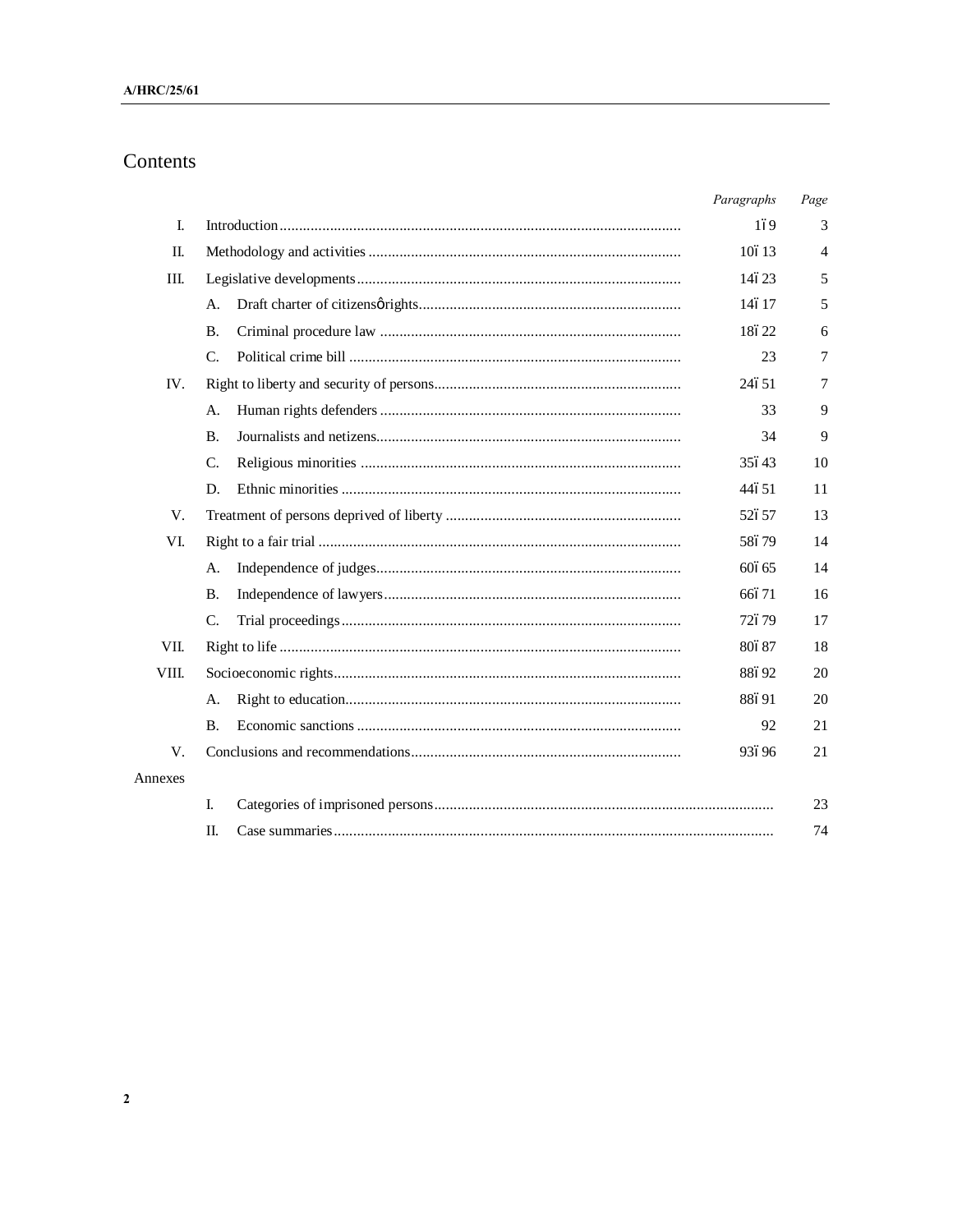## **I. Introduction**

1. A number of positive overtures have been made by the new Government of the Islamic Republic of Iran, apparently aimed at advancing President Hassan Rouhanigs campaign pledges to strengthen human rights protections for civil, political, social, cultural and economic rights, and at remedying some cases of human rights violations. This includes the proposal of a new charter for citizens  $\varphi$  rights. Since September 2013, the Government of the Islamic Republic of Iran has released 80 individuals, some of whom appear to have been prosecuted for peacefully exercising their fundamental rights to expression, belief, association or assembly.<sup>1</sup> Some detainees were furloughed for a few days; others appear to have been permanently released, while hundreds of others remain in some form of confinement, including several individuals whose detention was identified as arbitrary by the Working Group on Arbitrary Detention (see annex I).2

2. The Special Rapporteur, while welcoming the above-mentioned positive steps, stresses that they currently do not address fully the fundamental human rights concerns raised by the General Assembly, the Human Rights Council and its special procedures, the treaty bodies, human rights defenders and international organizations. This includes the need to address laws and practices that infringe upon the rights to life, to the freedoms of expression, association, assembly, belief and religion, to education and to nondiscrimination.

3. The Special Rapporteur emphasizes that the basis of these concerns is primarily the non-compliance of national laws with the State international obligations and a lack of adherence to the rule of law, as well as a failure to investigate complaints and to bring human rights violators to justice. Furthermore, the Special Rapporteur believes that the recent engagement with the international community presents opportunities for future cooperation, particularly with regard to capacity-building to advance the Stategs international human rights obligations.

4. Reports of the arbitrary detention of individuals for peacefully exercising their fundamental rights to expression, association, assembly, belief and religion remain prevalent. Interpreting article 9 of the International Covenant on Civil and Political Rights, the Human Rights Committee recognized, in a draft general comment on liberty and security of person, that õliberty of the person is a right of profound importance, both for its own sake and because deprivation of liberty has historically been a principal means by which other human rights are suppressed.

5. Information in the above-mentioned reports also reveal that aspects of Iranian laws, policies, attitudes and practices extensively identified by the United Nations human rights machinery regretfully continue without redress and persist in undermining the independence of the Stategs judicial organs, and in nullifying safeguards for fair trials. This is all the more alarming when considering the frequent use of the death penalty, in particular for crimes not considered the  $\ddot{o}$  most serious offences $\ddot{o}$  under international law.

6. The present report, far from being exhaustive, analyses the prospects for reform of the administration of justice, in particular with regard to progress made in implementing the

<sup>&</sup>lt;sup>1</sup> David Keyes, õlran rejails political prisoner Majid Tavakoliö, *Daily Beast*, 7 November 2014, available from www.thedailybeast.com/articles/2013/11/07/iran-rejails-political-priosner-majidtavakoli.html.

<sup>&</sup>lt;sup>2</sup> On 29 August 2012, the Working Group on Arbitrary Detention, in its opinion No. 30/2012, found that the detention of Mir Hossein Mossavi and Mehdi Karoubi was arbitrary (see A/HRC/WGAD/2012/30).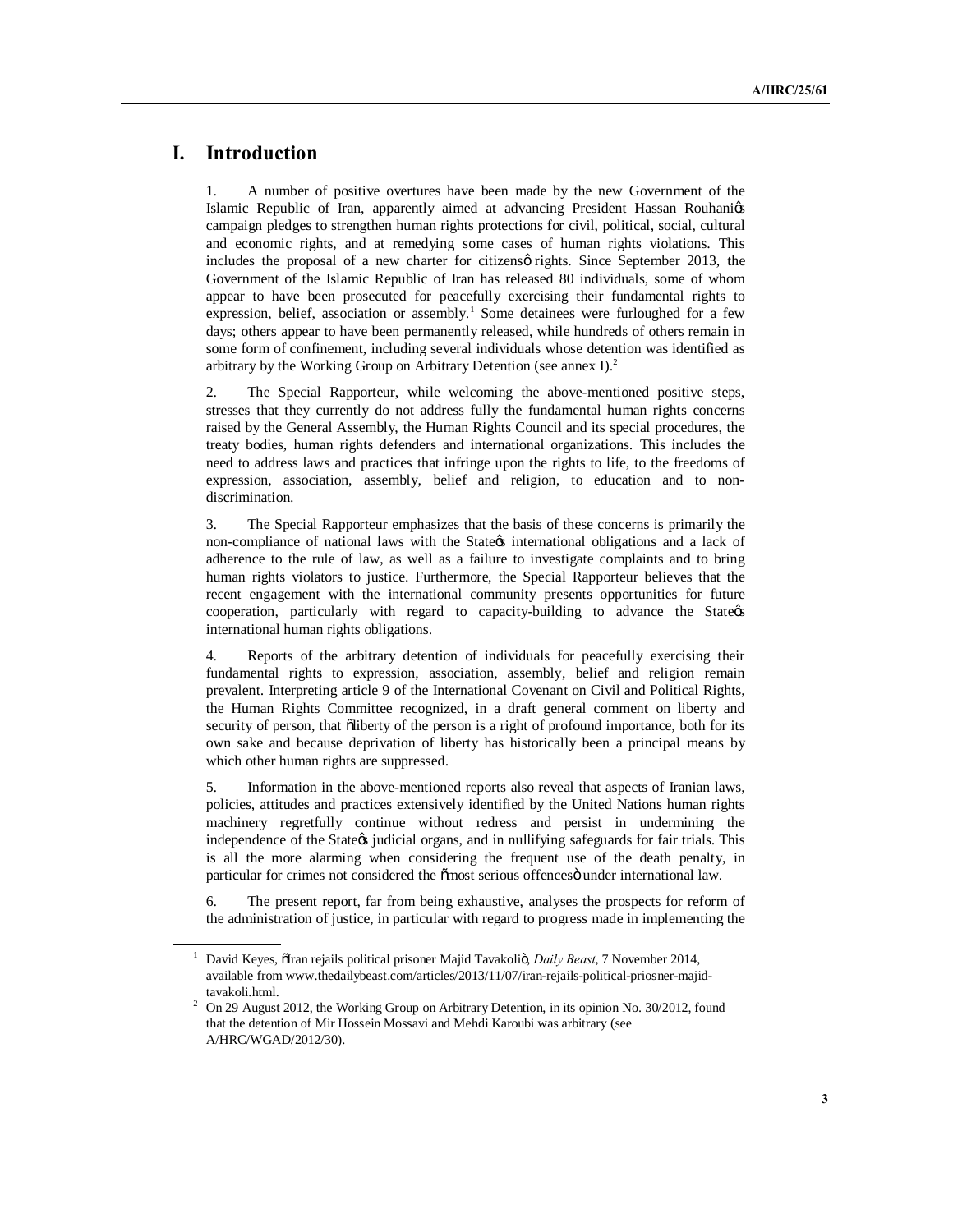recommendations made by the Working Group on Arbitrary Detention in  $2003$ <sup>3</sup> during the universal periodic review in  $2010<sup>4</sup>$  and by the Human Rights Committee in  $2011<sup>5</sup>$ 

7. The Government of the Islamic Republic of Iran forwarded a detailed reply to all sections of the present report,<sup>6</sup> in which it revealed its ongoing dissatisfaction with credible sources of information, contending that the report violated article 6 of the Code of Conduct for Special Procedures Mandate Holders, which directs them to pursue due diligence in gathering and corroborating information emanating from credible sources. The Government asserted that the present report selectively considered comments made by other United Nations human rights mechanisms, and questioned whether visiting a few European countries to collect information on the situation of human rights in the Islamic Republic of Iran was õthe correct methodology for the compilation of a reportö.

8. In this regard, the Special Rapporteur continues to maintain that he only presents corroborated information, gathered from credible sources, that he has sought clarification on a number of issues and cases through communications with the Government 6 a majority of which remain unanswered 6 and that he has accurately presented concerns raised by other human rights mechanisms. He also concurs that the alternatives pursued in the absence of an approved visit to the country are less than ideal.

9. In its comments, the Government also asserted that individuals that are guilty of serious crimes 6 including alleged acts of violence, the disruption of public order and the promotion of ideas with the intent of inciting osecessionisto activities 6 were inappropriately identified as human rights defenders in the report. It also maintained that journalists and lawyers are not immune from prosecution when they violate õthe boundaries of a duty entrusted to him/her by law and engages in acts that run contrary to his/her standingö. Lastly, the Government continued to maintain that drug trafficking is a serious crime that warrants capital punishment.

### **II. Methodology and activities**

10. The Special Rapporteur conducted interviews with a total of 72 Iranians in the Netherlands, Germany and France between 12 and 22 December 2013 (see annex II). Another 61 Iranians located in the Islamic Republic of Iran and Turkey submitted statements between September and December 2013. These individuals identified themselves as human rights defenders, lawyers and persons belonging to ethnic and religious minority groups. Others identified themselves as former õpolitical prisonersö or relatives of former or current  $\delta$ political prisoners $\ddot{o}$ , including some who had been executed.

11. During the interviews, individuals recounted events spanning several decades, and answered a series of specific questions pertaining to their arrest, detention and prosecution, where relevant. Between1 August 2013 and 3 January 2014, the Special Rapporteur received written reports from human rights organizations on the situation of Baha'i, Gonabadi Dervish, Sunnis, Christian, religious minority communities and the Ahwazi Arab, Kurdish, Baluch and Azerbaijani ethnic minority groups. The information communicated during all 133 interviews and in the written submissions was examined and is contained in the annexes to the present report.

<sup>3</sup> E/CN.4/2004/3/Add.2.

<sup>4</sup> A/HRC/14/12.

CCPR/C/IRN/CO/3.

<sup>6</sup> See http://shaheedoniran.org/english/dr-shaheeds-work/latest-reports/march-2014-reply-by-theislamic-republic-to-the-srs-report/.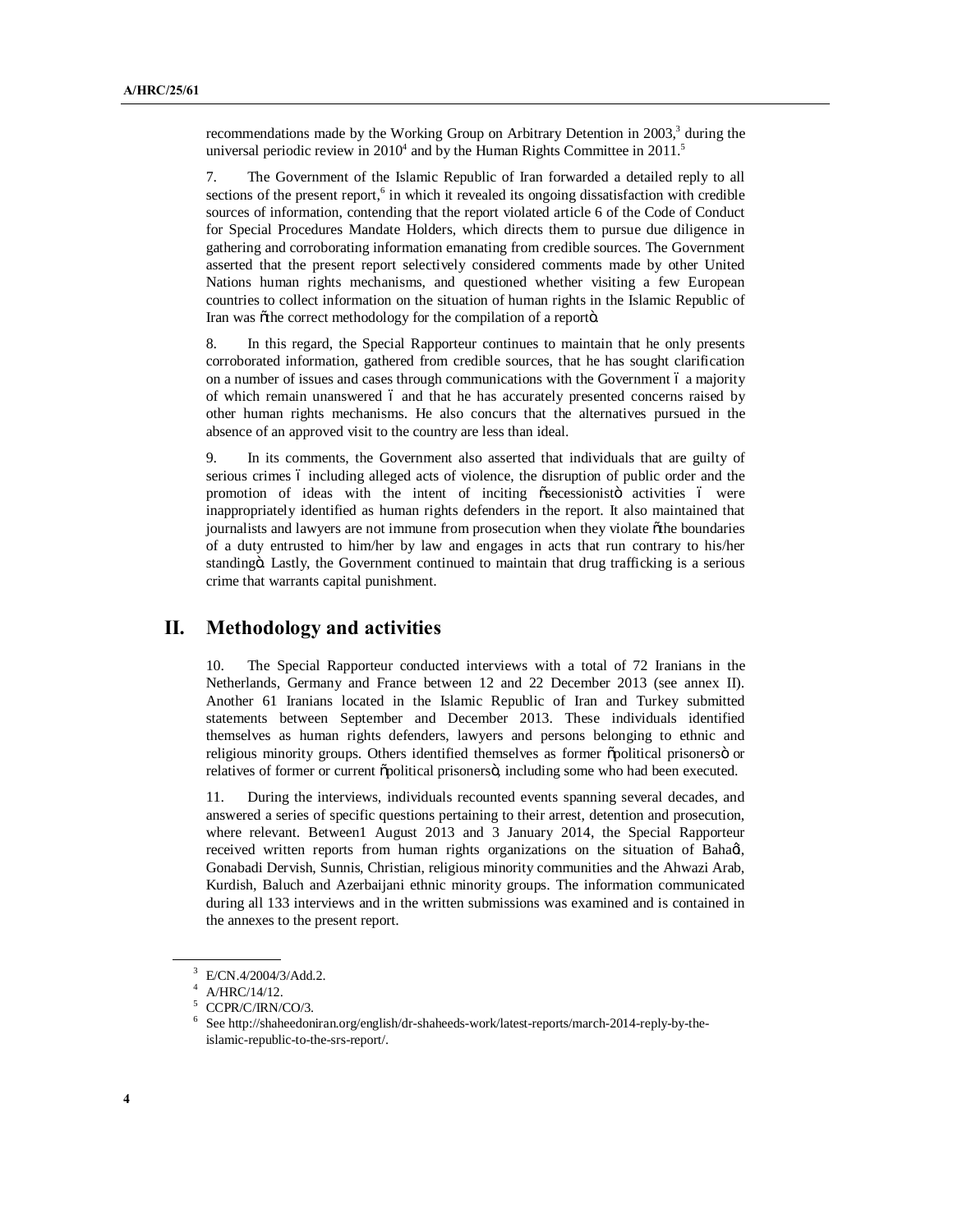12. The Special Rapporteur addressed 25 communications, including 8 allegation letters and 17 urgent actions, to the Government to enquire about specific cases and express concern about certain trends, including the arrest and prosecution of journalists, political and student activists, trade unionists, artists, human right defenders, lawyers and women rights activists; the situation of religious minorities; lack of access to medical care in prisons, the application of the death penalty, including the execution of persons in secret; and the promulgation of discriminatory legislation. The Government responded to four of these enquiries. On 19 July 2013, the Special Rapporteur also issued several detailed surveys in the form of questionnaires to various government offices for the purpose of gathering further information about the impact of economic sanctions on the country humanitarian situation, and transmitted two requests for a visit on 16 May and 2 July 2013, in order to strengthen cooperation with the Government and to investigate further the allegations submitted to him. The Government has yet to respond to these communications.

13. The Special Rapporteur met with the Permanent Representatives of the Islamic Republic of Iran to the United Nations in Geneva and New York to discuss views on the conclusions drawn by the Special Rapporteur in his previous reports, his methodology and the prospects for future engagement. The Special Rapporteur looks forward to future opportunities for engagement and cooperation, including through further meetings and by visiting the country.

### **III. Legislative developments**

#### **A. Draft charter of citizens' rights**

14. On 26 November 2013, the Government announced the publication of its draft charter of citizens *orights*, which was made available for public comment.<sup>7</sup> According to the draft, the charter proposes no new rights, but recalls the most important rights currently guaranteed by Iranian law. It states that the charter serves as the Governmentøs intended õplan and policyö,<sup>8</sup> and proposes a framework for cooperation between the various branches of Government to strengthen guarantees for civil, political, economic, social and cultural rights.

15. Human rights defenders and a number of human rights organizations contend that the current draft fails to address underlying concerns, emphasizing that it frames rights within the context of the current national legal framework, which has been a source of concern for the United Nations human rights machinery for decades.<sup>9</sup> Articles 3.11 and 3.16, for example, acknowledge the right to promote and disseminate ideas and opinions, regardless of medium, and highlight the rights to freedom of association and assembly õwithin the framework of the lawö, as long as they do not violate public rights or the principles of Islam.

<sup>7</sup> See.www.president.ir/fa/72975.

<sup>8</sup> See the draft charter, art. 1.6, at http://shaheedoniran.org/english/reported-cases/citizenship-rightscharter/.

Amnesty International, ölran: Charter of Citizensø Rights must enshrine human rights for allö, 19 December 2013, available from www.amnesty.org/en/library/info/MDE13/057/2013/en; Human Rights Watch,  $\tilde{a}$ Joint Letter to President Hassan Rouhani re: draft Citizensø Rights Charter, 27 December 2013, available from www.hrw.org/news/2013/12/27/joint-letter-president-hassan-rouhanire-draft-citizens-rights-charter; and International Campaign for Human Rights in Iran, öDraft Citizenship Charter Will Allow Continued Rights Violations say Human Rights Groupsö, 27 December 2013, available from www.iranhumanrights.org/2013/12/ichri-hrw/.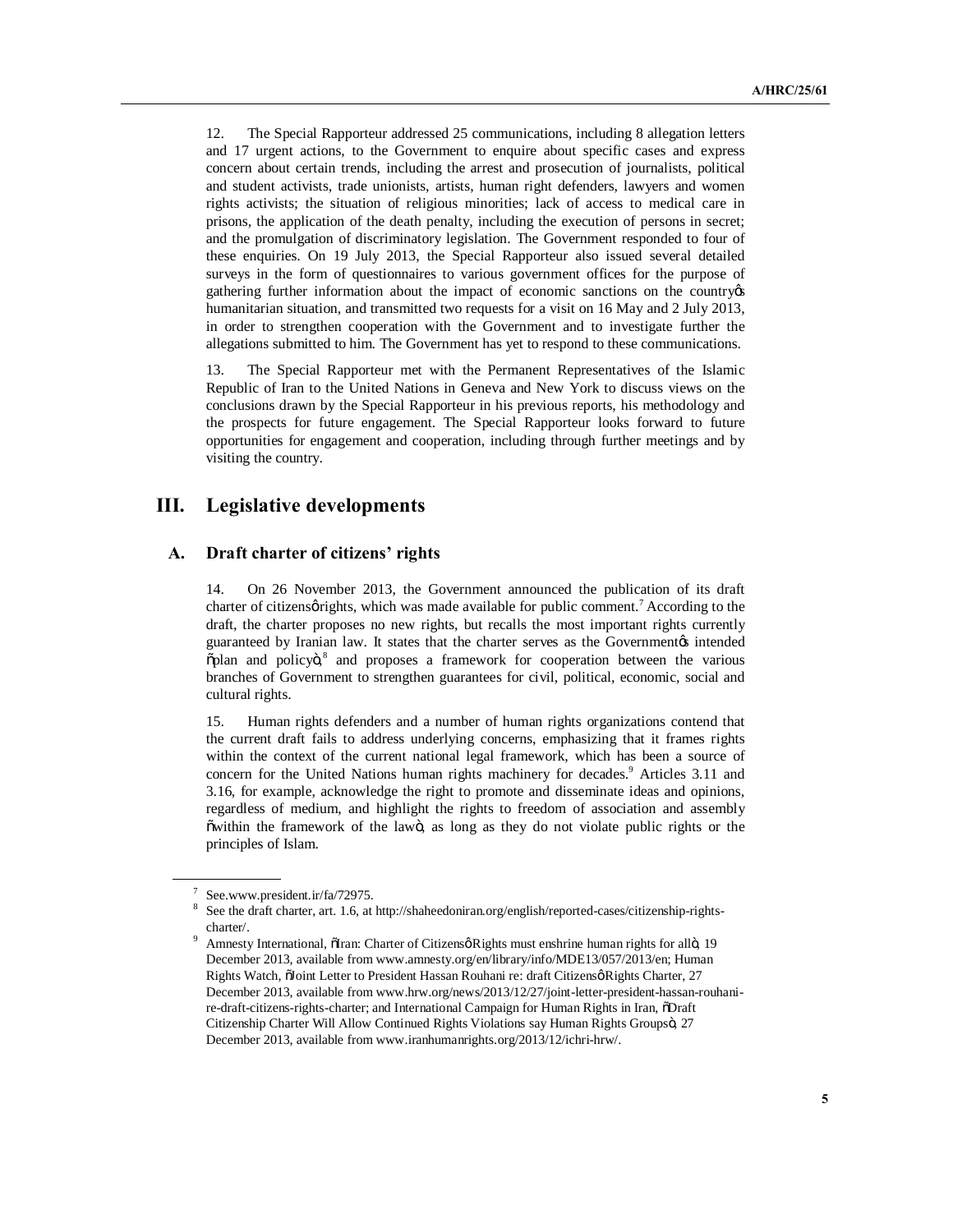16. The charter currently fails to address laws and policies that discriminate against religious minorities, including the Baha $\alpha$ , and insufficiently addresses discrimination against women, including their ability to pass their citizenship on to their children. It also fails to address the use of cruel, inhumane or degrading punishment, including flogging, hanging, stoning and amputation; it does not ban the execution of juveniles; and it fails to address concerns about the use of capital punishment, in particular for offences that do not meet the standards for most serious crimes under international law.

17. Several organizations and human rights defenders also recall that a number of laws, including the Constitution and the 2004 Law on Respecting Legitimate Freedoms and Protecting Citizensø Rights, already guarantee the rights described in the charter, but that certain aspects of other laws and practices undermine their protection.

### **B. Criminal procedure law**

18. On 6 November 2013, the Guardian Council approved a new criminal procedure law, which has yet to come into force. The new law incorporates the 2004 Law on Respecting Legitimate Freedoms and Protecting Citizens oRights. From a rights perspective, the new law presents some notable improvements to the current law, which facilitated a variety of abuses. Nonetheless, the new law also maintains some key shortcomings.

19. The new law continues to provide for the detention of individuals throughout an initial investigation phase, during which security officials gather evidence against suspects. It requires the authorities to adhere to procedures designed to safeguard fair trial standards defined in the law of  $2004$ .<sup>10</sup> In order to prevent flight or to maintain  $\delta$ pubic order $\ddot{o}$ , the law allows investigatory judges to extend pretrial detention, once charges have been laid within 24 hours, for serious offences, including for vaguely worded national security offences, for one month at a time and for up to two years or until trial.11 Detainees may appeal against the extension of detention within 10 days of its issuance.

20. The new law allows the access of defendants to a lawyer within the initial investigation phase, upon their request.<sup>12</sup> Under the current criminal procedure, lawyers are prohibited access during the initial investigation. Furthermore, the investigatory judge must inform the accused of the right to a lawyer, and offer a court-appointed lawyer if the accused cannot afford one.<sup>13</sup> When accused persons are charged with a national security or other serious offence, however, they can still be denied the right to counsel for one week. Security forces, with the agreement of an investigatory judge, may also deny a detainee  $\alpha$ communication with family and friends if there is  $\tilde{\alpha}$  need to do soo, which is not clearly defined.<sup>14</sup>

21. The law also expands the number of judges that preside over serious crimes in public criminal and revolutionary courts to five, with a quorum of three. In addition, the law expanded the jurisdiction of the Supreme Court to hear appeals, including claims that serious procedural violations have invalidated verdicts. The law states, however, that

<sup>&</sup>lt;sup>10</sup> Code of Criminal Procedure. arts. 24 and 127.<br><sup>11</sup> Ibid., art. 32.

<sup>12</sup> Ibid, arts. 48, 346-348.

<sup>13</sup> Ibid., art. 190.

<sup>14</sup> Ibid., art. 50.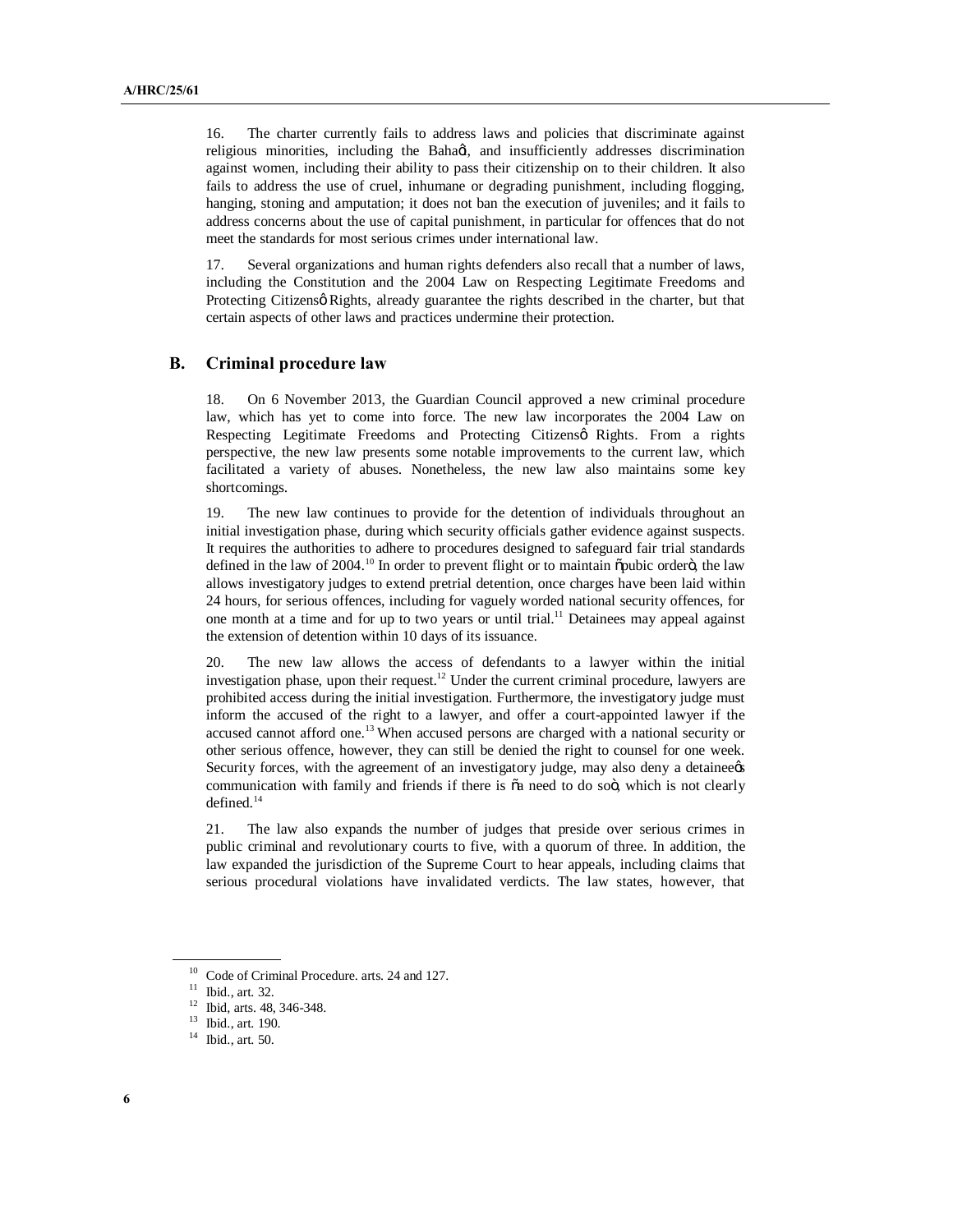procedural violations do not themselves invalidate rulings unless rights breached are of sufficient importance.<sup>15</sup>

22. Defendants may, if acquitted, seek remedy for defamation, damages and mental anguish to themselves or family members if they have been unjustifiably detained or detained through a mistake or fault of the judge during the initial investigation period. Such claims are to be heard by a provisional commission, which consists of three judges appointed by the head of the judiciary.<sup>16</sup>

#### **C. Political crime bill**

23. In September 2103, the opolitical crime ibill was introduced to Parliament and is currently being reviewed by the Cultural Commission.<sup>17</sup> The bill appears to impose further limits on freedom of expression, association and assembly. According to article 1 of the bill, a political crime is any act meant to criticize the State or to obtain or maintain power, without intending to damage the fundamental principles and framework of the Islamic Republic of Iran.<sup>18</sup> According to article 2, political crimes are those that defame, insult and publish false information against government officials; it lists crimes defined by the Activities of Political and Professional Parties, Groups, Associations and Islamic Associations or Recognized Religious Minorities Law of 1981.<sup>19</sup>

## **IV. Right to liberty and security of persons**

24. In February 2003, the Working Group on Arbitrary Detention, during a mission to the country, visited several prisons and detention centres, and met with representatives of the Government, parliament, the judiciary and non-governmental organizations, as well as with prisoners and their families.<sup>20</sup> It made several observations, noting that situations of arbitrary detention were õessentially related to infringements of freedom of opinion and expressionö, and õmalfunctions in the administration of justiceö, in particular concerning due process of law, abuse of solitary confinement, the role of revolutionary tribunals and clerical courts and the failure to take into account the principle of proportionality in passing sentence. It also noted that, while freedom of expression, assembly, association and belief (for recognized religions) are guaranteed by the Constitution, almost all prisoners they requested to visit had been prosecuted or tried for having peacefully exercised these constitutional rights, which made their detention arbitrary under category II of the Groupos working methods. $21$ 

25. The Constitution prohibits arbitrary arrest. It requires that detainees be informed of their charges in writing  $\ddot{\text{ow}}$  ithout delayo, stipulating in its article 32 that  $\ddot{\text{aa}}$  provisional dossier should be forwarded to the competent judicial authorities within a maximum of 24 hours so that preliminary procedures to the trial may be completed as swiftly as possibleö.

26. The 2004 Law on Respecting Legitimate Freedoms and Protecting Citizens o Rights contains 15 articles that specifically govern the conduct of individuals representing all

<sup>15</sup> Ibid., art. 455.

<sup>16</sup> Ibid, art. 256.

 $17$  See http://isna.ir/fa/news/92110100816/.

<sup>&</sup>lt;sup>18</sup> See http://rc.majlis.ir/fa/legal\_draft/show/856745.

See www.president.ir/att/sharvandi.pdf.

<sup>20</sup> See E/CN.4/2004/3/Add.2.

<sup>21</sup> Ibid., para. 42.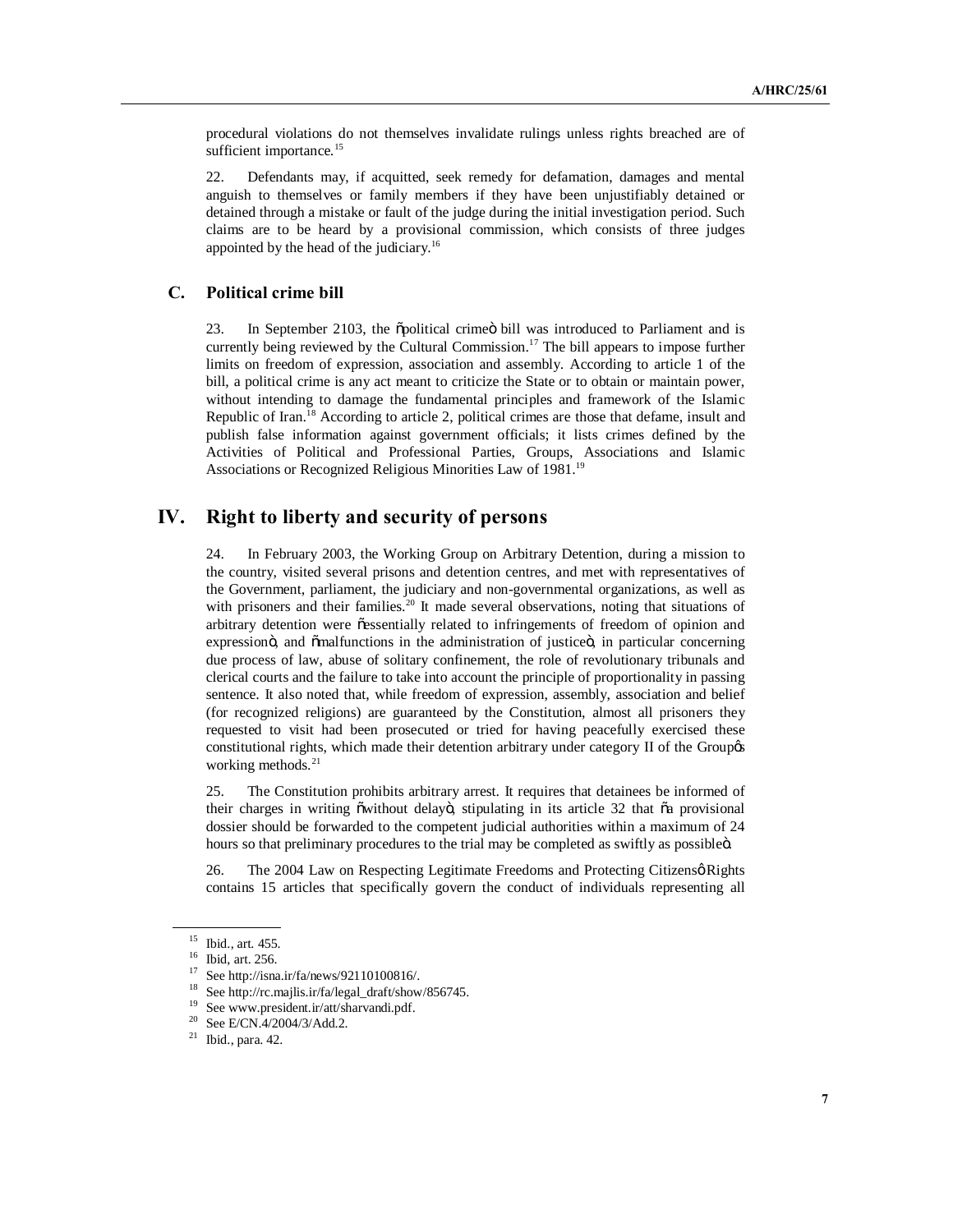courts, prosecutor and judicial offices when carrying out their legal duties. Like the Constitution, the law, in its article 5, forbids  $\delta$  arbitrary detention of individuals $\ddot{\delta}$ , requires that families of detainees be  $\ddot{\text{o}}$ apprised of any and all developments and forbids the use of  $\tilde{v}$ unknown places $\tilde{v}$  for detention. In articles 6 and 7, it also forbids interrogators from using blindfolds, shackling or humiliating persons during arrests, or sitting behind detainees during interrogation. It directs officials to use questions that are osclear, purposeful and related directly or indirectly to the accusations and to use  $\tilde{\sigma}$  proper methods of investigation and modern techniquesö during interrogations. It also forbids the use of torture to obtain confessions, and insists that forced confessions have no legal merit.

27. As at 14 January 2014, at least 895 oprisoners of conscience and opolitical prisonersö were reportedly imprisoned. This number includes 379 political activists, 292 religious practitioners, 92 human rights defenders (including 50 ethnic rights activists), 71 civic activists, 37 journalists and netizens, and 24 student activists (see annex II).

28. The Special Rapporteur is struck by the magnitude, frequency and recurring nature of certain incidents reported by interviewees. The details given by interviewees depict situations of arbitrary detention, particularly the apparent arrest and detention of individuals for the peaceful exercise of fundamental rights, including the right to expression, association or belief, as described by other special procedures.<sup>22</sup> Their testimonies also uniformly convey a pattern of abuse that violates both international and national safeguards for humane and fair treatment of detained and accused persons.

29. A majority of the 61 individuals located in Turkey and the Islamic Republic of Iran reported having been detained between 2003 and 2008, 11 reported detentions in 2009, and 12 from 2009 onward. Half of all interviewees reported detentions lasting between six months and three years. Some 69 per cent reported that authorities either did not have warrants or refused to produce one when requested. $^{23}$  In some cases, arrests were made at an intelligence office or revolutionary court after individuals responded to a verbal summons, not a written summons as required by the Code of Criminal Procedure.

30. About half of all interviewees reported that they had been arrested at a private residence. The authorities had conducted extensive searches and often confiscated personal items, such as family photo albums. Several reported verbal and physical abuse of themselves and of family members during the arrest. In two thirds of cases, interviewees stated that they had been arrested on behalf of the Minister of Intelligence. Others reported that they had been arrested by various branches of the security forces, including the police, the Islamic Revolutionary Guards Corps or Basij militia.

31. Approximately 85 per cent reported being held in Ministry of Intelligence detention centres or a local prison. It was reported that those taken to local prisons were often held in special intelligence or Islamic Revolutionary Guards wards, such as wards 209, 2A or 240 of Evin prison in Tehran. They were reportedly held in these locations for the course of what appears to be an  $\ddot{\text{o}}$  initial stage of investigation d. A majority of interviewees reported that they were detained mostly incommunicado during the  $\ddot{o}$  investigation stage of for periods ranging from two days to four months, during which they were repeatedly interrogated.

32. Seventy-five per cent of interviewees reported having been held without any charge laid within 24 hours as stipulated by the Constitution. In 59 per cent of cases, detainees were formally charged after more than a week (in some cases, months) or never at all.

 $22$  Ibid.

<sup>&</sup>lt;sup>23</sup> Percentages are based on 29 formerly detained interviewees, with the exception of the number associated with the trials, which are based on the 18 individuals that faced trial only.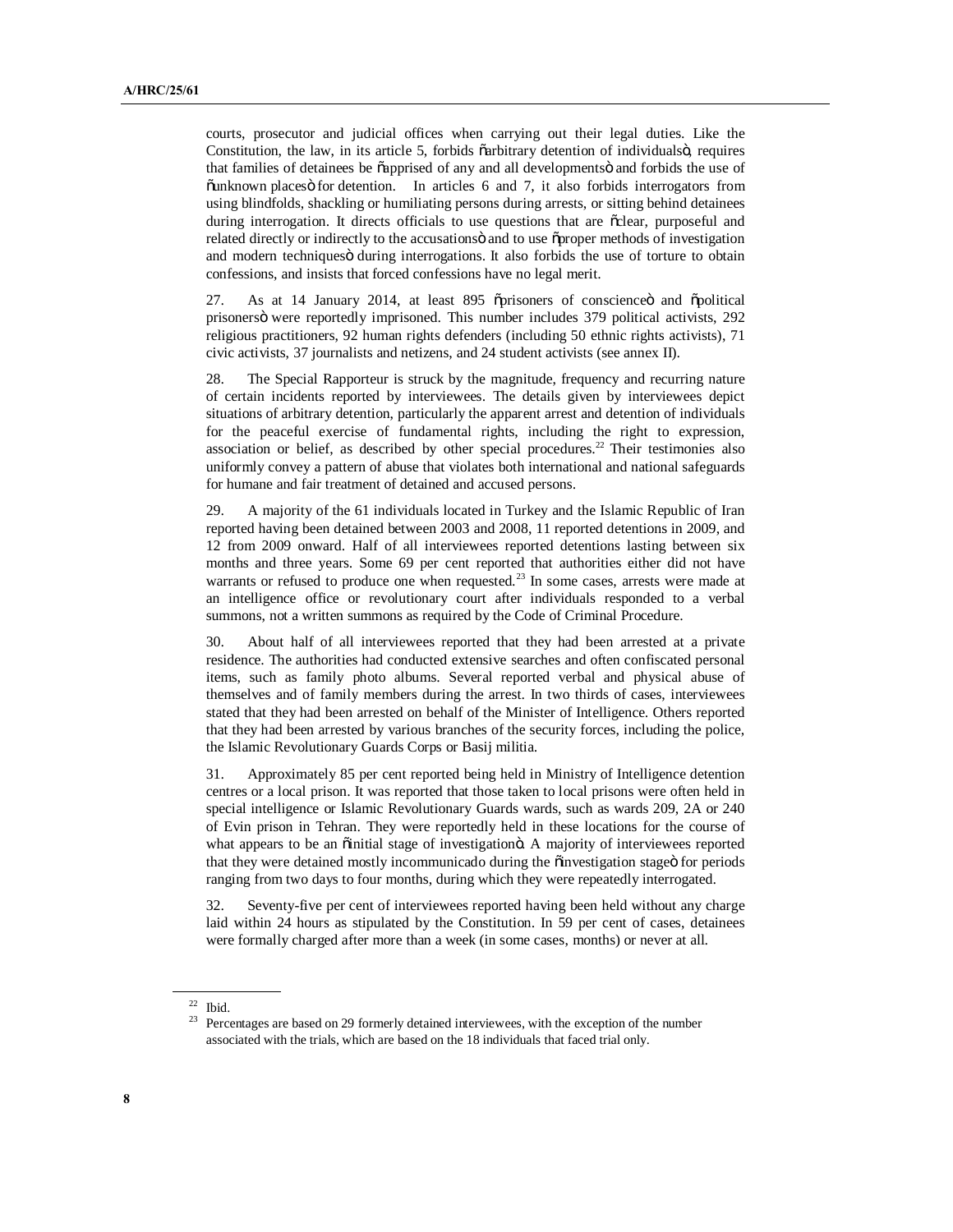### **A. Human rights defenders**

33. Of the 92 human rights defenders currently reportedly detained (see table 1 below), at least 26 were charged with õmembership in organizations that aim to disrupt national securityö or õrelations or collaboration with organizations that aim to disrupt national securityö (both charges relate to article 499 of the Penal Code). At least 25 were charged with  $\tilde{\text{opropag}}$  and at least 14 were charged with  $\tilde{\text{o}}$  assembly and collusion against national security o. Other charges less frequently laid against these individuals include espionage and *moharebeh* (commonly translated as oenmity against Godö, but translated by the Government as a crime in which  $\tilde{o}a$  person brandishes or points a weapon at members of the public to kill, frighten and coerce themo).<sup>24</sup> Since 2010, the coordinated mass arrest of human rights defenders has served to effectively dismantle the most important Iranian human right organizations, including the Committee of Human Rights Reporters, the Defenders of Human Rights Centre (founded by Nobel Laureate Shirin Ebadi) and Human Rights Activists in Iran.<sup>25</sup>

#### Table 1.



#### **Human rights defenders currently detained, by category**

### **B. Journalists and netizens**

34. Of 39 bloggers and journalists currently detained in the Islamic Republic of Iran (including the recent arrest of seven computer technology workers), $^{26}$  at least 12 were charged with õassembly and collusionö, 10 with õpropaganda against the systemö and at least six with  $\tilde{o}$  insulting the Supreme Leader $\tilde{o}$ <sup>27</sup>. The number of persons concerned in each case is probably higher owing to the unknown circumstances surrounding the cases against some journalists and bloggers currently detained.

<sup>&</sup>lt;sup>24</sup> See United for Iran,  $\tilde{O}$ Political Prisoners in Iranö, available from http://united4iran.org/politicalprisoners-database/search/.

<sup>&</sup>lt;sup>25</sup> Human Rights Watch, õlran: New Coordinated Attack on Human Rights Groupsö, 24 March 2010, available from www.hrw.org/news/2010/03/24/iran-new-coordinated-attack-human-rights-groups.

<sup>&</sup>lt;sup>26</sup> Elana Beiser, õSecond worst year on record for jailed journalistsö, Committee to Protect Journalists, 18 December 2013, available from http://cpj.org/reports/2013/12/second-worst-year-on-record-forjailed-journalists.php.

 $27$   $\sigma$ Political Prisoners in Iran, $\ddot{\sigma}$  United for Iran, URL.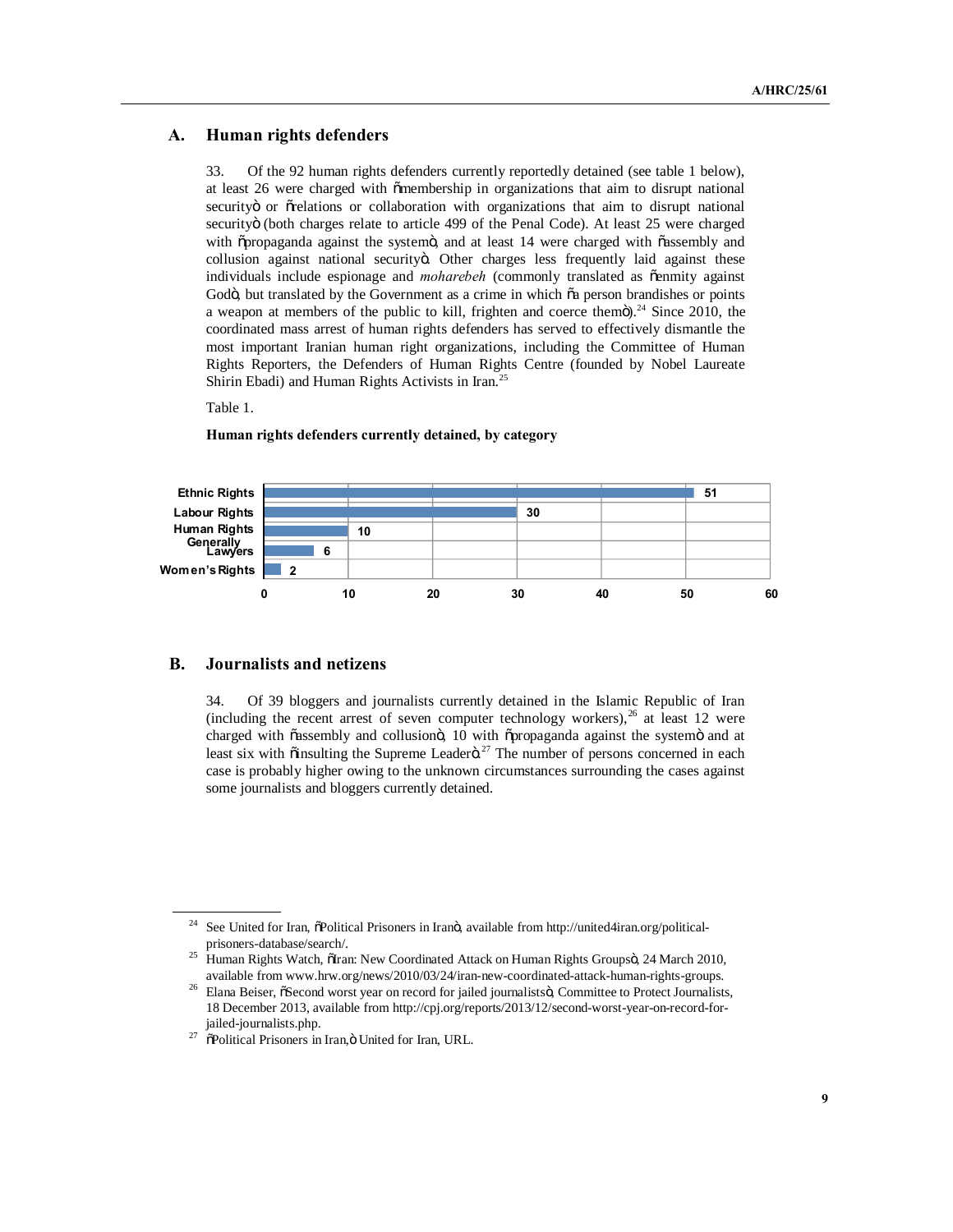### **C. Religious minorities**

35. As at 3 January 2014, at least 307 members of religious minorities were in detention, of whom 136 were Bahads, 90 Sunni Muslims, 50 Christians, 19 Dervish Muslims (four Dervish human rights lawyers were also reportedly detained), four were Yarasan, two were Zoroastrians and six were from other groups. A few were members of more newly formed spiritual groups, such as Inter-universalism, founded by Mohammad Ali Taheri. Additionally members of the official state religion Shia Islam, such as Ayatollah Hossein Kazemeyni Boroujerdi, have at times been imprisoned for their expression of theological beliefs that challenge those endorsed by the Government.

36. Former detainees often report being subjected to torture or cruel, inhumane or degrading treatment and prolonged solitary confinement to coerce confessions to accusations or admissions about other people. Many detainees also reported being held largely incommunicado, without access to a lawyer. Some prosecutions reportedly failed to meet international standards, marked by limited access to case files and the right to present a defence. Under the law, religious minorities, including recognized Jews, Christians and Zoroastrians, also face discrimination in the judicial system, such as hasher punishments than Muslims for certain crimes, and are barred from serving as judges.

#### **1. Baha'is**

37. At least 734 Bahagis have reportedly been arrested since 2004, and 136 are currently detained. Another 289 have been arrested, released on bail and awaiting trial, while another 150 have been sentenced but are awaiting appeals or summons to serve.<sup>28</sup>

38. It appears that Bahagis are almost exclusively prosecuted for participation in their community affairs, including by facilitating educational services and publicly engaging in religious practices, such as attending devotional gatherings. The violations appear to be rooted in the unrecognized status of the faith, as well as a pervasive view held within the Government that Bahads represent a heretical sect with ties to foreign enemies.<sup>29</sup> They are typically charged with political and security crimes, such as espionage or  $\ddot{\text{o}}$ propaganda against the ruling systemö. According to an unpublished submission from the Bahaøi International Community, multiple revolutionary courts recently held that membership of  $\ddot{\text{o}}$ the misguided Baha $\dot{q}$  secto constituted a criminal offence. The same publication noted that, in a 1993 case involving the murder of two Bahagis, the Constitutional exclusion of Bahagis made them  $\ddot{\text{o}}$ unprotected infidels $\ddot{\text{o}}$  within the justice system. Other sources report that judges are often openly hostile towards Bahaøi defendants.

### **2. Christians**

39. In recent years, Christians, many of whom are converts from Muslim backgrounds, have faced a similar pattern of persecution. At least 49 Christians were reportedly being detained in the Islamic Republic of Iran as at January 2014. In 2013 alone, the authorities reportedly arrested at least 42 Christians, of whom 35 were convicted for participation in

Ataollah Rezvani, a Bahagi resident of the city of Bandar Abbas, was allegedly murdered on 24 August 2013. It has been alleged that his murder might be linked to his religion. The Government claimed, however, that the case was currently under investigation and that, on the basis of existing evidence, the cause of death was more likely suicide than murder. Some reports indicate, however, that the forensic findings contradict Government statements.

<sup>29</sup> See *A Faith Denied: the Persecution of the Baha'is of Iran*, Iran Human Rights Documentation Center, available from www.iranhrdc.org/english/publications/reports/3149-a-faith-denied-thepersecution-of-the-baha-is-of-iran.html#.UtRKfWRDt9E.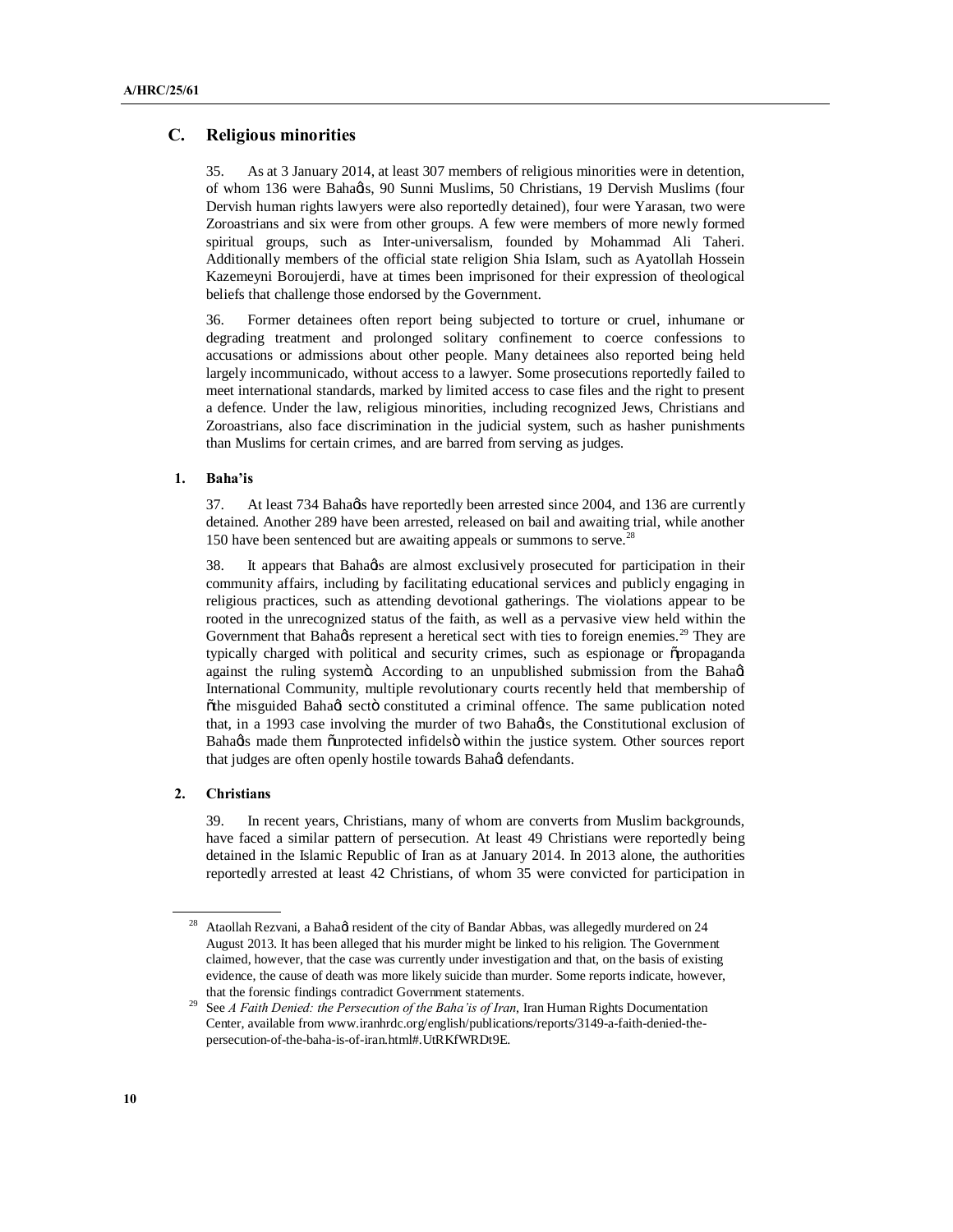informal õhouse churchesö, association with churches outside the Islamic Republic of Iran, perceived or real evangelical activity, and other standard Christian activities. Sentences range from one to 10 years of imprisonment.

40. The Christians most commonly prosecuted appear to be converts from Muslim backgrounds or those that proselytize or minister to Iranian Muslims. Iranian authorities at the highest levels have designated house churches and evangelical Christians as threats to national security.<sup>30</sup>

41. While most cases involving Christians are tried in revolutionary courts for national security crimes, some Christians face charges in public criminal courts for manifestation of religious beliefs; for example, a court sentenced four Christians to 80 lashes each for drinking wine during communion in October 2013.<sup>31</sup> Sources also reported that, although prosecutions for the capital offence of apostasy are very rare, officials routinely threaten to prosecute Christian converts for apostasy, which, while not found in any Iranian criminal law, has been prosecuted based on an Islamic law interpretation commonly used by Iranian courts.32

#### **3. Dervish and Sunni Muslims**

42. Muslims are not immune from arrest, prosecution and judicial harassment in the Islamic Republic of Iran. In recent years, authorities have targeted Dervish (namely, Sufi) Muslims, including members of the Nematollahi Gonabadi order. According to information submitted to the Special Rapporteur, since 2008, 90 Gonabadi Dervishes have been summoned to the Ministry of Intelligence for questioning, 391 have been summoned to public and revolutionary courts, and at least 238 Gonabadi Dervishes have been arrested. Altogether, these actions have resulted in at least 970 prosecutions since 2008, with some cases still open.

43. Human rights groups have reported numerous cases of detention of Sunni Muslims, the majority being imams or religious leaders. They often hail from ethnic minority communities, and routinely face multiple levels of discrimination and limits on their religious practices. Some Sunnis appear to be prosecuted for crimes that involve alleged acts of political violence, including capital crimes such as *moharebeh* (see para. 33 above). Human rights groups and a former political prisoner told the Special Rapporteur that the majority of Sunnis are detained for peaceful religious activism or theologically-based opposition to the political system in the Islamic Republic of Iran. Some have alleged that their convictions were based on confessions made under torture.

### **D. Ethnic minorities**

44. As at January 2014, at least 50 ethnic rights defenders, 28 civic and cultural activists and 200 ethnic political activists were reported detained or imprisoned, many convicted of association with armed opposition groups. Sources challenge the legality of these detentions and convictions, alleging torture and denial of fair trial standards for a majority of these individuals.

<sup>30</sup> See www.leader.ir/langs/fa/index.php?p=bayanat&id=7363.

<sup>&</sup>lt;sup>31</sup> õlran: Four Christians sentenced to 80 lashes each for drinking communion wineö, Christian Solidarity Worldwide, 23 October 2013, available from http://dynamic.csw.org.uk/article.asp?t=press&id=1595.

<sup>&</sup>lt;sup>32</sup> See  $\delta$ The Cost of Faith: Persecution of Christian Protestants and Converts in Iranö, International Campaign for Human Rights in Iran, New York, 2013, available from www.iranhumanrights.org/wpcontent/uploads/Christians\_report\_Final\_for-web.pdf.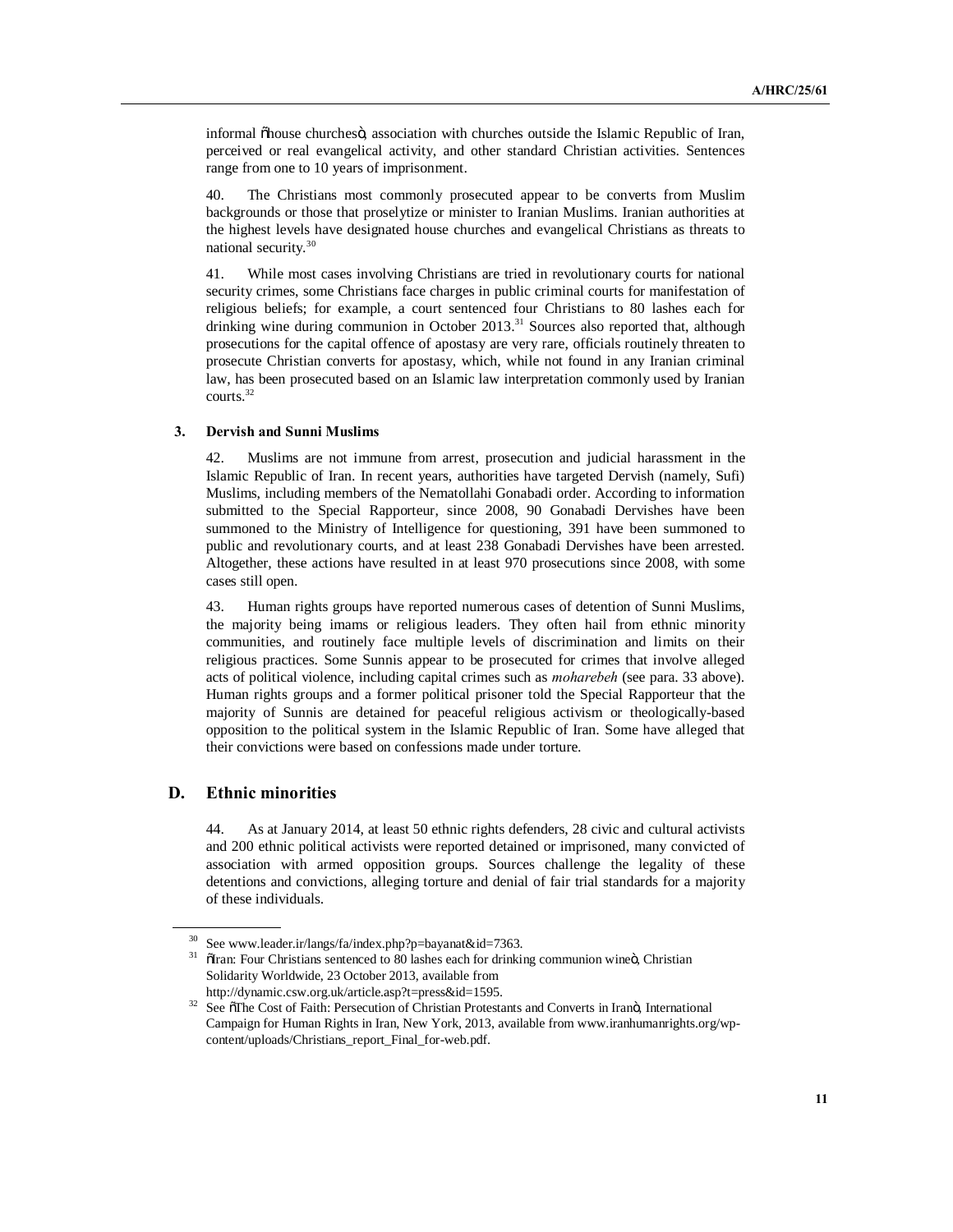45. The Special Rapporteur remains deeply concerned about the five Arab Ahwazi members of the Al-Hiwar cultural institute, who were arrested by the security forces in early 2011 and sentenced to death in July 2012. Their sentences were upheld by the Supreme Court on 9 January 2013. They were reportedly prosecuted for protected activities and convicted of *moharebeh*, *efsad fil-arz* (ocorruption on eartho) and ospreading propaganda against the systemö, reportedly in the absence of fair trial standards.<sup>3</sup>

46. According to reports submitted to the Special Rapporteur, five Azeri political and cultural activists, arrested between 31 December 2012 and 6 February 2013, were convicted and sentenced by branch 3 of the Revolutionary Court of Tabriz to nine years in prison for  $\delta$ founding an illegal groupö and  $\delta$ propaganda against the Stateö. The five Azeri activists reportedly promoted the right to self-determination and the cultural and linguistic identity of Azeris in the Islamic Republic of Iran.On 16 June 2013, the Court of Appeals upheld the sentence.<sup>34</sup> On 13 July 2013, the five activists embarked on a hunger strike to protest their alleged unfair trial and detention conditions.<sup>35</sup>

47. The Special Rapporteur is also concerned about the alleged reprisal for the killing of Iranian border forces, with the execution of 16 prisoners in the Sistan and Baluchistan province, the execution of four Ahwazi Arabs and the execution of two Kurdish political prisoners. In his statement on the executions, the Zahedan Revolutionary and Public Prosecutor maintained that the  $\ddot{\text{owicked}}$  forces and opposition grouplets had been warned that "we will retaliate against any action that harms innocent people and security and police forces. This morning, in response to the martyrdom of border forces in the City of Saravan, we executed 16 bandits that were connected to State opposition groups. $\ddot{\mathrm{o}}^{36}$ 

48. The head of the judiciary in Sistan and Baluchistan province reported that eight of the 16 individuals executed were charged with *moharebeh* and *efsad fil-arz* owing to their membership and cooperation with the Soldiers of Satan group and õparticipation in terrorist events in the province in recent yearsö, while the other eight were reportedly executed on drug-related charges.<sup>37</sup> According to a number of reports, at least one juvenile offender was among the 16 persons executed.<sup>38</sup>

49. The Special Rapporteur remains concerned at reports of the extrajudicial killing of Kulbars by border forces<sup>39</sup> and the injury or death of civilians as a result of land mines;  $17$ such cases were reported from March to October 2013.<sup>40</sup>

50. The Special Rapporteur is also concerned about the prosecution of cultural and labour activists. According to reports, labour activists were prosecuted for being members

Human Rights Watch, ölran: Stop Execution of Ahwazi Arab Political Prisonersö, 24 January 2013, available from www.hrw.org/news/2013/01/24/iran-stop-execution-ahwazi-arab-political-prisoners.

Human Rights Watch, õlran: Free Ethnic rights Activistsö, 21 August 2013, available from www.hrw.org/news/2013/08/20/iran-free-ethnic-rights-activists.

<sup>&</sup>lt;sup>35</sup> Ibid.<br><sup>36</sup> See www.farsnews.com/newstext.php?nn=13920804000374.<br><sup>37</sup> See www.dadoostari-sh.ir/Default.aspx?tabid=1348&articleT

<sup>37</sup> See www.dadgostari-sb.ir/Default.aspx?tabid=1348&articleType=ArticleView&articleId=78845.

<sup>&</sup>lt;sup>38</sup> See HRANA,  $\tilde{o}$ Two Baloch teenage political prisoners sentenced to death were transferred to exile prisons", 14 September 2012, available from http://hra-news.org/en/two-baloch-teenage-politicalprisoners-sentenced-to-death-were-transferred-to-exile-prisons#more-2010, and http://hrdai.net/index.php?option=com\_content&view=article&id=1440:1392-08-05-08-31- 52&catid=1:2010-07-21-10-18-57&Itemid=4.

<sup>39</sup> See www.kurdpa.net/farsi/index.php?cat=idame&id=13417 and www.kurdpa.net/farsi/index.php?cat=idame&id=13408.

<sup>&</sup>lt;sup>40</sup> Report of the Centre for Supporters of Human Rights and Association of Human Rights in Kurdistan of Iran-Geneva (KMMK-G) submitted to the office of the Special Rapporteur on 6 December 2013.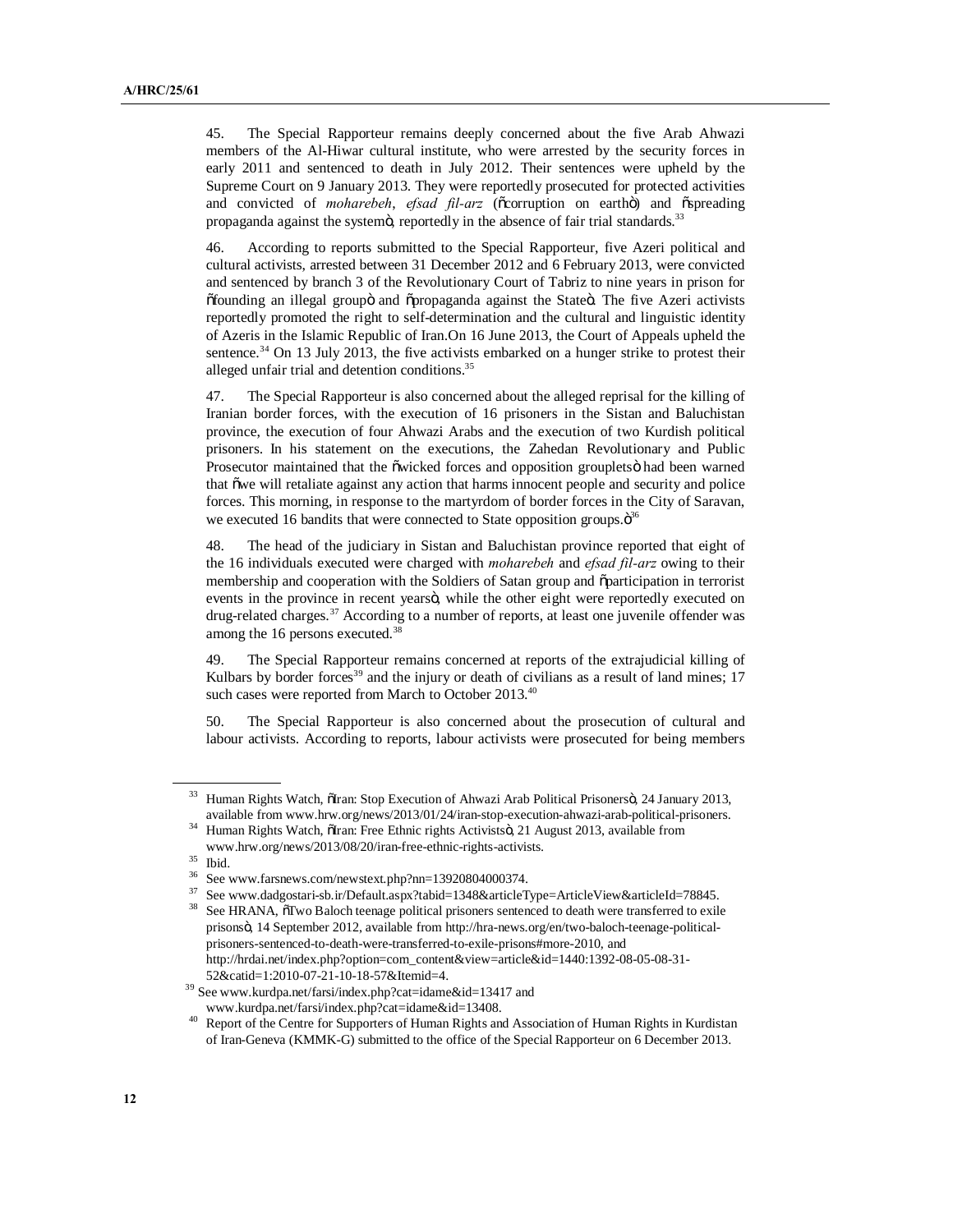of the Coordination Committee to Help Form Workersø Organizations in the Kurdistan and West Azerbaijan provinces and for participating in its general assembly.<sup>41</sup>

51. Officials have reportedly mandated management of Internet cafes in Paveh city (Kurdistan province) to record information on the citizens entering their venues. On 13 December 2013, seven Kurdish cultural activists from Kurdistan province were sentenced to seven months of imprisonment by the Revolutionary Court of Paveh for reportedly promoting propaganda for Kurdish opposition political parties through social websites.<sup>42</sup>

# **V. Treatment of persons deprived of liberty**

52. The Government accepted seven recommendations related to the treatment of detained persons during its universal periodic review in 2010, including to improve human rights education and training for judicial and law enforcement officials, to eliminate torture and other forms of ill treatment, to ensure an effective and impartial judicial system in conformity with the International Covenant on Civil and Political Rights is guaranteed, and to take measures to ensure that government and security officials implicated in human rights abuses relating to extrajudicial and arbitrary detention and the possible use of torture are investigated, prosecuted and punished.<sup>43</sup>

53. Although the prison system in the Islamic Republic of Iran has an official capacity of 113,000, in 2010 there were more than 204,000 inmates, an occupancy rate of 192 per cent, namely, nearly twice its maximum physical capacity (and a sharp increase over the 101,801 prisoners registered in 1993). The International Center for Prison Studies estimated that the rate of prisoners per population at 276 per 100,000 persons (2010), the 39th highest rate in the world.<sup>44</sup> In 2011, the head of the national prison organization stated that the rising number of prisoners had thrown the penitentiary systems into crisis, and that the system faced a two-month budget shortfall every year.<sup>45</sup> Living conditions for inmates are routinely reported to range from poor to inhumane. Access to medical services is often limited, and hygiene and nutrition are poor.<sup>46</sup>

54. A total of 69 per cent of the 133 interviewees reported having been held in solitary confinement for periods ranging from a few days to nine months. Solitary cells typically measure 2 to 2.5  $m^2$  and contain little more than a blanket and a sleeping mat. They reported that they had been refused access to fresh air, books or a pen and paper, and had no human contact other than with guards and interrogators. In some cases, interviewees stated that they had been allowed to make brief telephone calls to their families in the presence of prison officials to report they were offined.

55. Almost all former detainees claimed that authorities had blindfolded them during transfers from cells to interrogation rooms or bathrooms. Nearly all reported having been made to face a wall or a corner during interrogation and being interrogated from behind by one to three interrogators. Interrogations allegedly lasted several hours, during which time interrogators usually attempted to coerce detainees to confess in writing to certain activities,

<sup>&</sup>lt;sup>41</sup> Report submitted to the office of the Special Rapporteur by the Association of Kurds Living in France on 23 December 2013.

<sup>42</sup> See www.kurdpa.net/farsi/index.php?cat=idame&id=13417 and www.kurdpa.net/farsi/index.php?cat=idame&id=13408.

<sup>43</sup> A/HRC/14/12.

<sup>&</sup>lt;sup>44</sup> See www.prisonstudies.org/country/iran.

õIranian prisoners held in appalling conditionsö, Radio Zamaneh, 21 December 2011, available from http://archive.radiozamaneh.com/english/content/iranian-prisoners-held-appalling-conditions.

<sup>46</sup> A/68/503, paras. 19-20.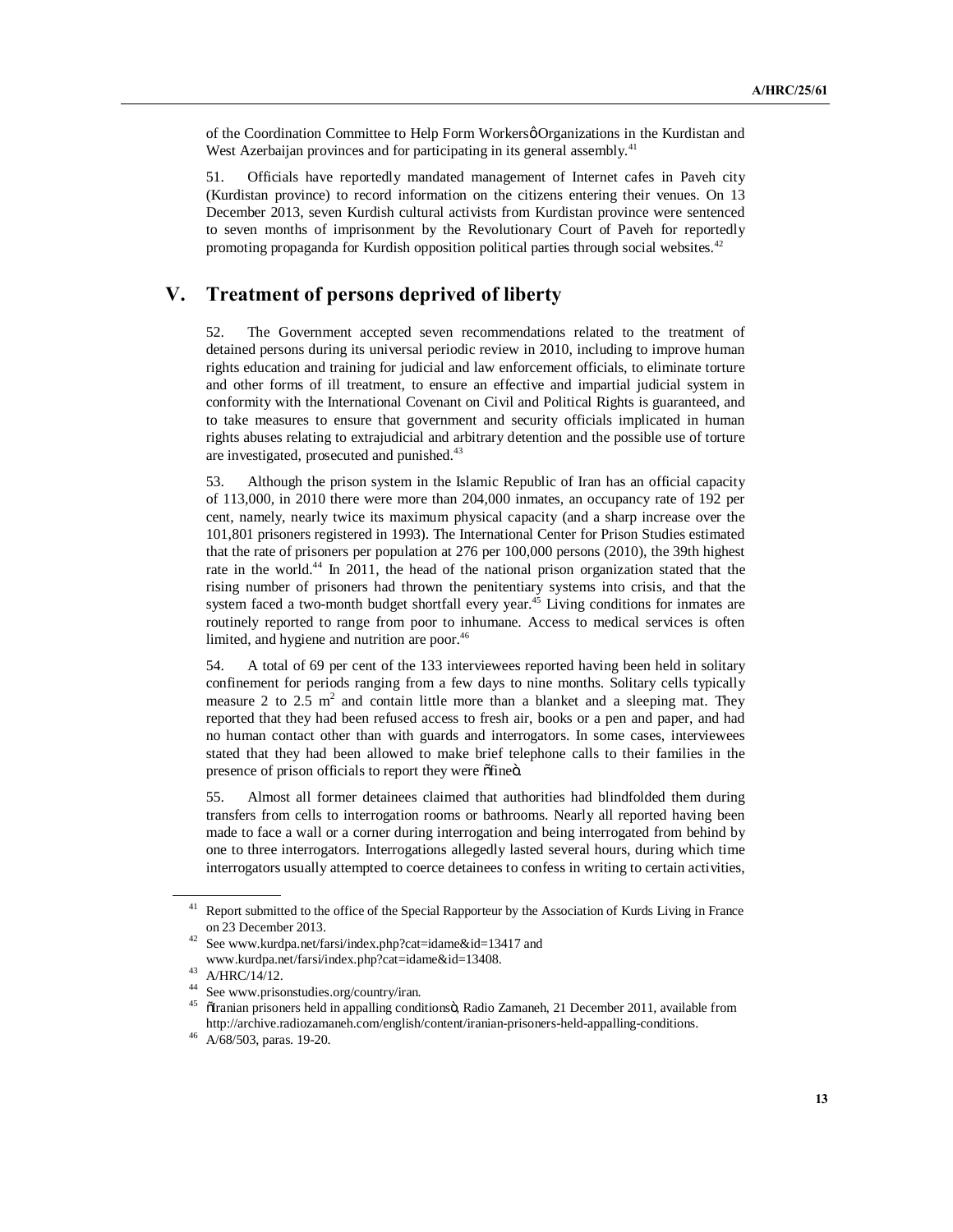and/or to sign other documents. In nearly all cases, former detainees reported having been subjected to torture or ill-treatment during interrogation and detention.

56. In 90 per cent of cases, former detainees claimed that their interrogators had subjected them to psychological abuse, including prolonged solitary confinement, mock executions, threats to life, sexual harassment, threats to family members, harsh verbal abuse and threats of rape and other torture. Some 76 per cent also alleged that their interrogators physically abused them in the form of severe beatings to the head and body, often with a baton-like object. Some reported having been subjected to suspension and pressure positions, sexual molestation, electric shocks or burning. Some also reported having been transferred to general prison wards and shared cells after the investigation period, after which interrogations largely concluded. Some interviewees stated they were released shortly thereafter on bail.

57. In total, only 18 interviewees (34 per cent) stated that they had faced actual prosecution. Such persons were mainly charged with national security offences, while a few faced additional morality charges in public criminal courts. All interviewees reported various deviations from fair trial standards.

# **VI. Right to a fair trial**

58. In 2003, the Working Group on Arbitrary Detention recommended the abolition of revolutionary and religious courts; the establishment of safeguards for legal counsel against intimidation; and the involvement of legal counsel from the beginning of a case, regardless of the nature of the allegations against the accused.<sup>47</sup>

59. In 2011, the Human Rights Committee recommended that the Islamic Republic of Iran should take immediate steps to ensure and protect the full independence and impartiality of the judiciary, and guarantee that its functioning is free from pressure and interference from the executive power and clergy. The Committee also recommended that the State should also ensure that judges, in interpreting legislation as well as in relying on religious principles, do not reach verdicts that are in contravention to the rights and principles laid down in the International Covenant on Civil and Political Rights.<sup>48</sup>

### **A. Independence of judges**

60. The independence of the judiciary is provided for in article 156 of the Constitution of the Islamic Republic of Iran. The judiciary comprises multiple district courts, the jurisdiction of which is governed by the nature of the allegations against the accused. The revolutionary courts, before which most individuals identified as  $\ddot{\text{opr}}$  isoners of conscience  $\ddot{\text{o}}$ are prosecuted, preside over cases involving offences against õinternal or external securityö, drug offences and activities aimed at "fortifying the Pahlavi regime, suppressing the struggles of the Iranian people by giving orders or acting as agents, plundering the public treasury, and profiteering and forestalling the market of public commodities. $\ddot{o}^{49}$ 

61. According to article 157 of the Constitution, the Head of the Judiciary is required to be a  $\ddot{\text{o}}$  doctor of religious lawo and to possess knowledge of judicial matters. He has the power to appoint and dismiss judges, to define their jobs, to issue judicial promotions and

<sup>&</sup>lt;sup>47</sup> See E/CN.4/2004/3/Add.2 and Corr.1.<br><sup>48</sup> CCPR/C/IRN/CO/3, para. 22.

<sup>&</sup>lt;sup>49</sup> Human Rights Watch, õReligious minoritiesö, 1997, available from www.hrw.org/reports/1997/iran/Iran-05.htm.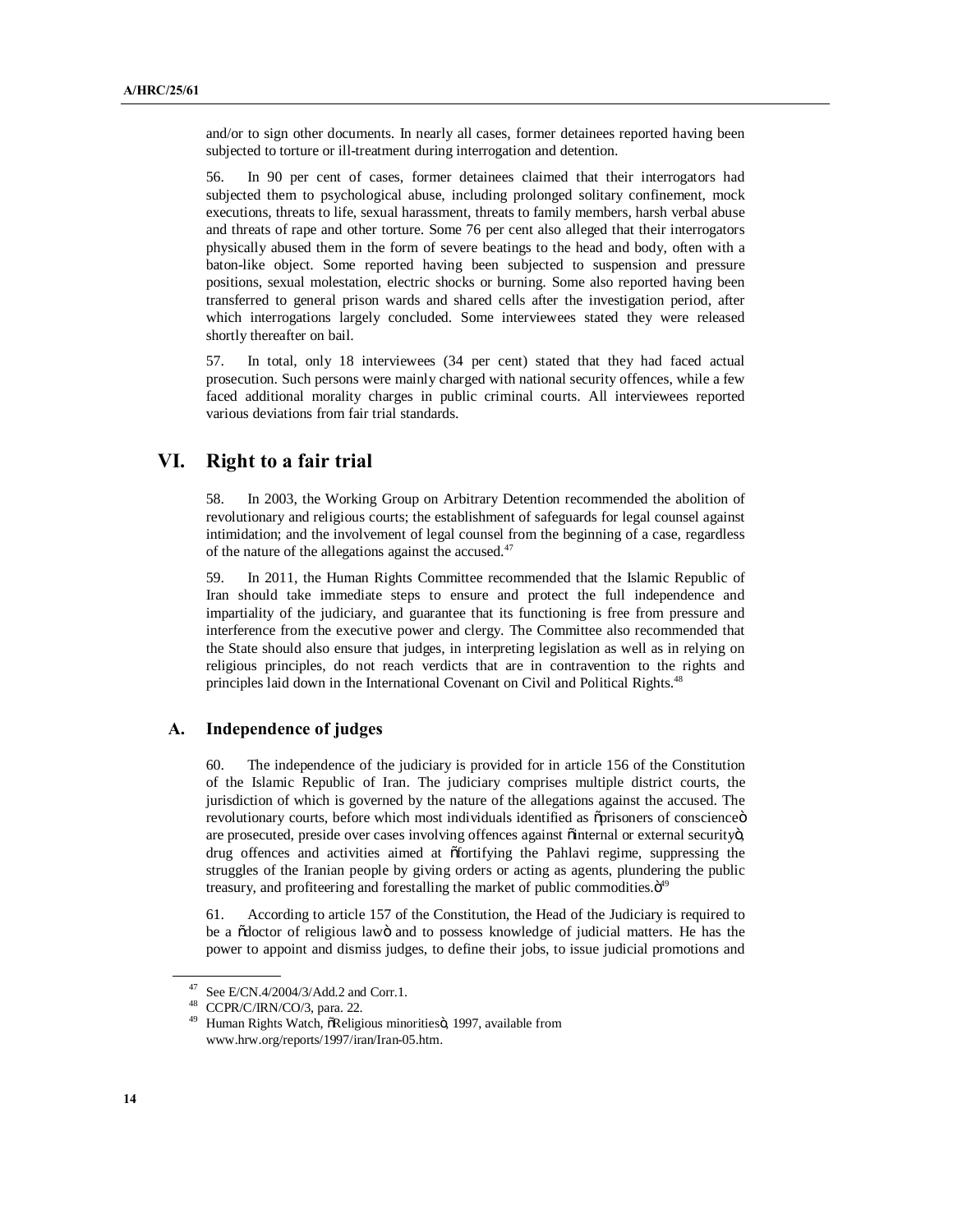transfers (arts. 158 and 164), and to appoint the Prosecutor General and the President of the Supreme Court (art. 162), which are therefore subject to the whims of the head of the judiciary.<sup>50</sup> Under the Law on the Qualifications for the Appointment of Judges of 1982, Shia Muslim women may be appointed as advisory judges but may not preside over a court.<sup>51</sup>

62. The head of the judiciary is appointed by the Supreme Leader, who is responsible for, inter alia, supervision of general policies governing the system, the command of the armed forces, and ösigning the decree formalizing the election of the President of the Republic by the people $\ddot{\text{o}}^{52}$  The Supreme Leader $\alpha$  influence over the judiciary was already noted with concern in 2001 by both the Special Rapporteur on the independence of judges and lawyers and the Special Representative on the situation of human rights in the Islamic Republic of Iran following a statement reportedly made by the First Deputy to the head of the judiciary that "judges must obey the Supreme Leader and have no independence in judgementö.<sup>53</sup>

63. Judges are called upon to adjudicate cases on the basis of codified law and, when the law is silent, to issue judgements on the basis of authoritative Islamic sources and authentic fatwas.<sup>54</sup> Candidates for judgeship or prosecutorial positions are required to othave faith, be just and possess a practical commitment to Islamic principles and loyalty to the system of the Islamic Republicö.<sup>55</sup>

64. The above-mentioned qualifications are vetted through the *gozinesh* process, which involves investigations conducted by the Supreme Selection Council and the Ministry of Intelligence into the acceptability of an applicant a beliefs, previous political opinions and affiliations, and repentance of any former political opinions and affiliations set forth in the Selection Law based on Religious and Ethical Standards of 1995.<sup>56</sup>

65. Lawyers reported that they believed that judges, particularly those in revolutionary courts, made their decisions almost exclusively on the basis of reports submitted by arresting and investigating intelligence officials (and confessions, if available). This approach was indeed reflected in the revolutionary court verdicts reviewed by the Special Rapporteur, which made extensive reference to the reports of the Ministry of Intelligence. Lawyers also reported that, in their experience, judges rarely considered evidence provided by the defence, and frequently chose to ignore allegations that confessions had been obtained under torture.

Amnesty International, õIran: Violations of human rights 1987-1990ö, 1 December 1990 (available from www.amnesty.org/en/library/info/MDE13/021/1990/en), para. 2.1.2.

<sup>51</sup> Submission by Amnesty International to the Committee on Economic, Social and Cultural Rights, 49th session (available from

http://tbinternet.ohchr.org/\_layouts/treatybodyexternal/SessionDetails1.aspx?SessionID=442&Lang= en), p. 5.

 $52$  Constitution, art. 110.

<sup>53</sup> E/CN.4/2001/65, para. 116.

<sup>54</sup> Constitution, art. 167.

<sup>55</sup> Law on the Qualifications for the Appointment of Judges, approved on 14 May 1982, Code Collection (1982), Official Gazette.

<sup>&</sup>lt;sup>56</sup> Submission by Amnesty International to the Committee on Economic, Social and Cultural Rights (see footnote 51), p. 5.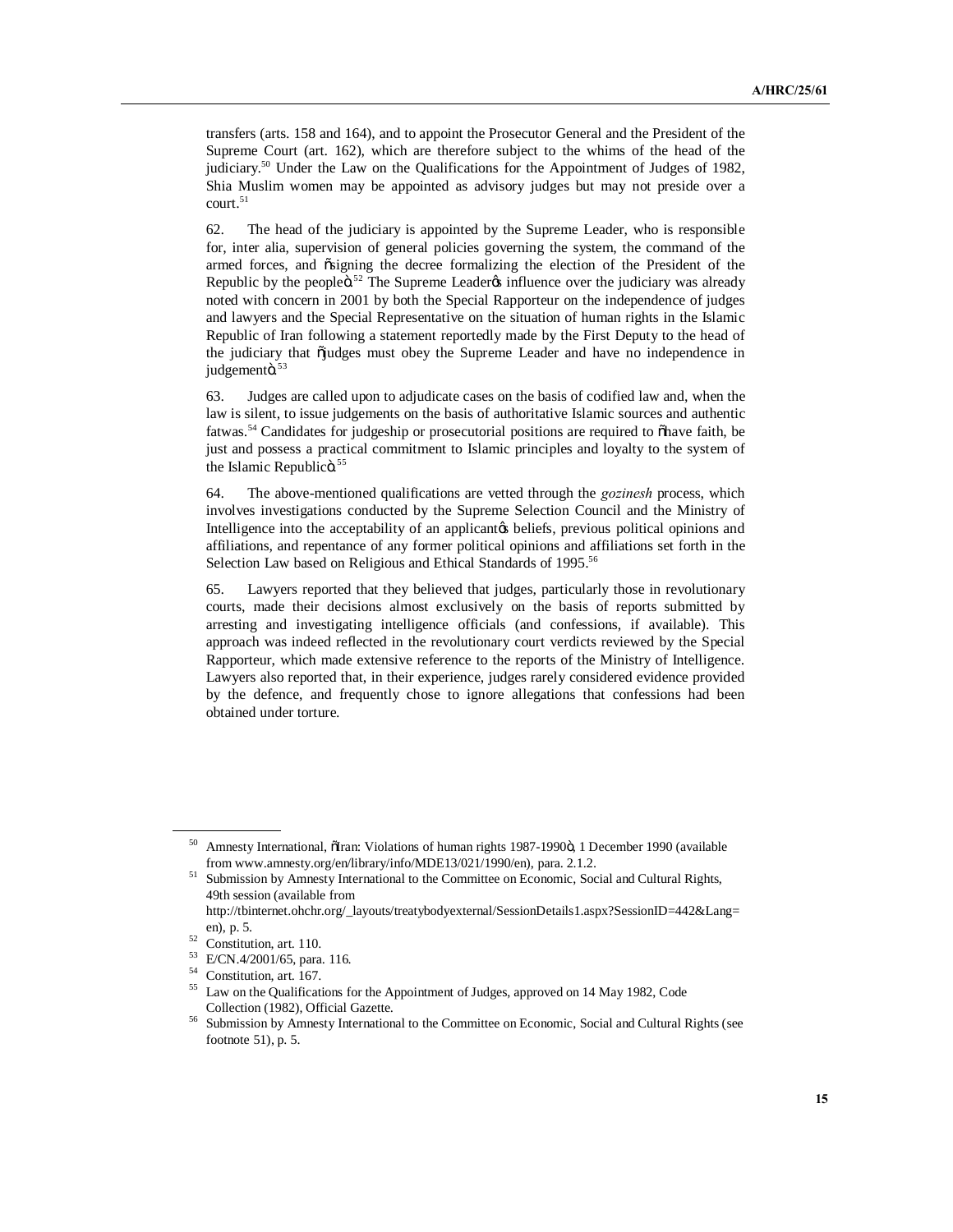### **B. Independence of lawyers**

66. As found by the Working Group on Arbitrary Detention in  $2003$ <sup>57</sup>, the Special Rapporteur notes that lawyers are intimidated, detained and prosecuted for carrying out their professional responsibilities in defence of their clients.

67. More than 42 lawyers have reportedly faced detention, prosecution or harassment by security forces since 2009. Several have been stripped of their professional licences by the courts. Several lawyers also reported that they and their colleagues were often harassed or intimidated by judicial and/or intelligence authorities for carrying out their work, including for their defence of political ( $\ddot{\text{os}$ ecurity $\ddot{\text{o}}$ ) detainees. They also reported that, in more serious cases, judges threatened lawyers with prosecution for their work and that they were charged and/or had been sentenced for õinsultingö judges or õdisrupting the courtö in apparent retaliation for their professional defence of individuals accused of political or  $\tilde{o}$  security $\tilde{o}$ crimes.58

68. Mohammad Olyaei Fard, a human rights lawyer, reported that, in one of his cases, a judge ordered a prosecutor to file charges against him for publicizing false information about the Ministry of Intelligence, and requested that the bar association revoke his license in response to his assertion that his clientes confession had been obtained under duress and was therefore inadmissible. Mr. Olyaei Fard also reported that he also had to represent a lawyer colleague, Abdol Fatta Soltani, who is currently imprisoned, when Mr. Soltani was prosecuted for submitting allegations of torture on his client to behalf.

69. Lawyers also reported that judicial and/or intelligence authorities intimidated lawyers or otherwise prevented them from carrying out their work by, for example, withholding necessary and relevant case documents or preventing timely face-to-face client meetings. One lawyer reported that, on several occasions, judges had refused entry to the courtroom when the lawyer attempted to make procedural requests, and had been threatened, in many cases by the judges themselves. The same lawyer also reported that, when attempting to present his/her defence in a osecurity case, a presiding judge told the lawyer to  $\tilde{\text{os}}$ ave it for your own trial . The lawyer further reported that, in another trial where a group of women alleged having been raped by members of a criminal gang, a judge commented at the end of the trial that the plaintiffs certainly  $\tilde{\text{o}}$  also had something to do with itö, despite the conviction of the men. When the lawyer requested a record of the judget statement for the purposes of filing an official complaint, the judge threatened to charge the lawyer instead. The lawyer also claimed having witnessed judges denigrate female lawyers by, for example, ignoring procedural objections or requests made by the lawyers and, in turn, demanding that they adjust the positioning of their head covering or by having courtroom security guards do it.

70. According to sources, incidents against lawyers such as those mentioned above have led to a decline in the number of those willing to take on sensitive cases. The lawyers that do accept such cases are either in prison, have fled the country or in constant fear of arrest or other negative repercussions.

71. Lawyers also reported that this culture of intimidation deters them from raising reports of torture in their clientsø defence for fear that judiciary and security forces might retaliate, including through prosecution or the revocation of their professional license, and

<sup>57</sup> E/CN.4/2004/3/Add.2.

<sup>58</sup> Information was based on an interview conducted by the Special Rapporteur with an Iranian lawyer on 20 December 2013. The source ts background was vetted prior to the interview, and all information provided was cross-checked with outside sources for credibility, accuracy and internal consistency.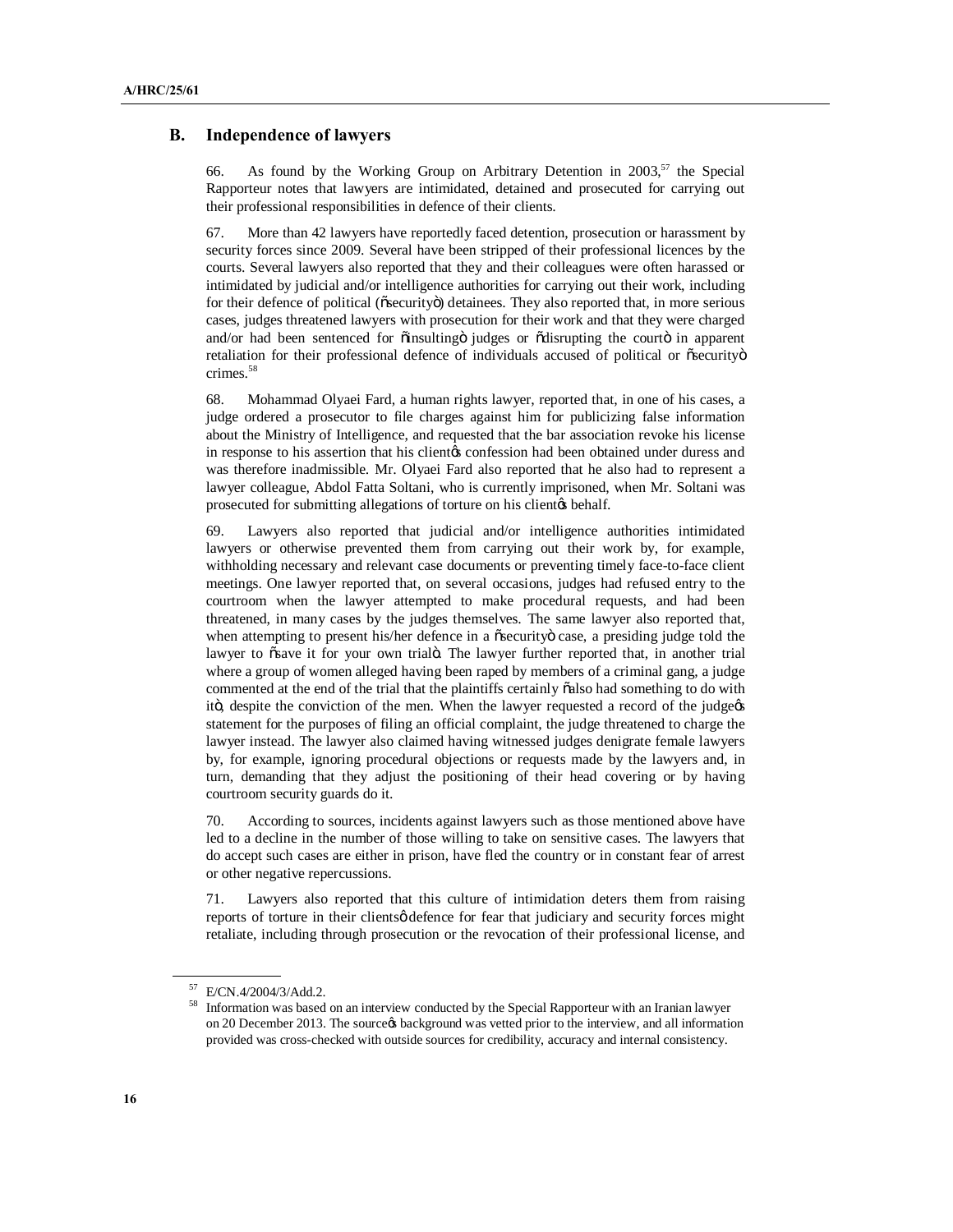often deters individuals from hiring legal counsel in order to avoid the accusation that hiring a lawyer is an admission of guilt.

### **C. Trial proceedings**

#### **1. Access to legal counsel**

72. Article 35 of the Constitution recognizes the right to elect an attorney in all courts, and clearly requires the courts to provide opportunities for the realization of this right. Article 3 of the Citizenship Rights Law of 2004 requires courts and prosecution offices to respect the right of the accused to a defence, and to provide the accused with the services of a defence attorney. Similar protections have been prescribed by the Criminal Procedure, as noted above.

73. All persons interviewed for the present report stated that they had had no access to a lawyer during the initial investigation stage of their case, which is precisely the period when most violations of fair trial standards occur. Some 56 per cent of interviewees who were prosecuted reported that they did not have a lawyer during their trial. In three cases, judges reportedly refused to allow the defendants to retain a lawyer of their choice.

74. In one case, the judge reportedly informed the defendant that if he did not bring his lawyer with him to trial, he would be given a lighter sentence. In several cases, a lawyer was actually present at trial, although the defendant did not have contact with the lawyer until a few days or just hours before trial. Some 27 per cent of interviewees stated that their lawyer did not have access to their case files, or obtained access only a few days earlier (or even just on the day of trial).

#### **2. Fair and public hearing by a competent, independent and impartial tribunal**

75. For 45 per cent of interviewees who faced trial, the court allegedly did not permit the defendant to present a defence, or only allowed partial defence. In 43 per cent of cases, trials lasted only minutes. In 70 per cent of the trials, interviewees reported that coerced information or confessions had been reportedly used by the judge or made up at least part of the intelligence report presented by the prosecution. Some 65 per cent of interviewees reported that the judge had displayed signs of bias, such as by reproaching or interrogating defendants, and limiting their ability to speak and present a defence.

76. All interviewees reported that a court had found them guilty of most or all charges. Several interviewees stated that their lawyers had not been provided with copies of the verdict handed down by the revolutionary court; instead, they had been forced to copy the text of the verdict by hand, which was used to formulate their appeal. In some cases, appeals resulted in lighter sentences, but never acquittals. In all cases, final verdicts reportedly included a combination of prison sentence, suspended prison term, flogging, bans on professional activity or education, or fines.

77. One lawyer who has been practicing in the Islamic Republic of Iran for more than 10 years reported irregularities observed during the representation of the more than 40 individuals in the country ts revolutionary courts. The lawyer reported that a number of clients with  $\tilde{o}$  security $\ddot{o}$  cases had been forced to confess to charges regardless of available evidence, and the lawyer had often not been permitted to review case files before trials, to meet with clients before and/or after trials, to present a full defence to the presiding judge or to be present in the courtroom throughout the pre-verdict trial proceedings, in accordance with the law.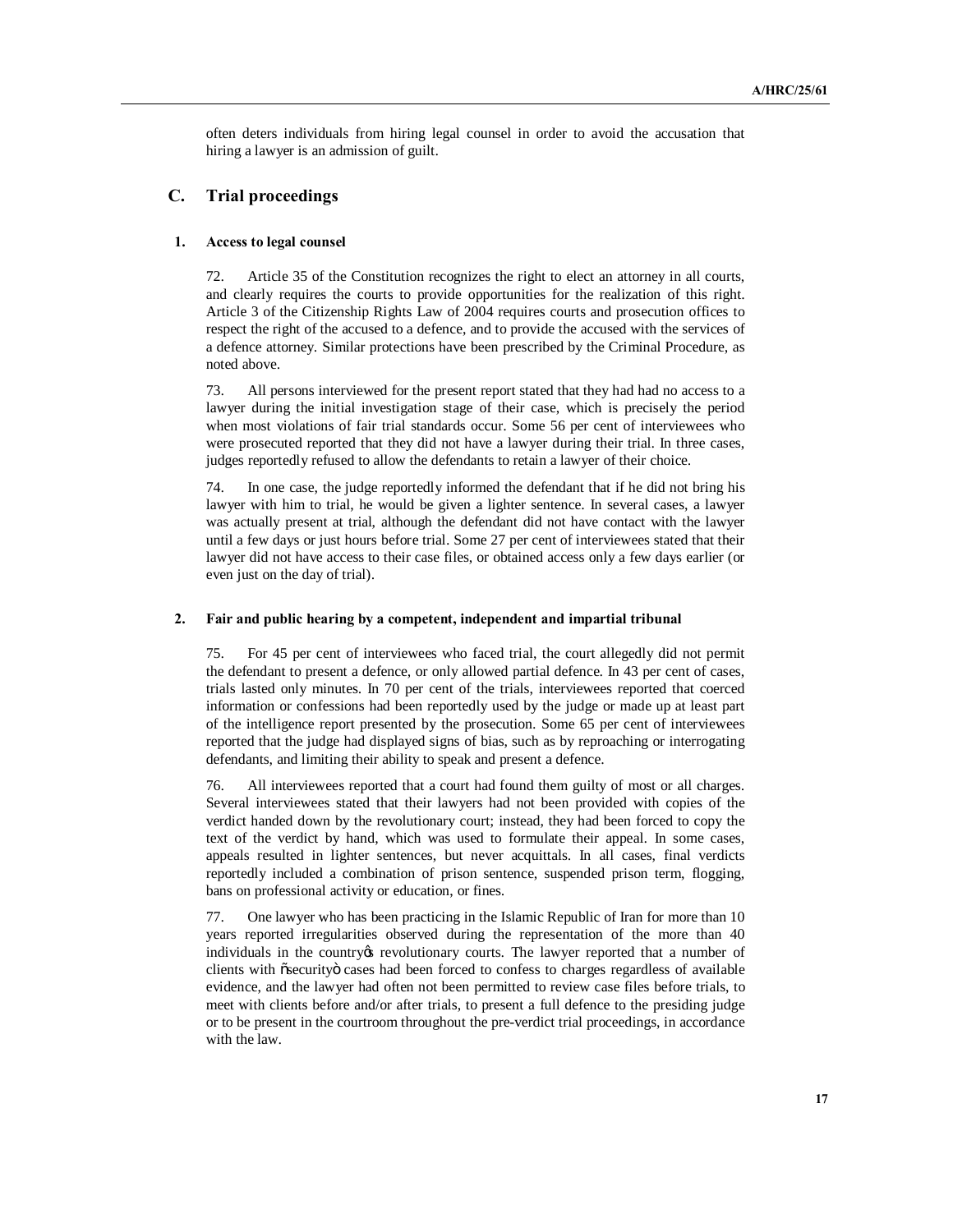78. The lawyer also further reported that individuals accused of drug offences were often severely mistreated while in detention, often deprived of access to hygienic facilities, handcuffed and shackled together in court, and that their trials onever last more than a few minutesö.

79. The lawyer recalled that Iranian law allows for women who report rape to be prosecuted of adultery in cases where they are unable to convince a judge of their charges, given that the allegations imply that the women had engaged in extra-marital relations. The lawyer also pointed out that rape cases were very difficult to prove and put women wishing to report the crime at risk of being prosecuted for a capital offence, which likely deterred women victims from coming forward. Moreover, women alleging rape must often subject themselves to intrusive õvirginityö tests.

## **VII. Right to life**

80. It has been estimated that some 1,539 individuals have been executed, including at least between 955 and 962 for drug trafficking, since the establishment of the mandate of the Special Rapporteur in 2011 (see table 2 below). <sup>59</sup> Some 687 individuals are thought to have been executed in 2013 (369 of which were announced by official or semi-official government sources), an increase of 165 over the figures recorded for 2012, despite the fact that executions effectively ceased for several lengths of time that year: from 1 March to 15 April, during which only four persons were executed; $60$  during the presidential elections between 23 May and 16 June, when only two were executed;<sup>61</sup> and during Ramadan, from 8 July to 13 August 2013, when three people were executed.



#### **Executions in the Islamic Republic of Iran: 2003 – 2013**



81. In 2013, at least 57 individuals were hanged publicly (one of whom was pardoned after surviving the execution), including at least 28 women. A number of individuals were reportedly convicted in the absence of fair trial standards and executed for the crimes of *moharebeh, efsad fil-arz* or for õacting against national securityö.

82. In late October and early November 2013, three Kurds were executed for *moharebeh*  and for õattempting to overthrow the Governmentö. In November, four individuals from the

<sup>&</sup>lt;sup>59</sup> IHRDC Chart of Executions by the Islamic Republic of Iran, Iran Human Rights Documentation Center, available from www.iranhrdc.org/english/publications/3420-executions-in-iran.html#.UsNwaV4F94 (2011), www.iranhrdc.org/english/publications/1000000030-ihrdc-chart-of-executions-bythe-islamic-republic-of-iran-2012.html#.UsN-Z6V4F94 (2012) and www.iranhrdc.org/english/publications/1000000225-ihrdc-chart-of-executions-by-the-islamic-

republic-of-iran-2013.html#.UsNGC6V4F94 (2013).<br>  $^{60}$  Ibid.<br>  $^{61}$  Ibid.

Ibid.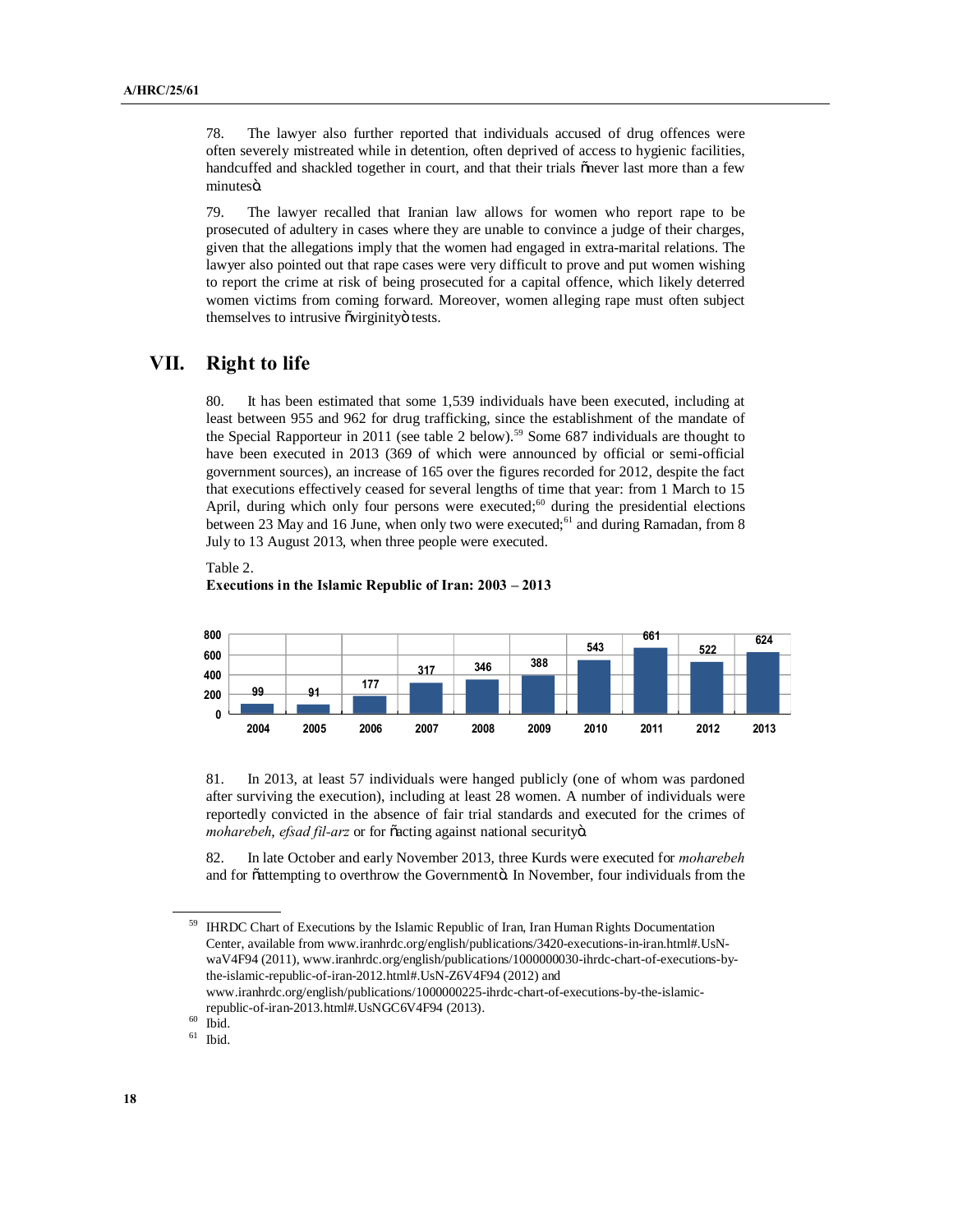Arab Ahwazi minority community were executed for  $\tilde{c}$  acting against national security. *moharebeh* and *efsad fil-arz*. 62

83. Four additional Kurdish individuals 6 Jamshid and Jahanghir Dehgani, Hamed Ahmadi and Kamal Molayee ó appear to be at imminent risk of execution for the õcrimesö of *moharebeh* and *efsad fil-arz*. <sup>63</sup> Sources have reported that they were convicted in the absence of fair trial standards. The Special Rapporteur urges the authorities to halt these executions, commute their sentences and investigate complaints of violations of fair trial guarantees.<sup>64</sup>

84. While the new Islamic Penal Code has excluded the possibility of execution for  $\delta$ security crimes $\ddot{o}$  in which weapons were not used, $\delta$ <sup>5</sup> it retains the death penalty for certain crimes not meeting international standards for õmost seriousö, including recidivist alcohol consumption, adultery, consensual homosexual sex and drug possession or trafficking.<sup>66</sup>

85. The drug problem faced by the Islamic Republic of Iran is both significant and complex. The United Nations Office on Drugs and Crime (UNODC) estimated in 2011 that some 1.2 million Iranians were opiate users, one of the highest rates globally. Drug trafficking and related crimes have posed major law enforcement and security challenges. Iranian officials have estimated that the fight against drug addiction and trafficking costs \$1 billion a year. $67$ 

86. The Islamic Republic of Iran prescribes the death penalty for a variety of drugrelated activities, including drug manufacturing and trafficking, but it can also be applied to the personal possession of 30g of heroin, morphine or specified synthetic and non-medical psychotropic drugs, such as methamphetamines, without an effective right of appeal.<sup>68</sup> Drug offences continue to account for most cases of capital punishment in the country, resulting in the highest known per capita level of executions globally. It was estimated that at least 302 of the 624 executions held in 2013 were for alleged drug possession or trafficking,<sup>69</sup> although the actual number is possibly higher, given that the reasons for the execution of another 90 individuals remain unknown. This application of the death penalty in the Islamic

Iran Human Rights, ölran Human Rights condemns execution of four Ahwazi political prisonersö, 5 December 2013, available from http://iranhr.net/2013/12/iran-human-rights-condemns-execution-offour-ahwazi-political-prisoners-3/.<br>
<sup>63</sup> Amnesty International, õlran: Death sentences upheld, executions imminent: Jamshid Dehgani,

Jahanghir Dehgani, Hamed Ahmadi and Kamal Molayeeö, 19 September 2013, available from www.amnesty.org/en/library/info/MDE13/037/2013/en.<br>Amnesty International, õIran: Halt the execution of four Kurds on death rowö, 20 September 2013,

available from www.amnesty.org/en/news/iran-halt-execution-four-kurds-death-row-2013-09-20.

<sup>65</sup> Information based on an interview conducted by the Special Rapporteur on 20 December 2013 with a lawyer currently practicing in the Islamic Republic of Iran and acquainted with the New Islamic Penal Code.<br><sup>66</sup> Human Rights Watch,  $\tilde{c}$ Codifying Repression: An Assessment of Iran⁄s New Penal Codeö, 28 August

<sup>2013,</sup> available from www.hrw.org/reports/2012/08/28/codifying-repression.

<sup>67</sup> "Iran's FM says next year "drug tsunami" to hit region", *Trend*, 26 April 2013, available from http://en.trend.az/regions/iran/2143925.html.

The new Anti-Narcotics Law of 2011 provides for mandatory death sentences for the heads of drug gangs or networks, but also for trafficking or possession of more than 30 g of crystal methamphetamine or other psychedelic substances, such as crack and heroin. See Amnesty International,  $\delta$ Addicted to Death: Executions for Drugs Offences in Irano, 2011, available from www.amnesty.org/en/library/asset/MDE13/090/2011/en/0564f064-e965-4fad-b062- 6de232a08162/mde130902011en.pdf.

 $^{69}$  Iran Human Rights, Annual Report on the Death Penalty in Iran 2013, 12 March 2014, available from http://iranhr.net/2014/03/report-death-penalty-iran-2013/.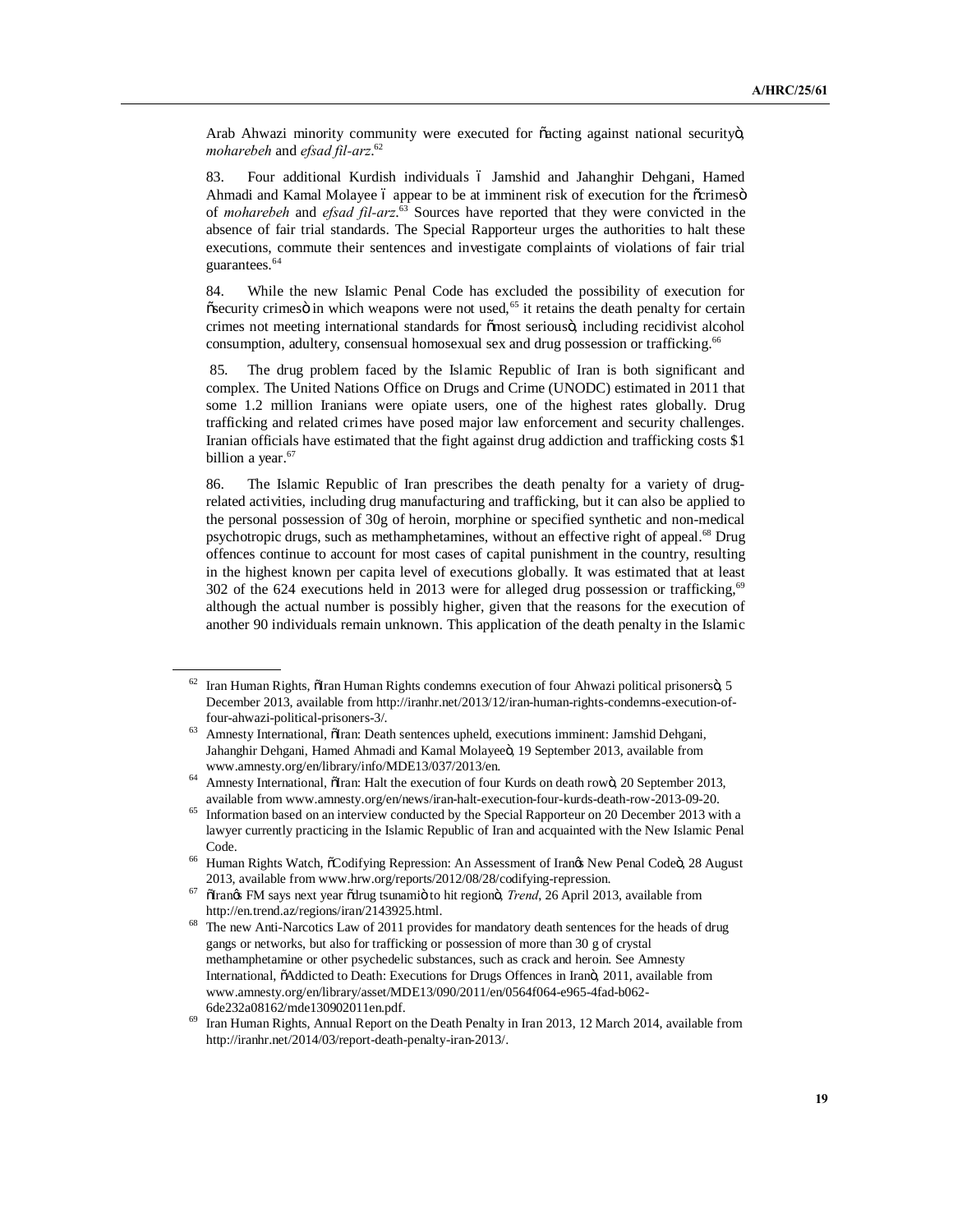Republic of Iran affects many of the most vulnerable in society, and accordingly has a disproportionate impact on minorities.

87. UNODC has been engaged in the Islamic Republic of Iran since 1999, providing the Government with significant technical assistance and capacity-building. In 2010, UNODC and the State concluded a multilateral programme of technical cooperation for the period  $2011$ -2014.<sup>70</sup> Under the programme, UNODC and the State have worked together on subprogrammes that include a focus on law enforcement and on crime, justice and corruption. The Special Rapporteur encourages the Islamic Republic of Iran to take advantage of the support offered by UNODC to address the concerns identified above, in particular in the area of criminal justice reform.

### **VIII. Socioeconomic rights**

#### **A. Right to education**

88. According to Daftar Tahkim Vahdat, an Iranian student organization, from April 2005 to March 2013, at least 935 university students were deprived of continuing education for either one or more semesters for political activities, including publishing articles, organizing political events and engaging in student rights organizations perceived to be problematic by Iranian security forces. These individuals were routinely expelled or suspended during the period  $2011$ - $2013$ <sup>71</sup>

89. The Ministry of Science, Research and Technology proposed the return of these students.<sup>72</sup> According to the proposal, the students expelled after 2010 would be able to return to the schools previously attended, while those expelled between 2006 and 2010 would be required to retake national entrance exams, but they would not be subject to the *gozinesh* process upon acceptance.73 It has been reported that, in most cases, expelled students have been able to return only after pledging to the Sanjesh Oorganization that they would abide by university rules and not participate in any anti-government activities.<sup>74</sup> On 23 December 2013, the Gozinesh Central Committee announced that 126 of the 400 students who had been deprived of education had been able to continue their education,<sup>75</sup> although some students maintain that their appeals against expulsion had been rejected.<sup>76</sup>

90. A member of the Education and Research Committee of Parliament stated that the Ministry of Intelligence was currently vetting students that had returned to school, and that students with negative vetting results would be removed again. Another Committee member stated that the Committee would like the Ministry to vet the political background of the students that had returned to school; if no  $\tilde{o}$  acute  $\tilde{o}$  security issue was identified, they would be able to continue their education. The Committee member clarified that, if the vetting

<sup>70</sup> See UNODC Country Programme for the Islamic Republic of Iran (2011-2014) at

www.unodc.org/islamicrepublicofiran/en/country-programme.html.<br><sup>71</sup> Report on violation of right to education of students in Iran, Daneshjoo News, Right to Education and the Human Rights Commission of the Office for Strengthening Unity, 2013, available from http://www.right-to-education.org/node/79.

 $72$  See http://sharghdaily.ir/?News\_Id=20426.

 $\frac{73}{74}$  Ibid.

<sup>&</sup>lt;sup>74</sup> See http://etemaad.ir/PDF/92-09-05/12.pdf.<br><sup>75</sup> See www.jens.ir/fo/payve/02100200859

See www.isna.ir/fa/news/92100200858.

<sup>&</sup>lt;sup>76</sup> See www.kaleme.com/1392/09/26/klm-168517/?theme=fast.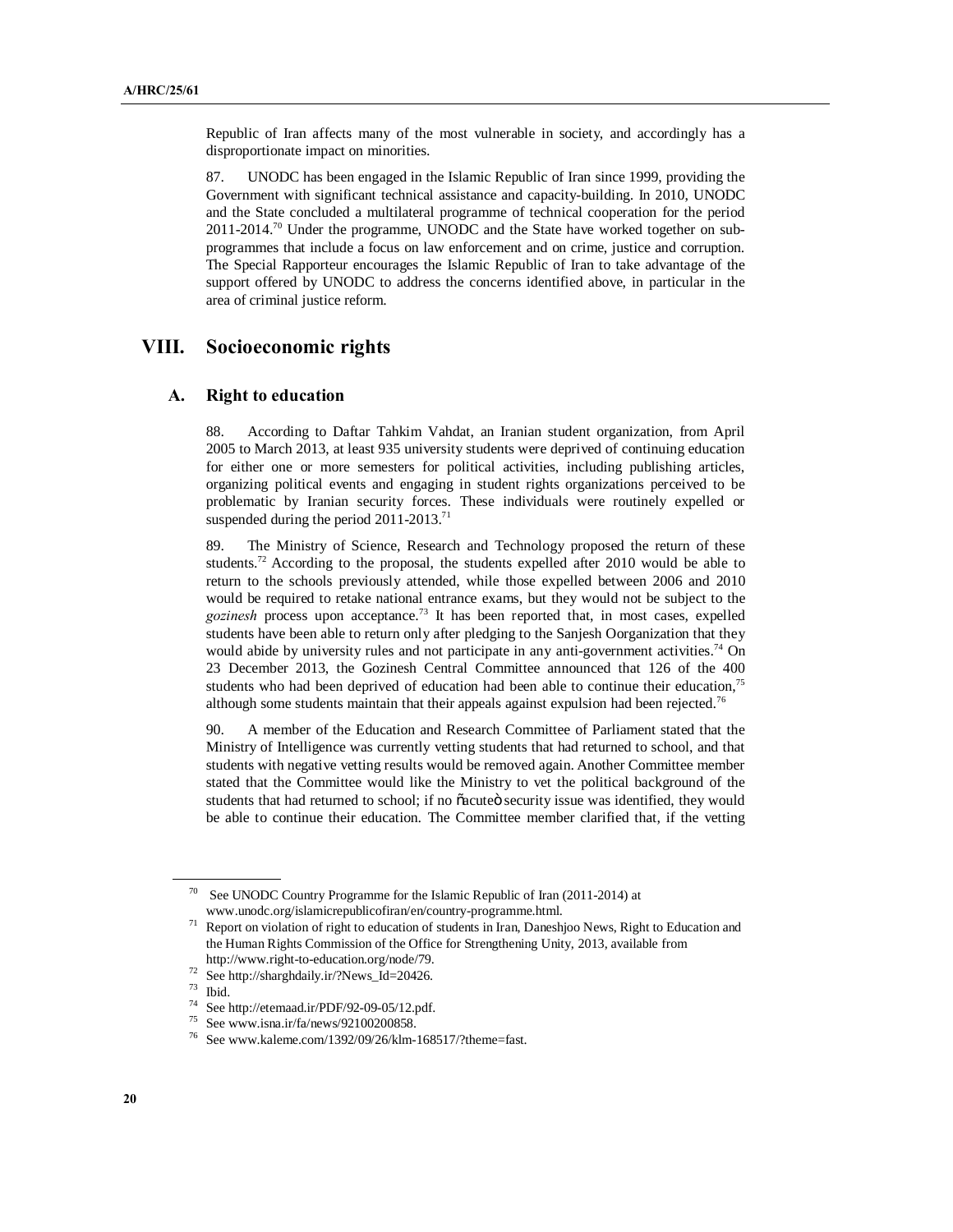result was negative, it would be up to the Ministry of intelligence to propose a course of action to the Committee.77

91. At least 41 professors have been reportedly expelled from their universities. A special committee has been reportedly created to investigate complaints concerning the forced retirement of professors deemed to hold views departing from those of the Government.<sup>78</sup> Reportedly, 18 of the professors have been invited to return to work, while the requests of  $10$  to  $12$  others are under review.<sup>79</sup> According to Mohammad Sharif, a university professor and lawyer who was reportedly expelled from university for his human rights activities, to date retired professors have returned as visiting professors without nullifying their retirement, while those expelled have not received any compensation.<sup>80</sup>

### **B. Economic sanctions**

92. The Special Rapporteur has repeatedly urged sanctions-imposing countries and the Government of the Islamic Republic of Iran to take steps to ensure that sanctions do not undermine human rights, including by strengthening humanitarian safeguards that appear to be falling short of their intended purpose. Sanction relief measures reportedly embedded in the recent agreement on a joint plan of action reached between the Islamic Republic of Iran and the five plus one group, if properly administered, would likely have a positive impact on the enjoyment of economic and social rights in the country, which would be a welcome development. According to the agreement, the parties are to take tentative steps towards establishing a banking channel to facilitate humanitarian trade. The Special Rapporteur would welcome such an outcome, as it could alleviate some of the right-to-health challenges and other hardships identified in previous reports.<sup>81</sup>

### **IX. Conclusions and recommendations**

93. **The Special Rapporteur recalls his view that the Islamic Republic of Iran possesses the basic tools necessary to observe its international human rights obligations. They include the International Covenant on Civil and Political Rights, the International Covenant on Economic, Social and Cultural Rights and various aspects of a number of national laws. He affirms that human rights could be better secured if the principles and regulations stipulated by these laws were consistently implemented.**

94. **The Special Rapporteur also stresses that, despite recent welcome amendments to the Penal Code and the Criminal Procedure, and the proposal for a new charter of citizens' rights, these documents do not appear to resolve fully the issues previously raised by United Nations human rights mechanisms and recommendations made during the universal periodic review of the Islamic Republic of Iran in 2010. Certain national laws continue to undermine and/or contravene rights guaranteed by these legal instruments through extensive restrictions and discriminatory practices.**

<sup>77</sup> See http://etemaad.ir/PDF/92-09-11/02.pdf.

<sup>78</sup> See http://etemaad.ir/PDF/92-09-05/12.pdf.

<sup>79</sup> See http://etemaad.ir/PDF/92-08-27/13.pdf.

 $80$  See http://etemaad.ir/PDF/92-08-26/11.pdf and  $\delta$ Lawyer Dismissed from Faculty Position for Human Rights Work after 25 Years of Teachingö, International Campaign for Human Rights in Iran, 7 April 2011, available from.www.iranhumanrights.org/2011/04/sharif-dismissed/.

<sup>81</sup> See A/68/503.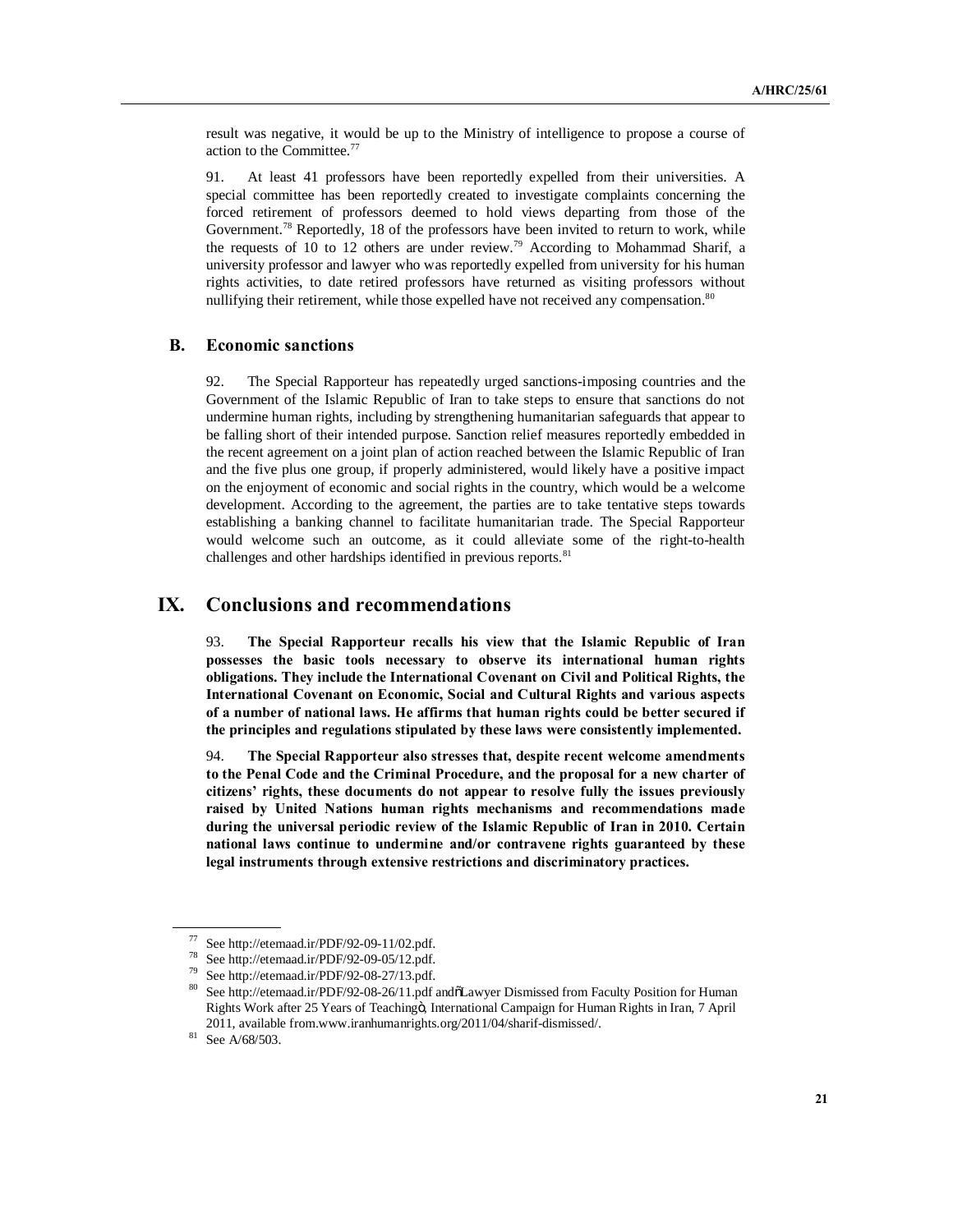95. **Reports received by the Special Rapporteur continue to detail cases of frequent infringement of the rule of law established by national laws and international standards, resulting in the arbitrary detention of hundreds of individuals peacefully exercising rights guaranteed by the above-mentioned treaties. The violation of the rights and guidelines enshrined in the Constitution, the Law on Respecting Legitimate Freedoms and Protecting Citizens' Rights and the Criminal Procedure has also apparently resulted in the psychological and physical torture of persons for the purposes of extorting information that is reportedly used as evidence in court, the basis for convictions and the application of lengthy or capital sentences.**

96. **Most of the said violations are reportedly committed during pretrial detention or court sessions. The Special Rapporteur therefore urges the Government of the Islamic Republic of Iran to consider the following recommendations:**

**(a) To facilitate the unconditional release of individuals imprisoned for exercising peacefully their rights to expression, association, assembly, belief and religion;** 

**(b) To strengthen fair trial safeguards by ensuring access to legal counsel during all phases of pretrial detention and the investigative stage of cases, including during interrogation and arraignment, and allow for legal counsel to advise the accused during these proceedings;**

**(c) To improve access of legal counsel to all files containing evidence against the accused;** 

**(d) To investigate all allegations of mistreatment and/or psychological and physical torture, and to prosecute the parties responsible;** 

**(e) To prevent the intimidation of lawyers, including threats of detention and prosecution for discharging their ethical and professional responsibilities, including when submitting client grievances and addressing international and national media on their client's behalf, which should be possible without fear of prosecution under national security and defamation laws;** 

**(f) To prohibit capital punishment for juveniles and for crimes that do not meet the most serious crimes standards under international law, including for drug offences and perceived sexual offences.**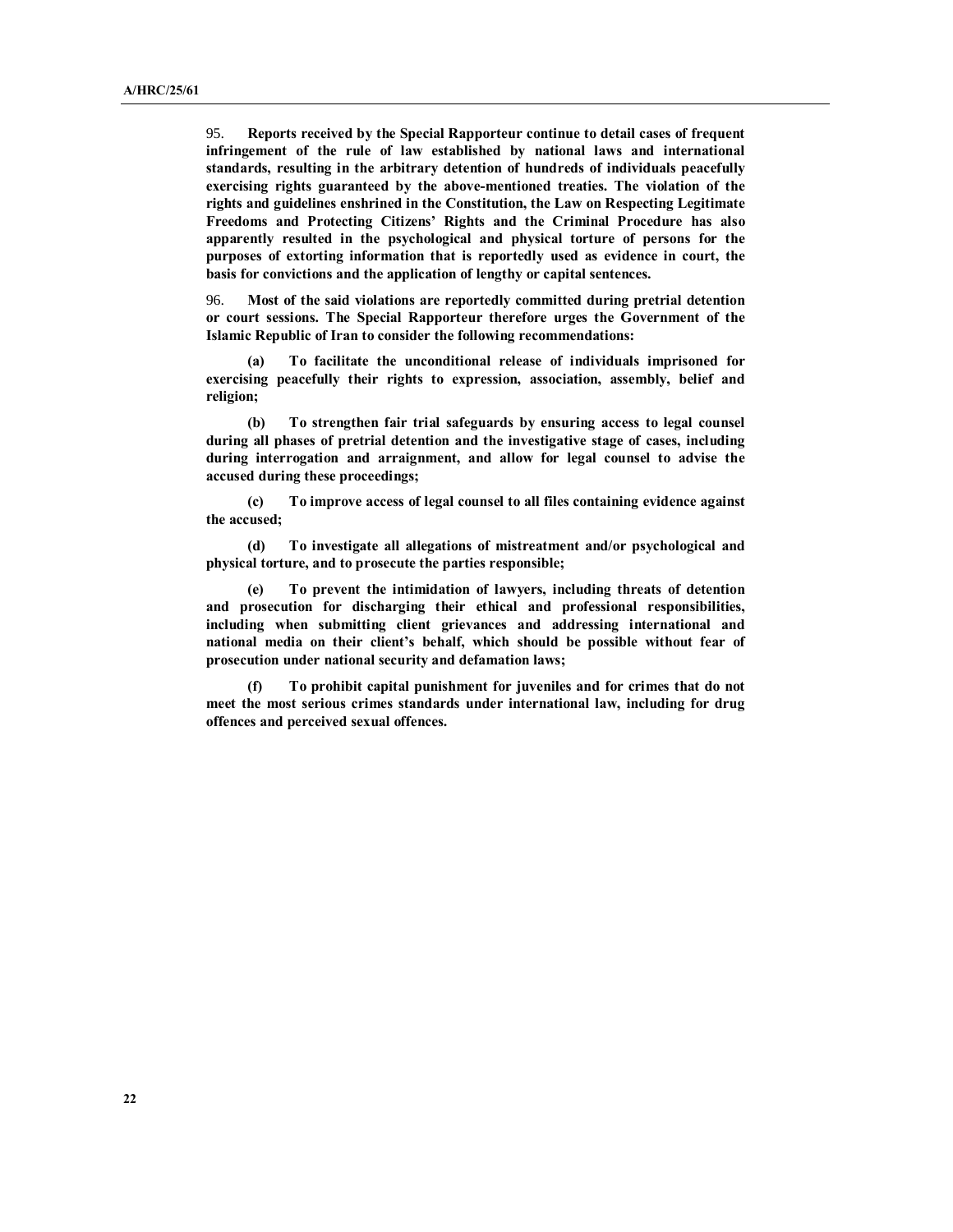# **Annexes**

## *[English only*]

# **Annex I**

# **Categories of imprisoned persons**

## **Information submitted to the office of the Special Rapporteur (January 2014)**

# **Human rights defenders**

| Name                     | Gender | Date of<br>Birth   | Sub-category         | Arrest Date        | Charges                                                                                                                                                                                                         | Sentence | Date of Sentencing Activity |                                                   | Ethnicity |
|--------------------------|--------|--------------------|----------------------|--------------------|-----------------------------------------------------------------------------------------------------------------------------------------------------------------------------------------------------------------|----------|-----------------------------|---------------------------------------------------|-----------|
| Abolfazl<br>Abedini Nasr | Male   | $12$ -Feb-<br>1982 |                      | $2-Mar-$<br>2012   | Assembly and collusion<br>against national security<br>(Clause 610), Membership<br>in organizations that aim to<br>disrupt national security<br>(Clause 499), Propaganda<br>against the system (Clause)<br>500) | 12 years |                             | Human<br>Rights<br>Activists<br>organiz-<br>ation |           |
| Yousef<br>Abkharabat     | Male   |                    | Labor Rights         | $15$ -Jun-<br>2012 |                                                                                                                                                                                                                 |          |                             |                                                   | Kurdish   |
| Mokhtar<br>Ahmadi        | Male   |                    | Ethnic Rights 2-Mar- | 2013               |                                                                                                                                                                                                                 |          |                             |                                                   | Kurdish   |
| Sattar Ahmadi            | Male   |                    | Ethnic Rights        | $2-Mar-$<br>2013   |                                                                                                                                                                                                                 |          |                             |                                                   | Kurdish   |
| Shouresh<br>Aryapour     | Male   |                    | Ethnic Rights        | $25$ -Jul-<br>2012 |                                                                                                                                                                                                                 |          |                             |                                                   | Kurdish   |

A/HRC/25/61 **A/HRC/25/61**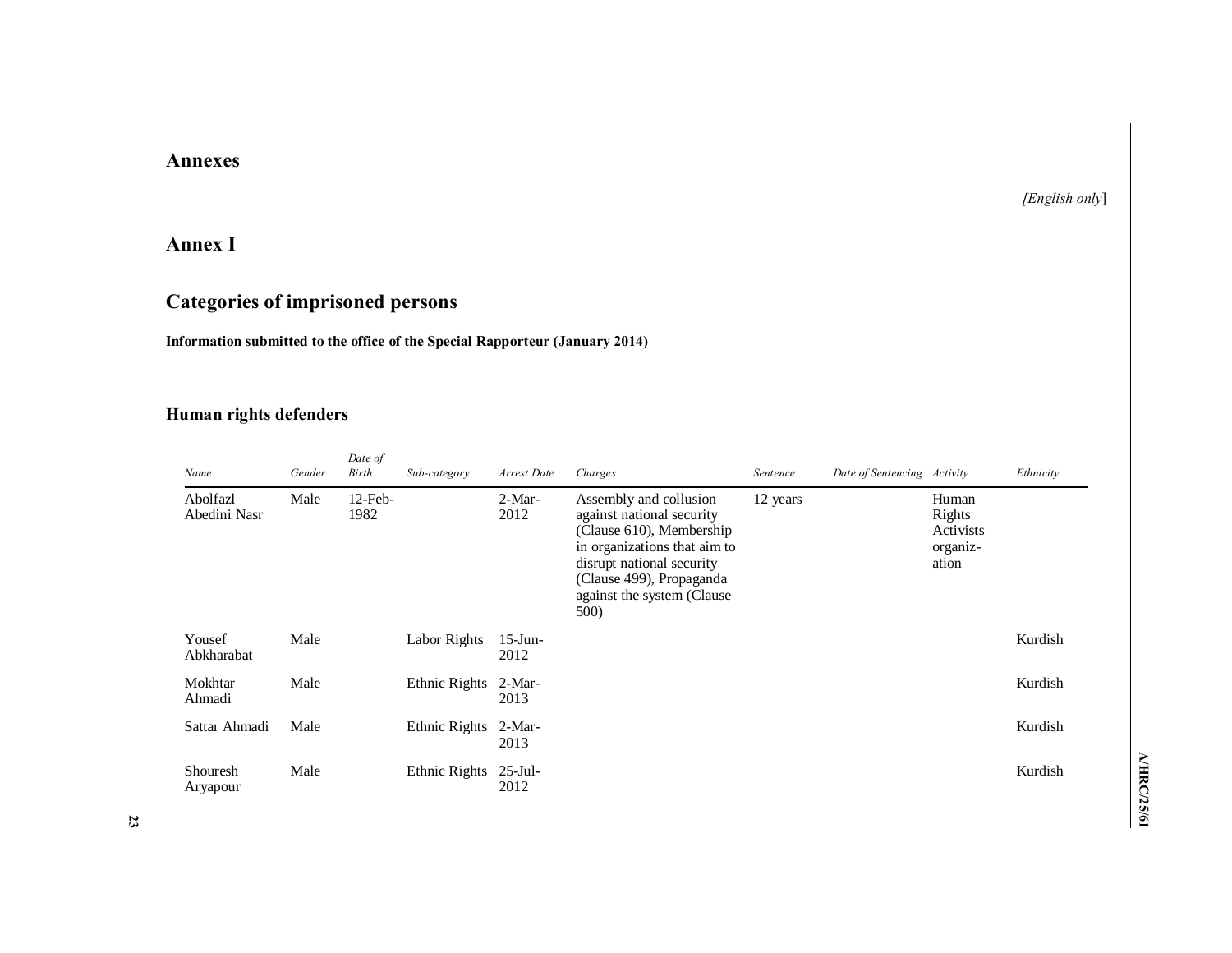| Name                                | Gender | Date of<br>Birth | Sub-category                                   | Arrest Date        | Charges                                                                                                                                                                                                            | Sentence                                                         | Date of Sentencing Activity |                                       | Ethnicity |
|-------------------------------------|--------|------------------|------------------------------------------------|--------------------|--------------------------------------------------------------------------------------------------------------------------------------------------------------------------------------------------------------------|------------------------------------------------------------------|-----------------------------|---------------------------------------|-----------|
| Mohyeddin<br>Azadi                  | Male   |                  | Ethnic Rights                                  | $5-Apr-$<br>2009   | Espionage (clause 501),<br>Relations or collaboration<br>with organizations that aim<br>to disrupt national security<br>(Clause 499)                                                                               | 4 years                                                          |                             |                                       | Kurdish   |
| Keyhan Azizi                        | Male   |                  | Ethnic Rights Mar-2013                         |                    |                                                                                                                                                                                                                    |                                                                  |                             | Culture and<br>Literature<br>activist | Kurdish   |
| Omid Behrouzi                       | Male   |                  | Lawyer,<br>Religious<br>Practitioner           | 7-Sep-2011         | Assembly and collusion<br>against national security<br>(Clause 610), Disruption of<br>public order (Clause 618),<br>Insulting the Supreme<br>Leader (Clause 514),<br>Propaganda against the<br>system (Clause 500) | 7 years and<br>6 months                                          | 15-May-2012                 |                                       | Dervish   |
| Rasoul Bodaghi Male                 |        |                  | Labor Rights                                   | $2-Sep-2009$       | Assembly and collusion<br>against national security<br>(Clause 610), Propaganda<br>against the system (Clause<br>500)                                                                                              | 6 years and<br>5 years<br>deprivation<br>from social<br>activity |                             |                                       |           |
| Mostafa<br>Daneshjou                | Male   |                  | Lawyer,<br>Religious<br>Practitioner           | $18-May-$<br>2011  | Agitating the public<br>consciousness (Clause 698)                                                                                                                                                                 | 7 years and<br>6 months                                          | 18-May-2011                 |                                       | Dervish   |
| Souran<br>Daneshvar                 | Male   |                  | Ethnic Rights, Feb-2013<br>Student<br>Activist |                    |                                                                                                                                                                                                                    |                                                                  |                             | Student<br>Activist                   | Kurdish   |
| Behnam<br>(As'aad)<br>Ebrahim-zadeh | Male   | $8-Aug-$<br>1977 | <b>Labor Rights</b>                            | $12$ -Jun-<br>2010 | Assembly and collusion<br>against national security<br>(Clause 610), Disruption of<br>public order (Clause 618),<br>Propaganda against the<br>system (Clause 500)                                                  | 5 years                                                          | 21-Dec-2011                 |                                       | Kurdish   |
| Jafar Eghdami                       | Male   | $7-Jan-$<br>1979 |                                                | $29$ -Aug-<br>2008 | Relations or collaboration<br>with organizations that aim                                                                                                                                                          | 10 years                                                         |                             |                                       |           |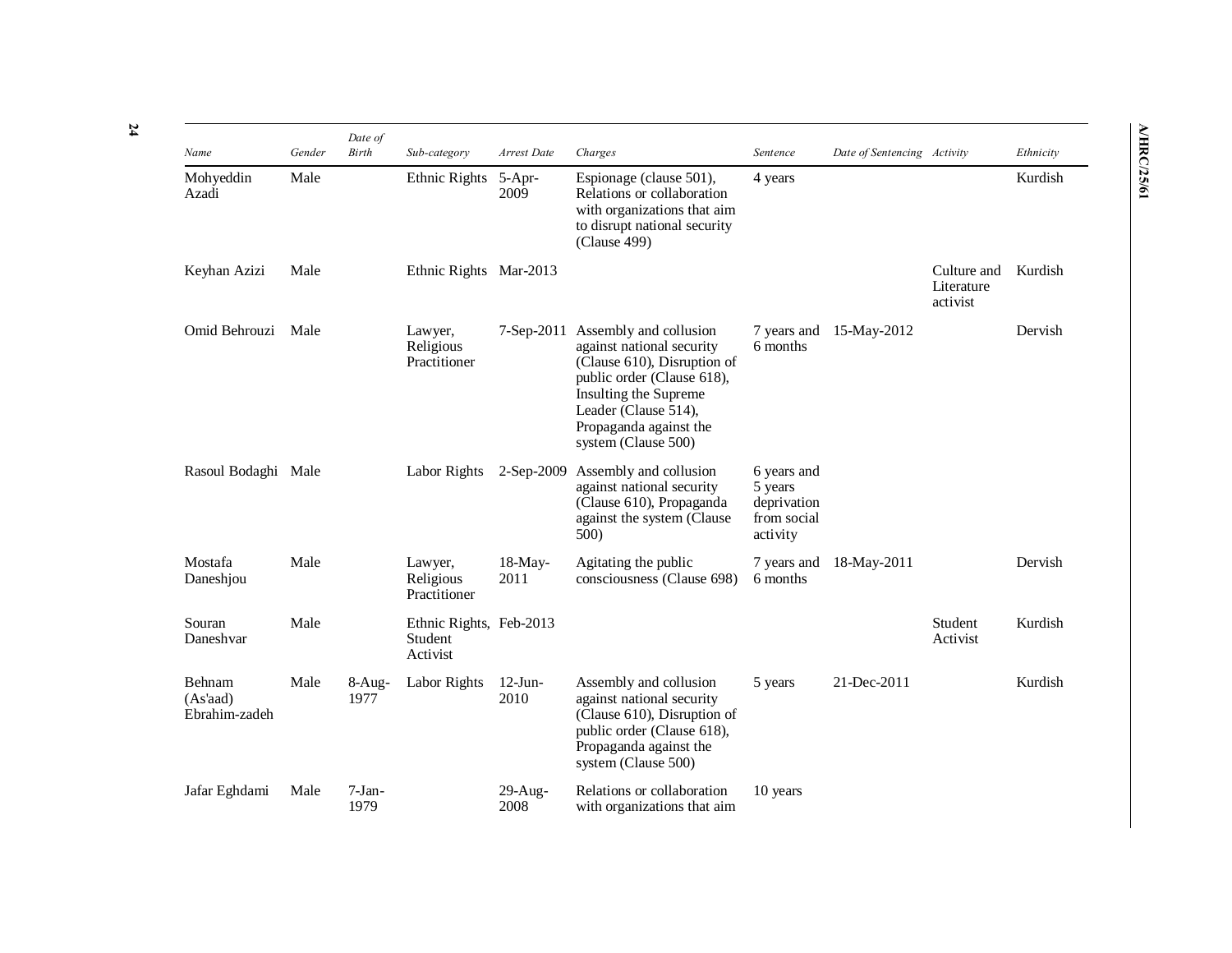| Name                              | Gender | Date of<br>Birth | Sub-category                                   | Arrest Date        | Charges                                                                                                                                                                                                 | Sentence | Date of Sentencing Activity |                                       | Ethnicity |
|-----------------------------------|--------|------------------|------------------------------------------------|--------------------|---------------------------------------------------------------------------------------------------------------------------------------------------------------------------------------------------------|----------|-----------------------------|---------------------------------------|-----------|
|                                   |        |                  |                                                |                    | to disrupt national security<br>(Clause 499)                                                                                                                                                            |          |                             |                                       |           |
| Ebrahim<br>Eisapour               | Male   |                  | Labor Rights                                   | 7-Jul-2011         | Enmity against God<br>[Moharebeh] (Clauses 183<br>186 and 187), Membership<br>in organizations that aim to<br>disrupt national security<br>(Clause 499)                                                 | Death    | 11-Apr-2012                 |                                       | Kurdish   |
| Shirkou Etema                     | Male   |                  | Ethnic Rights                                  | $22$ -Jul-<br>2012 |                                                                                                                                                                                                         |          |                             |                                       | Kurdish   |
| Mehdi Farahi<br>Shandiz           | Male   |                  | Labor Rights                                   | Jan-2012           | Disruption of public order<br>(Clause 618), Insulting the<br>Supreme Leader (Clause<br>514)                                                                                                             | 3 years  |                             |                                       |           |
| Hossein<br>Foruhideh<br>(Khatibi) | Male   |                  | Ethnic Rights 2005                             |                    | Enmity against God<br>[Moharebeh] (Clauses 183<br>186 and 187), Espionage<br>(clause 501), Relations or<br>collaboration with<br>organizations that aim to<br>disrupt national security<br>(Clause 499) | Death    |                             | Freedom of<br>Language<br>and Culture | Azeri     |
| Davoud Ghafari Male               |        |                  | Ethnic Rights, Mar-2013<br>Artist or<br>Writer |                    |                                                                                                                                                                                                         |          |                             |                                       | Kurdish   |
| Ghader<br>Ghandeh                 | Male   |                  | Ethnic Rights Feb-2009                         |                    | Propaganda against the<br>system (Clause 500),<br>Relations or collaboration<br>with organizations that aim<br>to disrupt national security<br>(Clause 499)                                             | 5 years  |                             |                                       | Kurdish   |
| Davoud<br>Ghasemi                 | Male   |                  | Ethnic Rights Feb-2013                         |                    |                                                                                                                                                                                                         |          |                             |                                       | Kurdish   |
| Abbas Haghighi Male               |        |                  | Labor Rights 21-Nov-                           |                    |                                                                                                                                                                                                         |          |                             |                                       |           |

A/HRC/25/61 **A/HRC/25/61**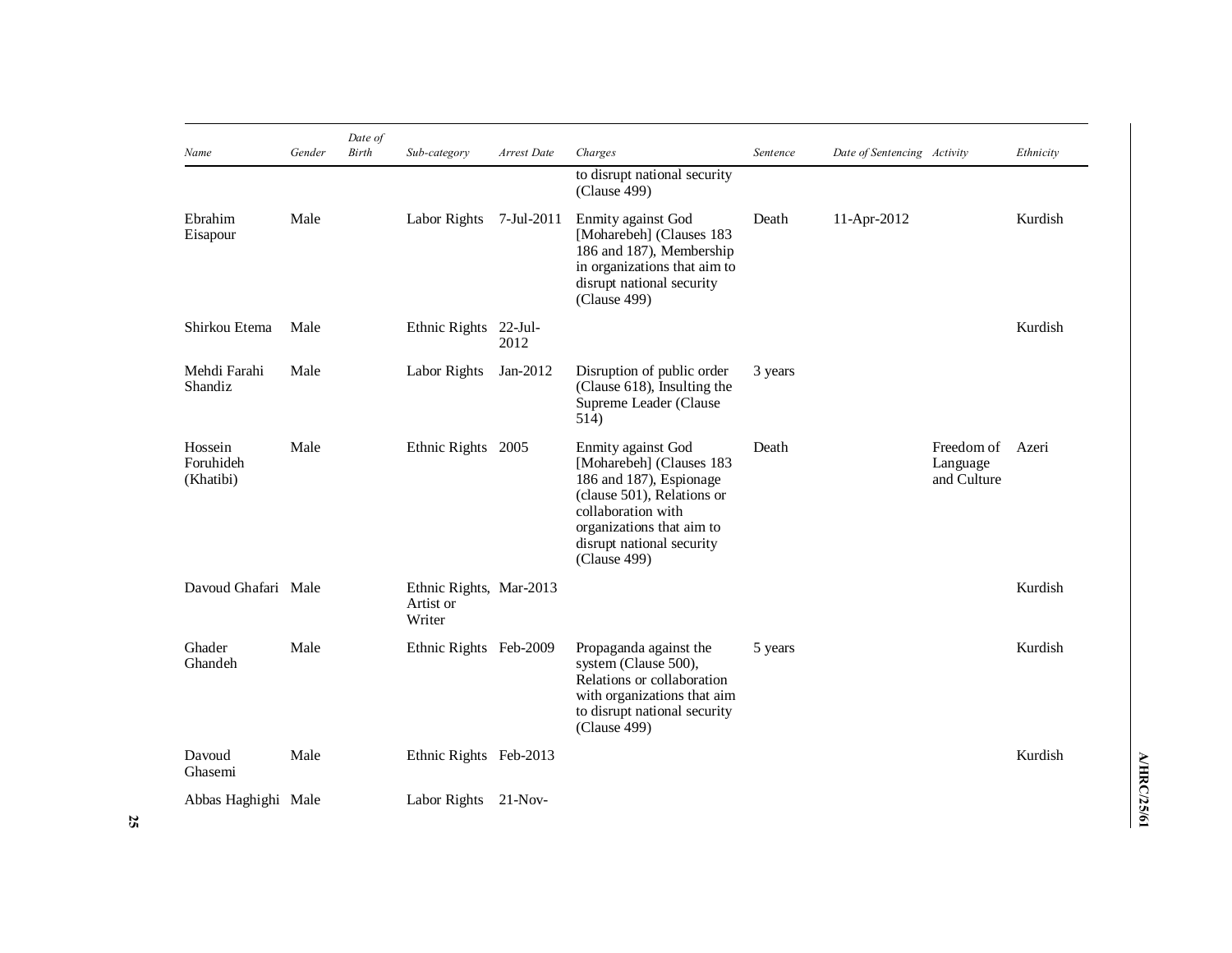| Name                             | Gender | Date of<br>Birth | Sub-category                          | Arrest Date        | Charges                                                                                                                                                                                | Sentence                    | Date of Sentencing Activity |                                              | Ethnicity |
|----------------------------------|--------|------------------|---------------------------------------|--------------------|----------------------------------------------------------------------------------------------------------------------------------------------------------------------------------------|-----------------------------|-----------------------------|----------------------------------------------|-----------|
|                                  |        |                  |                                       | 2013               |                                                                                                                                                                                        |                             |                             |                                              |           |
| Mokhtar<br>Houshmand             | Male   |                  | Ethnic Rights                         | $23$ -May-<br>2010 | Espionage (clause 501),<br>Propaganda against the<br>system (Clause 500),<br>Relations or collaboration<br>with organizations that aim<br>to disrupt national security<br>(Clause 499) | 7 years                     | 22-Sep-2010                 |                                              | Kurdish   |
| Loghman Jabani Male              |        |                  | Ethnic Rights                         | $22-Jul-$<br>2012  |                                                                                                                                                                                        |                             |                             |                                              | Kurdish   |
| Amir Jalalian                    | Male   |                  | Ethnic Rights                         | $16$ -Jul-<br>2010 | Membership in<br>organizations that aim to<br>disrupt national security<br>(Clause 499)                                                                                                |                             |                             |                                              | Kurdish   |
| Saeed Jalalifar                  | Male   |                  |                                       | 30-Jul-<br>2011    | Undermining national<br>security (Clause 498)                                                                                                                                          | 3 years                     |                             |                                              |           |
| Mohammad<br>Jarrahi              | Male   |                  | <b>Labor Rights</b>                   | $20$ -Jun-<br>2011 | Assembly and collusion<br>against national security<br>(Clause 610), Propaganda<br>against the system (Clause<br>500)                                                                  | 5 years                     | 13-Sep-2011                 |                                              | Azeri     |
| Mohamadali<br>Javanmardi         | Male   |                  | Labor Rights                          | $12-Nov-$<br>2013  |                                                                                                                                                                                        |                             |                             |                                              |           |
| Mohammad<br>Sedigh<br>Kaboodvand | Male   | 1963             | 22-Mar- Ethnic Rights                 |                    | Propaganda against the<br>system (Clause 500),<br>Undermining national<br>security (Clause 498)                                                                                        | 10 years<br>and 6<br>months |                             | Kurdistan<br>Human<br>Rights<br>Organization | Kurdish   |
| Yaser Kakie                      | Male   |                  | Ethnic Rights                         | 7-Mar-<br>2013     |                                                                                                                                                                                        |                             |                             |                                              | Kurdish   |
| Afshin<br>Karampour              | Male   |                  | Lawyer,<br>Religious<br>Practi-tioner | $4-Sep-2011$       | Assembly and collusion<br>against national security<br>(Clause 610), Membership<br>in organizations that aim to<br>disrupt national security                                           | 7 years and<br>6 months     |                             |                                              | Dervish   |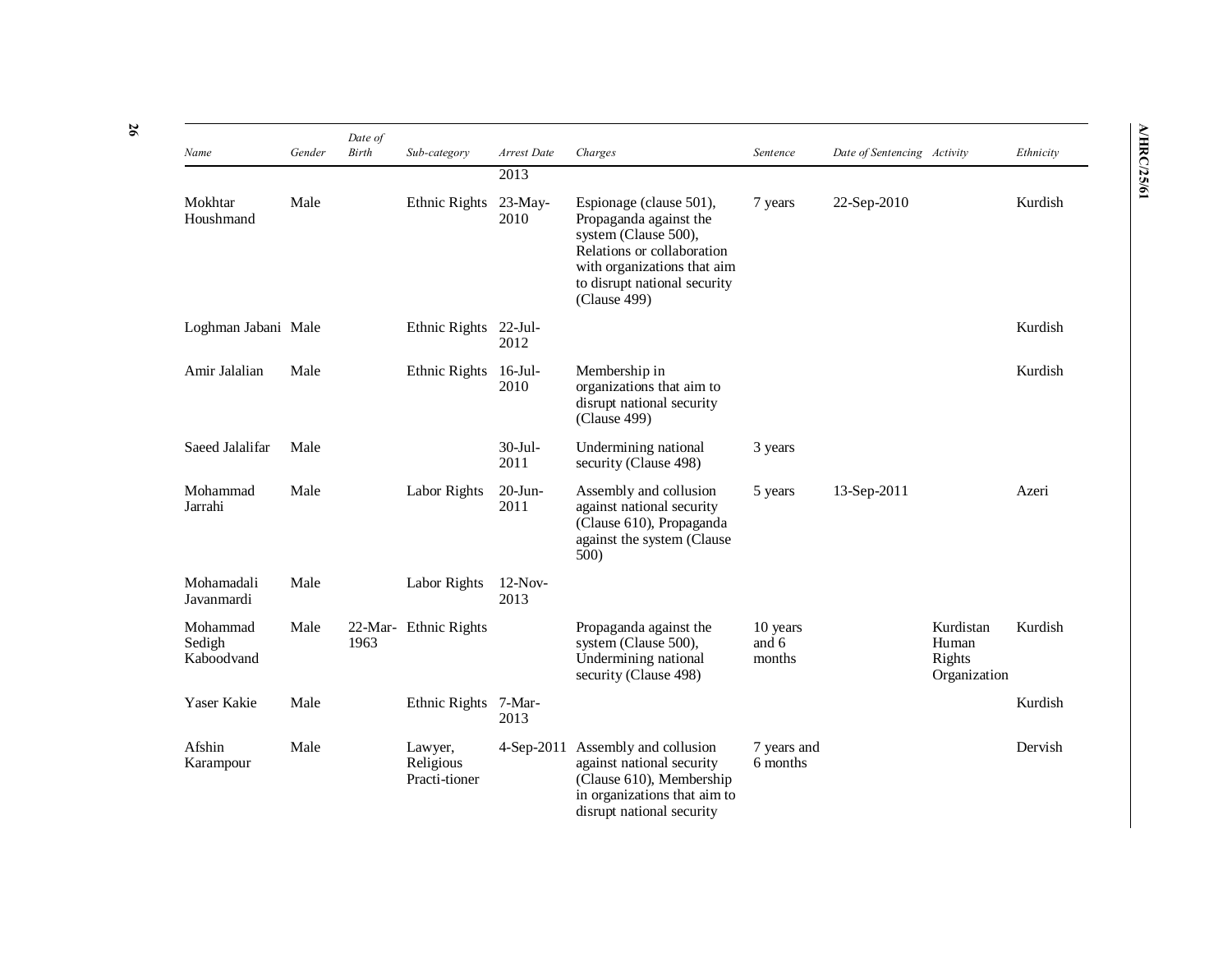| Name                              | Gender | Date of<br>Birth | Sub-category                                   | Arrest Date       | Charges                                                                                                               | Sentence | Date of Sentencing Activity |                       | Ethnicity |
|-----------------------------------|--------|------------------|------------------------------------------------|-------------------|-----------------------------------------------------------------------------------------------------------------------|----------|-----------------------------|-----------------------|-----------|
|                                   |        |                  |                                                |                   | (Clause 499), Propaganda<br>against the system (Clause<br>500), Undermining national<br>security (Clause 498)         |          |                             |                       |           |
| Mohammad<br>Karimi                | Male   |                  | Labor Rights                                   | 19-Dec-<br>2012   | Assembly and collusion<br>against national security<br>(Clause 610)                                                   |          |                             |                       | Kurdish   |
| Seyyed Mehdi<br>Khodaie           | Male   |                  | Student<br>Activist                            | 3-Mar-<br>2010    | Propaganda against the<br>system (Clause 500),<br>Undermining national<br>security (Clause 498)                       | 7 years  | 26-Feb-2010                 |                       |           |
| Pakar Khosro                      | Male   |                  | Ethnic Rights                                  | Jul-2012          |                                                                                                                       |          |                             |                       | Kurdish   |
| Khosro<br>Kordpour                | Male   |                  | Ethnic Rights                                  | 7-Mar-<br>2013    | Assembly and collusion<br>against national security<br>(Clause 610), Propaganda<br>against the system (Clause<br>500) | 6 years  |                             |                       | Kurdish   |
| Javad Lotfi                       | Male   |                  | Labor Rights                                   | $21-Nov-$<br>2013 |                                                                                                                       |          |                             |                       |           |
| Mohammad<br>Mahmoudi              | Male   |                  | Ethnic Rights Apr-2012                         |                   |                                                                                                                       | 5 years  |                             |                       | Kurdish   |
| Namegh<br>Mahdmoudi               | Male   |                  | Ethnic Rights 5-Apr-                           | 2012              |                                                                                                                       |          |                             | Political<br>Activist | Kurdish   |
| Saman<br>Mahmoudi                 | Male   |                  | Ethnic Rights, Feb-2013<br>Student<br>Activist |                   |                                                                                                                       |          |                             | Student<br>Activist   | Kurdish   |
| Soleiman<br>Mahmoudian            | Male   |                  | Ethnic Rights Sep-2012                         |                   |                                                                                                                       |          |                             |                       | Kurdish   |
| Mohammad<br>Saber Maled<br>Raeisi | Male   |                  |                                                |                   | Enmity against God<br>[Moharebeh] (Clauses 183<br>186 and 187)                                                        | 5 years  |                             |                       | Baluchi   |
| Saeid Matinpour Male              |        | $1-Jan-$         | Ethnic Rights 1-Jul-2009                       |                   | Propaganda against the                                                                                                | 8 years  | 1-Jul-2009                  |                       | Azeri     |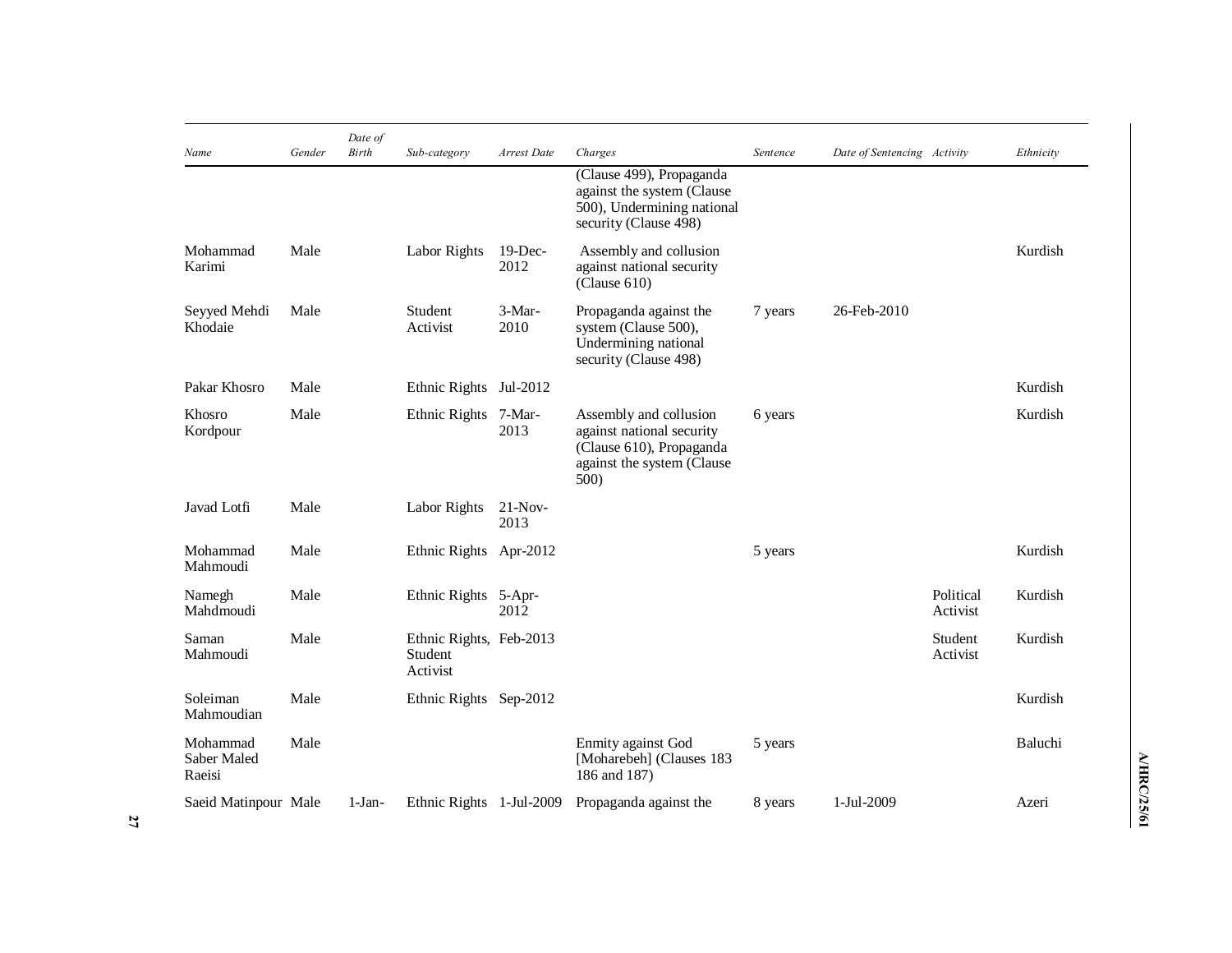| Name                         | Gender | Date of<br>Birth | Sub-category             | Arrest Date        | Charges                                                                                                                                                     | Sentence | Date of Sentencing Activity | Ethnicity |
|------------------------------|--------|------------------|--------------------------|--------------------|-------------------------------------------------------------------------------------------------------------------------------------------------------------|----------|-----------------------------|-----------|
|                              |        | 1975             |                          |                    | system (Clause 500)                                                                                                                                         |          |                             |           |
| Ayat Mehr Ali<br>Biglou      | Male   |                  | Ethnic Rights 9-Jan-2013 |                    | Undermining national<br>security (Clause 498)                                                                                                               | 9 years  |                             | Azeri     |
| Zana Moeini                  | Male   |                  | Ethnic Rights Feb-2013   |                    |                                                                                                                                                             |          |                             | Kurdish   |
| Jahandar<br>Mohammadi        | Male   |                  | Ethnic Rights 2007       |                    | Relations or collaboration<br>with organizations that aim<br>to disrupt national security<br>(Clause 499)                                                   | 16 years |                             | Kurdish   |
| Fardin<br>Mohammadi<br>Saman | Male   |                  | Ethnic Rights 2006       |                    | Relations or collaboration<br>with organizations that aim<br>to disrupt national security<br>(Clause 499)                                                   | 10 years | Feb-2009                    | Kurdish   |
| Mohammad<br>Molanaie         | Male   |                  | Labor Rights             | 5-Jan-2013         |                                                                                                                                                             |          |                             |           |
| Mehran<br>Mollaveysi         | Male   |                  | Ethnic Rights Sep-2012   |                    |                                                                                                                                                             |          |                             |           |
| Razgar Moradi                | Male   |                  | Ethnic Rights Oct-2010   |                    | Propaganda against the<br>system (Clause 500),<br>Relations or collaboration<br>with organizations that aim<br>to disrupt national security<br>(Clause 499) | 5 years  | 30-Nov-2011                 | Kurdish   |
| Fardin<br>Moradpour          | Male   | 1990             | 24-Mar- Ethnic Rights    | $16$ -Jun-<br>2010 | Assembly and collusion<br>against national security<br>(Clause 610), Propaganda<br>against the system (Clause)<br>500)                                      | 6 years  |                             | Azeri     |
| Jamal Moshiri                | Male   |                  | <b>Labor Rights</b>      |                    | Enmity against God<br>[Moharebeh] (Clauses 183<br>186 and 187)                                                                                              |          |                             | Kurdish   |
| Ebrahim<br>Mostafapour       | Male   |                  | Labor Rights             | $19$ -Dec-<br>2012 |                                                                                                                                                             |          |                             | Kurdish   |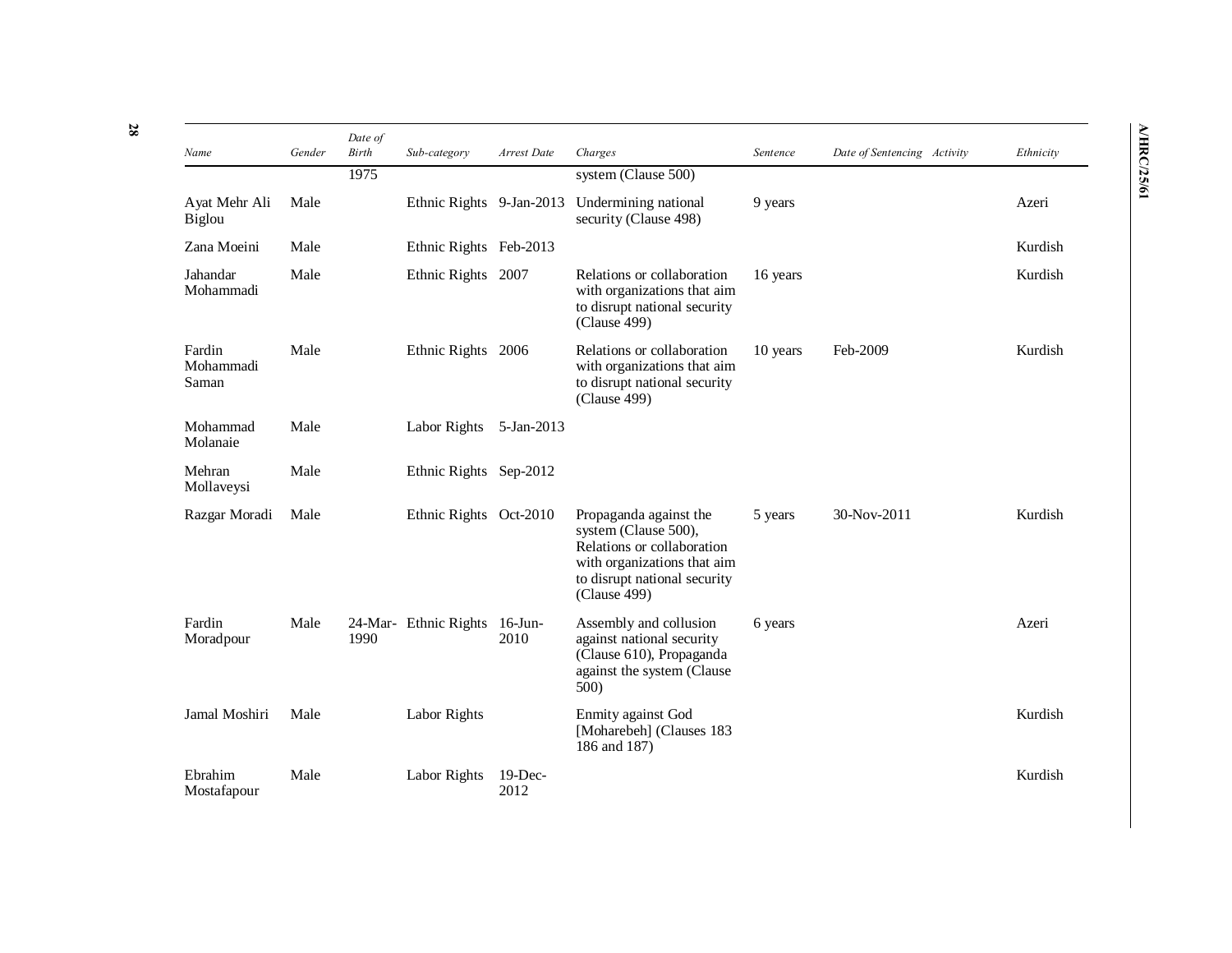| Name                       | Gender | Date of<br>Birth | Sub-category           | Arrest Date        | Charges                                                                                                                                                                      | Sentence                 | Date of Sentencing Activity | Ethnicity |
|----------------------------|--------|------------------|------------------------|--------------------|------------------------------------------------------------------------------------------------------------------------------------------------------------------------------|--------------------------|-----------------------------|-----------|
| Ghasem<br>Mostafapour      | Male   |                  | Labor Rights           | $19$ -Dec-<br>2012 |                                                                                                                                                                              |                          |                             | Kurdish   |
| Salah<br>Mostafapour       | Male   |                  | Ethnic Rights Nov-2010 |                    | Relations or collaboration<br>with organizations that aim<br>to disrupt national security<br>(Clause 499)                                                                    | 20 years                 |                             | Kurdish   |
| Afshin Nadami              | Male   |                  | Labor Rights           | $8-Nov-$<br>2013   |                                                                                                                                                                              |                          |                             | Kurdish   |
| <b>Nasour</b><br>Naghipour | Male   |                  |                        | 9-Jul-2012         | Membership in<br>organizations that aim to<br>disrupt national security<br>(Clause 499), Propaganda<br>against the system (Clause<br>500)                                    | 7 years                  |                             |           |
| Pedram<br>Nasrollahi       | Male   |                  | Labor Rights           | $14-Nov-$<br>2012  | Propaganda against the<br>system (Clause 500),<br>Relations or collaboration<br>with organizations that aim<br>to disrupt national security<br>(Clause 499)                  | 19 months                |                             | Kurdish   |
| Shiva Nazar<br>Ahari       | Female | $1-Jul-$<br>1984 | Women's<br>Rights      |                    | 8-Sep-2012 Assembly and collusion<br>against national security<br>(Clause 610), Disruption of<br>public order (Clause 618),<br>Propaganda against the<br>system (Clause 500) | 4 years and<br>74 lashes |                             | Fars      |
| Salahedin<br>Partovi       | Male   |                  | Ethnic Rights Jul-2012 |                    | Relations or collaboration<br>with organizations that aim<br>to disrupt national security<br>(Clause 499)                                                                    | 3 years                  | July/August<br>2012         | Kurdish   |
| Hiva Pourmand              | Male   |                  | Ethnic Rights Feb-2009 |                    | Propaganda against the<br>system (Clause 500),<br>Relations or collaboration<br>with organizations that aim<br>to disrupt national security                                  | 5 years                  |                             | Kurdish   |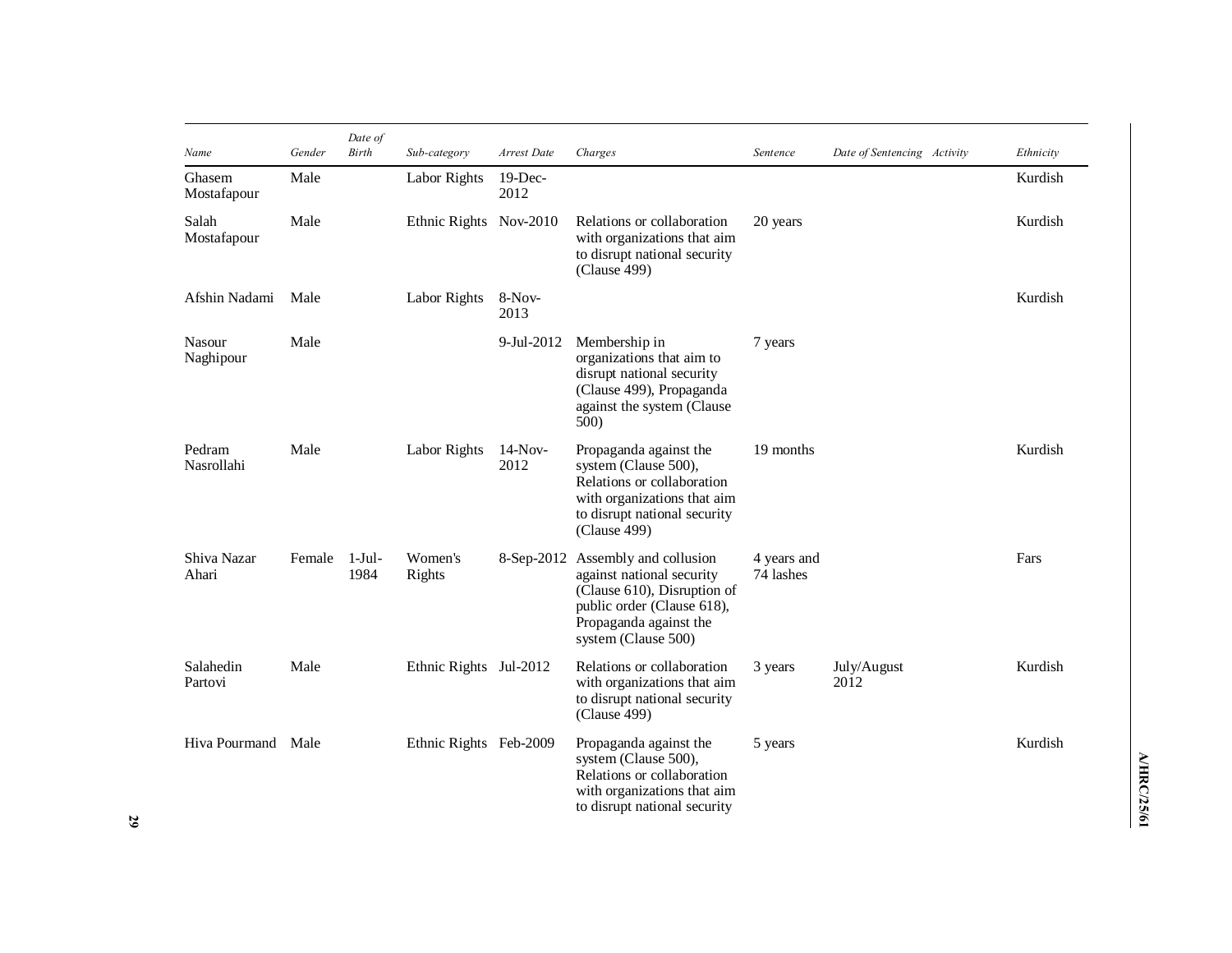| Name                          | Gender | Date of<br>Birth | Sub-category                       | Arrest Date        | Charges                                                                                                                                                     | Sentence | Date of Sentencing Activity | Ethnicity |
|-------------------------------|--------|------------------|------------------------------------|--------------------|-------------------------------------------------------------------------------------------------------------------------------------------------------------|----------|-----------------------------|-----------|
|                               |        |                  |                                    |                    | (Clause 499)                                                                                                                                                |          |                             |           |
| Ali Rahimi                    | Male   |                  | Ethnic Rights Feb-2010             |                    | Propaganda against the<br>system (Clause 500),<br>Relations or collaboration<br>with organizations that aim<br>to disrupt national security<br>(Clause 499) | 6 years  |                             | Kurdish   |
| Kiomars Rahimi Male           |        |                  | Labor Rights                       | $21-Nov-$<br>2013  |                                                                                                                                                             |          |                             |           |
| Mehdi Rahimi                  | Male   |                  | Labor Rights                       | $19-Sep-$<br>2013  |                                                                                                                                                             |          |                             |           |
| <b>Bakhtiar</b><br>Rasouli    | Male   |                  | Ethnic Rights 2-Mar-               | 2013               |                                                                                                                                                             |          |                             | Kurdish   |
| Fardin Rasouli                | Male   |                  | Ethnic Rights Mar-2013             |                    |                                                                                                                                                             |          |                             | Kurdish   |
| Jamal<br>Rasoulpour           | Male   |                  | Ethnic Rights                      | $19-Sep-$<br>2010  | Relations or collaboration<br>with organizations that aim<br>to disrupt national security<br>(Clause 499)                                                   |          |                             | Kurdish   |
| Hosein Ronaghi Male<br>Maleki |        | $4-Jul-$<br>1985 | Journalist,<br>Student<br>Activist | $13$ -Dec-<br>2009 | Insulting the President<br>(Clause 609), Insulting the<br>Supreme Leader (Clause<br>514)                                                                    | 15 years | 15-Mar-2010                 | Azeri     |
| Abbas<br>Roukhandeh           | Male   |                  | Ethnic Rights 1-Jan-2010           |                    | Relations or collaboration<br>with organizations that aim<br>to disrupt national security<br>(Clause 499)                                                   |          |                             | Kurdish   |
| Dalir Rouzgard                | Male   |                  | Ethnic Rights 14-Aug-              | 2010               | Propaganda against the<br>system (Clause 500),<br>Relations or collaboration<br>with organizations that aim<br>to disrupt national security<br>(Clause 499) | 10 years |                             | Kurdish   |
| Ahmad Saberi                  | Male   |                  | Labor Rights 21-Nov-               |                    |                                                                                                                                                             |          |                             |           |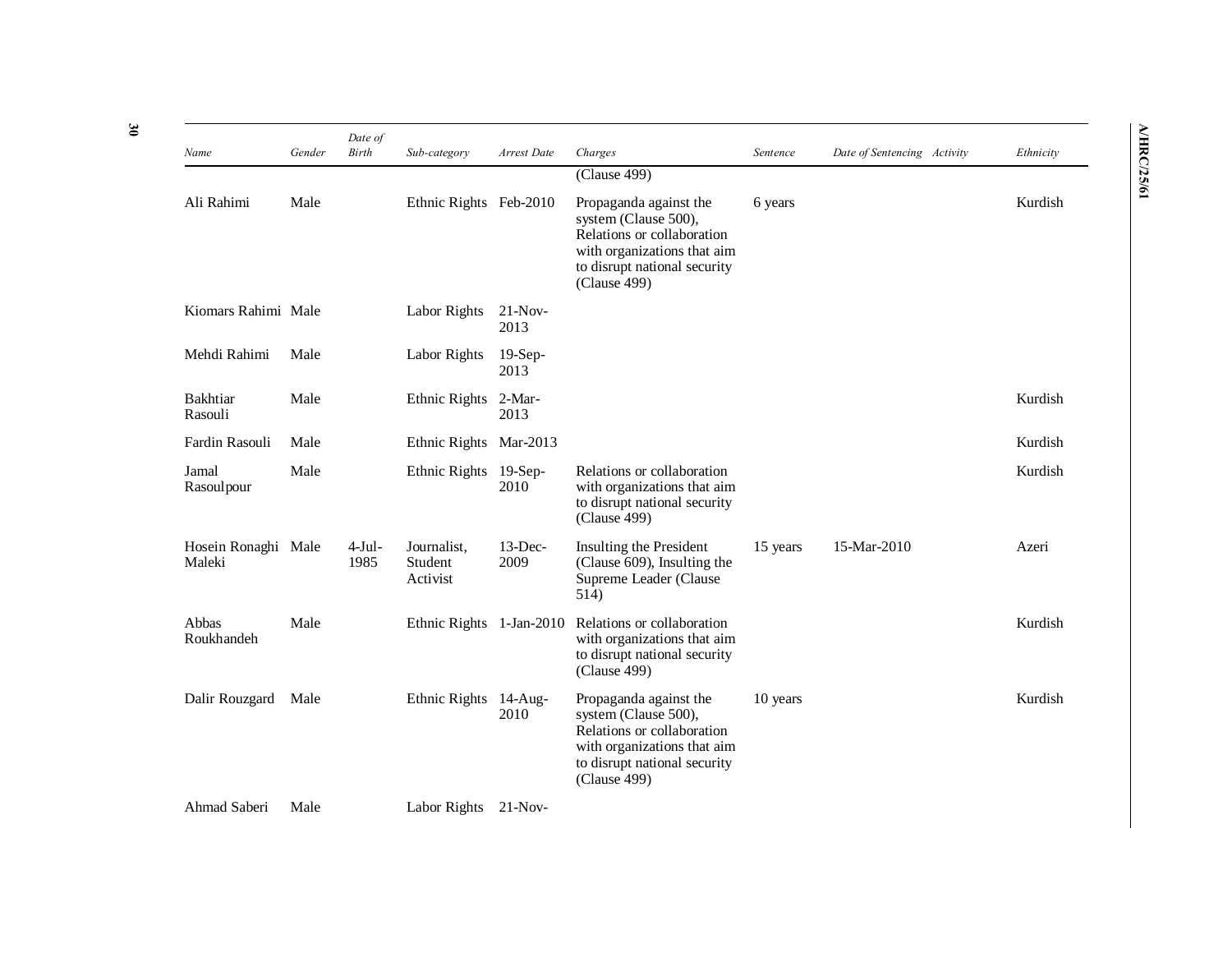| Name                      | Gender | Date of<br>Birth | Sub-category         | Arrest Date        | Charges                                                                                                                                                                                                        | Sentence                                                                 | Date of Sentencing Activity | Ethnicity |
|---------------------------|--------|------------------|----------------------|--------------------|----------------------------------------------------------------------------------------------------------------------------------------------------------------------------------------------------------------|--------------------------------------------------------------------------|-----------------------------|-----------|
|                           |        |                  |                      | 2013               |                                                                                                                                                                                                                |                                                                          |                             |           |
| Mehrdad Sabori Male       |        |                  | Labor Rights         |                    |                                                                                                                                                                                                                |                                                                          |                             | Kurdish   |
| Maryam Salehi             | Female |                  | Women's<br>Rights    | $15-Aug-$<br>2012  |                                                                                                                                                                                                                |                                                                          |                             | Fars      |
| Mohammad<br>Amin Salimi   | Male   |                  | <b>Ethnic Rights</b> | $17$ -Jun-<br>2012 |                                                                                                                                                                                                                |                                                                          |                             | Kurdish   |
| Mohammad<br>Savarkar      | Male   |                  | Ethnic Rights        | $13$ -Jun-<br>2012 |                                                                                                                                                                                                                |                                                                          |                             | Kurdish   |
| Mohammad<br>Seifzadeh     | Male   | $1-Jan-$<br>1948 | Lawyer               | $23-Apr-$<br>2011  | Assembly and collusion<br>against national security<br>(Clause 610), Membership<br>in organizations that aim to<br>disrupt national security<br>(Clause 499), Propaganda<br>against the system (Clause<br>500) | 2 years                                                                  |                             | Fars      |
| Vahed Seyedeh             | Male   |                  | Labor Rights         | $7-Jan-2013$       |                                                                                                                                                                                                                |                                                                          |                             | Kurdish   |
| Yamanin Sezai             | Male   |                  | Ethnic Rights        |                    | Relations or collaboration<br>with organizations that aim<br>to disrupt national security<br>(Clause 499)                                                                                                      |                                                                          |                             | Kurdish   |
| Reza Shahabi              | Male   |                  | Labor Rights         | $12-J$ un-<br>2010 | Propaganda against the<br>system (Clause 500),<br>Undermining national<br>security (Clause 498)                                                                                                                | 6 years and<br>5 years<br>deprivation<br>from<br>syndicate<br>activities |                             |           |
| Kaveh Sheikh<br>Mohammadi | Male   |                  | Ethnic Rights        | Jan/Feb<br>2010    | Propaganda against the<br>system (Clause 500),<br>Relations or collaboration<br>with organizations that aim<br>to disrupt national security<br>(Clause 499)                                                    | 5 years                                                                  |                             | Kurdish   |

A/HRC/25/61 **A/HRC/25/61**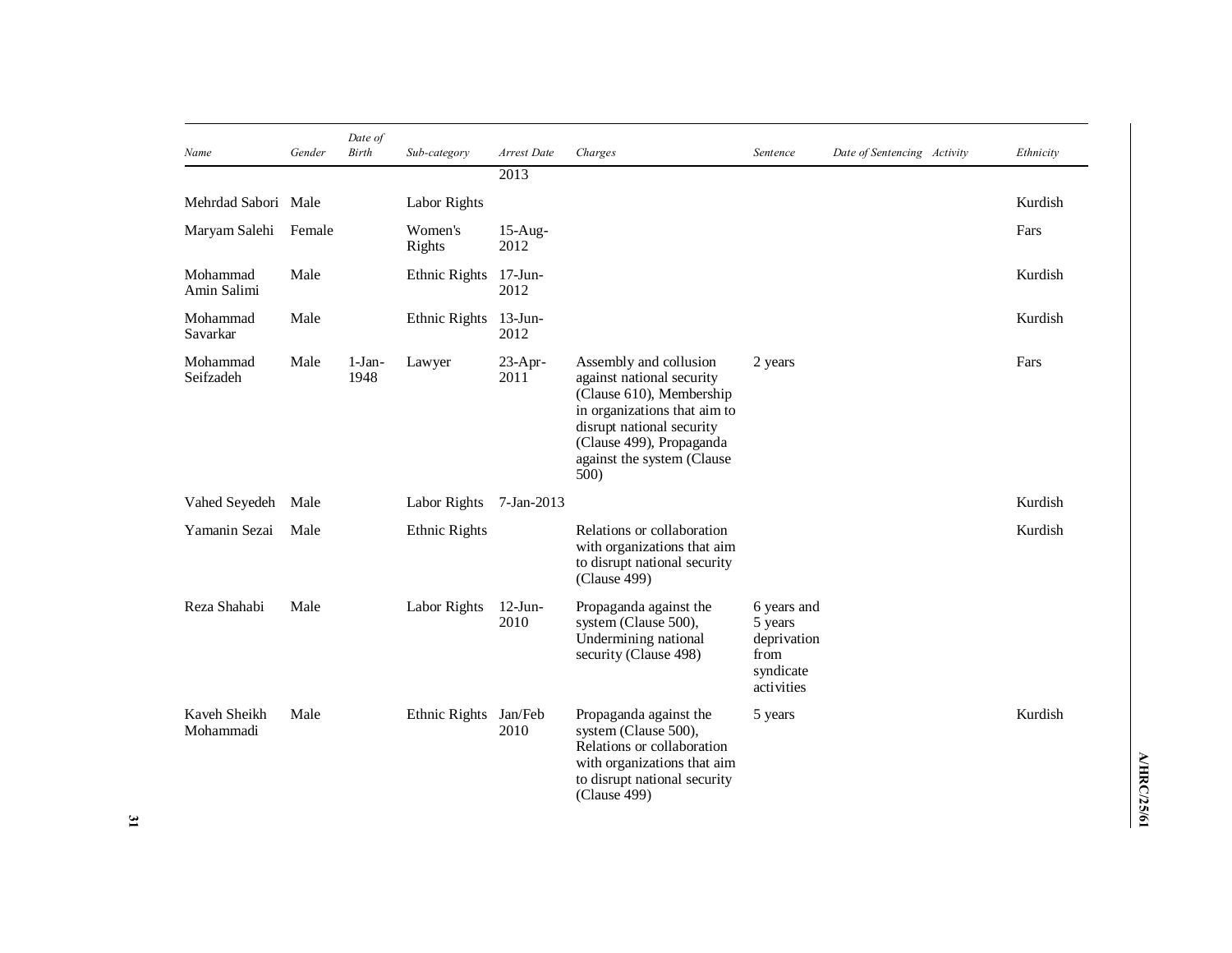| Name                                  | Gender | Date of<br>Birth | Sub-category  | Arrest Date        | Charges                                                                                                                                                                                                        | Sentence                                                        | Date of Sentencing Activity |                                        | Ethnicity |
|---------------------------------------|--------|------------------|---------------|--------------------|----------------------------------------------------------------------------------------------------------------------------------------------------------------------------------------------------------------|-----------------------------------------------------------------|-----------------------------|----------------------------------------|-----------|
| Hamed Sheikhi                         | Male   |                  | Ethnic Rights | $22$ -Aug-<br>2012 |                                                                                                                                                                                                                |                                                                 |                             |                                        | Kurdish   |
| Jamal Sheikhi                         | Male   |                  | Ethnic Rights | Sep-2012           |                                                                                                                                                                                                                |                                                                 |                             |                                        | Kurdish   |
| Hakimeh Shokri Female                 |        | 1969             |               | Nov-2012           | Undermining national<br>security (Clause 498)                                                                                                                                                                  | 3 years                                                         |                             |                                        |           |
| Asa'ad<br>Soleimannejad               | Male   |                  | Ethnic Rights | $13$ -Jun-<br>2012 |                                                                                                                                                                                                                |                                                                 |                             |                                        | Kurdish   |
| Abdolfattah<br>Soltani                | Male   | $2-Nov-$<br>1953 | Lawyer        | $10-Sep-$<br>2011  | Assembly and collusion<br>against national security<br>(Clause 610), Membership<br>in organizations that aim to<br>disrupt national security<br>(Clause 499), Propaganda<br>against the system (Clause<br>500) | 18 years in<br>exile, 20<br>years<br>deprivation<br>from career |                             | Human<br>Rights<br>Defenders<br>Center |           |
| Reza Tamimi                           | Male   |                  | Labor Rights  | $12-Nov-$<br>2013  |                                                                                                                                                                                                                |                                                                 |                             |                                        |           |
| Behrooz<br>Tanasobi                   | Male   |                  | Ethnic Rights | Jul-2010           | Relations or collaboration<br>with organizations that aim<br>to disrupt national security<br>(Clause 499)                                                                                                      | 4 years                                                         | 24-Mar-2011                 |                                        | Kurdish   |
| Hadi Tanomand Male                    |        |                  | Labor Rights  | $19$ -Dec-<br>2012 | Enmity against God<br>[Moharebeh] (Clauses 183<br>186 and 187)                                                                                                                                                 |                                                                 |                             |                                        | Kurdish   |
| Majid Veisi                           | Male   |                  | Ethnic Rights | 2000               | Espionage (clause 501)                                                                                                                                                                                         | 18 years                                                        |                             |                                        | Kurdish   |
| Farshid<br>Yadollahi                  | Male   |                  | Lawyer        | $11-Sep-$<br>2011  |                                                                                                                                                                                                                | 7 years and<br>6 months                                         |                             |                                        | Dervish   |
| Afshin Yavari                         | Male   |                  | Ethnic Rights | 2007               |                                                                                                                                                                                                                | 10 years                                                        |                             |                                        | Kurdish   |
| Mohammad<br>Hasan Yousef<br>Pourseifi | Male   |                  |               |                    | 4-Sep-2012 Assembly and collusion<br>against national security<br>(Clause 610), Insulting<br>Islam (clause 513),                                                                                               | 5 years and<br>6 months                                         |                             |                                        |           |

**A/HRC/25/61**

**A/HRC/25/61** 

**32**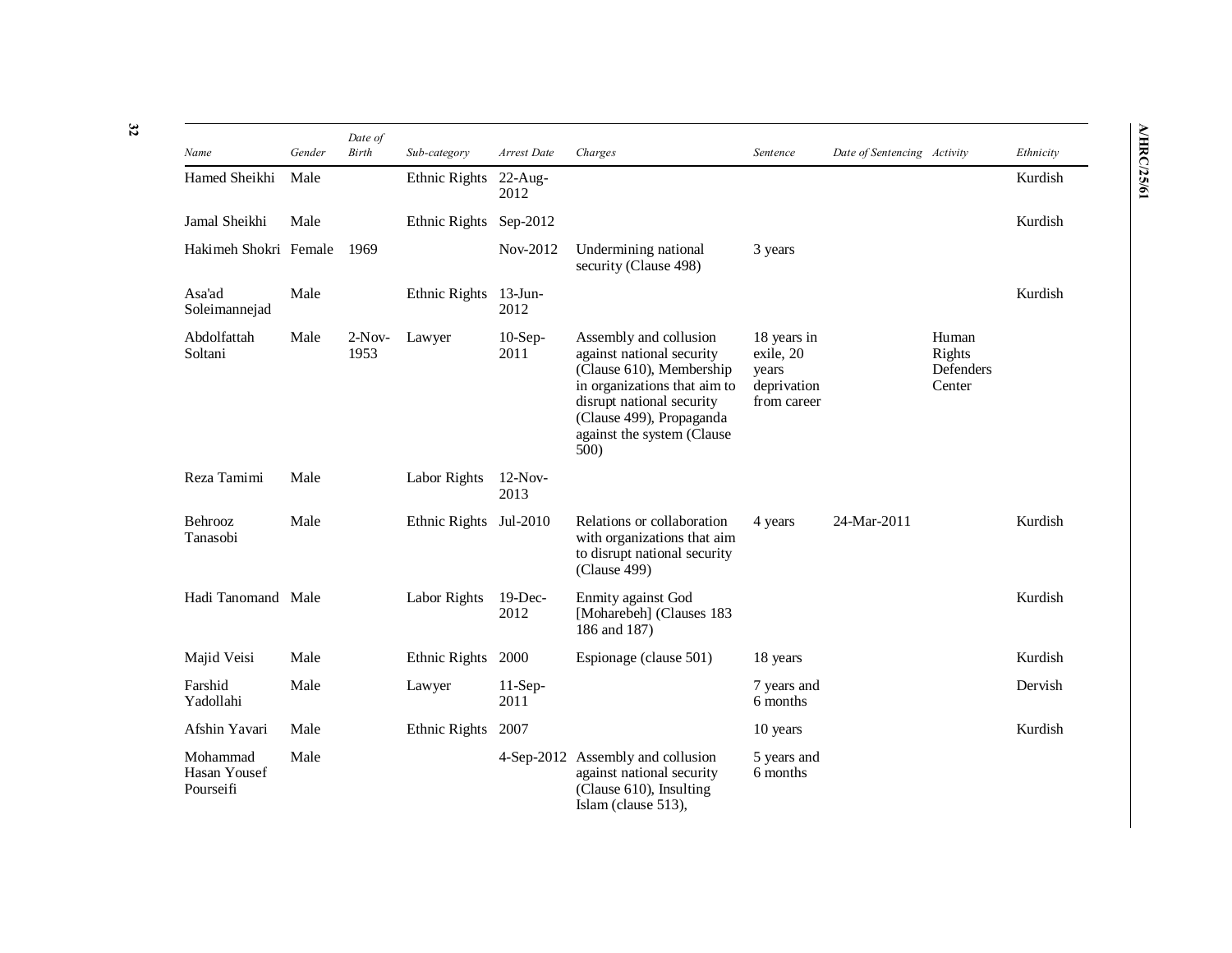| Name               | Gender | Date of<br>Birth | Sub-category  | Arrest Date        | Charges                                                                                                                | Sentence | Date of Sentencing Activity | Ethnicity |
|--------------------|--------|------------------|---------------|--------------------|------------------------------------------------------------------------------------------------------------------------|----------|-----------------------------|-----------|
|                    |        |                  |               |                    | Propaganda against the<br>system (Clause 500)                                                                          |          |                             |           |
| Shahrokh<br>Zamani | Male   |                  | Labor Rights  | Jan-2012           | Assembly and collusion<br>against national security<br>(Clause 610), Propaganda<br>against the system (Clause)<br>500) | 11 years |                             |           |
| Khalil Zibaei      | Male   |                  | Ethnic Rights | $13$ -Jun-<br>2012 |                                                                                                                        |          |                             | Kurdish   |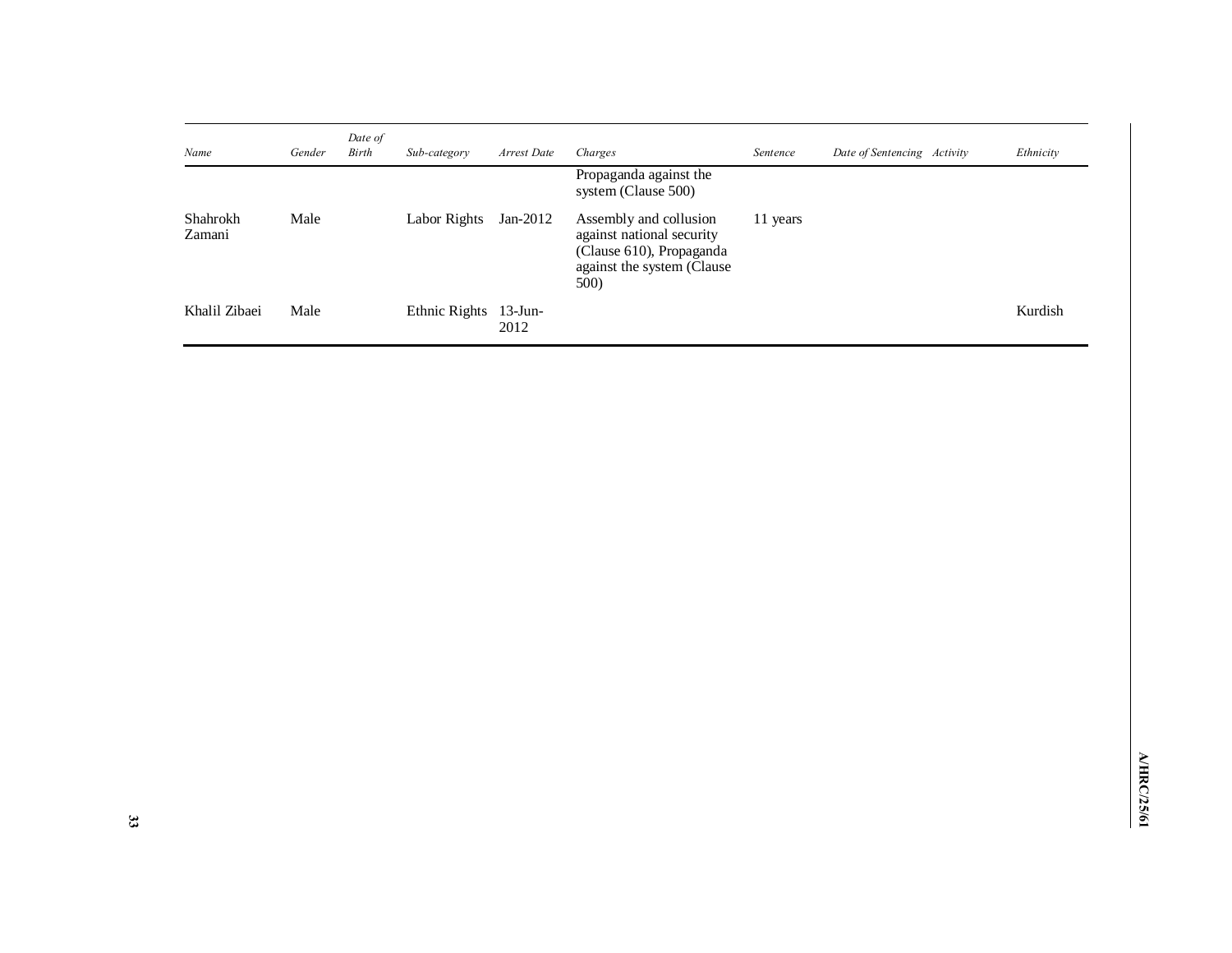#### **34 Baha'is**

| Name                               | Age when<br>Arrested | Arrest Date         | Charges                                                                                                                                              | Sentence                                                                                                                                        | Date Tried/Sentenced        | Religion |
|------------------------------------|----------------------|---------------------|------------------------------------------------------------------------------------------------------------------------------------------------------|-------------------------------------------------------------------------------------------------------------------------------------------------|-----------------------------|----------|
| Mrs. Mahvash<br>Shahriari Sabet    | 56                   | 5-Mar-08            | Three charges on religious grounds<br>(õforming an illegal cultö); three<br>charges related to õespionageö and<br>õacting against national securityö | 5 yearsøimprisonment                                                                                                                            | Trial ended 14-Jun-10       | Bahagi   |
| Mrs. Fariba<br>Kamalabadi<br>Taefi | 46                   | $14$ -May-08        | Three charges on religious grounds<br>(õforming an illegal cultö); three<br>charges related to õespionageö and<br>õacting against national securityö | 1) 5 years <i>o</i> imprisonment;<br>Sentence upheld and 2 years<br>added on appeal;<br>2) 5 years <i>o</i> imprisonment on<br>separate charge. | Trial ended 14-Jun-10       | Bahaoi   |
| Mr. Jamaloddin<br>Khanjani         | -76                  | $14$ -May-08        | Three charges on religious grounds<br>(õforming an illegal cultö); three<br>charges related to õespionageö and<br>õacting against national securityö | 1) 5 yearsøimprisonment;<br>Sentence upheld on appeal;<br>2) 5 years <i>p</i> imprisonment on<br>separate charge                                | Trial ended 14-Jun-10 Bahad |          |
| Mr. Afif Naemi                     | 47                   | $14-May-08$         | Three charges on religious grounds<br>(õforming an illegal cultö); three<br>charges related to õespionageö and<br>õacting against national securityö | 4 years' imprisonment                                                                                                                           | Trial ended 14-Jun-10       | Bahaoi   |
| Mr. Saeid<br>Rezaie Tazangi        | 50                   | $14$ -May-08        | Three charges on religious grounds<br>(õforming an illegal cultö); three<br>charges related to õespionageö and<br>õacting against national securityö | 4 years <i>o</i> imprisonment                                                                                                                   | Trial ended 14-Jun-10       | Bahaoi   |
| Mr. Behrouz<br>Azizi Tavakkoli     | 57                   | 14-May-08           | Three charges on religious grounds<br>(õforming an illegal cultö); three<br>charges related to õespionageö and<br>õacting against national securityö | 5 yearsøimprisonment;<br>2) Sentence upheld on<br>appeal                                                                                        | Trial ended 14-Jun-10       | Bahaoi   |
| Mr. Vahid<br>Tizfam                | 36                   | $14$ -May-08        | Three charges on religious grounds<br>(õforming an illegal cultö); three<br>charges related to õespionageö and<br>õacting against national securityö | 5 years <i>p</i> imprisonment;<br>2) Sentence upheld on<br>appeal                                                                               | Trial ended 14-Jun-10       | Bahaøi   |
| Mr. Mohammad 54<br>Reza Kandi      |                      | 19 or 25-Apr-<br>09 | Posing a threat to the holy regime of<br>the Islamic Republic by teaching<br>Bahaist ideas through communication                                     | 5 years <i>o</i> imprisonment<br>2) Sentence upheld on<br>appeal; 3) $5 \text{ years}$                                                          | $25$ -Dec-08                | Bahaoi   |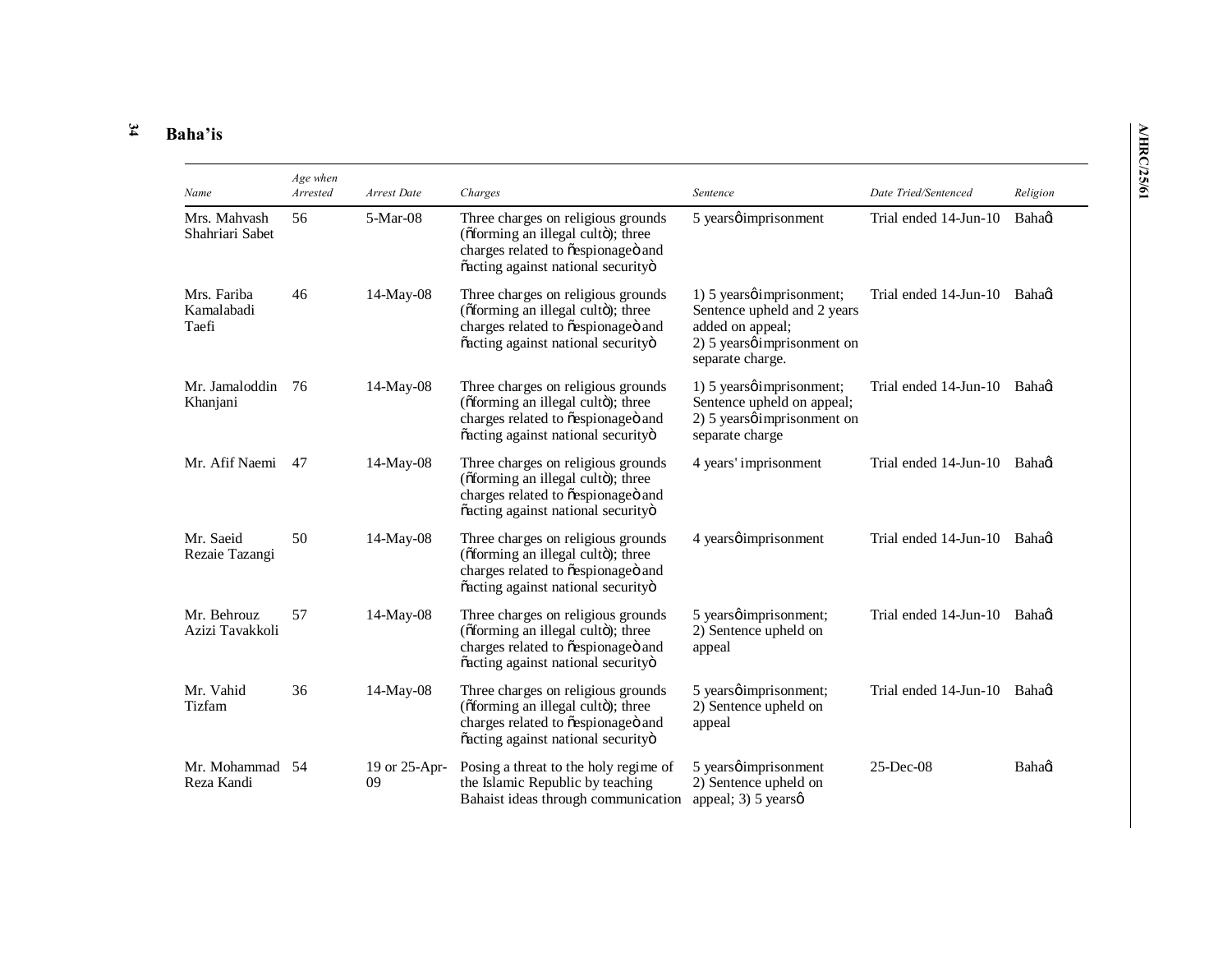| Name                                   | Age when<br>Arrested | Arrest Date     | Charges                                                                                      | Sentence                                                                                                                                                                            | Date Tried/Sentenced                                                                                           | Religion |
|----------------------------------------|----------------------|-----------------|----------------------------------------------------------------------------------------------|-------------------------------------------------------------------------------------------------------------------------------------------------------------------------------------|----------------------------------------------------------------------------------------------------------------|----------|
|                                        |                      |                 | with the usurper country of Israel                                                           | imprisonment                                                                                                                                                                        |                                                                                                                |          |
| Mr. Alibakhsh<br>Bazrafkan             | 58                   | 31-Oct-09       | Plotting overthrow, acting against<br>national security and propaganda<br>against the regime | 1 year imprisonment and 4<br>years internal exile to<br>Damghan. Ordered to go to<br>Bijar. Remaining internal<br>exile changed to additional 6<br>monthsø imprisonment in<br>Sari. | $7-Dec-09$                                                                                                     | Bahagi   |
| Mr. Ighan<br>Shahidi                   |                      | $03-Mar-10$     |                                                                                              |                                                                                                                                                                                     |                                                                                                                | Bahagi   |
| Ms. Rozita<br>Vaseghi                  | 40s                  | 16-Mar-10       |                                                                                              |                                                                                                                                                                                     | 1) 25-Oct-09;<br>2) Appeal - 20-Dec-<br>2010                                                                   | Bahagi   |
| Mrs. Nahid<br>Ghadiri                  | 40s                  | 16-Mar-10       |                                                                                              |                                                                                                                                                                                     | 1) 25-Oct-09;<br>2) Appeal                                                                                     | Bahagi   |
| Mr. Foad<br>Khanjani                   |                      | $27-Apr-10$     |                                                                                              | 4 yearsøimprisonment                                                                                                                                                                |                                                                                                                | Bahagi   |
| Mr. Afshin<br>Heyratian                |                      | $3-Jun-10$      |                                                                                              |                                                                                                                                                                                     |                                                                                                                | Bahaoi   |
| Mr. Davar<br>Nabilzadeh                | Mid 40s              | $13$ -Jul- $10$ |                                                                                              | 1) $2.5$ reduced to $2$ on<br>appeal;<br>2) 6.5 years' imprisonment                                                                                                                 | 1) $25$ -Oct-09; 2)<br>Appeal                                                                                  | Bahagi   |
| Mr. Jalayer<br>Vahdat                  | About 40             | $24-Oct-10$     |                                                                                              |                                                                                                                                                                                     | 1) $25$ -Oct-09; 2)<br>Appeal                                                                                  | Bahagi   |
| Mrs. Sima<br>Eshraghi<br>(Aghas-zadeh) |                      | $24-Oct-10$     |                                                                                              |                                                                                                                                                                                     | 1) $25$ -Oct-09; 2)<br>Appeal                                                                                  | Bahagi   |
| Mr. Feizollah<br>Rowshan               | 61                   | $15$ -Jan- $11$ |                                                                                              |                                                                                                                                                                                     | 1) 24-Apr-07; 19-Aug- Bahagi<br>07; 2) Obtained<br>conditional release;<br>began exile 26 Jul-08<br>in Damghan |          |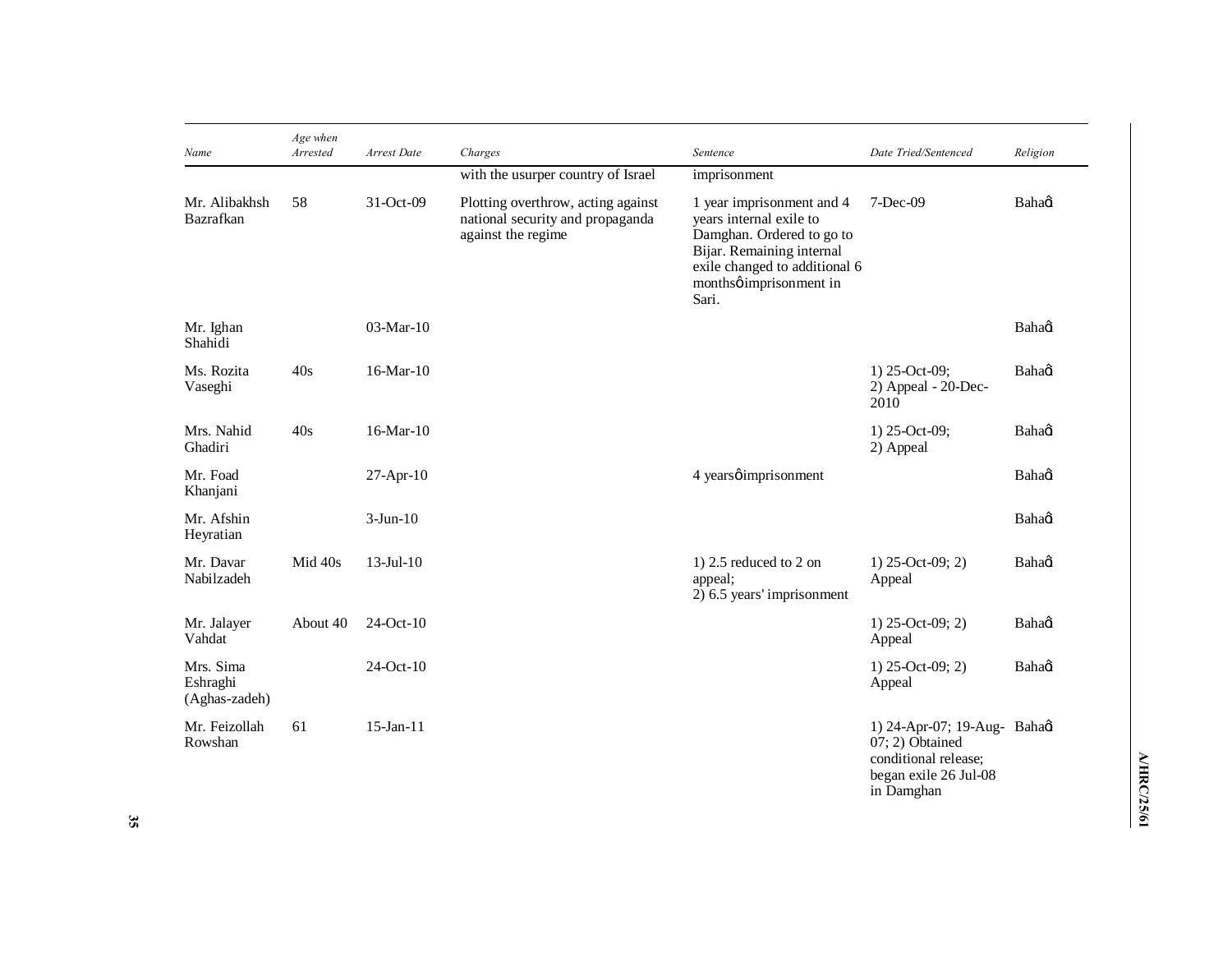| Name                             | Age when<br>Arrested | Arrest Date    | Charges                                                                                                                                                                                                                                                                             | Sentence                      | Date Tried/Sentenced                                                        | Religion |
|----------------------------------|----------------------|----------------|-------------------------------------------------------------------------------------------------------------------------------------------------------------------------------------------------------------------------------------------------------------------------------------|-------------------------------|-----------------------------------------------------------------------------|----------|
| Mr. Farhad<br>Amri               |                      | $1-Jan-11$     |                                                                                                                                                                                                                                                                                     | 5 yearsøimprisonment          |                                                                             | Bahaoi   |
| Mr. Shahin<br>Shafaie            |                      | $5$ -Feb- $11$ |                                                                                                                                                                                                                                                                                     | 4 yearsøimprisonment          |                                                                             | Bahaoi   |
| Mr. Badiollah<br>Lohrash         |                      | 21-Feb-11      |                                                                                                                                                                                                                                                                                     | 4 yearsøimprisonment          |                                                                             | Bahaoi   |
| Mr. Peyman<br>Kashfi             |                      | 13-Feb-11      | "Membership in an anti-Islamic group 4 years <i>o</i> imprisonment<br>and propaganda against the regime"                                                                                                                                                                            |                               | $15$ -Jun- $10$                                                             | Bahaoi   |
| Mr. Afshin<br>Safaieyan          |                      | 27-Feb-11      |                                                                                                                                                                                                                                                                                     | 4 yearsøimprisonment          |                                                                             | Bahagi   |
| Mr. Pooya<br>Tebyanian           | 24                   | 12-Mar-11      | 1) õActivities against national<br>securityö and õmembership in illegal<br>groups and assembliesö;<br>2) 1 year for propaganda against the<br>regime of the Islamic Republic and to<br>5.5 years for membership in illegal<br>groups in the preliminary court in<br>Simnán (Semnan) | 5 years' imprisonment         | 1) 15-Apr-09*; 31-<br>May-09 29-Apr-10;<br>2) 16-Apr-12; 12 or<br>16-May-12 | Bahaoi   |
| Mr. Mesbah<br>Monghate           |                      | 18-Mar-11      |                                                                                                                                                                                                                                                                                     | 4 years <i>o</i> imprisonment |                                                                             | Bahaoi   |
| Ms. Sara<br>Mahboubi<br>Mahboubi |                      | 9-Apr-11       |                                                                                                                                                                                                                                                                                     | 4 yearsøimprisonment          |                                                                             | Bahagi   |
| Mr. Vesal<br>Mahboubi            |                      | 25-Apr-11      |                                                                                                                                                                                                                                                                                     |                               |                                                                             | Bahagi   |
| Mr. Kamran<br>Mortezaie          |                      | $22$ -May-11   | õMembership of the deviant sect of<br>Bahagism, with the goal of taking<br>action against the security of the<br>country, in order to further the aims<br>of the deviant sect and those of<br>organizations outside the countryö.                                                   |                               | 25-Sep-11; 17-Oct-11                                                        | Bahaoi   |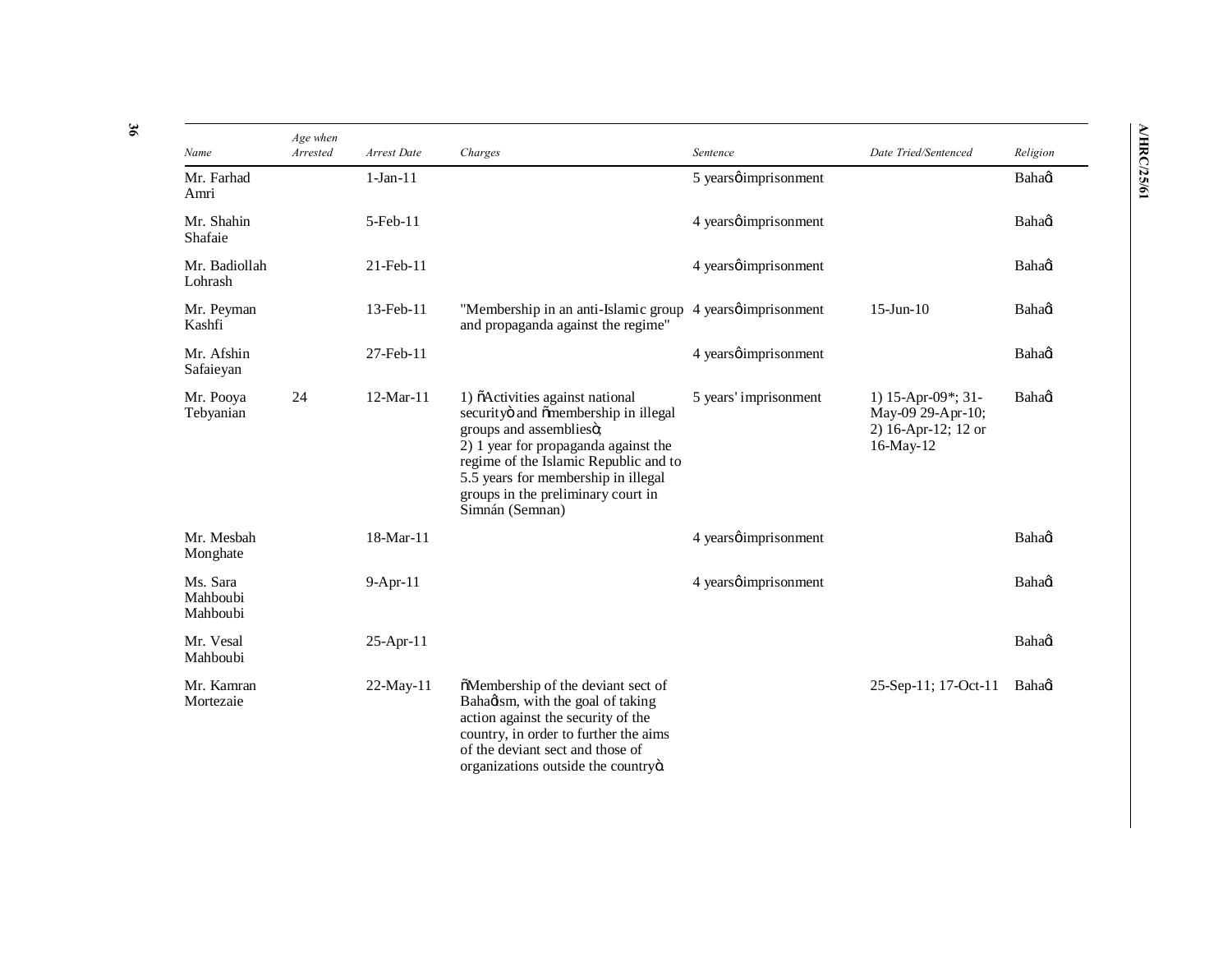| Name                       | Age when<br>Arrested | Arrest Date     | Charges                                                                                                                                                                                                                           | Sentence              | Date Tried/Sentenced | Religion |
|----------------------------|----------------------|-----------------|-----------------------------------------------------------------------------------------------------------------------------------------------------------------------------------------------------------------------------------|-----------------------|----------------------|----------|
| Ms. Noushin<br>Khadem      |                      | $22$ -May-11    | õMembership of the deviant sect of<br>Bahaøism, with the goal of taking<br>action against the security of the<br>country, in order to further the aims<br>of the deviant sect and those of<br>organizations outside the countryö. |                       | $27$ -Sep-11         | Bahaci   |
| Mr. Mahmoud<br>Badayam     |                      | $22$ -May-11    | õMembership of the deviant sect of<br>Bahagism, with the goal of taking<br>action against the security of the<br>country, in order to further the aims<br>of the deviant sect and those of<br>organizations outside the countryö. |                       | $27$ -Sep-11         | Bahaoi   |
| Mr. Ramin<br>Zibaie        |                      | $22$ -May-11    | õMembership of the deviant sect of<br>Bahagism, with the goal of taking<br>action against the security of the<br>country, in order to further the aims<br>of the deviant sect and those of<br>organizations outside the countryö. |                       |                      | Bahaoi   |
| Mr. Farhad<br>Sedghi       |                      | $22-May-11$     | õMembership of the deviant sect of<br>Bahagism, with the goal of taking<br>action against the security of the<br>country, in order to further the aims<br>of the deviant sect and those of<br>organizations outside the countryö. |                       | 20-Sep-11            | Bahaoi   |
| Mr. Amanollah<br>Mostaghim |                      | $22$ -May-11    |                                                                                                                                                                                                                                   |                       | $16$ -Jun- $12$      | Bahaoi   |
| Mr. Riaz<br>Sobhani        |                      | $14$ -Jun- $11$ | õMembership of the deviant sect of<br>Bahagism, with the goal of taking<br>action against the security of the<br>country, in order to further the aims<br>of the deviant sect and those of<br>organizations outside the countryo. | 4 years' imprisonment |                      | Bahaoi   |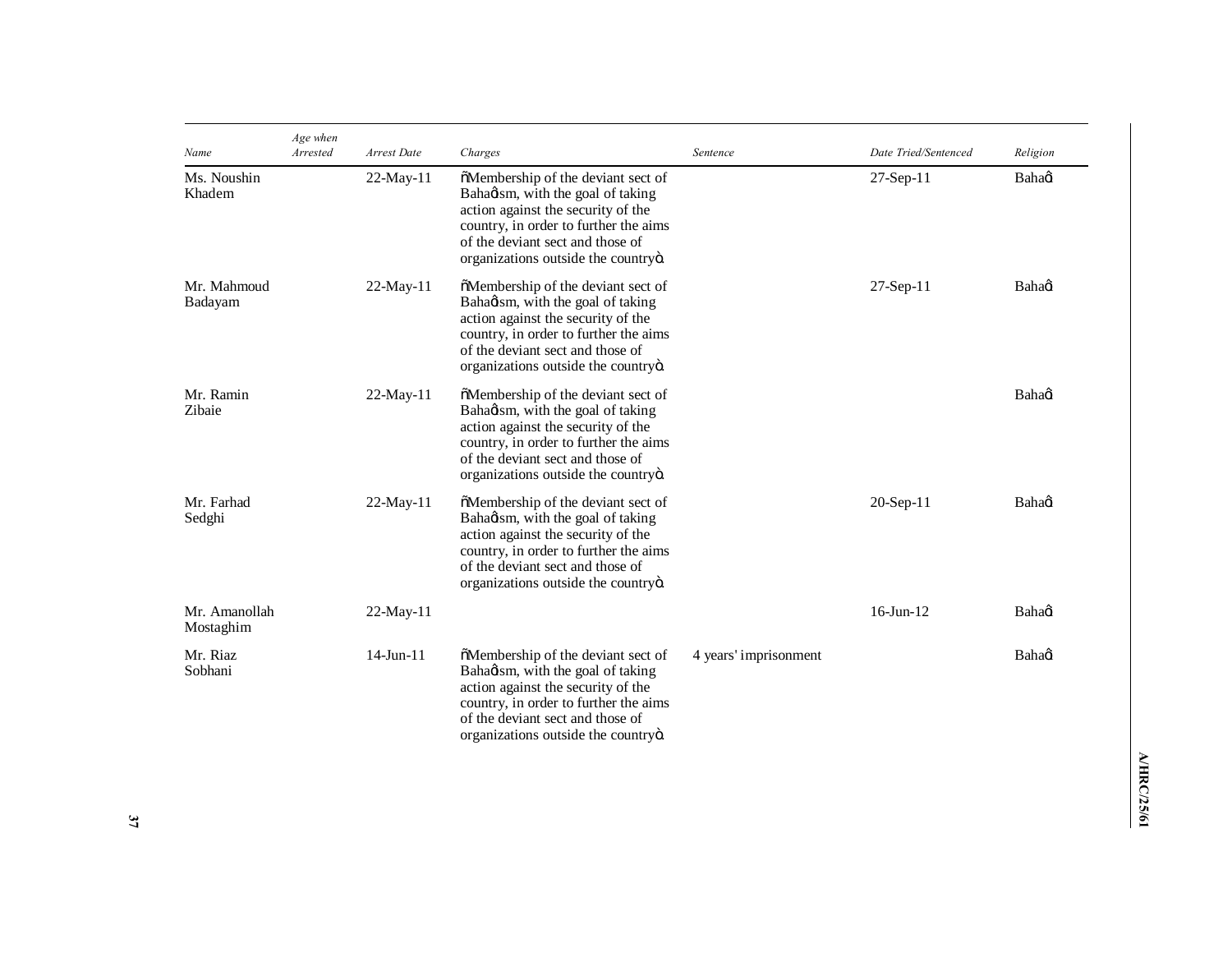| Name                                | Age when<br>Arrested | Arrest Date     | Charges                                                                                                                                                                                                                                                                                                                          | Sentence                                                     | Date Tried/Sentenced                                                         | Religion |
|-------------------------------------|----------------------|-----------------|----------------------------------------------------------------------------------------------------------------------------------------------------------------------------------------------------------------------------------------------------------------------------------------------------------------------------------|--------------------------------------------------------------|------------------------------------------------------------------------------|----------|
| Mr. Behfar<br>Khanjani              | 36                   | $21$ -Jun- $11$ | 1) Forming groups and membership<br>in groups and assemblies with<br>intention to disturb the national<br>security;<br>2) Activity against national security<br>through propaganda against the<br>regime;<br>3) Use, possession, and distribution of<br>63 illegal compact discs containing<br>appalling and offensive material. |                                                              | 1) 17 Jan 07*; 26 Sep<br>$07*$ :<br>2) 04-May-10; 6-Feb-<br>12 appeal denied | Bahaci   |
| Ms. Sanaz<br>Tafazoli               |                      | $27$ -Jun- $11$ |                                                                                                                                                                                                                                                                                                                                  | 4 years' 3 months' 1 day<br>imprisonment                     |                                                                              | Bahagi   |
| Mrs. Jila<br>Rezvani<br>(Ghanei)    |                      | $6$ -Jul- $11$  |                                                                                                                                                                                                                                                                                                                                  | 3 yearsøimprisonment                                         |                                                                              | Bahadi   |
| Mrs. Saideh<br>Foroughi<br>(Negari) |                      | $6$ -Jul- $11$  |                                                                                                                                                                                                                                                                                                                                  |                                                              |                                                                              | Bahagi   |
| Mr. Hajir Septo                     |                      | $11$ -Jul- $11$ |                                                                                                                                                                                                                                                                                                                                  |                                                              | 22-May-11                                                                    | Bahagi   |
| Ms. Samin<br>Ehsani                 |                      | 17-Aug-11       |                                                                                                                                                                                                                                                                                                                                  |                                                              |                                                                              | Bahaoi   |
| Mr. Emamgholi<br>Behamin            |                      | 24-Aug-11       |                                                                                                                                                                                                                                                                                                                                  | 4.5 years' imprisonment<br>reduced to 1 year                 |                                                                              | Bahagi   |
| Mr. Janali<br>Rasteh                |                      | $24$ -Aug-11    |                                                                                                                                                                                                                                                                                                                                  |                                                              |                                                                              | Bahaoi   |
| Mr. Kamran<br>Rahimian              |                      | 14-Sep-11       | Using falsely obtained degrees, illegal<br>counselling, running illegal classes,<br>defrauding the public                                                                                                                                                                                                                        | 4 years' imprisonment<br>sentence upheld in appeals<br>court |                                                                              | Bahaoi   |
| Mr. Hassanali<br>Delavar-manesh     |                      | $4-Sep-11$      |                                                                                                                                                                                                                                                                                                                                  |                                                              |                                                                              | Bahagi   |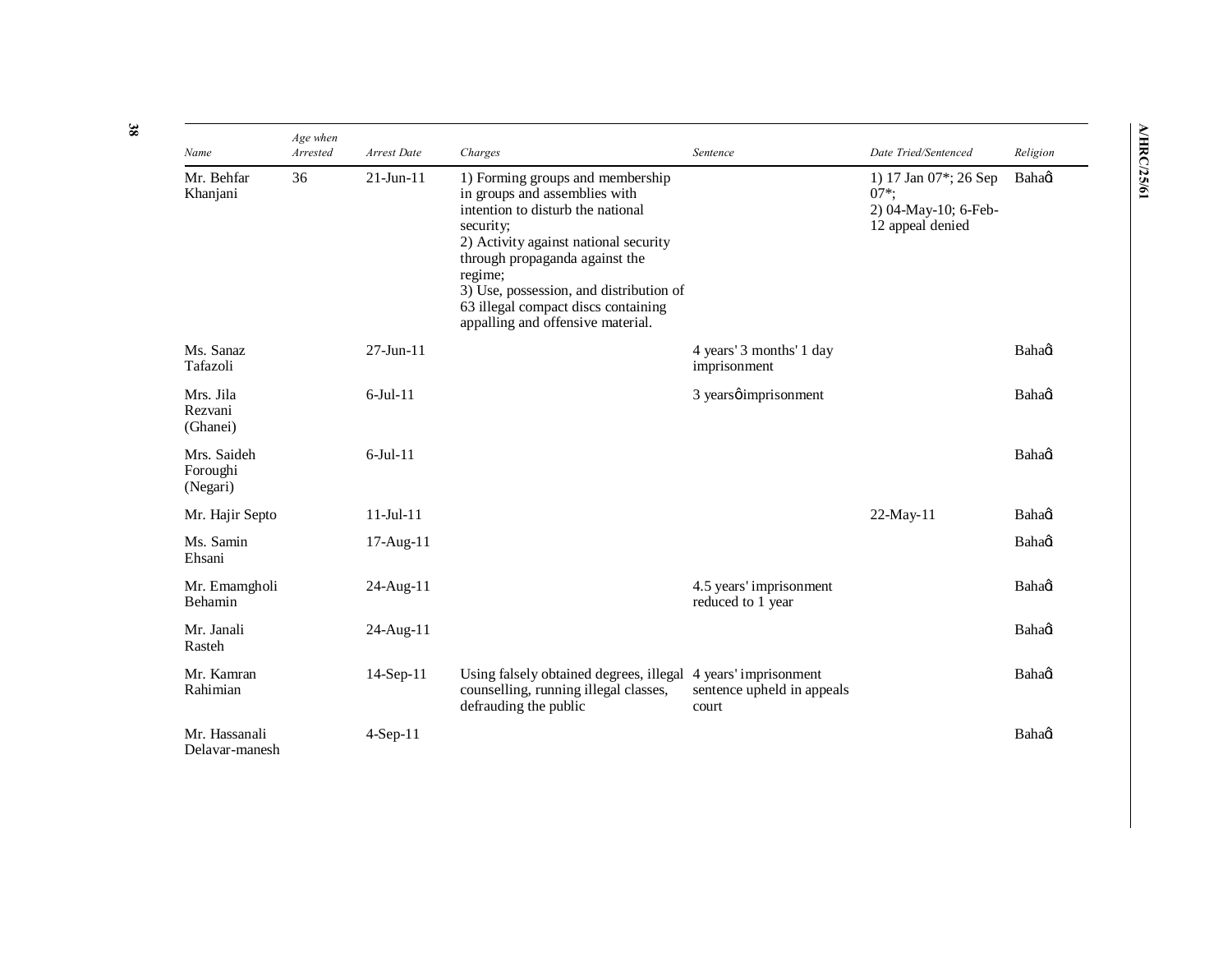| Name                                    | Age when<br>Arrested | Arrest Date                  | Charges                                                                                                                                                                                                                                                                                                                   | Sentence                                               | Date Tried/Sentenced               | Religion |
|-----------------------------------------|----------------------|------------------------------|---------------------------------------------------------------------------------------------------------------------------------------------------------------------------------------------------------------------------------------------------------------------------------------------------------------------------|--------------------------------------------------------|------------------------------------|----------|
| Mr. Afshin<br>Ighani                    | 28                   | $Sep-11$                     | 1) Formation of a group and<br>membership in illegal groups and<br>assemblies with the intention of<br>disturbing national security;<br>2) Actions against national security<br>through propaganda against the<br>regime [and in support of anti-regime<br>groups], i.e., propaganda for the<br>perverse sect of Bahaism. |                                                        | 05-May-10;                         | Bahaoi   |
| Mr. Didar<br>Raoufi                     |                      | 16-Oct-11                    |                                                                                                                                                                                                                                                                                                                           | 6 months' imprisonment                                 | 12-Feb-11                          | Bahaoi   |
| Mrs. Sousan<br>Badavam<br>(Farhangi)    |                      | $23$ -Oct-11 or<br>24-Oct-11 |                                                                                                                                                                                                                                                                                                                           | 8 years                                                |                                    | Bahaoi   |
| Ms. Nadia<br>Asadian<br>(Abdud-Hamidi)  |                      | $23-Oct-11$ or<br>24-Oct-11  |                                                                                                                                                                                                                                                                                                                           | 6 months' imprisonment                                 |                                    | Bahaoi   |
| Ms. Shiva<br>Kashani-nejad<br>(Samiian) |                      | $23-Oct-11$ or<br>24-Oct-11  |                                                                                                                                                                                                                                                                                                                           |                                                        |                                    | Bahagi   |
| Mr. Faramarz<br>(Omid)<br>Firiouzian    |                      | 16-Jan-12                    |                                                                                                                                                                                                                                                                                                                           |                                                        | May 2012                           | Bahaoi   |
| Mr. Shahnam<br>Golshani                 |                      | $30$ -Jan-12                 |                                                                                                                                                                                                                                                                                                                           | 1 year <sub>0</sub> s imprisonment under<br>ta'zir law |                                    | Bahaoi   |
| Mr. Shahrokh<br>Taef                    | 56                   | $Jan-12$                     |                                                                                                                                                                                                                                                                                                                           |                                                        | 2) 13-Feb-11; 16-Jan-<br>12 appeal | Bahaoi   |
| Mr. Payam<br>Taslimi                    | ~145                 | 3-Feb-12                     |                                                                                                                                                                                                                                                                                                                           |                                                        |                                    | Bahagi   |
| Ms. Semitra<br>Momtazian                |                      | $5$ -Feb- $12$               |                                                                                                                                                                                                                                                                                                                           |                                                        |                                    | Bahaoi   |
| Ms. Naghmeh<br>Zabihian                 |                      | 17-Feb-12                    |                                                                                                                                                                                                                                                                                                                           |                                                        |                                    | Bahagi   |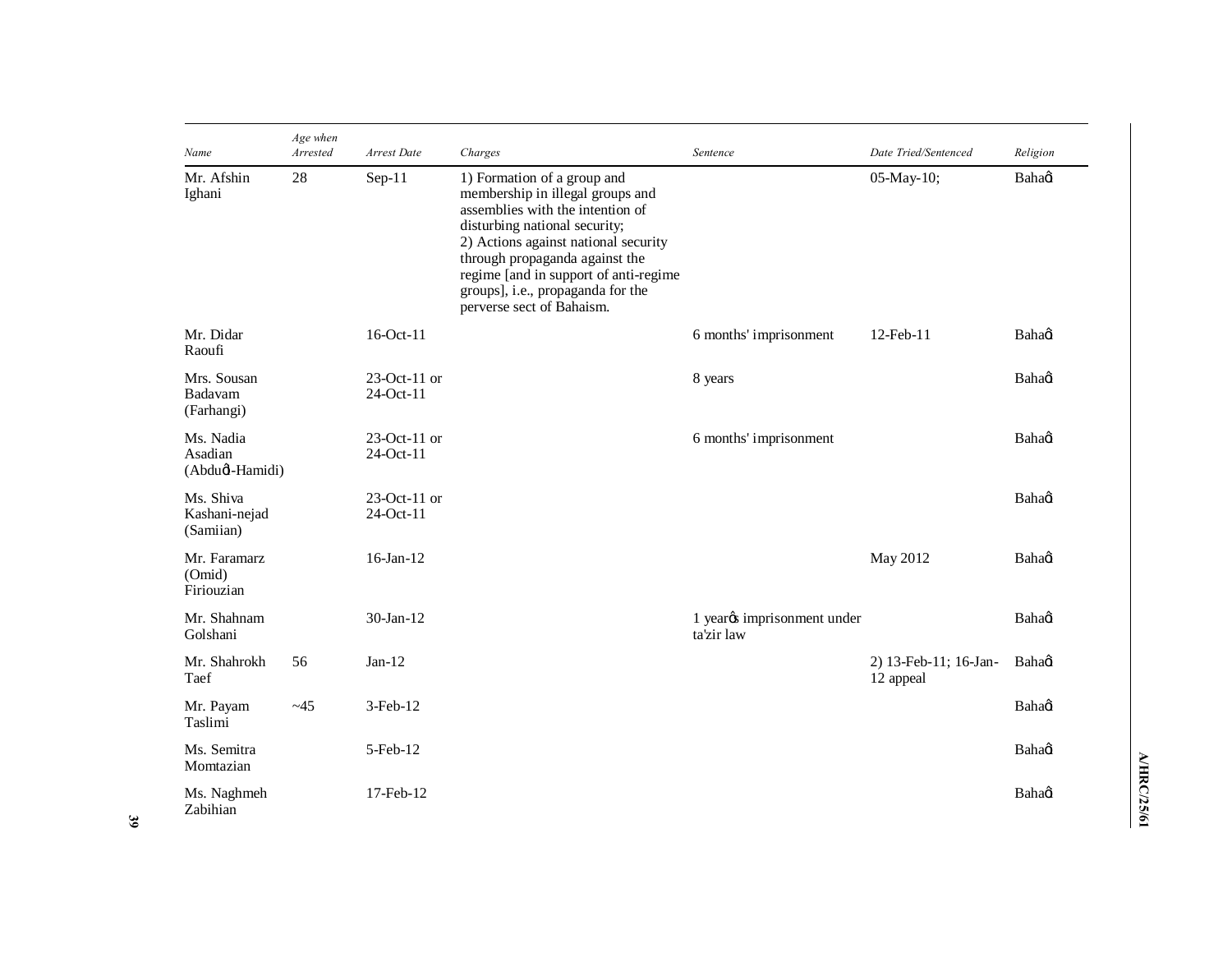| Name                                | Age when<br>Arrested | Arrest Date     | Charges                                                                                          | Sentence                                               | Date Tried/Sentenced            | Religion |
|-------------------------------------|----------------------|-----------------|--------------------------------------------------------------------------------------------------|--------------------------------------------------------|---------------------------------|----------|
| Mr. Shahram<br>Chiniyan<br>Miandoab | 27                   | $15$ -Jan- $12$ |                                                                                                  | 1) 91 days;<br>2) 1 year imprisonment                  |                                 | Bahaoi   |
| Ms. Negar<br>Malekzadeh             |                      | $2-Apr-12$      | Co-organizing junior youth exhibit                                                               |                                                        |                                 | Bahaoi   |
| Mr. Shahram<br>Mokhtari             |                      | 24-Apr-12       |                                                                                                  | 1) 6 months' imprisonment;<br>2) 6 years' imprisonment |                                 | Bahaoi   |
| Mr. Mohammad 85<br>Hossein Nakhaei  |                      | $13$ -May- $12$ |                                                                                                  | 1) 6 months' imprisonment;<br>2) 3 years' imprisonment |                                 | Bahaoi   |
| Mr. Afrasiyab<br>Sobhani            |                      | 14-May-12       | Propaganda against the regime;<br>Acquitted-membership in Baháøí<br>administrative institutions. | 5 years' imprisonment                                  | $21$ -Aug- $12$                 | Bahaoi   |
| Mrs. Mona Pour<br>Pir Ali           |                      | $15$ -May- $12$ |                                                                                                  | 9 months' temporary<br>detention                       |                                 | Bahaoi   |
| Mrs. Sholeh<br>Afshari              |                      | $15$ -May- $12$ |                                                                                                  |                                                        |                                 | Bahaoi   |
| Mrs. Atiyeh<br>Anvari               |                      | 20-May-12       |                                                                                                  | 6 months' imprisonment                                 |                                 | Bahaoi   |
| Mr. Saeed<br>Azimi                  |                      | $29$ -May-12    |                                                                                                  |                                                        |                                 | Bahaoi   |
| Ms. Jinous<br>Nourani               | 22                   | late May-12     |                                                                                                  | 9 months' imprisonment                                 | 1) 10-Sep-06;<br>$2) 26-Nov-11$ | Bahagi   |
| Mr. Faran Khan<br>Yaghma            |                      | $9$ -Jun-12     |                                                                                                  |                                                        |                                 | Bahaoi   |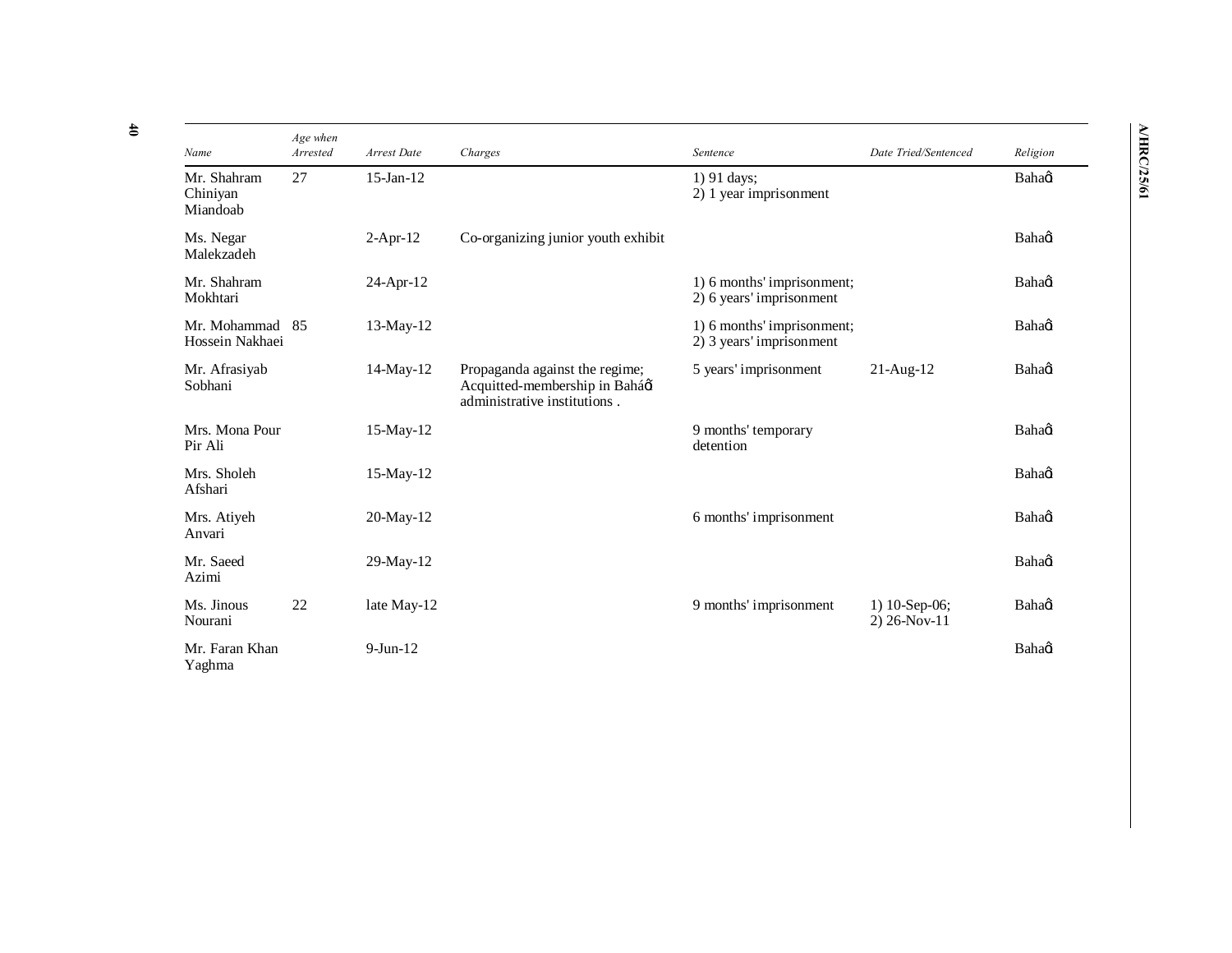| Name                                     | Age when<br>Arrested | Arrest Date            | Charges                                                                                                                                                                                                                                                                                                                                                                                                                                                                                                                                                                                                                                               | Sentence                                                               | Date Tried/Sentenced                              | Religion |
|------------------------------------------|----------------------|------------------------|-------------------------------------------------------------------------------------------------------------------------------------------------------------------------------------------------------------------------------------------------------------------------------------------------------------------------------------------------------------------------------------------------------------------------------------------------------------------------------------------------------------------------------------------------------------------------------------------------------------------------------------------------------|------------------------------------------------------------------------|---------------------------------------------------|----------|
| Mr. Adel<br>Fanaiyan                     | 49                   | $10$ -Jun- $12$        | 1) Membership in a group; forming<br>and mobilizing a group with intent to<br>disturb the national security;<br>propaganda against the sacred regime<br>of the Islamic Republic of Iran in the<br>interest of anti-regime groups and<br>organizations by promoting the<br>teachings and ideologies of the sect of<br>Bahaism through publishing<br>pamphlets and materials and<br>producing and distributing<br>announcements containing<br>administrative information on the sect<br>of Bahaism and opposing the sacred<br>regime of the Islamic Republic of<br>Iran.<br>2) Propaganda against the<br>government of the Islamic Republic<br>of Iran: | 4 years' imprisonment                                                  | 1) 12 Apr 06*;<br>$2)$ 04-Jan-09;<br>3) 08-Oct-11 | Bahagi   |
| Mr. Taherverdi<br>"Taher"<br>Eskandarian |                      | $23$ -Jun-12           |                                                                                                                                                                                                                                                                                                                                                                                                                                                                                                                                                                                                                                                       |                                                                        | 10-Sep-06; 04- Jan -09 Bahagi<br>(Appeal court)   |          |
| Mr. Azizollah<br>Samandari               |                      | $07$ -Jul-12           | An active member of the perverse<br>Bahaist sect with the intention to act<br>against the national security                                                                                                                                                                                                                                                                                                                                                                                                                                                                                                                                           | 12 years' imprisonment $+5$<br>million rial (~US\$500) fine            | $2)$ 04-Oct-11                                    | Bahadi   |
| Mr. Adel Naimi                           |                      | $10 - \text{Jul} - 12$ |                                                                                                                                                                                                                                                                                                                                                                                                                                                                                                                                                                                                                                                       |                                                                        | 24-Apr-13                                         | Bahaoi   |
| Mr. Khashayar<br>Tafazzoli               |                      | $11$ -Jul- $12$        |                                                                                                                                                                                                                                                                                                                                                                                                                                                                                                                                                                                                                                                       | 2 years' imprisonment                                                  |                                                   | Bahadi   |
| Mr. Shayan<br>Tafazzoli                  |                      | $11$ -Jul- $12$        |                                                                                                                                                                                                                                                                                                                                                                                                                                                                                                                                                                                                                                                       | 1 year <sub>0</sub> imprisonment under<br>Ta-zír law                   |                                                   | Bahagi   |
| Mr. Sina<br>Aghdasizadeh                 |                      | $11$ -Jul- $12$        |                                                                                                                                                                                                                                                                                                                                                                                                                                                                                                                                                                                                                                                       | 5 years $\phi$ imprisonment +<br>97,877,000 rial fine<br>$(-USS8,000)$ |                                                   | Bahaoi   |
| Mr. Rahman<br>Vafaie                     |                      | $14$ -Jul- $12$        |                                                                                                                                                                                                                                                                                                                                                                                                                                                                                                                                                                                                                                                       |                                                                        |                                                   | Bahaoi   |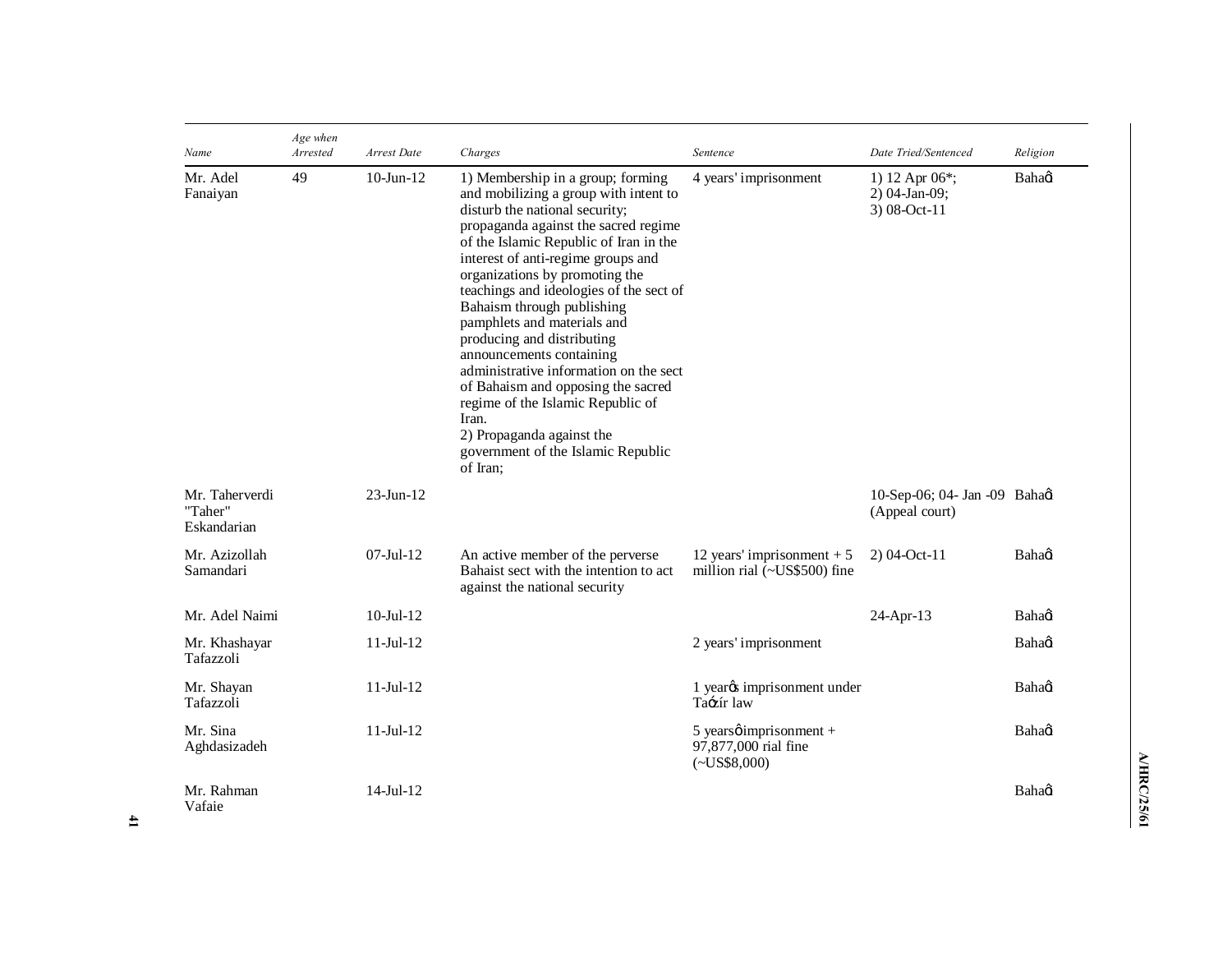| Name                               | Age when<br>Arrested | Arrest Date     | Charges                                                                                                                                                                                                                                                                                                                                                                                                                                                                                                                                                | Sentence                                | Date Tried/Sentenced                          | Religion |
|------------------------------------|----------------------|-----------------|--------------------------------------------------------------------------------------------------------------------------------------------------------------------------------------------------------------------------------------------------------------------------------------------------------------------------------------------------------------------------------------------------------------------------------------------------------------------------------------------------------------------------------------------------------|-----------------------------------------|-----------------------------------------------|----------|
| Mr. Hamid<br>Eslami                |                      | $14$ -Jul- $12$ |                                                                                                                                                                                                                                                                                                                                                                                                                                                                                                                                                        |                                         |                                               | Bahagi   |
| Mrs. Faran<br>Hesami<br>(Rahimian) |                      | $15$ -Jul- $12$ | a) Conspiracy and assembly with the<br>intention to act against the national<br>security by membership in perverse<br>Bahaist sect as the primary director of<br>the Department of Psychology at the<br>illegal Bahaist university under the<br>direction of the House of Justice;<br>b) Earning illegal income in the sum<br>of $7,000,000$ tuman. (dismissed)                                                                                                                                                                                        |                                         | 9-May-12                                      | Bahagi   |
| Mr. Vahed<br>Kholousi              |                      | $22$ -Aug-12    | 2) õlnvolvement in subversive<br>political activities against the regime<br>through providing assistance to the<br>earthquake victimsö later changed to<br>õdistributing contaminated food"                                                                                                                                                                                                                                                                                                                                                            | 1 year imprisonment under<br>Tagzir law |                                               | Bahaoi   |
| Mr. Navid<br>Khanjani              | 22                   | $22$ -Aug-12    | 1) 5 years' imprisonment for<br>õengaging in human rights activitiesö,<br>another 5 for õillegal assemblyö (in<br>support of university students<br>deprived of higher education), and<br>additional 2 years for õ-disturbance of<br>the general publicøs opinionö. He is<br>also required to pay a fine of five<br>hundred thousand túmán (~ 500<br>USD). 2) õinvolvement in subversive<br>political activities against the regime<br>through providing assistance to the<br>earthquake victimsö later changed to<br>õdistributing contaminated food" | 10 years imprisonment                   | 07-Dec-10; 10-Aug-11 Bahaøi<br>verdict upheld |          |
| Mr. Shayan<br>Vahdati              |                      | 22-Aug-12       | õInvolvement in subversive political<br>activities against the regime through<br>providing assistance to the earthquake<br>victims of later changed to originating<br>contaminated food"                                                                                                                                                                                                                                                                                                                                                               | 5 months' temporary<br>detention        |                                               | Bahagi   |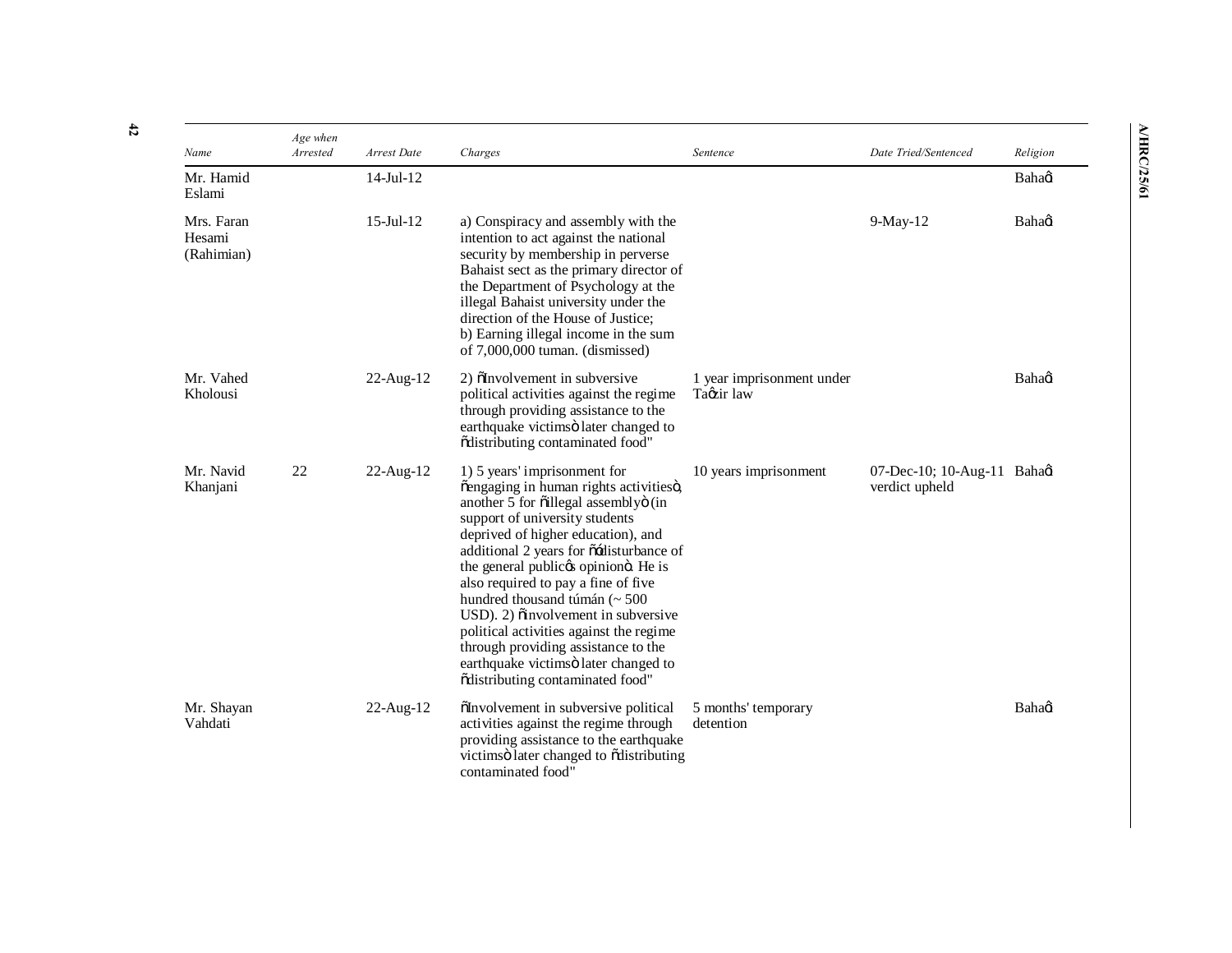| Name                                | Age when<br>Arrested | Arrest Date     | Charges                                                                                                                                                                                           | Sentence                         | Date Tried/Sentenced | Religion |
|-------------------------------------|----------------------|-----------------|---------------------------------------------------------------------------------------------------------------------------------------------------------------------------------------------------|----------------------------------|----------------------|----------|
| Mrs. Leva<br>Khanjani<br>(Mobasher) | 23                   | $3-Jan-10$ ;    |                                                                                                                                                                                                   | 5 months' temporary<br>detention |                      | Bahagi   |
| Mr. Payman<br>Hejabian              |                      | 25-Aug-12       | Propaganda against the regime,<br>activity against national security, and<br>insulting the President.                                                                                             |                                  |                      | Bahagi   |
| Mr. Kayvan<br>Rahimian              |                      | $30-Sep-12$     | Assembly and collusion with intent to<br>commit acts of crime against national<br>security, membership in the perverse<br>sect of Bahaism, and earning illegal<br>income (last charge dismissed). |                                  | $12$ -Jun- $12$      | Bahaoi   |
| Mr. Adib Shoaie                     |                      | $06$ -Oct- $12$ |                                                                                                                                                                                                   |                                  |                      | Bahaoi   |
| Mr. Farzin<br>Shahriari             |                      | late Oct-12     |                                                                                                                                                                                                   |                                  |                      | Bahagi   |
| Mr. Ramin<br>Shahriari              |                      | late Oct-12     |                                                                                                                                                                                                   | 5 months' temporary<br>detention |                      | Bahagi   |
| Mr. Erfan<br>Ehsani                 |                      | 30-Oct-12       |                                                                                                                                                                                                   | 5 months' temporary<br>detention |                      | Bahagi   |
| Mr. Farhad<br>Fahandej              |                      | $17-Oct-12$     | õForming and managing illegal<br>Baháøí administration, membership in<br>illegal Bahágí administration and<br>propaganda against the regimeö                                                      | 5 years' imprisonment            |                      | Bahagi   |
| Mr. Farahmand<br>Sanaie             |                      | $17-Oct-12$     |                                                                                                                                                                                                   | 5 months' temporary<br>detention |                      | Bahagi   |
| Mr. Kamal<br>Kashani                |                      | $17-Oct-12$     |                                                                                                                                                                                                   |                                  |                      | Bahagi   |
| Mr. Shahram<br>Jazbani              |                      | $17-Oct-12$     |                                                                                                                                                                                                   |                                  |                      | Bahaoi   |
| Mr. Navid<br>Moallemi               |                      | $17-Oct-12$     |                                                                                                                                                                                                   | 6 months' imprisonment           |                      | Bahagi   |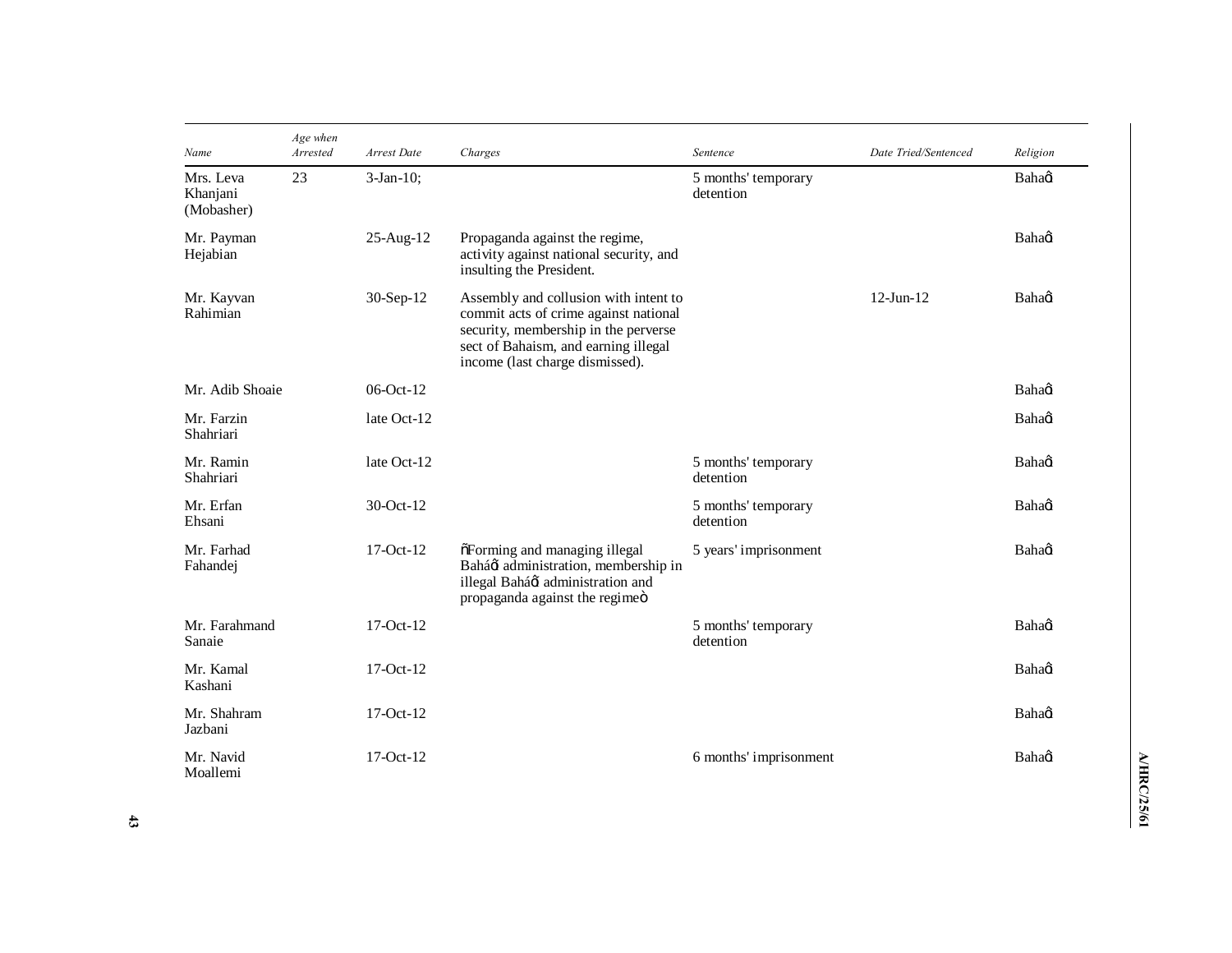| Name                                 | Age when<br>Arrested | Arrest Date | Charges | Sentence                                                                                                                                         | Date Tried/Sentenced | Religion |
|--------------------------------------|----------------------|-------------|---------|--------------------------------------------------------------------------------------------------------------------------------------------------|----------------------|----------|
| Mr. Behnam<br>Hassani                |                      | 17-Oct-12   |         |                                                                                                                                                  |                      | Bahagi   |
| Mr. Afshin<br>Seyyed-Ahmad           |                      | 8-Nov-12    |         | 4 years' imprisonment                                                                                                                            |                      | Bahaoi   |
| Mr. Siamak<br>Sadri                  |                      | 18-Nov-12   |         | 5 years' imprisonment under<br>Ta'zir law                                                                                                        |                      | Bahaoi   |
| Mr. Payam<br>Markazi                 |                      | 18-Nov-12   |         |                                                                                                                                                  |                      | Bahaoi   |
| Mr. Foad<br>Fahandej                 |                      | 18-Nov-12   |         |                                                                                                                                                  |                      | Bahagi   |
| Mr. Kourosh<br>Ziari                 |                      | 20-Nov-12   |         |                                                                                                                                                  |                      | Bahagi   |
| Mr. Behnam<br>Momtazi                |                      | 11-Dec-12   |         | 1) 91 daysø imprisonment,<br>suspended for 3 years; 2) 5<br>years' imprisonment under<br>ta'zir law+ 75 lashes and 2<br>million tuman cash fine. |                      | Bahaoi   |
| Mr. Adnan<br>Rahmat-panah            |                      | 12-Dec-12   |         |                                                                                                                                                  |                      | Bahagi   |
| Ms. Neda Majidi<br>(with her infant) |                      | 17-Dec-12   |         |                                                                                                                                                  |                      | Bahagi   |
| Mrs. Nadia<br>Khalili                |                      | 15-Dec-12   |         | 2 years' imprisonment                                                                                                                            |                      | Bahagi   |
| Mr. Shahin<br>Negari Namaghi         |                      | 13 Jan 13   |         | 6 years' imprisonment                                                                                                                            |                      | Bahaoi   |
| Dr. Foad<br>Moghaddam                |                      | late Jan 13 |         | 4.5 years' imprisonment                                                                                                                          | 30-Jun-12; ~9-Jul-12 | Bahaoi   |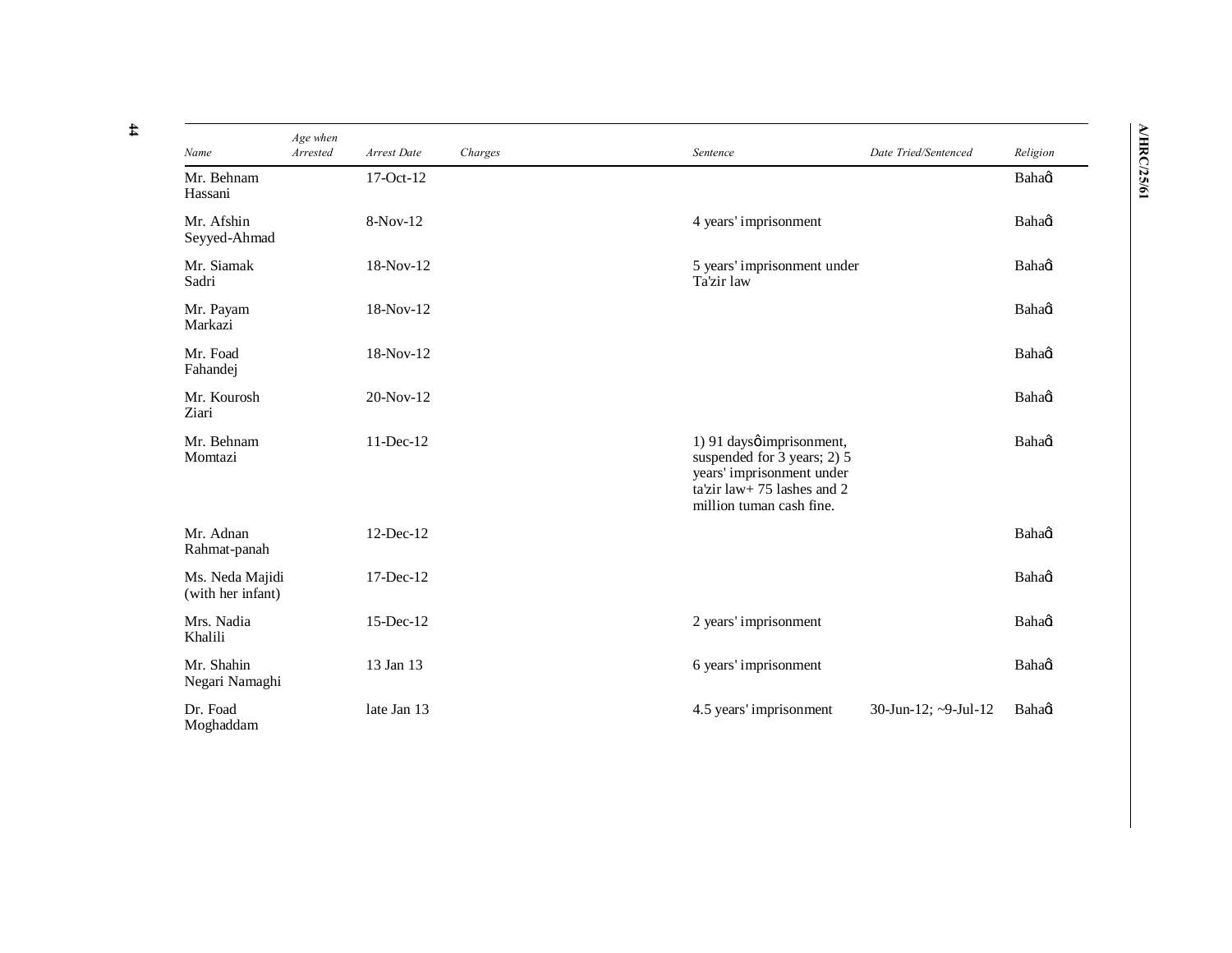| Name                                         | Age when<br>Arrested | Arrest Date                     | Charges                                                                                                                                                                                                                                | Sentence                                | Date Tried/Sentenced                        | Religion |
|----------------------------------------------|----------------------|---------------------------------|----------------------------------------------------------------------------------------------------------------------------------------------------------------------------------------------------------------------------------------|-----------------------------------------|---------------------------------------------|----------|
| Ms. Faranak<br>Ighani                        |                      | $13$ -Jan- $13$                 | Spreading propaganda against the<br>regime through teaching the Bahágí<br>Faith and holding memorial meetings<br>to recite the Baháø prayer for the<br>dead in Bahágí funerals that were held<br>throughout the city and the province. | 8 Months                                | 25-Sep-13                                   | Bahagi   |
| Mr. Vousagh<br>Sanaie                        |                      | $20$ -Jan-13                    |                                                                                                                                                                                                                                        | 1 year imprisonment under<br>Ta'zir law |                                             | Bahagi   |
| Mr. Sahand<br>Masoumiam                      |                      | $6$ -Mar-13                     |                                                                                                                                                                                                                                        |                                         |                                             | Bahaoi   |
| Mr. Shamim<br>Ettehadi                       | 25                   | 19-Mar-2013                     | Propagation against the Islamic<br>Republic regime                                                                                                                                                                                     |                                         | 1) 18-04-2012                               | Bahaoi   |
| Mr. Mohammad<br>Hossein Nakhai               |                      |                                 |                                                                                                                                                                                                                                        |                                         |                                             | Bahagi   |
| Mr. Babak<br>Zeinali                         |                      | 15/Apr/13                       |                                                                                                                                                                                                                                        |                                         |                                             | Bahaoi   |
| Ms. Elham<br>Rouzbehi (with<br>infant child) | 29                   | $27-Apr-13$                     | -Collusion and assembly against<br>national security, $\phi$ to 2.5 years, and on<br>-propaganda against the regime, $\phi$ to 6<br>months, totaling 3 years ø<br>imprisonment                                                         |                                         | Nov/Dec 11; 17 Dec<br>11 (signed 25-Jan-12) | Bahaoi   |
| Ms. Nika<br>Kholousi                         |                      |                                 |                                                                                                                                                                                                                                        |                                         | $16$ -May- $13$                             | Bahadi   |
| Ms. Nava<br>Kholousi                         |                      |                                 |                                                                                                                                                                                                                                        |                                         | 16-May-13                                   | Bahagi   |
| Ms. Mahsa<br>Mahdavi                         |                      |                                 |                                                                                                                                                                                                                                        |                                         |                                             | Bahaoi   |
| Mrs. Jinous<br>Rahimi                        |                      | $01-Aug-13$                     |                                                                                                                                                                                                                                        |                                         | Aug- $13$                                   | Bahadi   |
| Mr. Soroush<br>Garshasbi                     |                      | bet-ween 24<br>& 27 Sep<br>2013 |                                                                                                                                                                                                                                        |                                         |                                             | Bahaoi   |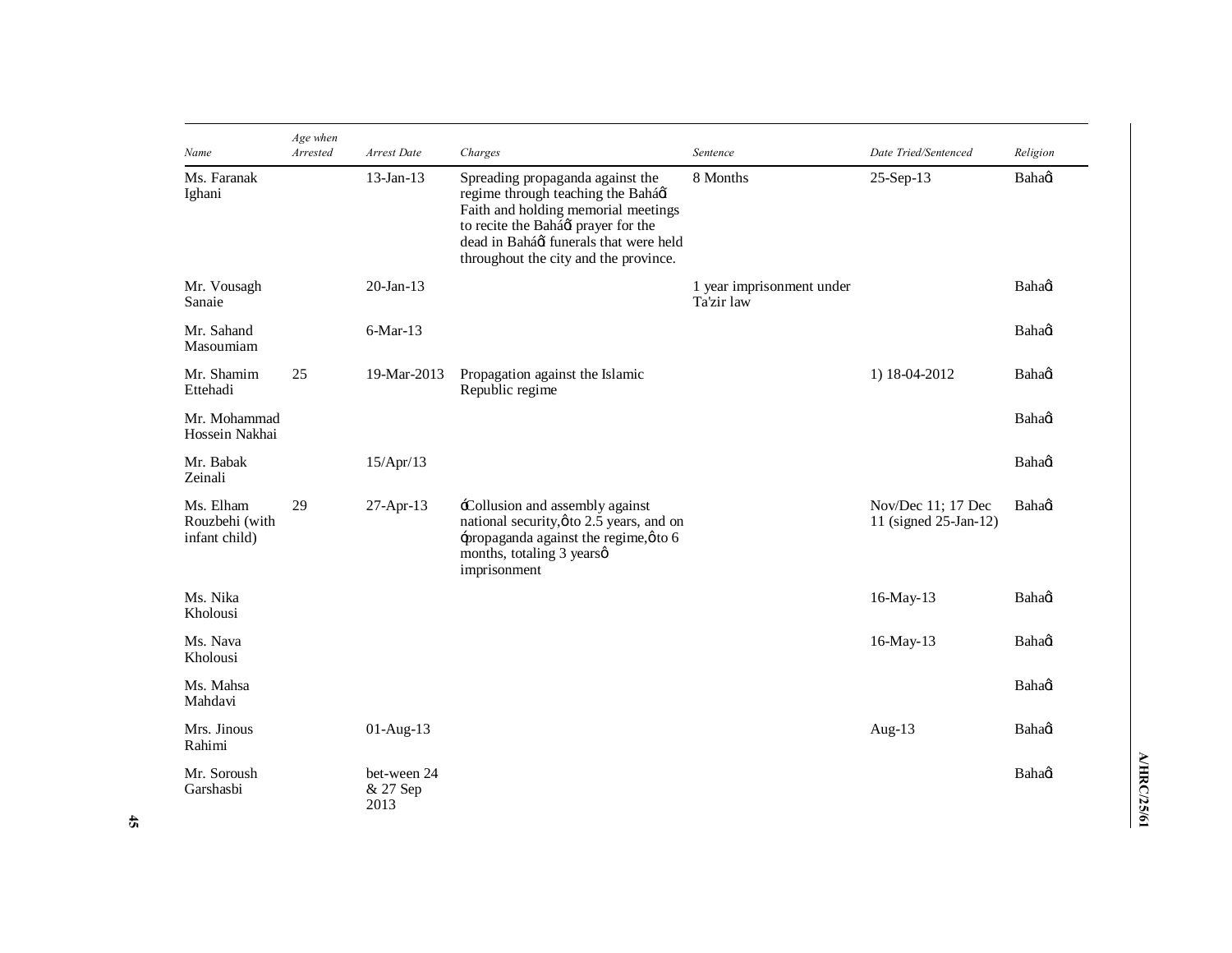| Name                            | Age when<br>Arrested | Arrest Date                     | Charges | Sentence                                                                                                                                                                            | Date Tried/Sentenced | Religion |
|---------------------------------|----------------------|---------------------------------|---------|-------------------------------------------------------------------------------------------------------------------------------------------------------------------------------------|----------------------|----------|
| Mr. Faramarz<br>Lotfi           |                      | bet-ween 24<br>& 27 Sep<br>2013 |         |                                                                                                                                                                                     |                      | Bahaoi   |
| Mr. Ziya<br>Ghaderi             |                      | bet-ween 24<br>& 27 Sep<br>2013 |         |                                                                                                                                                                                     |                      | Bahagi   |
| Mr. Hassan<br>Bazrafkan         |                      | 10 Sept-13                      |         |                                                                                                                                                                                     |                      | Bahagi   |
| Mr. Vahid<br>Taghvajou          |                      | 10 Sept-13                      |         |                                                                                                                                                                                     |                      | Bahagi   |
| Mr. Farzin Sadri<br>Dowlatabadi |                      | $19-Oct-13$                     |         | 1 year imprisonment and 4<br>years internal exile to<br>Damghan. Ordered to go to<br>Bijar. Remaining internal<br>exile changed to additional 6<br>monthsø imprisonment in<br>Sari. |                      | Bahaoi   |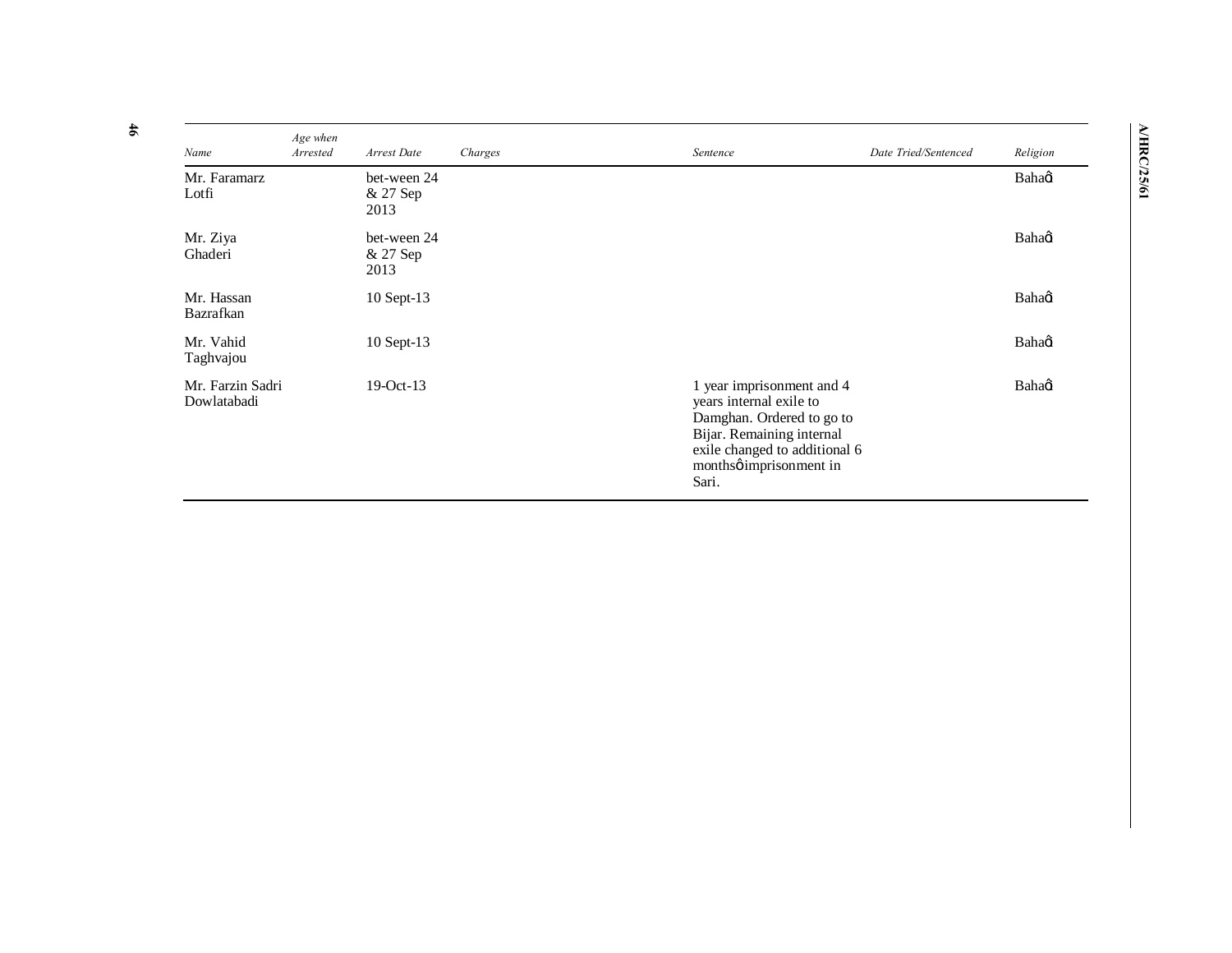## **Christians**

| Name                         | Gender | Date of Birth | Arrest Date        | Charges                                                                                                                                                                                                                         | Sentence    | Date of<br>Sentencing                              | Activity                    | Ethnicity |
|------------------------------|--------|---------------|--------------------|---------------------------------------------------------------------------------------------------------------------------------------------------------------------------------------------------------------------------------|-------------|----------------------------------------------------|-----------------------------|-----------|
| Rasoul<br>Abdollahi          | Male   |               |                    | 26-Dec-2010 Collusion against the<br>government and evangelism                                                                                                                                                                  | Three years | Transferred<br>Dec 2, 2013<br>to serve<br>sentence |                             |           |
| Saeed Abedini                | Male   | 1980          |                    | 26-Sep-2012 Assembly and collusion against 8 years<br>national security (Clause 610),<br>Membership in organizations<br>that aim to disrupt national<br>security (Clause 499),<br>Undermining national security<br>(Clause 498) |             | 27-Jan-2013                                        |                             |           |
| Sevada Aghasar               | Male   |               | $21$ -Aug-<br>2013 | Membership in organizations<br>that aim to disrupt national<br>security (Clause 499),<br>Propaganda against the system<br>(Clause 500)                                                                                          |             |                                                    |                             |           |
| Davoud Alijani               | Male   |               | 1-May-2013         |                                                                                                                                                                                                                                 |             | $15-Oct-2013$                                      | Assemblies of<br>God Church |           |
| Sedigheh<br>Amirkhani        | Female |               | 2-Aug-2013         |                                                                                                                                                                                                                                 |             |                                                    | Christian convert           |           |
| Farshid Modares Male<br>Aval |        |               | 10-Jul-2013        |                                                                                                                                                                                                                                 |             |                                                    |                             |           |
| Mojtaba Baba-<br>Karami      | Male   |               | 21-Feb-2103        |                                                                                                                                                                                                                                 |             |                                                    |                             |           |
| Somayeh<br>Bakhtiyari        | Female |               | 24-Apr-2013        |                                                                                                                                                                                                                                 |             |                                                    | House-churches              |           |
| Kamyar<br>Barzegar           | Male   |               | $29$ -Aug-<br>2013 |                                                                                                                                                                                                                                 |             |                                                    | Christian convert           |           |
| Sahar Barzegar               | Female |               | $29$ -Aug-<br>2013 |                                                                                                                                                                                                                                 |             |                                                    | Christian convert           |           |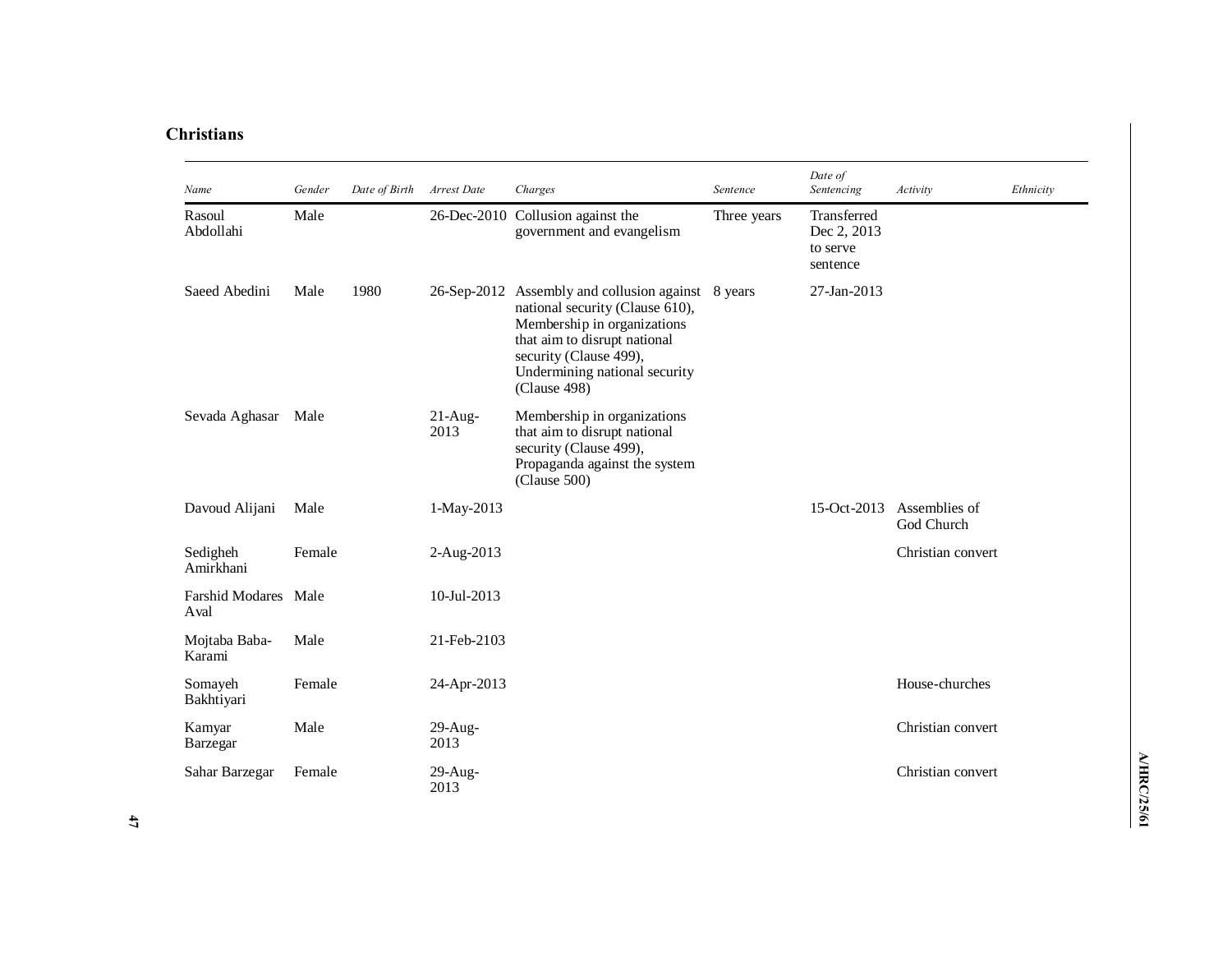| Name                             | Gender | Date of Birth | Arrest Date        | Charges                                                                                                                                                                                                     | Sentence                | Date of<br>Sentencing | Activity                    | Ethnicity |
|----------------------------------|--------|---------------|--------------------|-------------------------------------------------------------------------------------------------------------------------------------------------------------------------------------------------------------|-------------------------|-----------------------|-----------------------------|-----------|
| Ahmad Bazyar                     | Male   |               | 24-Dec-2013        |                                                                                                                                                                                                             |                         |                       | Christian convert           |           |
| Mehdi<br>Chaghakaboudi           | Male   |               | 21-Feb-2013        |                                                                                                                                                                                                             |                         |                       |                             |           |
| Amir Ebrahimi                    | Male   |               | $29$ -Aug-<br>2013 |                                                                                                                                                                                                             |                         |                       | Christian convert           |           |
| Parham<br>Farazmand              |        |               | 9-Aug-2013         |                                                                                                                                                                                                             |                         |                       |                             |           |
| Mohammad<br>Reza Farid           | Male   |               | $29-May-$<br>2013  |                                                                                                                                                                                                             |                         |                       | Our Salvation<br>website    |           |
| Yashar Farzin-<br>N <sub>0</sub> | Male   |               | 11-Jul-2013        |                                                                                                                                                                                                             |                         |                       |                             |           |
| Farshid Fathi                    | Male   | 1978          |                    | 26-Dec-2010 Propaganda against the system<br>(Clause 500), Undermining<br>national security (Clause 498)                                                                                                    | 6 years                 | Jan-2012              | Ilam Organization           |           |
| Mona Fazli                       | Female |               | 9-Aug-2013         |                                                                                                                                                                                                             |                         |                       |                             |           |
| Ebrahim Firoozi                  | Male   | 1985          | $21$ -Aug-<br>2013 | Membership in organizations<br>that aim to disrupt national<br>security (Clause 499),<br>Propaganda against the system<br>(Clause 500)                                                                      | 1 year                  |                       |                             |           |
| Hamid Reza<br>Ghadiri            | Male   |               | 29-May-<br>2013    |                                                                                                                                                                                                             |                         |                       | Afghan Christian<br>convert |           |
| Vahid Hakani                     | Male   |               | 8-Feb-2012         | Assembly and collusion against<br>national security (Clause 610),<br>Membership in organizations<br>that aim to disrupt national<br>security (Clause 499),<br>Propaganda against the system<br>(Clause 500) | 3 years and 8<br>months |                       |                             | Fars      |

Mohammadreza MaleHosseini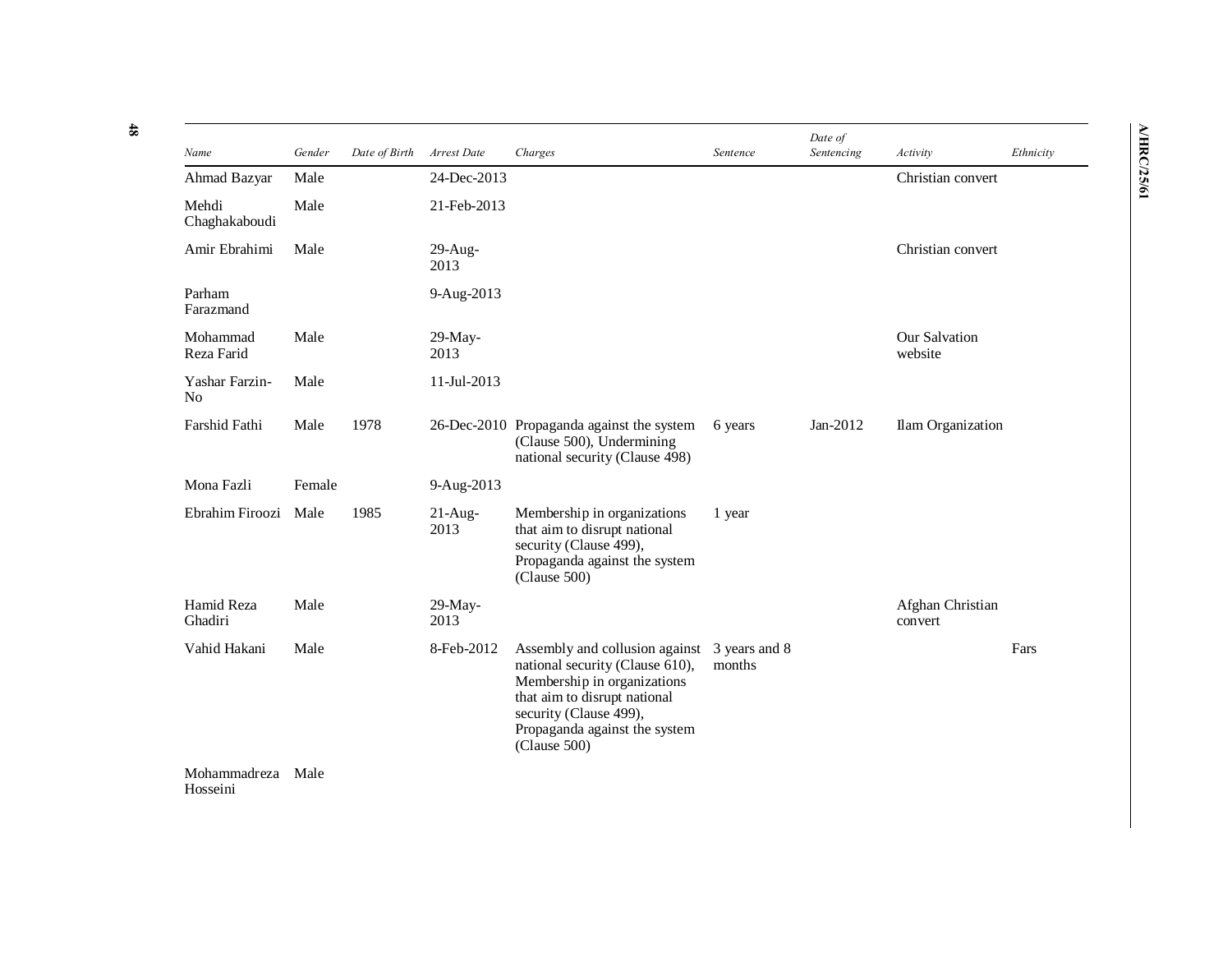| Name                                  | Gender | Date of Birth | Arrest Date | Charges                                                                                                                                                                                                     | Sentence                           | Date of<br>Sentencing | Activity                      | Ethnicity |
|---------------------------------------|--------|---------------|-------------|-------------------------------------------------------------------------------------------------------------------------------------------------------------------------------------------------------------|------------------------------------|-----------------------|-------------------------------|-----------|
| N/A Hosseini                          | Male   |               | 24-Dec-2013 |                                                                                                                                                                                                             |                                    |                       | Christian convert             |           |
| Behnam Irani                          | Male   |               | Apr-2010    |                                                                                                                                                                                                             | 1 year and 5<br>years<br>suspended | Jan-2011              |                               |           |
| Jamshid Jabari                        |        |               | $1-Dec-13$  | Insulting Islam (clause 513)                                                                                                                                                                                |                                    |                       | Journalist/<br>Blogger        |           |
| Shahnaz Jeyzan                        | Female |               | May-2013    |                                                                                                                                                                                                             |                                    |                       | Assemblies of<br>God Church   |           |
| Sedigheh Kiani                        | Female |               | 9-Aug-2013  |                                                                                                                                                                                                             |                                    |                       |                               |           |
| Shahin Lahooti                        | Male   |               | 12-Oct-2012 |                                                                                                                                                                                                             |                                    |                       |                               |           |
| Sahar Mousavi                         | Female |               | 24-Oct-2011 |                                                                                                                                                                                                             |                                    |                       | Christian student<br>activist |           |
| Maryam<br>Naghash                     | Female |               | 15-Jul-2013 |                                                                                                                                                                                                             | 5 years                            |                       |                               |           |
| Faegheh<br>Nasrollahi                 | Female |               | 24-Dec-2013 |                                                                                                                                                                                                             |                                    |                       | Christian convert             |           |
| Fariba Nazemian Female                |        |               | 8-Feb-2010  |                                                                                                                                                                                                             |                                    |                       |                               | Fars      |
| Amir-Hossein<br>Nematollahi           | Male   |               | 24-Dec-2013 |                                                                                                                                                                                                             |                                    |                       | Christian convert             |           |
| Mohammad<br>Reza (Kourosh)<br>Partovi | Male   |               | 8-Feb-2012  | Assembly and collusion against<br>national security (Clause 610),<br>Membership in organizations<br>that aim to disrupt national<br>security (Clause 499),<br>Propaganda against the system<br>(Clause 500) | 3 years and 8<br>months            |                       |                               | Fars      |
| Mohammad<br>Reza Peymani              | Male   |               | 2-Aug-2013  |                                                                                                                                                                                                             |                                    |                       | Christian convert             |           |
| Mohammad<br>Reza Piri                 | Male   |               | 17-Jul-2013 |                                                                                                                                                                                                             |                                    |                       |                               |           |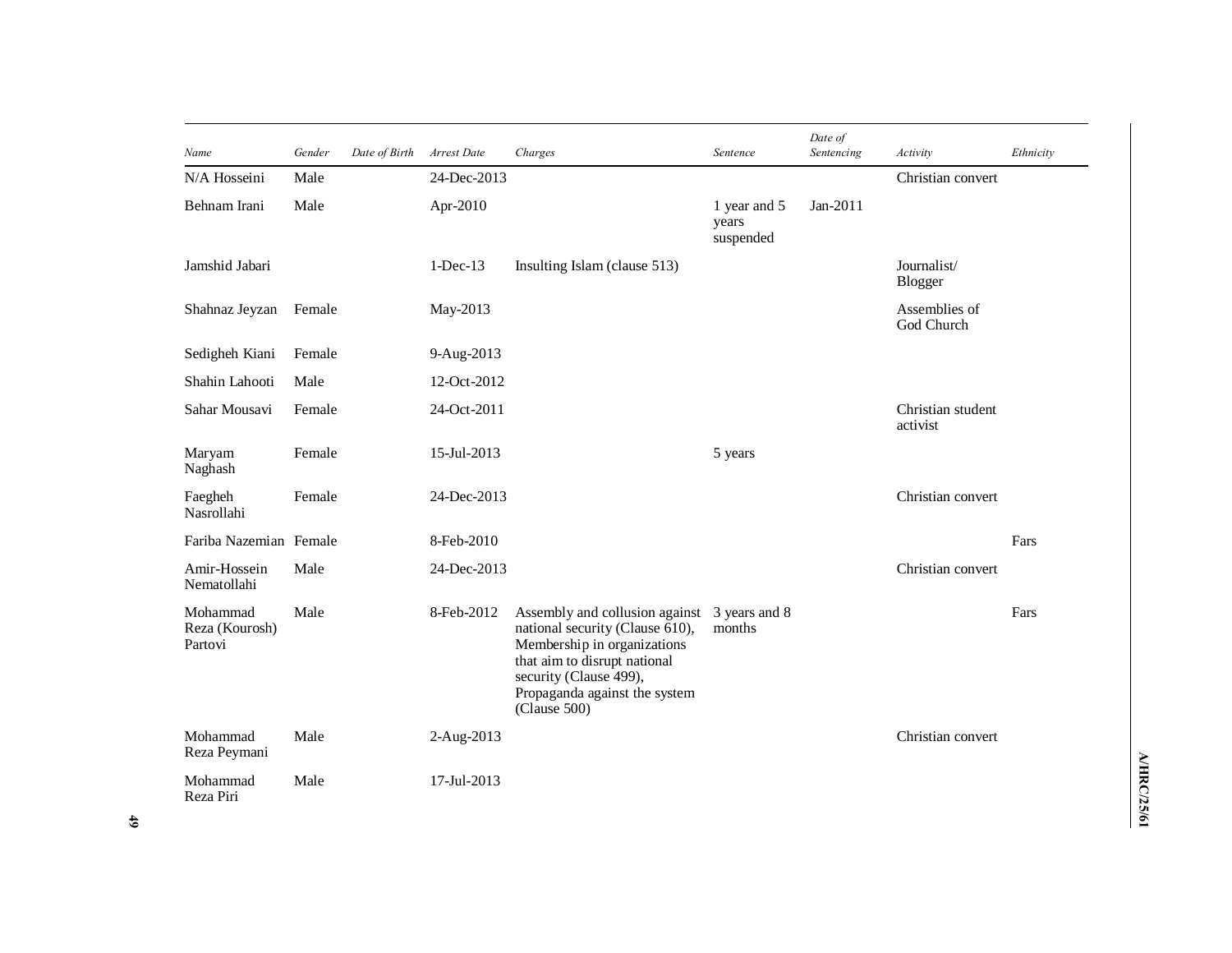| Name                                    | Gender | Date of Birth | Arrest Date        | Charges                                                                                                                                                   | Sentence                          | Date of<br>Sentencing | Activity                                                                                    | Ethnicity |
|-----------------------------------------|--------|---------------|--------------------|-----------------------------------------------------------------------------------------------------------------------------------------------------------|-----------------------------------|-----------------------|---------------------------------------------------------------------------------------------|-----------|
| Mahnaz Rafiee                           | Female |               | 2-Aug-2013         |                                                                                                                                                           |                                   |                       | Christian convert                                                                           |           |
| Mastaneh<br>Rastegari                   |        |               | 24-Dec-2013        |                                                                                                                                                           |                                   |                       | Christian convert                                                                           |           |
| Saeed Safi                              | Male   |               | $29$ -May-<br>2013 |                                                                                                                                                           |                                   |                       | Our Salvation<br>website                                                                    |           |
| Hossein<br>(Estifan) Saketi<br>Aramsari |        |               | 23-Jul-2013        |                                                                                                                                                           |                                   |                       |                                                                                             |           |
| Ronak Samayat                           | Female |               | 24-Apr-2013        |                                                                                                                                                           |                                   |                       | House-churches                                                                              |           |
| Sara Sardsirian                         | Female |               | 9-Aug-2013         |                                                                                                                                                           |                                   |                       |                                                                                             |           |
| Mojtaba Seyed<br>Alaadin Hosseini       | Male   |               | Feb-2012           | Assembly and collusion against<br>national security (Clause 610),<br>Membership in organizations<br>that aim to disrupt national<br>security (Clause 499) | 2 years, 8<br>months<br>suspended |                       |                                                                                             | Fars      |
| Seyyed Alireza<br>Seyyedian             | Male   |               | $14-Mar-$<br>2012  | Assembly and collusion against<br>national security (Clause 610),<br>Propaganda against the system<br>(Clause 500)                                        | 4 years                           |                       |                                                                                             |           |
| Homayoun<br>Shokouhi                    | Male   |               | 7-Feb-2013         | Assembly and collusion against<br>national security (Clause 610),<br>Membership in organizations<br>that aim to disrupt national<br>security (Clause 499) | 3 years and 8<br>months           |                       |                                                                                             |           |
| Kiavash<br>Sotoudeh                     |        |               | 2-Dec-2013         | Insulting Islam (clause 513)                                                                                                                              |                                   |                       | Journalist/<br>Blogger                                                                      |           |
| Nasim Zanjani                           | Female |               | 12-Jul-2013        |                                                                                                                                                           |                                   |                       |                                                                                             |           |
| Hamidreza N/A                           | Male   |               | 10-Jul-2013        |                                                                                                                                                           |                                   |                       | Arrested with<br>Yashar Farzin-<br>No, Mohammad<br>Reza Piri, and<br><b>Farshid Modares</b> |           |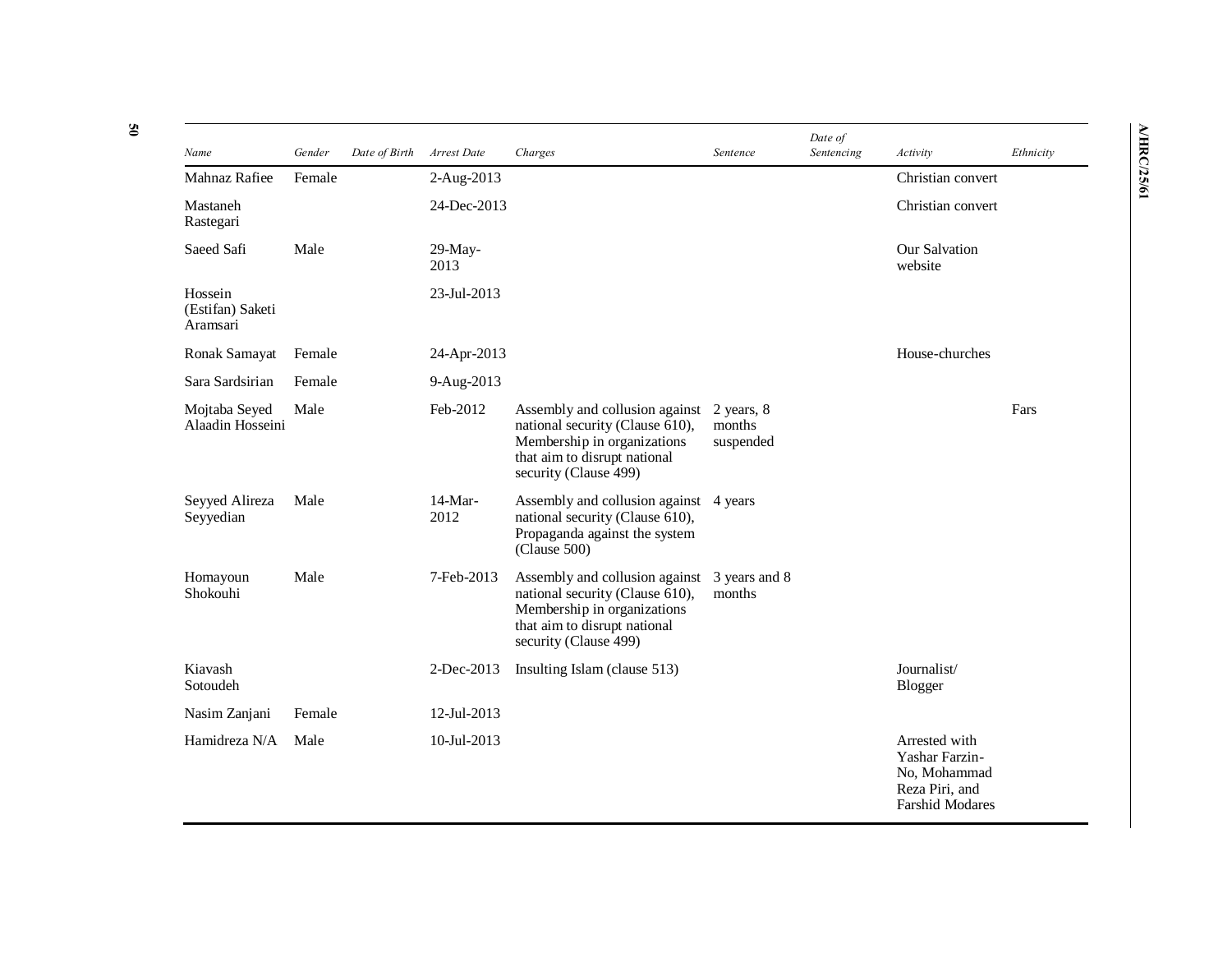# **Ethnic minority civil activists**

| Name                  | Gender | Date of<br><b>Birth</b> | Arrest Date | Charges                                                                                                                                                                                                  | Sentence                            | Date of<br>Sentencing | Activity | Ethnicity |
|-----------------------|--------|-------------------------|-------------|----------------------------------------------------------------------------------------------------------------------------------------------------------------------------------------------------------|-------------------------------------|-----------------------|----------|-----------|
| Behrooz<br>Alkhani    | Male   | 1985                    | 27-Jan-2010 | Assembly and collusion against<br>national security (Clause 610),<br>Enmity against God [Moharebeh]<br>(Clauses 183 186 and 187)                                                                         | Death                               |                       |          | Kurdish   |
| Rasoul Amini          | Male   |                         | Jun-2012    | Insulting Islam (clause 513)                                                                                                                                                                             | 5 years, exiled to<br>Kerman Prison |                       |          | Kurdish   |
| Esmaeil<br>Barzegari  | Male   |                         | 8-May-2011  | Espionage (clause 501),<br>Undermining national security<br>(Clause 498)                                                                                                                                 | 7 years and 6<br>months             |                       |          | Azeri     |
| Afsaneh<br>Bayazidi   | Female |                         | 16-Nov-2013 |                                                                                                                                                                                                          |                                     |                       |          | Kurdish   |
| Shaho Bayazidi Male   |        |                         | 16-Nov-2013 |                                                                                                                                                                                                          |                                     |                       |          | Kurdish   |
| Shahin<br>Bayazidpour | Female |                         | 8-Jul-2013  | Assembly and collusion against<br>national security (Clause 610)                                                                                                                                         |                                     |                       |          | Kurdish   |
| Ali Borna             | Male   |                         | 1-Nov-2011  | Assembly and collusion against<br>national security (Clause 610),<br>Membership in organizations that<br>aim to disrupt national security<br>(Clause 499), Propaganda against<br>the system (Clause 500) | 3 years                             |                       |          | Kurdish   |
| Shahram Elyasi Male   |        |                         | 2007        | Assembly and collusion against<br>national security (Clause 610),<br>Membership in organizations that<br>aim to disrupt national security<br>(Clause 499)                                                | 11 years                            |                       |          | Kurdish   |
| Shermin<br>Ghaderi    | Female | 1984                    | 2-Jan-2014  |                                                                                                                                                                                                          |                                     |                       |          | Kurdish   |
| Jamal Jalali          | Male   |                         |             |                                                                                                                                                                                                          |                                     |                       |          | Kurdish   |
| Jamal Janami          | Male   |                         | 4-Dec-2013  |                                                                                                                                                                                                          |                                     |                       |          | Arab      |
| Morteza Janami Male   |        |                         |             |                                                                                                                                                                                                          |                                     |                       |          | Arab      |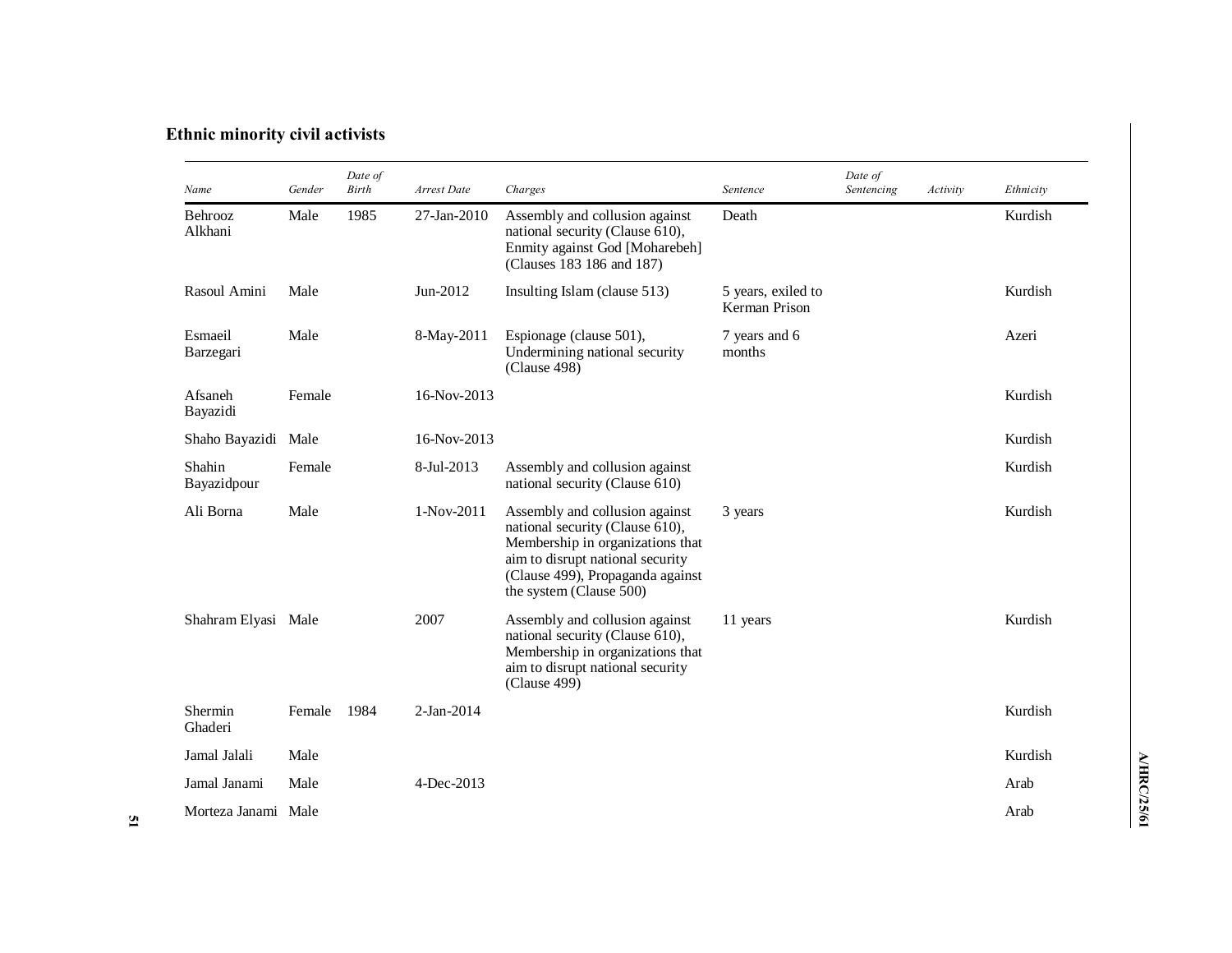| Name                             | Gender | Date of<br><b>Birth</b> | Arrest Date | Charges                                                                                                                                                                | Sentence | Date of<br>Sentencing | Activity | Ethnicity |
|----------------------------------|--------|-------------------------|-------------|------------------------------------------------------------------------------------------------------------------------------------------------------------------------|----------|-----------------------|----------|-----------|
| Saeed Janami                     | Male   |                         |             |                                                                                                                                                                        |          |                       |          | Arab      |
| Jahangir<br>(Soran)<br>Kasanzani | Male   |                         | May-2013    |                                                                                                                                                                        | 1 year   |                       |          | Kurdish   |
| Veria Khosravi                   | Male   |                         | 23-Oct-2011 | Relations or collaboration with<br>organizations that aim to disrupt<br>national security (Clause 499)                                                                 | 3 years  |                       |          | Kurdish   |
| Omid Kokabi                      | Male   | 1981                    | 1-Feb-2011  | Espionage (clause 501)                                                                                                                                                 | 10 years |                       |          | Turkmen   |
| Mahdi<br>Koukhian                | Male   |                         |             | Propaganda against the system<br>(Clause 500)                                                                                                                          | 1 year   |                       |          | Azeri     |
| Habibollah<br>Latifi             | Male   | 20-Mar-<br>1981         | 23-Oct-2007 | Enmity against God [Moharebeh]<br>(Clauses 183 186 and 187),<br>Undermining national security<br>(Clause 498)                                                          | Death    |                       |          | Kurdish   |
| Bakhtyar<br>Memari               | Male   |                         | 4-Aug-2010  | Enmity against God [Moharebeh]<br>(Clauses 183 186 and 187),<br>Membership in organizations that<br>aim to disrupt national security<br>(Clause 499)                   | Death    | 19-Jan-2012           |          | Kurdish   |
| Sirvan Nejavi                    | Male   |                         | 5-Jul-2011  | Enmity against God [Moharebeh]<br>(Clauses 183 186 and 187).<br>Relations or collaboration with<br>organizations that aim to disrupt<br>national security (Clause 499) | Death    |                       |          | Kurdish   |
| Anvar Hossein<br>Panahi          | Male   |                         | 6-Nov-2007  | Enmity against God [Moharebeh]<br>(Clauses 183 186 and 187),<br>Undermining national security<br>(Clause 498)                                                          | 16 years |                       |          | Kurdish   |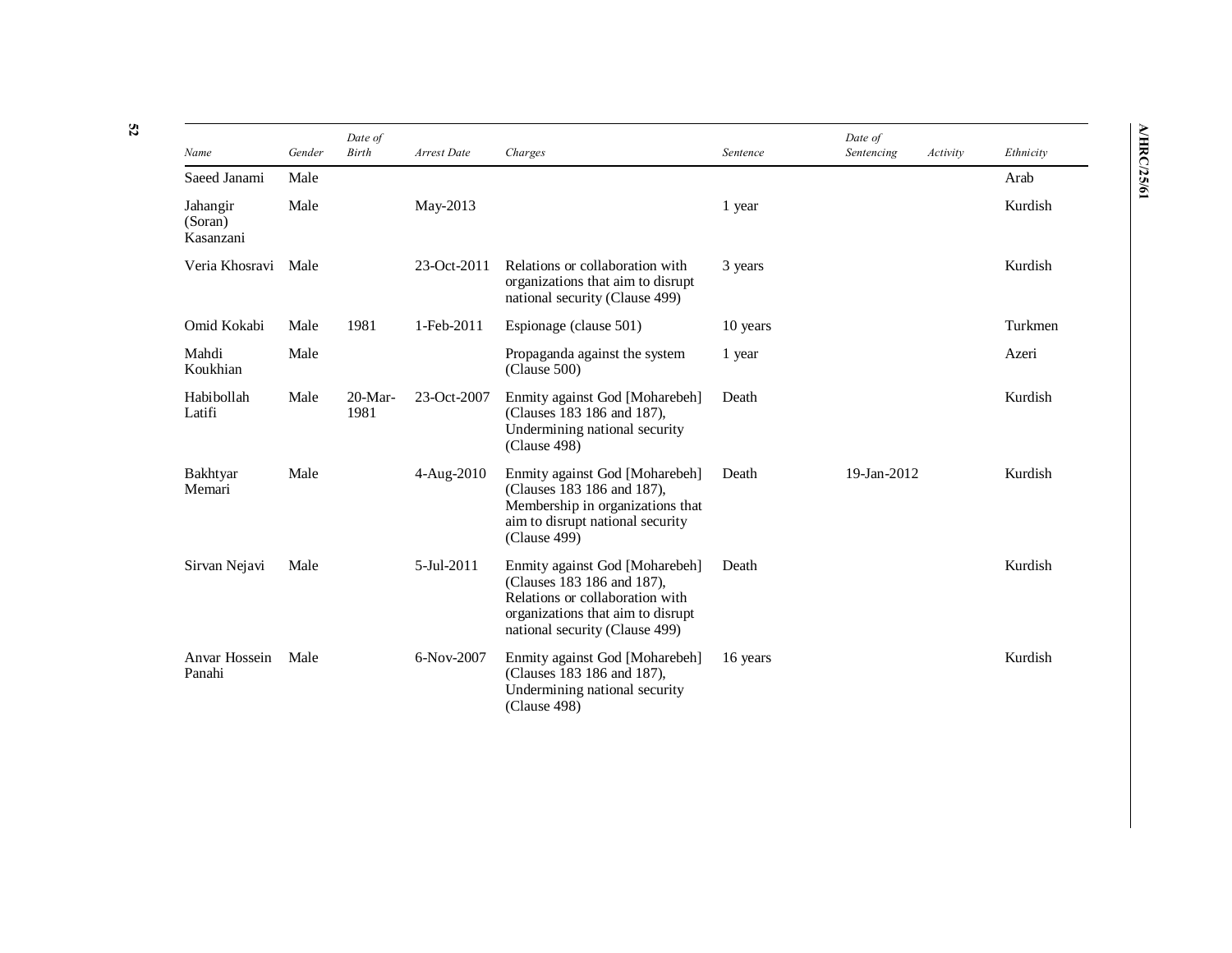| Name                 | Gender | Date of<br><b>Birth</b> | Arrest Date | Charges                                                                                                                                                                     | Sentence | Date of<br>Sentencing | Activity | Ethnicity |
|----------------------|--------|-------------------------|-------------|-----------------------------------------------------------------------------------------------------------------------------------------------------------------------------|----------|-----------------------|----------|-----------|
| Kamran Rahimi Male   |        |                         | 23-Oct-2011 | Assembly and collusion against<br>national security (Clause 610),<br>Relations or collaboration with<br>organizations that aim to disrupt<br>national security (Clause 499) | 3 years  |                       |          | Kurdish   |
| Nemat Rashidi        | Male   | 1992                    |             | Membership in organizations that<br>aim to disrupt national security<br>(Clause 499), Propaganda against<br>the system (Clause 500)                                         |          |                       |          | Kurdish   |
| Hashem<br>Shabani    | Male   | 1981                    | Mar-2011    | Enmity against God [Moharebeh]<br>(Clauses 183 186 and 187)                                                                                                                 | Death    |                       |          | Arab      |
| Ghader Shiri         | Male   |                         | Aug- $2010$ | Relations or collaboration with<br>organizations that aim to disrupt<br>national security (Clause 499)                                                                      | 5 years  |                       |          | Kurdish   |
| Behrooz<br>Tahmasebi | Male   |                         | Aug-2010    | Relations or collaboration with<br>organizations that aim to disrupt<br>national security (Clause 499)                                                                      | 4 years  |                       |          | Kurdish   |
| Khabat Yousefi Male  |        |                         | Nov-2007    | Membership in organizations that<br>aim to disrupt national security<br>(Clause 499)                                                                                        | 13 years |                       |          | Kurdish   |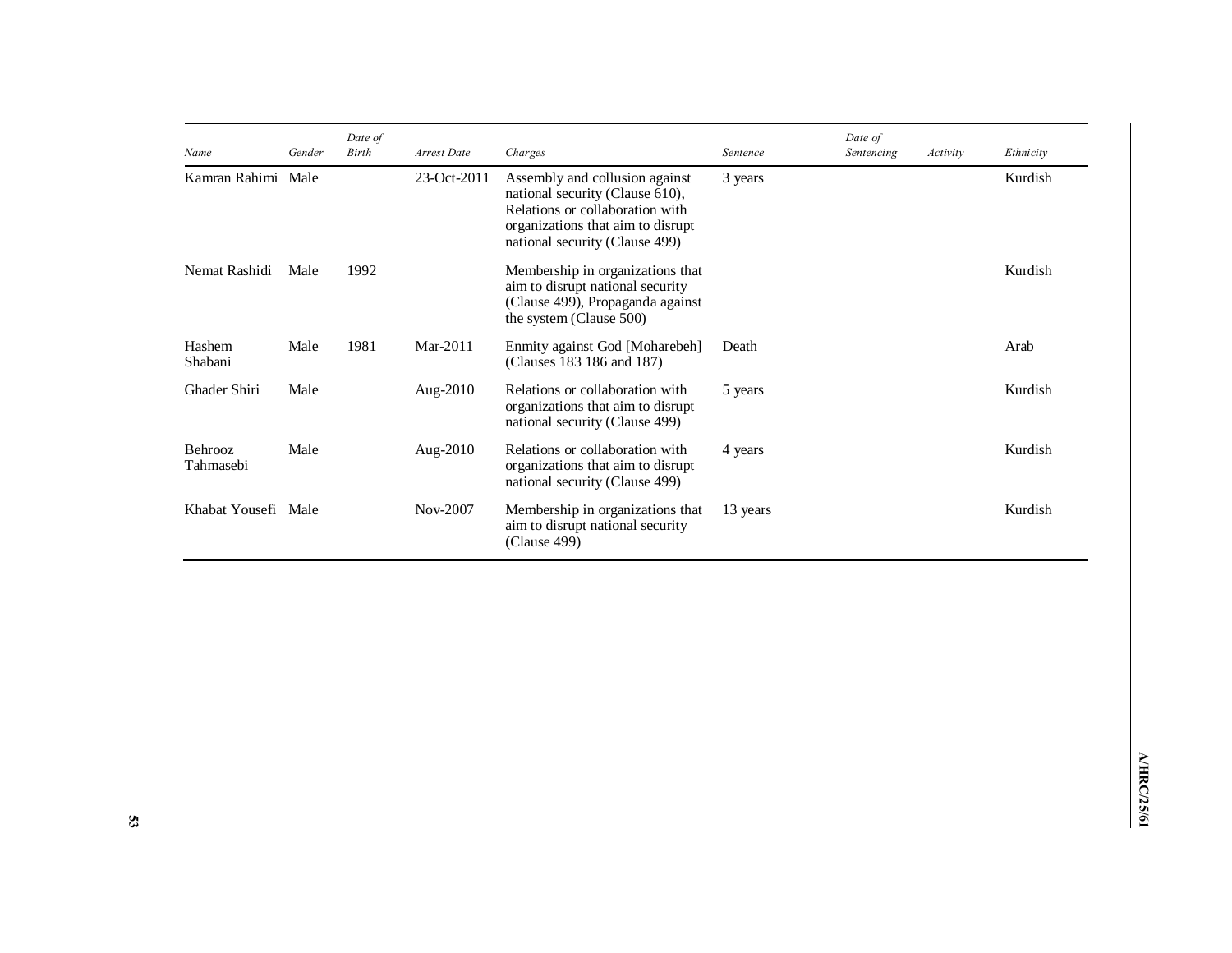#### **54 Dervish Muslims (Sufis)**

| Name                         | Gender | Date of<br>Birth | Arrest Date                    | Charges                                                                                                                                                                                                                                                   | Sentence                | Date of<br>Sentencing | Activity | Ethnicity |
|------------------------------|--------|------------------|--------------------------------|-----------------------------------------------------------------------------------------------------------------------------------------------------------------------------------------------------------------------------------------------------------|-------------------------|-----------------------|----------|-----------|
| Mostafa Abdi                 | Male   |                  | Aug 2012<br>and 30 Jan<br>2013 | Membership in organizations that<br>aim to disrupt national security<br>(Clause 499)                                                                                                                                                                      | 3 years                 |                       |          | Dervish   |
| Ebrahim<br><b>Bahrami</b>    | Male   |                  | May-2013                       | Assembly and collusion against<br>national security (Clause 610),<br>Enmity against God [Moharebeh]<br>(Clauses 183 186 and 187),<br>Membership in organizations that<br>aim to disrupt national security<br>(Clause 499)                                 |                         |                       |          | Dervish   |
| Mohammad Ali Male<br>Dehghan |        |                  | May-2013                       | Assembly and collusion against<br>national security (Clause 610),<br>Enmity against God [Moharebeh]<br>(Clauses 183 186 and 187),<br>Membership in organizations that<br>aim to disrupt national security<br>(Clause 499)                                 |                         |                       |          | Dervish   |
| Reza Entesari                | Male   |                  | 4-Sep-2011                     | Assembly and collusion against<br>national security (Clause 610),<br>Insulting the Supreme Leader<br>(Clause 514), Membership in<br>organizations that aim to disrupt<br>national security (Clause 499),<br>Propaganda against the system<br>(Clause 500) | 8 years and 6<br>months |                       |          | Dervish   |
| Amir Eslami                  | Male   |                  | $4-Sep-2011$                   | Assembly and collusion against<br>national security (Clause 610),<br>Propaganda against the system<br>(Clause 500)                                                                                                                                        |                         |                       |          | Dervish   |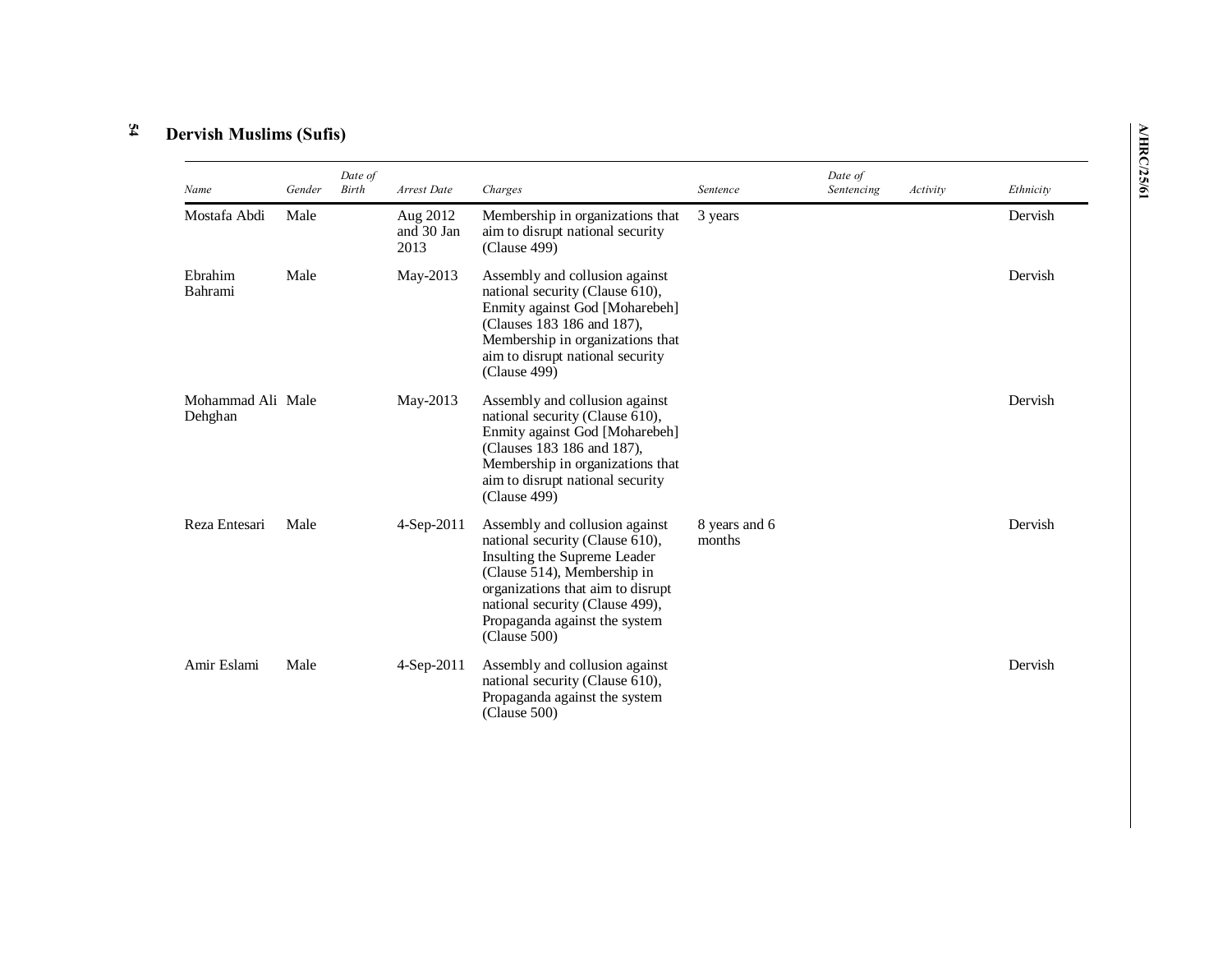| Name                               | Gender | Date of<br><b>Birth</b> | Arrest Date        | Charges                                                                                                                                                                                                                                 | Sentence                                  | Date of<br>Sentencing | Activity | Ethnicity           |
|------------------------------------|--------|-------------------------|--------------------|-----------------------------------------------------------------------------------------------------------------------------------------------------------------------------------------------------------------------------------------|-------------------------------------------|-----------------------|----------|---------------------|
| Mohsen<br>Esmaili                  | Male   |                         | May-2013           | Assembly and collusion against<br>national security (Clause $\overline{6}10$ ),<br>Enmity against God [Moharebeh]<br>(Clauses 183 186 and 187),<br>Membership in organizations that<br>aim to disrupt national security<br>(Clause 499) |                                           |                       |          | Dervish             |
| Amir Ali<br>Mehran Nia             | Male   |                         | $25$ -Dec-<br>2013 |                                                                                                                                                                                                                                         |                                           |                       |          | Kurdish,<br>Dervish |
| Bakhshali<br>Mohammadi             | Male   |                         | 2004               | Enmity against God [Moharebeh]<br>(Clauses 183 186 and 187)                                                                                                                                                                             | 15 years and 6<br>months                  |                       |          | Dervish             |
| Hamid Reza<br>Moradi<br>Sarvestani | Male   |                         | 4-Sep-2011         | Propaganda against the system<br>(Clause 500), Insulting the<br>Supreme Leader (Clause 514),<br>Agitating the public<br>consciousness(clause 698),<br>Disruption of public order (Clause<br>618)                                        | 10 years and 6<br>months                  |                       |          | Dervish             |
| Saleh Moradi<br>Sarvestani         | Male   |                         | 6-Sep-2011         |                                                                                                                                                                                                                                         | 3 years and 3 years<br>exile to Hormozgan | June/July<br>2013     |          | Fars.<br>Dervish    |
| Ali Mortezai                       | Male   |                         | 11-Jan-2012        |                                                                                                                                                                                                                                         |                                           |                       |          | Fars,<br>Dervish    |
| Kasra Nouri                        | Male   |                         | $14-Mar-$<br>2013  |                                                                                                                                                                                                                                         |                                           |                       |          | Dervish             |
| Mohammad Ali Male<br>Sadeghi       |        |                         | May-2013           | Assembly and collusion against<br>national security (Clause 610),<br>Enmity against God [Moharebeh]<br>(Clauses 183 186 and 187),<br>Membership in organizations that<br>aim to disrupt national security<br>(Clause 499)               |                                           |                       |          | Dervish             |
| Ali Shafiei                        | Male   |                         | 17-Jun-2012        |                                                                                                                                                                                                                                         |                                           |                       |          | Fars.<br>Dervish    |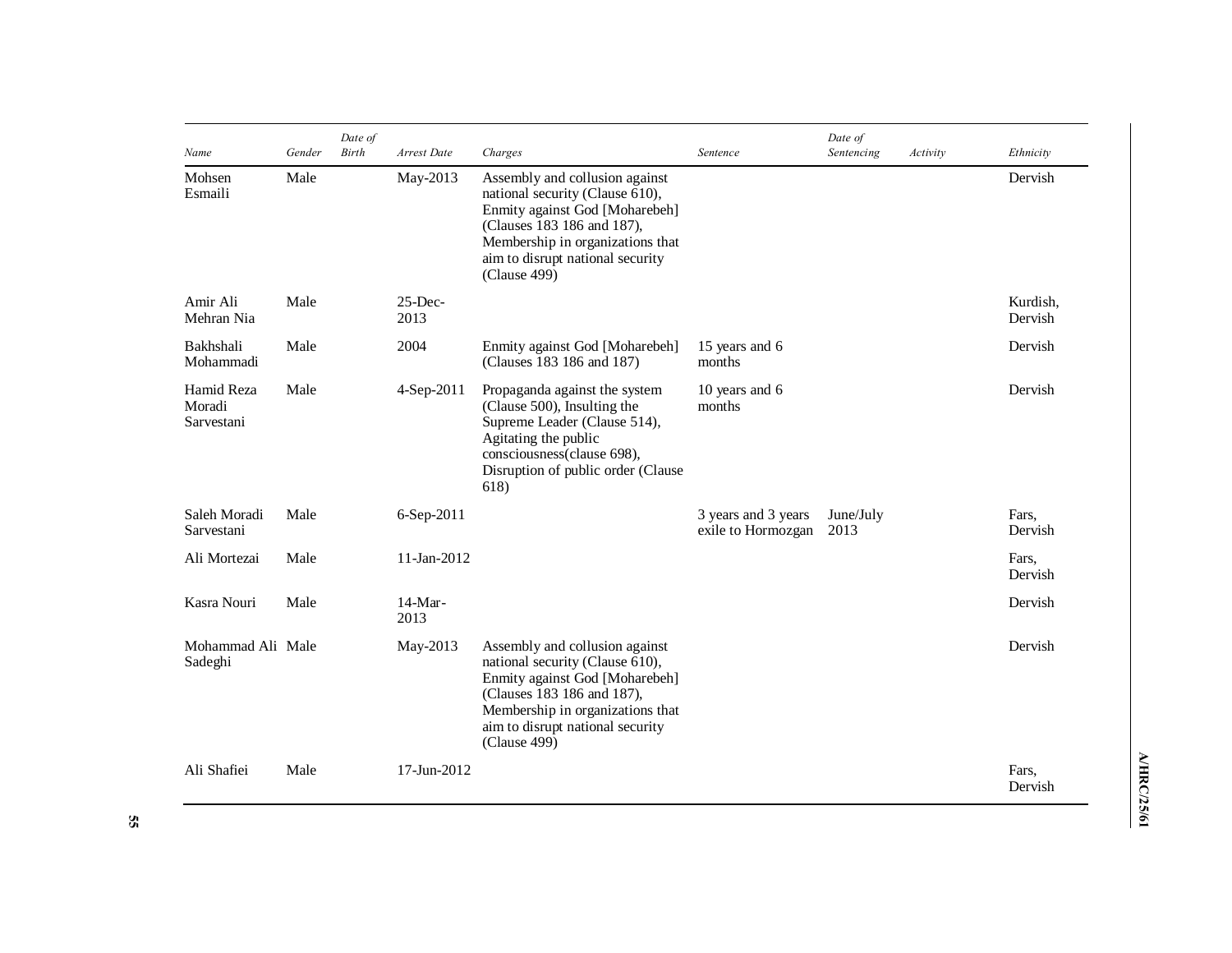### **56 Journalists / bloggers**

| Name                       | Gender | Date of<br><b>Birth</b> | Sub-category | Arrest Date        | Charges                                                                                                                                            | Sentence                                                             | Date of<br>Sentencing | Activity                                                       | Ethnicity |
|----------------------------|--------|-------------------------|--------------|--------------------|----------------------------------------------------------------------------------------------------------------------------------------------------|----------------------------------------------------------------------|-----------------------|----------------------------------------------------------------|-----------|
| Bahman<br>Ahmadi<br>Amouie | Male   | 21-May-<br>1969         |              | $20$ -Jun-<br>2009 | Propaganda against the system<br>(Clause 500), Undermining<br>national security (Clause 498)                                                       | 5 years and 4<br>months                                              | Nov-2009              | Jame'eh,<br>Tous, Sobh-<br>i-Emrooz,<br>Naw-Ruz<br>News-papers | Lor       |
| Reza<br>Ahmadinejad        | Male   |                         |              | $3$ -Dec-<br>2013  |                                                                                                                                                    |                                                                      |                       | Aftab Web<br>website                                           |           |
| Mohammad<br>Amin Akrami    | Male   |                         |              | Dec-2013           |                                                                                                                                                    |                                                                      |                       |                                                                |           |
| Mahdi<br>Alizadeh          | Male   | 1983                    |              | $9-Apr-$<br>2011   | Insulting Islam (clause 513),<br>Propaganda against the system<br>(Clause 500)                                                                     | $10$ years, $1$<br>year<br>suspended, 2<br>year exile to<br>Neyshahr | 28-Jan-2012           |                                                                |           |
| Kamran Avazi               | Male   |                         |              | $21$ -Jan-<br>2011 | Assembly and collusion<br>against national security<br>(Clause 610), Insulting Islam<br>clause 513)                                                | 9 years and<br>160 lashes                                            | May-2009              |                                                                |           |
| Soheil Babadi              | Male   |                         |              | $21$ -May-<br>2012 | Assembly and collusion<br>against national security<br>(Clause 610), Insulting Islam<br>(clause 513), Insulting the<br>Supreme Leader (Clause 514) |                                                                      |                       |                                                                |           |
| Masoud<br>Bastani          | Male   | $12$ -May-<br>1978      |              | $5-Jul-$<br>2009   | Assembly and collusion<br>against national security<br>(Clause 610), Propaganda<br>against the system (Clause<br>500)                              | 6 years                                                              |                       | Jomhuriyyat<br>Website                                         | Fars      |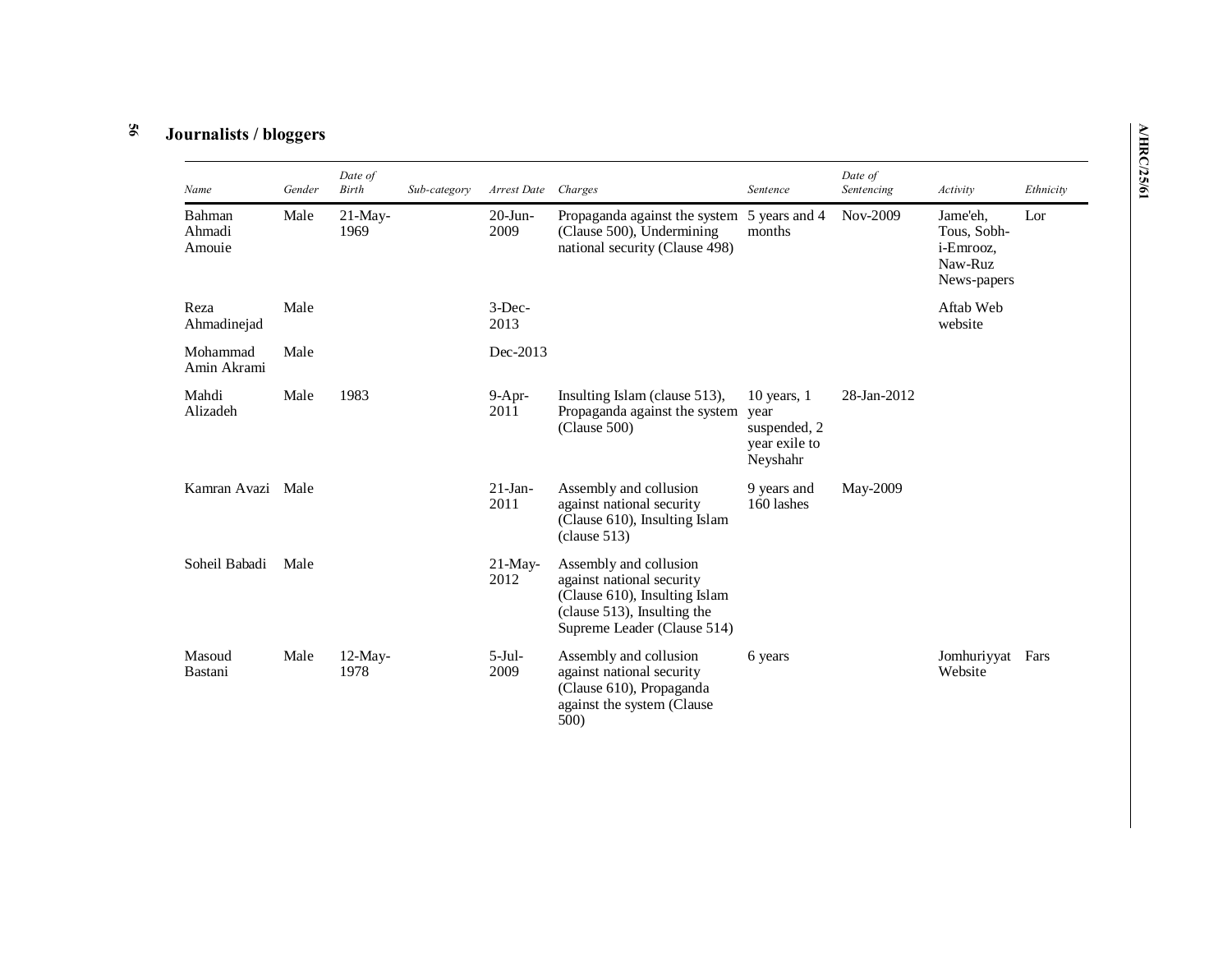| Name                       | Gender      | Date of<br><b>Birth</b> | Sub-category | Arrest Date        | Charges                                                                                                                                                           | Sentence                                                                                                                                                               | Date of<br>Sentencing | Activity                         | Ethnicity |
|----------------------------|-------------|-------------------------|--------------|--------------------|-------------------------------------------------------------------------------------------------------------------------------------------------------------------|------------------------------------------------------------------------------------------------------------------------------------------------------------------------|-----------------------|----------------------------------|-----------|
| Mohammad<br>Davari         | Male        |                         |              | $8-Sep-$<br>2009   | Assembly and collusion<br>against national security<br>(Clause 610), Disruption of<br>public order (Clause 618),<br>Propaganda against the system<br>(Clause 500) | 6 years                                                                                                                                                                | 14-May-2010           |                                  |           |
| Hossein<br>Derakhshan      | Male        | $7-Jan-$<br>1979        |              | $31-Oct$ -<br>2008 | Insulting Islam (clause 513)                                                                                                                                      | 19 years and 6 28-Sep-2010<br>months, 5<br>years<br>deprivation<br>from<br>membership<br>in parties and<br>press, 30,750<br>euro 2,900<br>dollar and 200<br>pound fine |                       |                                  | Fars      |
| Ali Ebrahimi               | Male        |                         |              | 20-Feb-<br>2011    |                                                                                                                                                                   |                                                                                                                                                                        |                       |                                  |           |
| Hanieh Farshi<br>Shotorban | Female 1982 |                         |              | $18-Jul-$<br>2010  | Insulting Islam (clause 513),<br>Insulting the Supreme Leader<br>(Clause 514)                                                                                     | 7 years                                                                                                                                                                | May/June<br>2011      |                                  | Azeri     |
| Mehdi Faryabi Male         |             |                         |              |                    | Unspecified. Charges based on<br>association with "enemy<br>media."                                                                                               |                                                                                                                                                                        |                       | Devel-oper<br>on Khor-<br>jinapp |           |
| Siamak<br>Ghaderi          | Male        |                         |              |                    | Aug-2010 Agitating the public<br>consciousness(clause 698)                                                                                                        | 4 years and<br>fine                                                                                                                                                    |                       |                                  |           |
| Masoud<br>Ghasem-khani     | Male        |                         |              |                    | Aug-2013 Assembly and collusion<br>against national security<br>(Clause 610)                                                                                      |                                                                                                                                                                        |                       |                                  |           |
| Amir Golestani Male        |             |                         |              |                    | Aug-2013 Assembly and collusion<br>against national security<br>(Clause 610)                                                                                      |                                                                                                                                                                        |                       |                                  |           |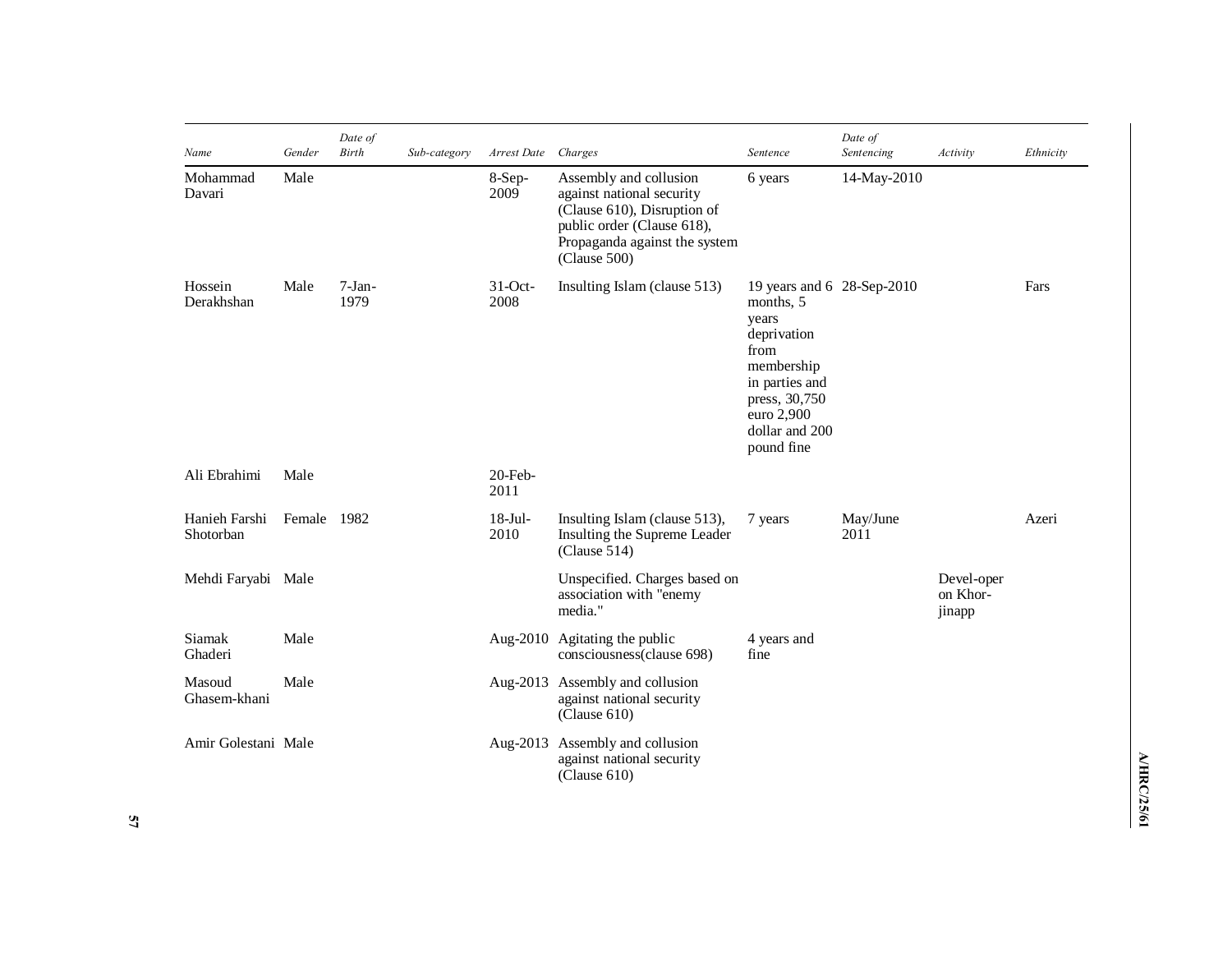|                                       | Gender | Date of<br>Birth |                     | Arrest Date       |                                                                                                                                                                   | Sentence                                         | Date of<br>Sentencing |                                  |           |
|---------------------------------------|--------|------------------|---------------------|-------------------|-------------------------------------------------------------------------------------------------------------------------------------------------------------------|--------------------------------------------------|-----------------------|----------------------------------|-----------|
| Name<br>Mohammad<br>Reza<br>Golizadeh | Male   |                  | Sub-category        | $18-Jul-$<br>2010 | Charges<br>Insulting Islam (clause 513),<br>Insulting the President (Clause million Rial<br>609), Insulting the Supreme<br>Leader (Clause 514)                    | $7$ years, $1$<br>fine                           | Sept/Oct 2011         | Activity                         | Ethnicity |
| Adnan<br>Akhlaghi                     | Male   | 1981             |                     | $25-Ian-$<br>2007 | Assembly and collusion<br>against national security<br>(Clause 610), Espionage<br>(clause 501), Espionage<br>(clause 501), Refusing police<br>orders (Clause 607) | 15 years and<br>200,000<br>Toman fine            | 2-Jul-2009            |                                  | Kurdish   |
| Aliasghar<br>Honarmand                | Male   |                  |                     |                   | Unspecified. Charges based on<br>association with "enemy<br>media."                                                                                               |                                                  |                       | Founder of<br>Narenji<br>website |           |
| Arash<br>Honarvar<br>Shojaei          | Male   |                  |                     | 28-Oct-<br>2010   | Insulting the Supreme Leader<br>(Clause 514), Propaganda<br>against the system (Clause<br>500)                                                                    | 4 years,<br>8,000,000<br>Rial fine, 50<br>lashes |                       |                                  | Fars      |
| Roya Irani                            | Female |                  |                     | Aug- $2013$       | Assembly and collusion<br>against national security<br>(Clause 610)                                                                                               |                                                  |                       |                                  |           |
| Fariborz<br>Kardar                    | Male   |                  |                     | Aug- $2013$       | Assembly and collusion<br>against national security<br>(Clause 610)                                                                                               |                                                  |                       |                                  |           |
| Masoud<br>Kordpour                    | Male   |                  |                     | 9-Mar-<br>2013    | Assembly and collusion<br>against national security<br>(Clause 610), Propaganda<br>against the system (Clause)<br>500)                                            | 3 years and 6<br>months                          |                       |                                  | Kurdish   |
| Saeed Laali                           | Male   |                  | Student<br>Activist | $28-Oct-$<br>2013 |                                                                                                                                                                   |                                                  |                       |                                  |           |
| Malihe Nakhei Male                    |        |                  |                     |                   | Unspecified. Charges based on<br>association with "enemy<br>media."                                                                                               |                                                  |                       | Blogger on<br>Narenji            |           |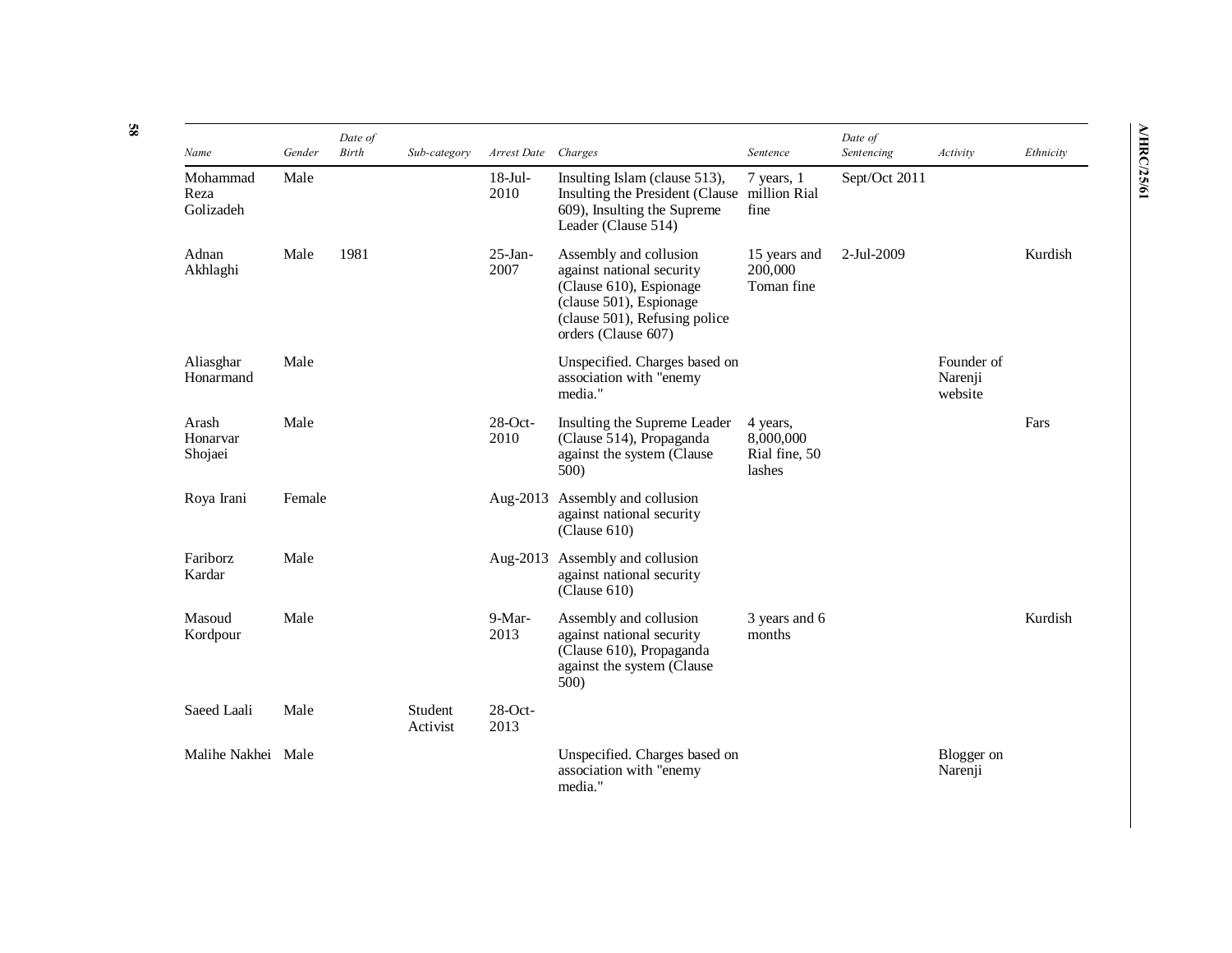| Name                                                | Gender | Date of<br><b>Birth</b> | Sub-category | Arrest Date        | Charges                                                                                                               | Sentence                                      | Date of<br>Sentencing | Activity                               | Ethnicity |
|-----------------------------------------------------|--------|-------------------------|--------------|--------------------|-----------------------------------------------------------------------------------------------------------------------|-----------------------------------------------|-----------------------|----------------------------------------|-----------|
| Hossein Nozari Male                                 |        |                         |              |                    | Unspecified. Charges based on<br>association with "enemy<br>media."                                                   |                                               |                       | Director of<br>Paat Shargh<br>Govashir |           |
| Reza Nozari                                         | Male   |                         |              |                    | Unspecified. Charges based on<br>association with "enemy<br>media."                                                   |                                               |                       | Blogger on<br>Narde-ban                |           |
| Ehsan<br>Paknejad                                   | Male   |                         |              |                    | Unspecified. Charges based on<br>association with "enemy<br>media."                                                   |                                               |                       | Blogger on<br>Narenji                  |           |
| Mohammad<br>Reza (Siamak)<br>Pourshajareh<br>(Mehr) | Male   |                         |              | $12-Sep-$<br>2010  | Undermining national security 4 years<br>(Clause 498)                                                                 |                                               |                       |                                        |           |
| Mehdi<br>Rajabian                                   | Male   |                         |              | $12$ -Oct-<br>2013 |                                                                                                                       |                                               |                       |                                        |           |
| Mehdi<br>Reyshahri<br>Tangestani                    | Male   |                         |              | Dec-2013           |                                                                                                                       |                                               |                       |                                        |           |
| Amir                                                | Male   |                         |              |                    | Unspecified. Charges based on<br>association with "enemy<br>media."                                                   |                                               |                       | Blogger on<br>Narenji                  |           |
| Badri Safiari                                       | Female |                         |              | 6-Mar-<br>2013     |                                                                                                                       |                                               |                       |                                        | Fars      |
| Keyvan<br>Samimi<br>Behbahani                       | Male   | 1948                    |              | $13-Jul-$<br>2009  | Assembly and collusion<br>against national security<br>(Clause 610), Propaganda<br>against the system (Clause<br>500) | 6 years, life<br>deprivation<br>from activism |                       |                                        | Fars      |
| Mehrdad<br>Sarjoie                                  | Male   |                         |              | $1-Aug-$<br>2011   | Espionage (clause 501)                                                                                                | 10 years                                      | Aug-2011              |                                        |           |
| Seyed Masoud Male<br>Sevedtalebi                    |        |                         |              | Aug-2013           |                                                                                                                       |                                               |                       |                                        |           |

Seyedtalebi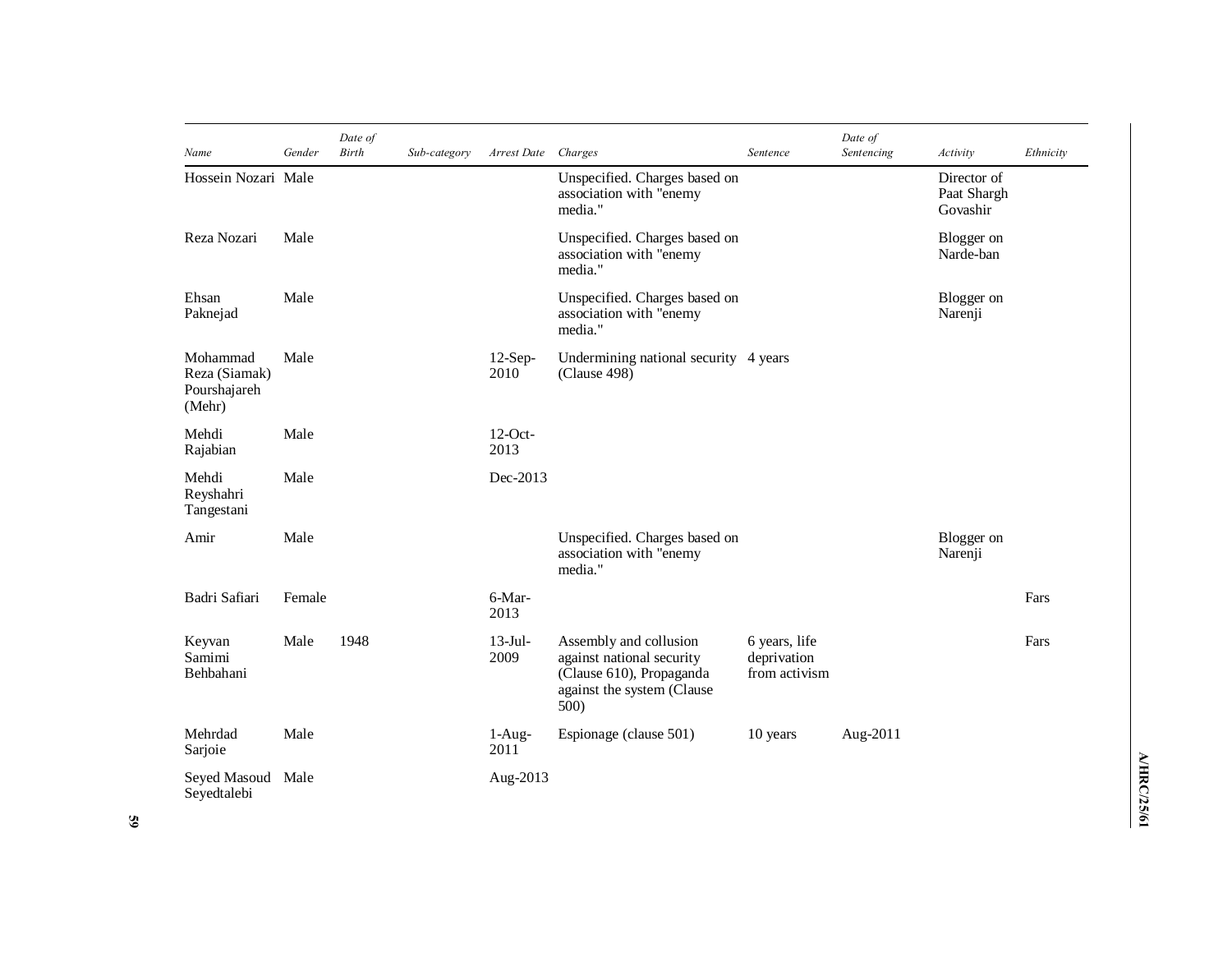| Name                | Gender | Date of<br>Birth   | Sub-category | Arrest Date        | Charges                                                                                                                                                             | Sentence                                                                                                      | Date of<br>Sentencing | Activity                        | Ethnicity |
|---------------------|--------|--------------------|--------------|--------------------|---------------------------------------------------------------------------------------------------------------------------------------------------------------------|---------------------------------------------------------------------------------------------------------------|-----------------------|---------------------------------|-----------|
| Hassan Si<br>sakhti | Male   | $18-Sep-$<br>1986  |              | $22$ -Jul-<br>2008 | Enmity against God<br>[Moharebeh] (Clauses 183 186 imprisonment<br>and $187$ )                                                                                      | Life                                                                                                          | 2011                  |                                 |           |
| Ramin<br>Tanbakoi   | Male   |                    |              |                    |                                                                                                                                                                     |                                                                                                               |                       |                                 |           |
| Abbas Vahedi        | Male   |                    |              |                    | Unspecified. Charges based on<br>association with "enemy<br>media."                                                                                                 |                                                                                                               |                       | Editor of<br>Narenji<br>website |           |
| Ahmad<br>Zeidabadi  | Male   | $30$ -Aug-<br>1965 |              | $13$ -Jun-<br>2009 | Assembly and collusion<br>against national security<br>(Clause 610), Insulting the<br>Supreme Leader (Clause 514),<br>Propaganda against the system<br>(Clause 500) | 6 years, 5<br>years exile to<br>Gonabad, 10<br>years<br>deprivation<br>from<br>political/social<br>activities | 2-Jul-2009            |                                 | Fars      |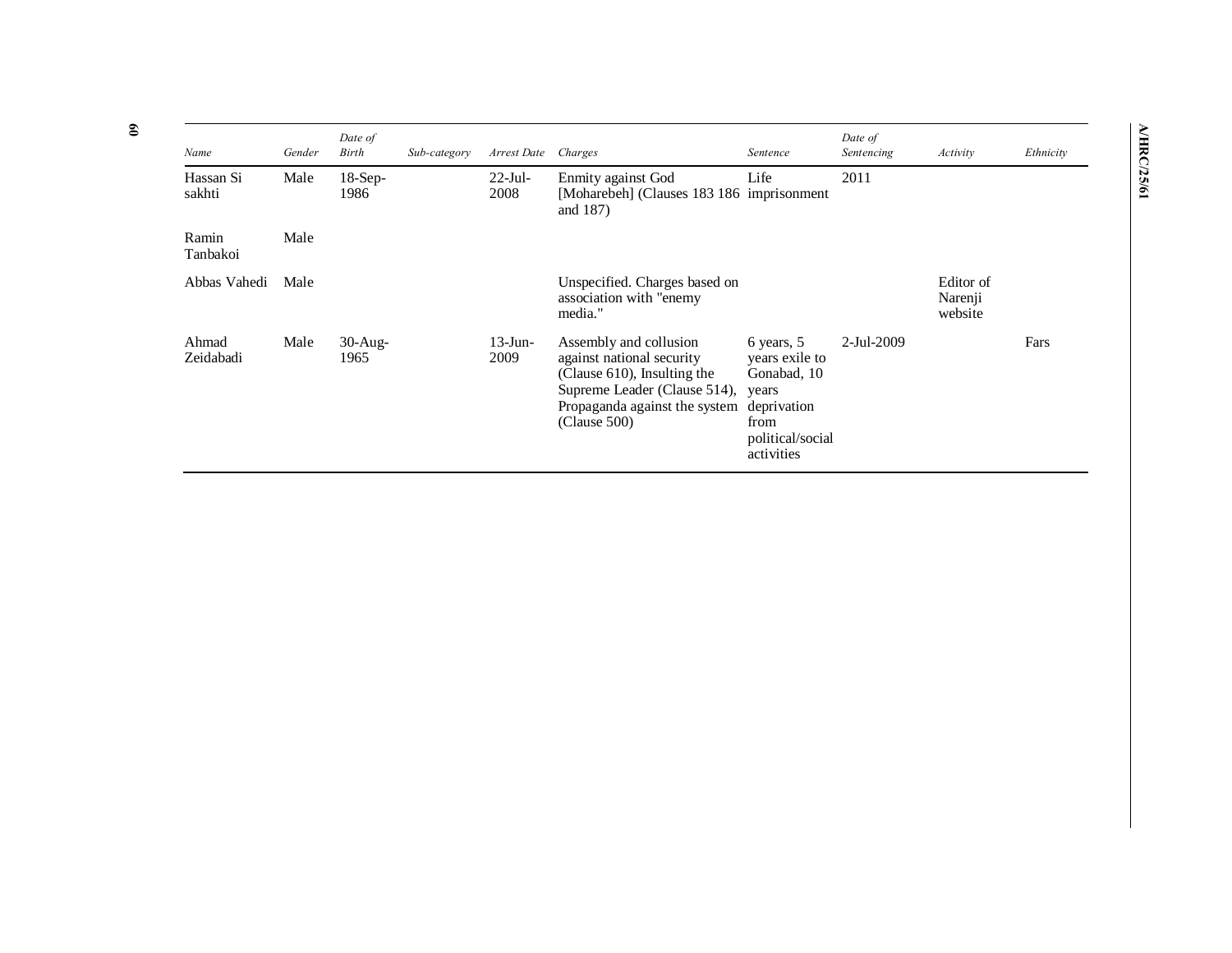## **Student activists**

| Name                      | Gender |                    | Date of Birth Sub-category Arrest Date |                    | Charges                                                                                                                                                                   | Sentence                              | Date of Sentencing       | Activity |
|---------------------------|--------|--------------------|----------------------------------------|--------------------|---------------------------------------------------------------------------------------------------------------------------------------------------------------------------|---------------------------------------|--------------------------|----------|
| Javad Aboali              | Male   |                    |                                        | $4-Jan-$<br>2014   | Insulting the Supreme Leader<br>(Clause 514), Propaganda<br>against the system (Clause 500)                                                                               | 2 years and 2<br>months               |                          |          |
| Saeid<br>Aghapour         | Male   |                    |                                        | $13-Sep-$<br>2012  |                                                                                                                                                                           |                                       |                          |          |
| Mohammad<br>Amin Roghani  | Male   |                    |                                        | $26$ -Aug-<br>2013 | Assembly and collusion against 1 year and 1<br>national security (Clause 610),<br>Propaganda against the system<br>(Clause 500)                                           | day                                   |                          |          |
| Majid Asadi               | Male   |                    |                                        | $5$ -Dec-<br>2011  | Undermining national security<br>(Clause 498)                                                                                                                             | 4 years                               | Apr-2010                 |          |
| Hamid Babaei              | Male   |                    |                                        | $27-Jul-$<br>2013  |                                                                                                                                                                           |                                       |                          |          |
| Mohsen<br>Barzegar        | Male   |                    |                                        | Dec-2013           | Assembly and collusion against 2 years<br>national security (Clause 610),<br>Insulting the Supreme Leader<br>(Clause 514)                                                 |                                       |                          |          |
| Yashar<br>Darolshafa      | Male   |                    |                                        | $5-Nov-$<br>2011   | Assembly and collusion against 5 years and 6<br>national security (Clause 610),<br>Insulting the President (Clause<br>609), Undermining national<br>security (Clause 498) | months                                |                          |          |
| Majid Dorri               | Male   | $22$ -Apr-<br>1979 |                                        | 9-Jul-2008         | Relations or collaboration with<br>organizations that aim to<br>disrupt national security<br>(Clause 499), Undermining<br>national security (Clause 498)                  | 6 years, exile<br>to Karoon<br>Prison |                          |          |
| Jamal<br>Ghadernejad      | Male   |                    | Political<br>Activist                  | $13$ -Jun-<br>2012 | Membership in organizations<br>that aim to disrupt national<br>security (Clause 499)                                                                                      | 5 years                               | October/November<br>2012 |          |
| <b>Bahareh</b><br>Hedayat | Female | $5-Apr-$<br>1981   |                                        | $31$ -Dec-<br>2009 | Assembly and collusion against 10 years<br>national security (Clause 610)                                                                                                 |                                       | 2011                     |          |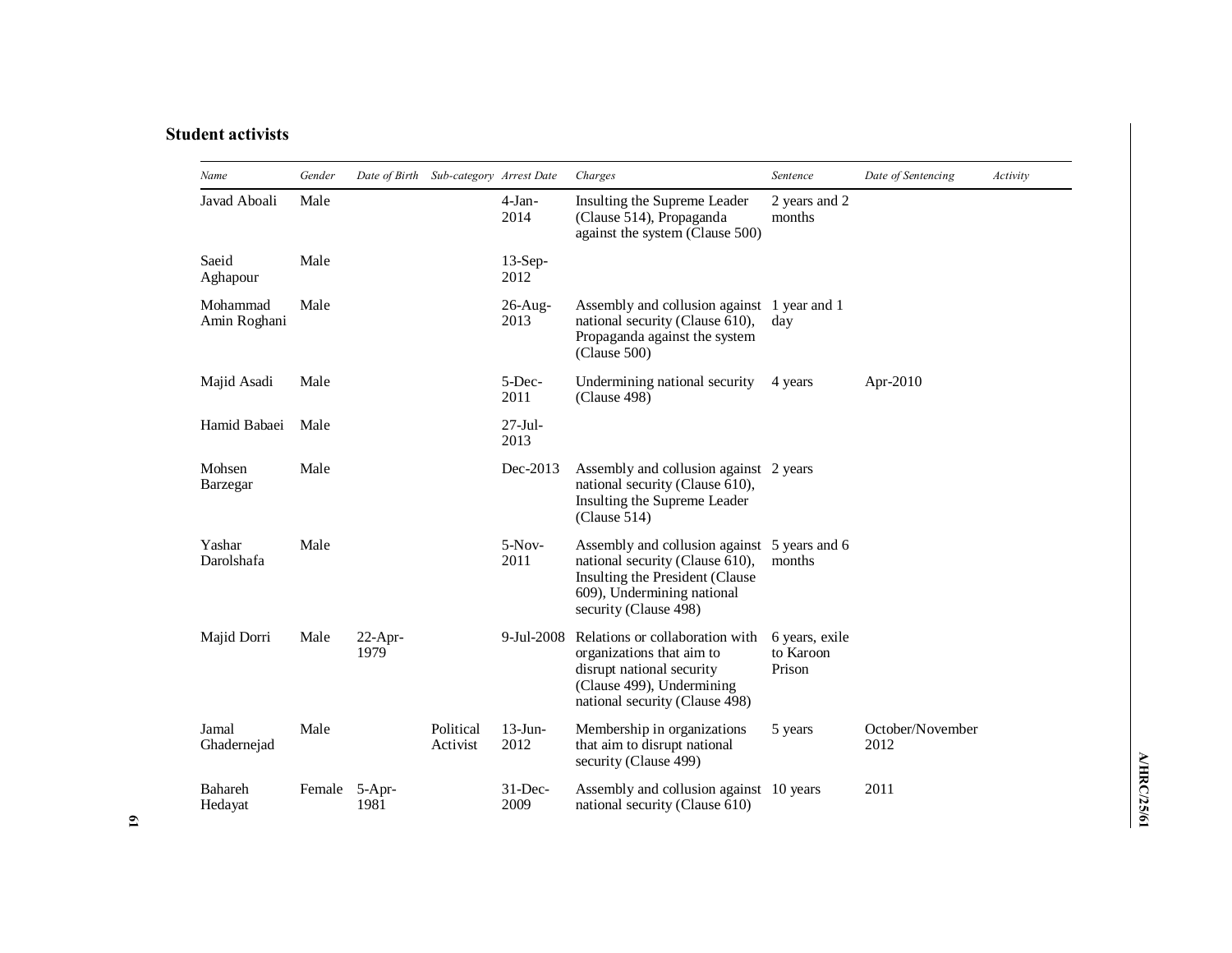| Name                                   | Gender | Date of Birth      | Sub-category Arrest Date | Charges                                                                                                                                                                                                                       | Sentence                                           | Date of Sentencing | Activity        |
|----------------------------------------|--------|--------------------|--------------------------|-------------------------------------------------------------------------------------------------------------------------------------------------------------------------------------------------------------------------------|----------------------------------------------------|--------------------|-----------------|
| Davar Hosseini Male<br>Vojdan          |        | 5-Apr-<br>1992     | 5-Dec-<br>2011           |                                                                                                                                                                                                                               | 4 years and 6<br>months                            |                    |                 |
| Shabnam<br>Madadzadeh                  | Male   | $25$ -Dec-<br>1988 | $20$ -Feb-<br>2009       | Enmity against God<br>[Moharebeh] (Clauses 183 186<br>and 187), Undermining national<br>security (Clause 498)                                                                                                                 | 5 years                                            | 9-Feb-2010         |                 |
| Arash<br>Mohammadi                     | Male   |                    | $15$ -Jun-<br>2013       | Propaganda against the system<br>(Clause 500)                                                                                                                                                                                 | 6 months and<br>6 months<br>suspended              |                    |                 |
| Zia Nabavi                             | Male   | $22$ -Dec-<br>1984 | $15$ -Jun-<br>2009       | Assembly and collusion against<br>national security (Clause 610),<br>Disruption of public order<br>(Clause 618), Relations or<br>collaboration with<br>organizations that aim to<br>disrupt national security<br>(Clause 499) | 10 years, exile 12-Jan-2010<br>to Karoon<br>Prison |                    |                 |
| Naser Naseri                           | Male   |                    | Feb-2013                 |                                                                                                                                                                                                                               |                                                    |                    |                 |
| Mostafa Nili                           | Male   |                    | $18$ -Jul-<br>2010       | Undermining national security<br>(Clause 498)                                                                                                                                                                                 | 3 years and 6<br>months                            |                    |                 |
| Khezr<br>(Shomal)<br>Rasoul<br>Morovat | Male   |                    | $25$ -Feb-<br>2013       |                                                                                                                                                                                                                               |                                                    |                    |                 |
| Mostafa<br>Risman Baf                  | Male   |                    | $27$ -Dec-<br>2009       |                                                                                                                                                                                                                               | 3 years                                            |                    |                 |
| Soroush Sabet                          | Male   |                    | $2-Sep-$<br>2012         | Assembly and collusion against 2 years<br>national security (Clause 610),<br>Undermining national security<br>(Clause 498)                                                                                                    |                                                    |                    |                 |
| Peyman<br>Samadi                       | Male   |                    | Oct-2009                 | Propaganda against the system<br>(Clause 500)                                                                                                                                                                                 | 1 year and<br>financial fine                       |                    | <b>Blogging</b> |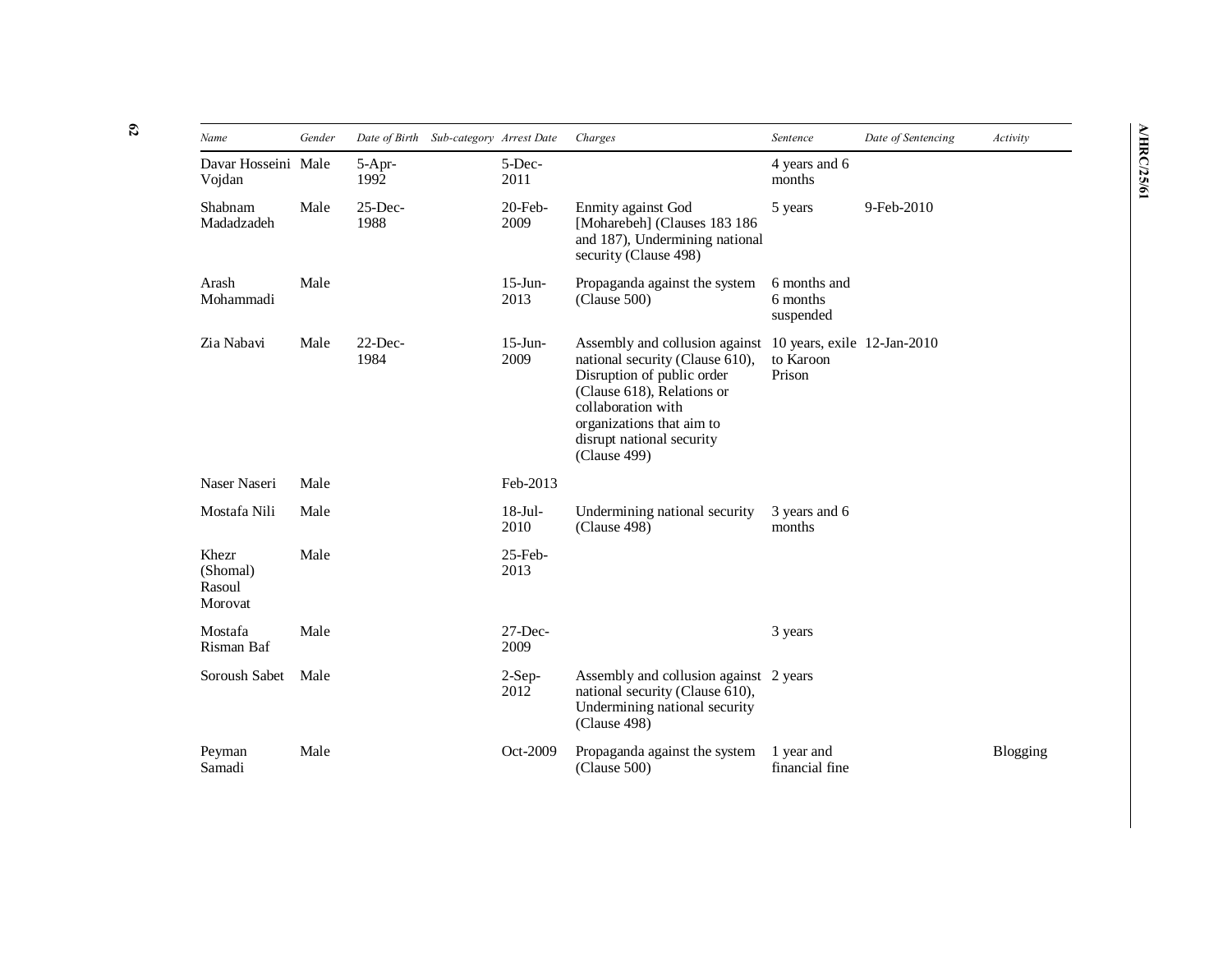| Name                   | Gender |                    | Date of Birth Sub-category Arrest Date |                    | Charges                                                                                                                                                                                                                 | Sentence | Date of Sentencing | Activity |
|------------------------|--------|--------------------|----------------------------------------|--------------------|-------------------------------------------------------------------------------------------------------------------------------------------------------------------------------------------------------------------------|----------|--------------------|----------|
| Maryam<br>Shafipour    | Female |                    |                                        | $27$ -Jul-<br>2013 |                                                                                                                                                                                                                         |          | 2010               |          |
| Ahmad<br>Shahrezaei    | Male   |                    | Political<br>Activist                  | $28$ -Dec-<br>2013 | Propaganda against the system<br>(Clause 500)                                                                                                                                                                           | 1 year   |                    |          |
| Majid Tavakoli Male    |        | $22$ -May-<br>1986 |                                        | $7$ -Dec-<br>2009  | Assembly and collusion against 8.5 years<br>national security (Clause 610),<br>Insulting the President (Clause)<br>609), Insulting the Supreme<br>Leader (Clause 514),<br>Propaganda against the system<br>(Clause 500) |          | $1-Nov-2011$       |          |
| Misagh<br>Yazdan Nejad | Male   |                    |                                        | $10$ -Sep-<br>2007 | Enmity against God<br>[Moharebeh] (Clauses 183 186<br>and 187)                                                                                                                                                          | 14 years |                    |          |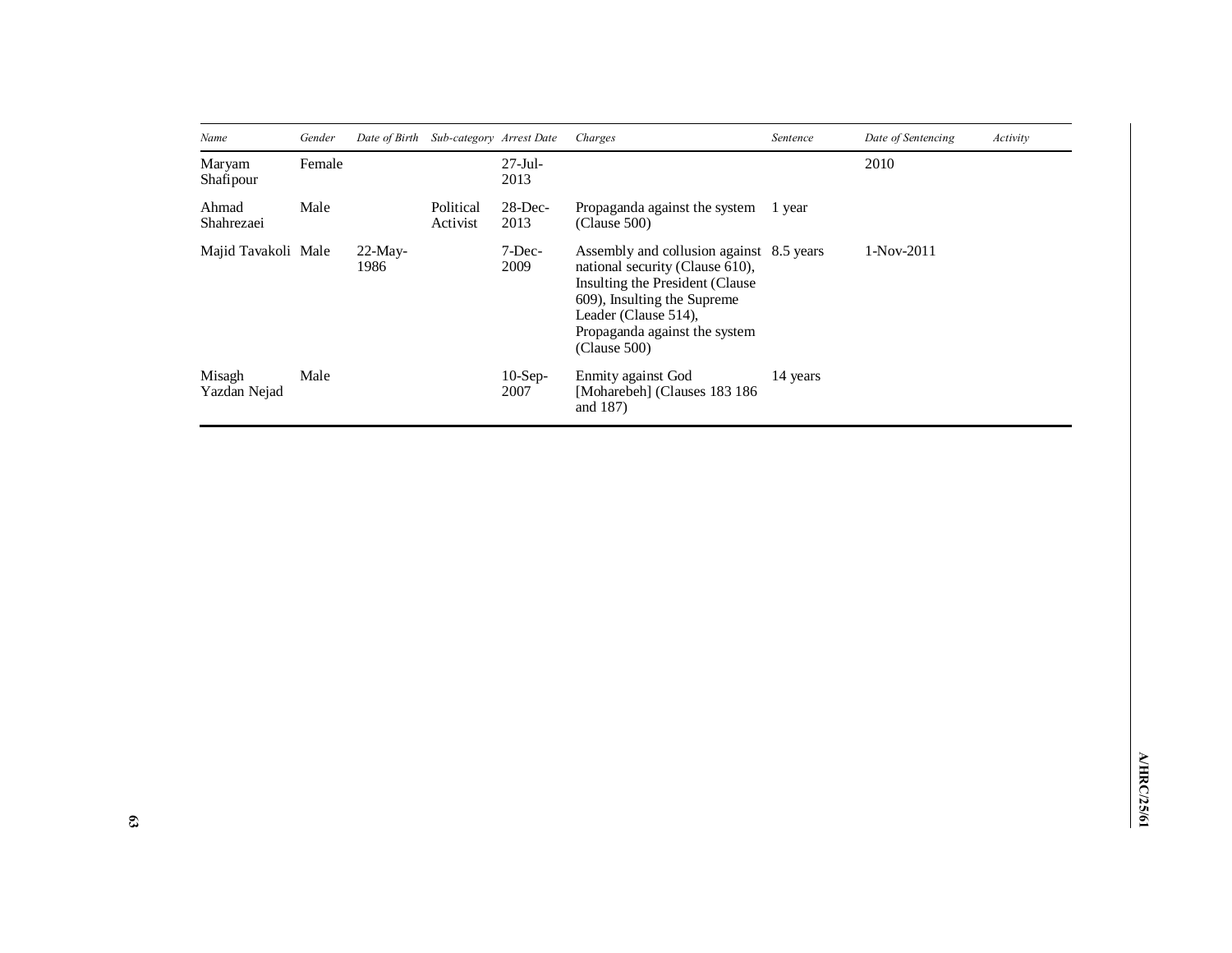#### **64 Sunni Muslims**

| Name                         | Gender | Date of Birth Arrest Date |            | Charges                                                                                                                                              | Sentence                        | Date of<br>Sentencing | Ethnicity |
|------------------------------|--------|---------------------------|------------|------------------------------------------------------------------------------------------------------------------------------------------------------|---------------------------------|-----------------------|-----------|
| Abdollah<br>Abadian          | Male   |                           | Mar-2012   | Enmity against God [Moharebeh]<br>(Clauses 183 186 and 187)                                                                                          |                                 |                       | Baluchi   |
| Hadi Abadian                 | Male   |                           | Mar-2012   | Enmity against God [Moharebeh]<br>(Clauses 183 186 and 187)                                                                                          | 12 years and exile to<br>Qazvin |                       | Baluchi   |
| Jaber Abadian                | Male   |                           | Mar-2012   | Enmity against God [Moharebeh]<br>(Clauses 183 186 and 187)                                                                                          | Death                           |                       | Baluchi   |
| Javad Abadian                | Male   |                           | Mar-2012   | Enmity against God [Moharebeh]<br>(Clauses 183 186 and 187)                                                                                          | Death                           |                       | Baluchi   |
| Malek<br>Mohammad<br>Abadian | Male   |                           | Mar-2012   | Enmity against God [Moharebeh]<br>(Clauses 183 186 and 187)                                                                                          | Death                           |                       | Baluchi   |
| Nezam Abadian                | Male   |                           | Mar-2012   | Enmity against God [Moharebeh]<br>(Clauses 183 186 and 187)                                                                                          | Death                           |                       | Baluchi   |
| Kambiz Abbasi                | Male   |                           |            |                                                                                                                                                      | 8 years                         |                       | Kurdish   |
| Ahmad<br>Abdollahi           | Male   |                           | $Jun-2010$ | Enmity against God [Moharebeh]<br>(Clauses 183 186 and 187),<br>Membership in organizations that<br>aim to disrupt national security<br>(Clause 499) | 5 years                         |                       | Kurdish   |
| Davood<br>Abdollahi          | Male   |                           | Feb-2010   |                                                                                                                                                      |                                 |                       | Kurdish   |
| <b>Ghasem Abeste</b>         | Male   |                           |            |                                                                                                                                                      |                                 |                       | Kurdish   |
| Hekmat Ahmad<br>Sharifi      | Male   |                           | 2010       | Undermining national security<br>(Clause 498) Enmity against God<br>[Moharebeh] (Clauses 183 186 and<br>187)                                         |                                 | 23-Jul-2013           | Kurdish   |
| Hamed Ahmadi                 | Male   | 1981                      | 2009       | Involvement in Salafi and terrorist<br>groups                                                                                                        | Death                           | June/July<br>2011     | Kurdish   |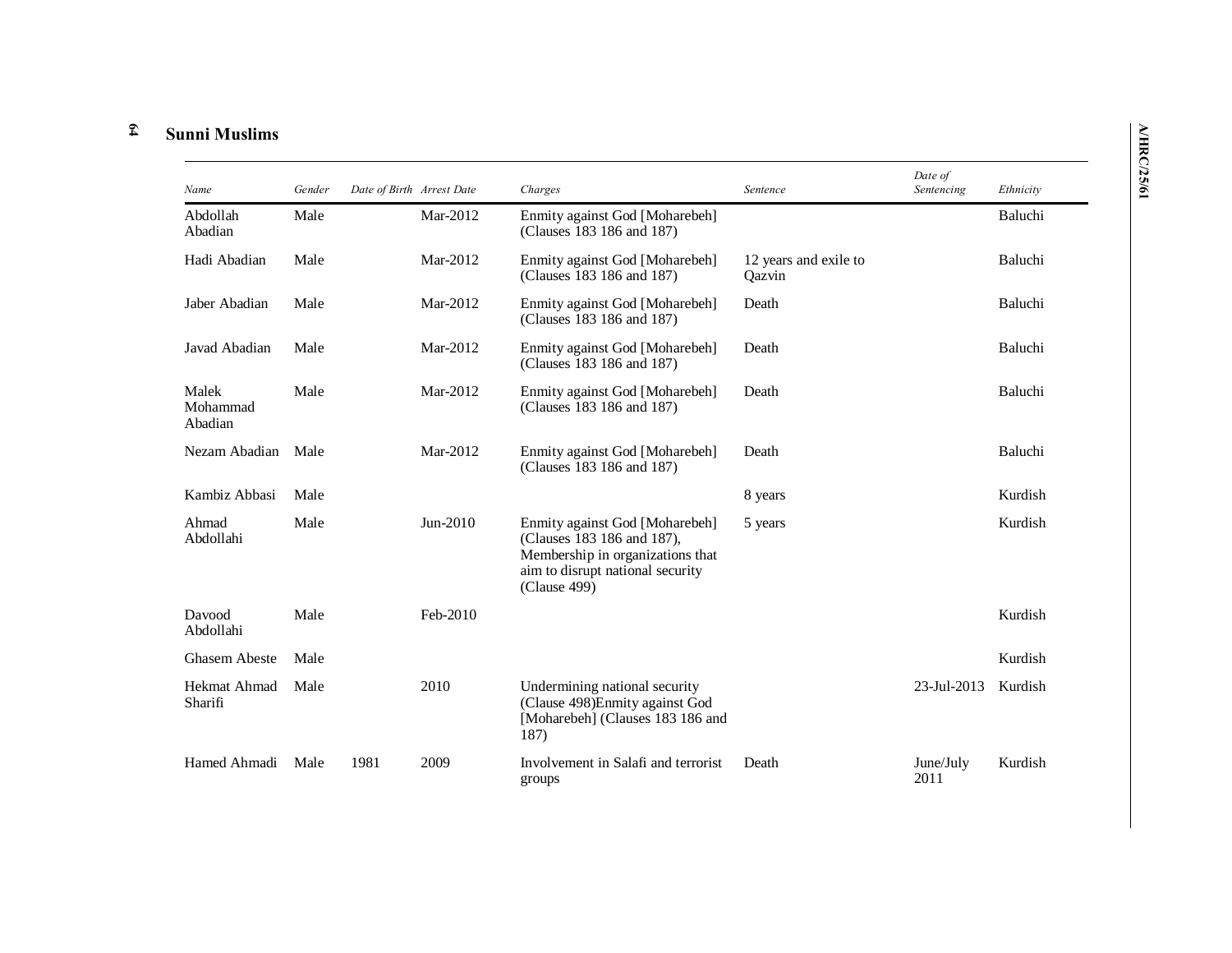| Name                             | Gender | Date of Birth Arrest Date |               | Charges                                                                                                                                                   | Sentence                         | Date of<br>Sentencing | Ethnicity |
|----------------------------------|--------|---------------------------|---------------|-----------------------------------------------------------------------------------------------------------------------------------------------------------|----------------------------------|-----------------------|-----------|
| Shahram<br>Ahmadi                | Male   |                           | Jan-2010      | Enmity against God [Moharebeh]<br>(Clauses 183 186 and 187)                                                                                               | Death                            |                       | Kurdish   |
| Osman Ahsani                     | Male   |                           | Aug-2009      | Assembly and collusion against<br>national security (Clause 610)                                                                                          | 5 years                          |                       | Kurdish   |
| Souran Alipour                   | Male   |                           | $Jan-2011$    | Assembly and collusion against<br>national security (Clause 610)                                                                                          | 5 years                          |                       | Kurdish   |
| Hejar Alizadeh                   | Male   |                           | Jan-2011      | Assembly and collusion against<br>national security (Clause 610)                                                                                          | 5 years                          |                       | Kurdish   |
| Hossein Amini                    | Male   |                           | 21-Feb-2011   | Assembly and collusion against<br>national security (Clause 610)                                                                                          | 5 years                          |                       | Kurdish   |
| Borhan<br>Asgharian              | Male   |                           |               | Assembly and collusion against<br>national security (Clause 610),<br>Enmity against God [Moharebeh]<br>(Clauses 183 186 and 187)                          | 5 years                          | 22-Jul-2013           | Kurdish   |
| Fakhrodin Azizi Male             |        |                           | Aug-2010      | Assembly and collusion against<br>national security (Clause 610),<br>Membership in organizations that<br>aim to disrupt national security<br>(Clause 499) | 7 years                          |                       | Kurdish   |
| Abdollah<br>(Molavi)<br>Baladahi | Male   |                           | Mar-2012      | Enmity against God [Moharebeh]<br>(Clauses 183 186 and 187)                                                                                               |                                  |                       | Baluchi   |
| Gol-mohammad<br>Baladahi         | Male   |                           | Mar-2012      | Enmity against God [Moharebeh]<br>(Clauses 183 186 and 187)                                                                                               | 15 years in prison and<br>exiled |                       | Baluchi   |
| Mamusta<br>Mohammad<br>Baraei    | Male   |                           | May/June 2009 | Undermining national security<br>(Clause 498)                                                                                                             | 11 years                         |                       | Kurdish   |
| Khosro Besharat Male             |        |                           | 8-Feb-2010    |                                                                                                                                                           |                                  |                       | Kurdish   |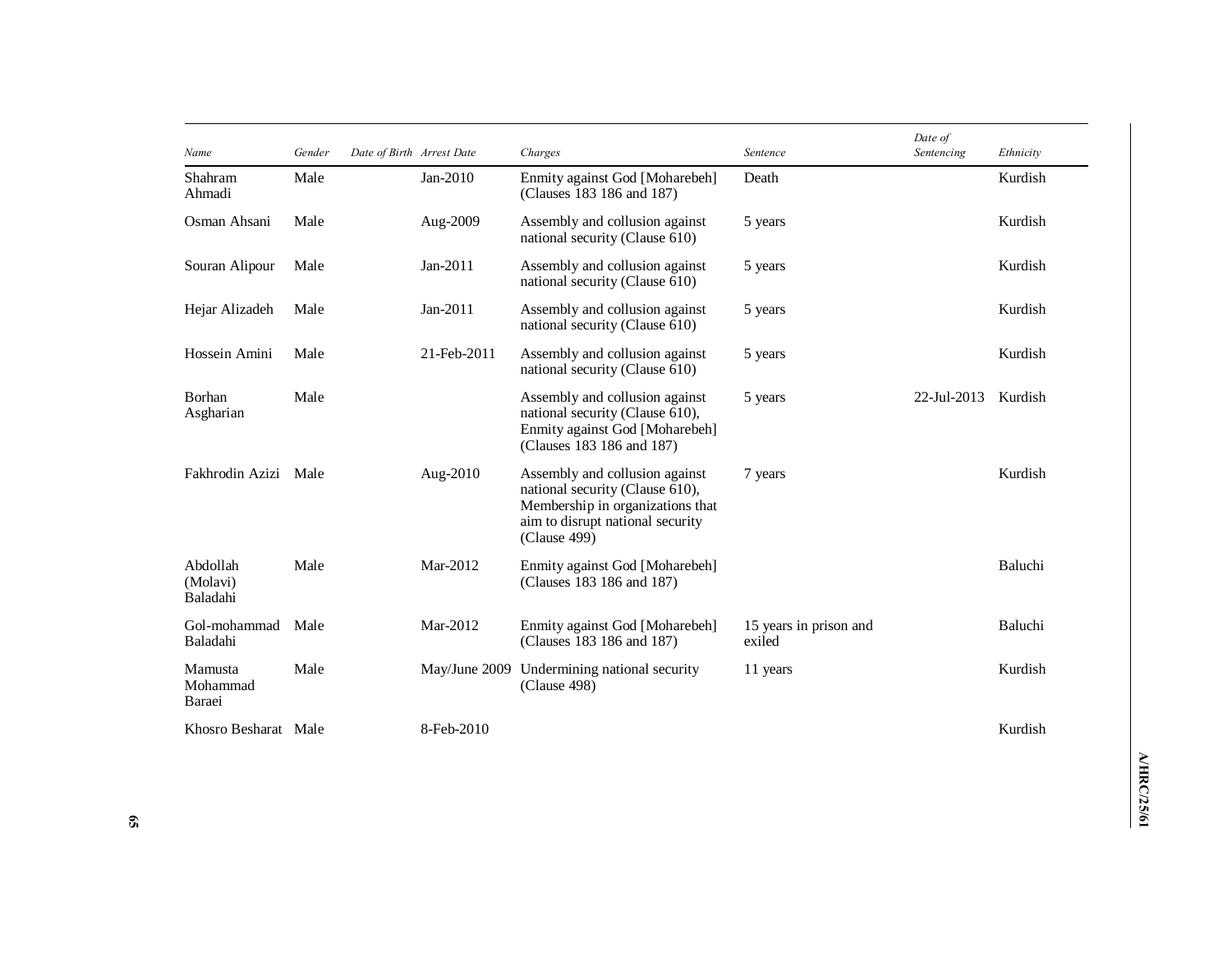| Name                     | Gender | Date of Birth Arrest Date |             | Charges                                                                                                                                                                                                                   | Sentence                                             | Date of<br>Sentencing | Ethnicity |
|--------------------------|--------|---------------------------|-------------|---------------------------------------------------------------------------------------------------------------------------------------------------------------------------------------------------------------------------|------------------------------------------------------|-----------------------|-----------|
| Mohammad<br>Amin Darki   | Male   |                           | Jan-2010    | Assembly and collusion against<br>national security (Clause 610),<br>Membership in organizations that<br>aim to disrupt national security<br>(Clause 499)                                                                 | 3 years                                              |                       | Kurdish   |
| Jahangir<br>Dehghani     | Male   | 1984                      | 2009        | Involvement in Salafi and terrorist<br>groups                                                                                                                                                                             | Death                                                | June/July<br>2011     | Kurdish   |
| Jamshid<br>Dehghani      | Male   | 1981                      | 2009        | Involvement in Salafi and terrorist<br>groups                                                                                                                                                                             | Death                                                | June/July<br>2011     | Kurdish   |
| Seyed Shahoo<br>Ebrahimi | Male   | 1985                      | 12-Apr-2010 | Enmity against God [Moharebeh]<br>(Clauses 183 186 and 187),<br>Membership in organizations that<br>aim to disrupt national security<br>(Clause 499)                                                                      | Death                                                |                       | Kurdish   |
| (Mamosta)<br>Ayoub Ganji | Male   |                           | 28-Mar-2009 | Undermining national security<br>(Clause 498)                                                                                                                                                                             | 10 years and permanent<br>deprivation of cleric garb |                       | Kurdish   |
| Hossein Ghaderi Male     |        |                           | Aug-2012    | Enmity against God [Moharebeh]<br>(Clauses 183 186 and 187)                                                                                                                                                               | 2 years                                              | $13-Nov-$<br>2013     | Kurdish   |
| Jamal Ghaderi            | Male   |                           | Feb-2012    | Assembly and collusion against<br>national security (Clause 610),<br>Enmity against God [Moharebeh]<br>(Clauses 183 186 and 187),<br>Membership in organizations that<br>aim to disrupt national security<br>(Clause 499) | 8 years                                              |                       | Kurdish   |
| Voria<br>Ghaderifard     | Male   |                           | Jun-2010    | Assembly and collusion against<br>national security (Clause 610),<br>Enmity against God [Moharebeh]<br>(Clauses 183 186 and 187),<br>Membership in organizations that<br>aim to disrupt national security<br>(Clause 499) | Death                                                |                       | Kurdish   |
| Mohammad<br>Gharibi      | Male   |                           | Jun-2010    | Enmity against God [Moharebeh]<br>(Clauses 183 186 and 187)                                                                                                                                                               | Death                                                |                       | Kurdish   |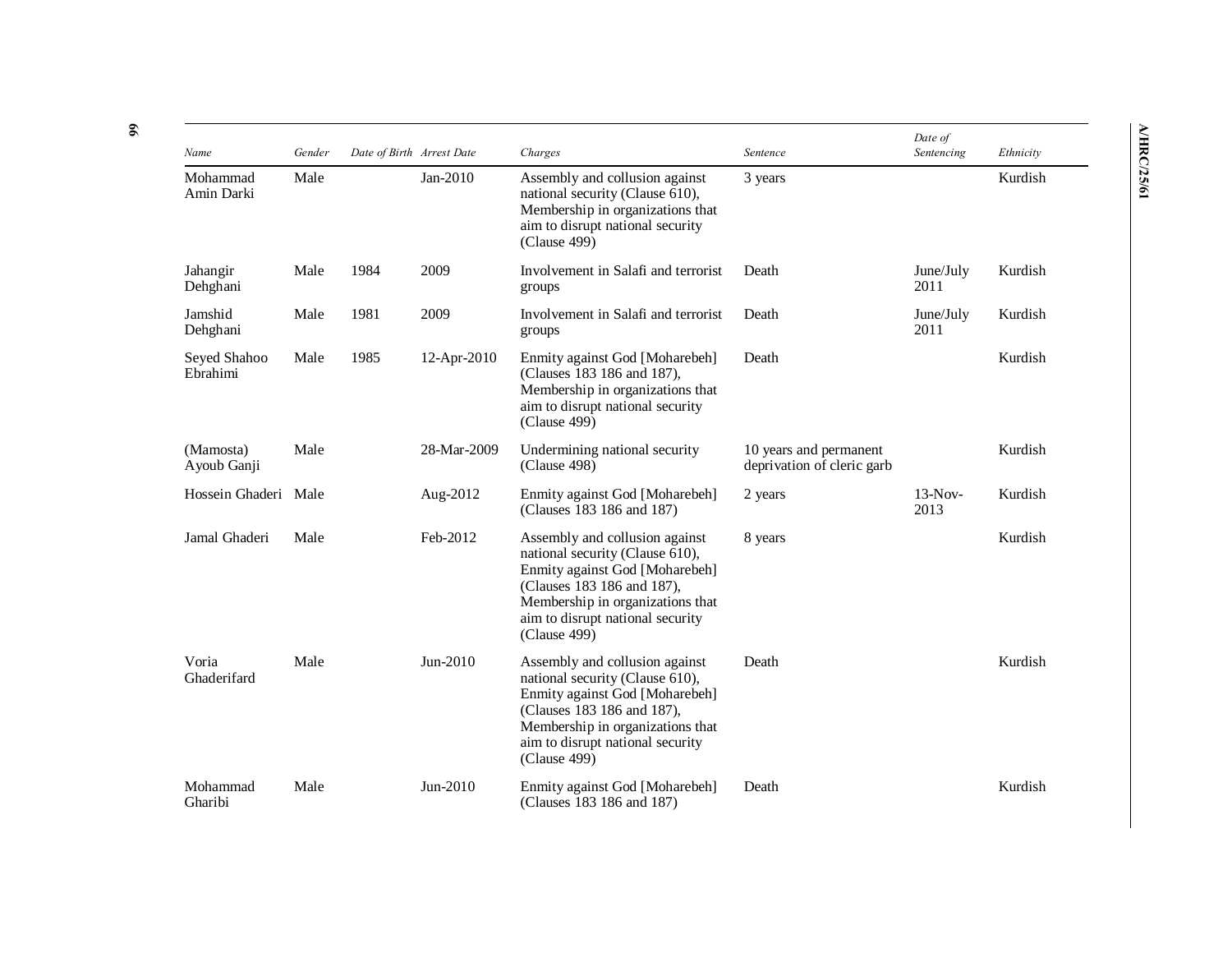| Name                     | Gender | Date of Birth Arrest Date |            | Charges                                                                                                                                                                | Sentence | Date of<br>Sentencing | Ethnicity |
|--------------------------|--------|---------------------------|------------|------------------------------------------------------------------------------------------------------------------------------------------------------------------------|----------|-----------------------|-----------|
| Khaled<br>Hajizadeh      | Male   |                           | Feb-2011   | Assembly and collusion against<br>national security (Clause 610),<br>Propaganda against the system<br>(Clause 500)                                                     | 6 years  |                       | Kurdish   |
| Firooz Hamidi            | Male   |                           |            | Enmity against God [Moharebeh]<br>(Clauses 183 186 and 187),<br>Membership in organizations that<br>aim to disrupt national security<br>(Clause 499)                   | 20 years | 22-Jul-2013           | Kurdish   |
| Abdoljabbar<br>Hasani    | Male   |                           | Apr-2009   | Enmity against God [Moharebeh]<br>(Clauses 183 186 and 187),<br>Membership in organizations that<br>aim to disrupt national security<br>(Clause 499)                   | 10 years | 22-Jul-2013           | Kurdish   |
| Farzad Honerjou Male     |        |                           | Jun-2010   | Enmity against God [Moharebeh]<br>(Clauses 183 186 and 187),<br>Membership in organizations that<br>aim to disrupt national security<br>(Clause 499)                   | Death    |                       | Kurdish   |
| Seyed Hadi<br>Hosseini   | Male   | 1983                      | Jun-2009   | Enmity against God [Moharebeh]<br>(Clauses 183 186 and 187)                                                                                                            | Death    |                       | Kurdish   |
| Hashem<br>Hossein-panahi | Male   |                           | 3-Dec-2013 |                                                                                                                                                                        | 6 months |                       | Kurdish   |
| Ali Kalhor               | Male   |                           | Jan-2011   | Enmity against God [Moharebeh]<br>(Clauses 183 186 and 187),<br>Relations or collaboration with<br>organizations that aim to disrupt<br>national security (Clause 499) | 5 years  |                       | Kurdish   |
| Mulla Ali<br>Karami      | Male   |                           | Oct-2010   | Assembly and collusion against<br>national security (Clause 610),<br>Membership in organizations that<br>aim to disrupt national security<br>(Clause 499)              | 8 years  |                       | Kurdish   |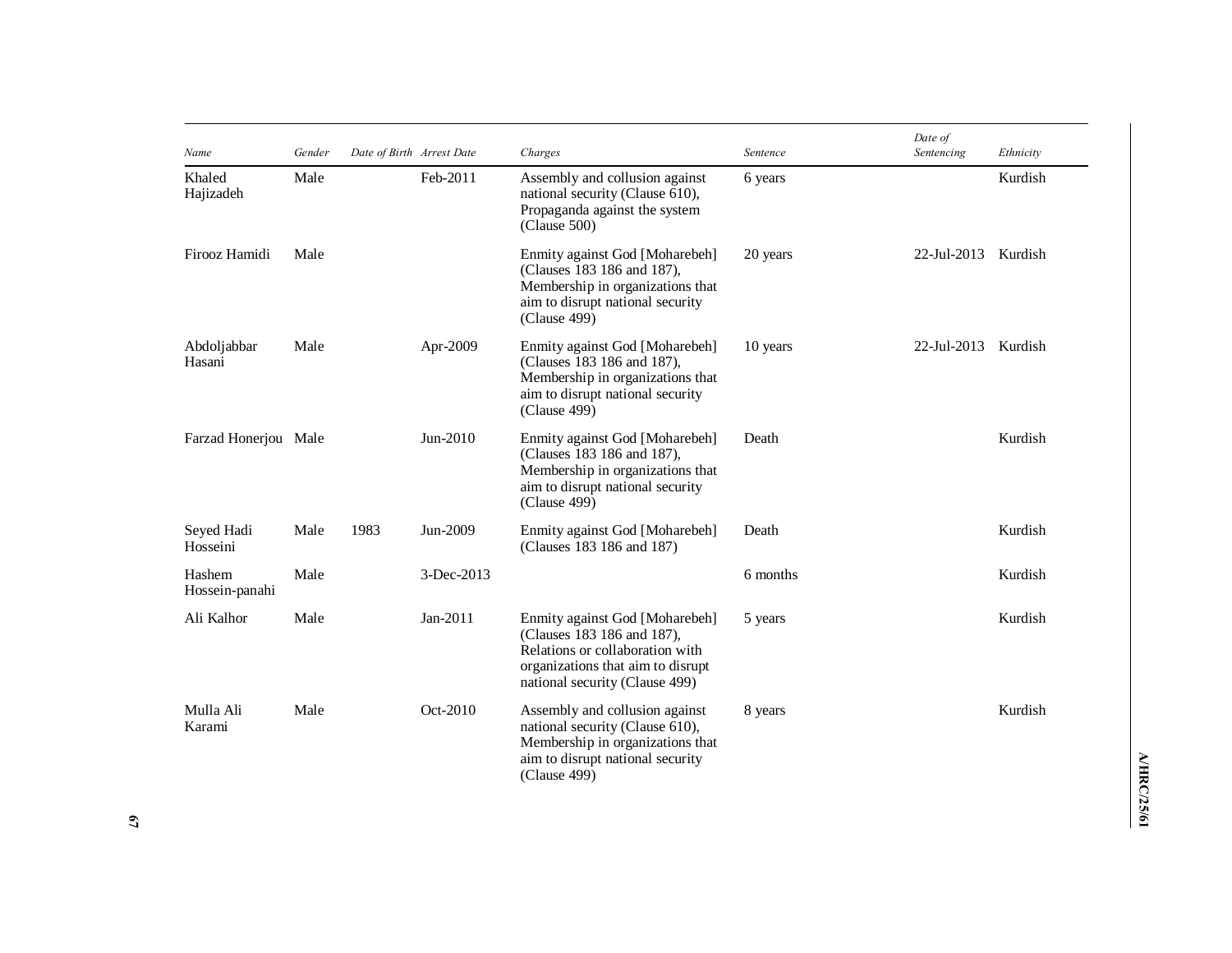| Name                          | Gender | Date of Birth Arrest Date |            | Charges                                                                                                                                                                                                                   | Sentence                                                             | Date of<br>Sentencing | Ethnicity |
|-------------------------------|--------|---------------------------|------------|---------------------------------------------------------------------------------------------------------------------------------------------------------------------------------------------------------------------------|----------------------------------------------------------------------|-----------------------|-----------|
| Ramin Karami                  | Male   |                           | Aug-2009   | Assembly and collusion against<br>national security (Clause 610),<br>Membership in organizations that<br>aim to disrupt national security<br>(Clause 499)                                                                 | 6 years                                                              |                       | Kurdish   |
| Keyvan Karimi                 | Male   |                           |            | Enmity against God [Moharebeh]<br>(Clauses 183 186 and 187)                                                                                                                                                               | Death                                                                |                       | Kurdish   |
| Mohammad<br>Kazemi            | Male   |                           | Nov-2010   | Enmity against God [Moharebeh]<br>(Clauses 183 186 and 187),<br>Membership in organizations that<br>aim to disrupt national security<br>(Clause 499)                                                                      | 4 years                                                              |                       | Kurdish   |
| Abdolali<br>Kheirshahi        | Male   | 1979                      | 5-Apr-2008 |                                                                                                                                                                                                                           | 4 years and 6 months and<br>permanently banned from<br>public speech | 11-Feb-2009 Baluchi   |           |
| Anvar Khezri                  | Male   |                           | 8-Feb-2010 |                                                                                                                                                                                                                           |                                                                      |                       | Kurdish   |
| Abdollah Khosro Male<br>Zadeh |        |                           | 5-Dec-2009 | Undermining national security<br>(Clause 498)                                                                                                                                                                             | 5 years                                                              | 14-Jun-2011           | Kurdish   |
| Layegh<br>Kordpour            | Male   |                           | Jan-2011   | Assembly and collusion against<br>national security (Clause 610),<br>Membership in organizations that<br>aim to disrupt national security<br>(Clause 499)                                                                 | 5 years                                                              |                       | Kurdish   |
| Himan<br>Mahmoud<br>Takhti    | Male   | 1987                      | Jun-2009   | Undermining national security<br>(Clause 498)                                                                                                                                                                             | 5 years                                                              |                       | Kurdish   |
| Seyed Hassan<br>Majidi        | Male   |                           |            | Assembly and collusion against<br>national security (Clause 610),<br>Enmity against God [Moharebeh]<br>(Clauses 183 186 and 187),<br>Membership in organizations that<br>aim to disrupt national security<br>(Clause 499) | 11 years                                                             |                       | Kurdish   |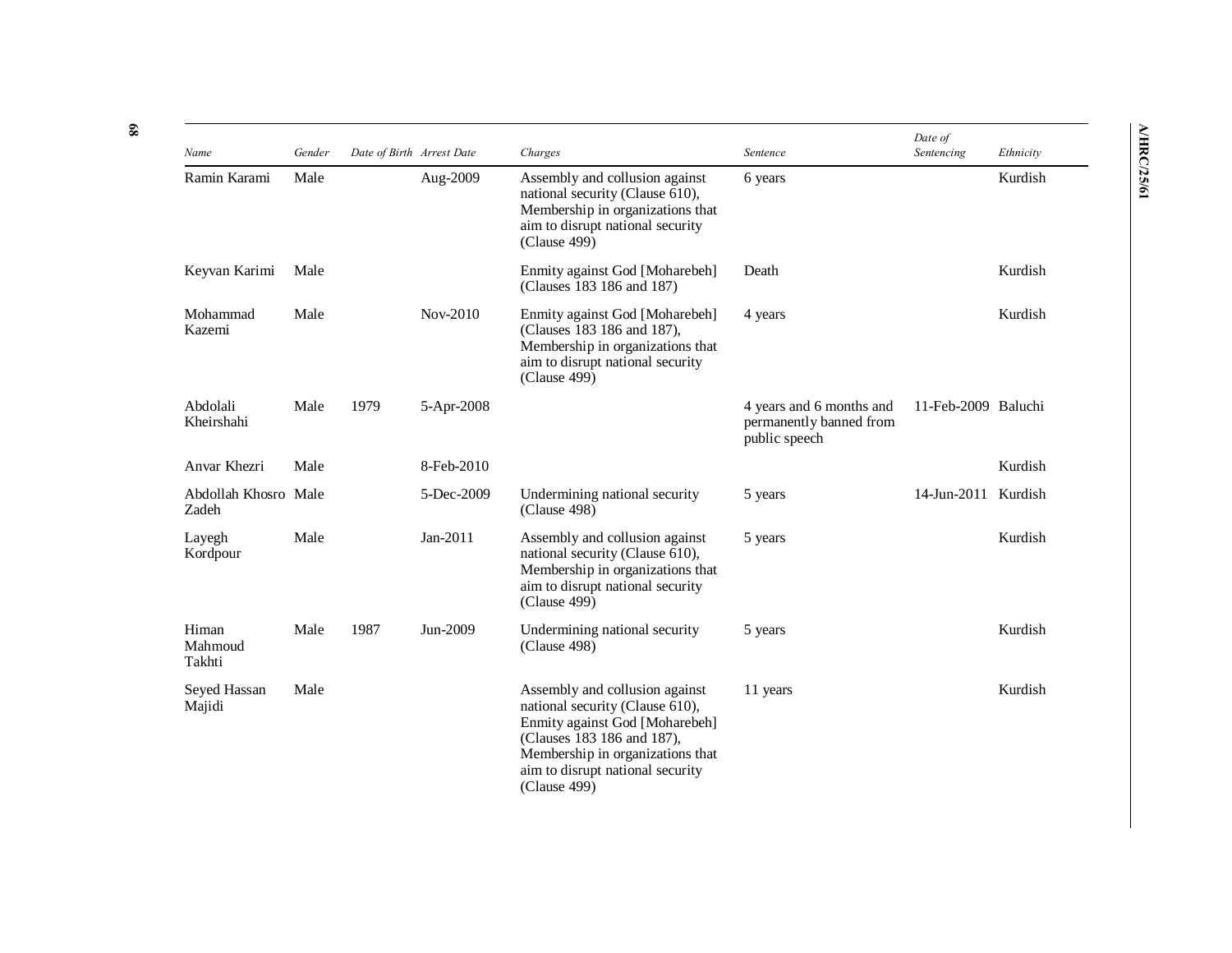| Name                             | Gender | Date of Birth Arrest Date |            | Charges                                                                                                                                                                                                  | Sentence                         | Date of<br>Sentencing | Ethnicity |
|----------------------------------|--------|---------------------------|------------|----------------------------------------------------------------------------------------------------------------------------------------------------------------------------------------------------------|----------------------------------|-----------------------|-----------|
| Taleb Maleki                     | Male   |                           | Oct-2009   | Enmity against God [Moharebeh]<br>(Clauses 183 186 and 187)                                                                                                                                              | Death                            |                       | Kurdish   |
| Moslem<br>Marivani               | Male   | 1990                      | Sep-2012   |                                                                                                                                                                                                          |                                  |                       | Kurdish   |
| Aram Mikaili                     | Male   |                           | Nov-2010   | Assembly and collusion against<br>national security (Clause 610),<br>Membership in organizations that<br>aim to disrupt national security<br>(Clause 499), Propaganda against<br>the system (Clause 500) | 8 years                          |                       | Kurdish   |
| Hesam<br>Mohammadi               | Male   |                           | Jun-2009   | Undermining national security<br>(Clause 498)                                                                                                                                                            | 5 years                          | 5-Dec-2010            | Kurdish   |
| Omid<br>Mohammadi                | Male   |                           | Jan-2011   |                                                                                                                                                                                                          | Death                            |                       | Kurdish   |
| Sedigh<br>Mohammadi              | Male   |                           | $Jan-2010$ | Enmity against God [Moharebeh]<br>(Clauses 183 186 and 187)                                                                                                                                              | Death                            |                       | Kurdish   |
| Kamal Molai                      | Male   | 1984                      | 2009       | Involvement in Salafi and terrorist<br>groups                                                                                                                                                            | Death                            | June/July<br>2011     | Kurdish   |
| Mohammad<br>Esmail Molla<br>Zehi | Male   |                           | 1-Nov-2010 | Espionage (clause 501)                                                                                                                                                                                   | 6 years and 4 years<br>suspended |                       | Baluchi   |
| Keyvan<br>Momenifard             | Male   | 1983                      | Jun-2010   | Enmity against God [Moharebeh]<br>(Clauses 183 186 and 187),<br>Membership in organizations that<br>aim to disrupt national security<br>(Clause 499)                                                     | Death                            |                       | Kurdish   |
| Namegh Naderi                    | Male   |                           | Feb-2011   |                                                                                                                                                                                                          | 3 years and 6 months             |                       | Kurdish   |
| Erfan<br>Naderizadeh             | Male   |                           | Jan-2011   | Enmity against God [Moharebeh]<br>(Clauses 183 186 and 187),<br>Membership in organizations that<br>aim to disrupt national security<br>(Clause 499)                                                     | 8 years                          |                       | Kurdish   |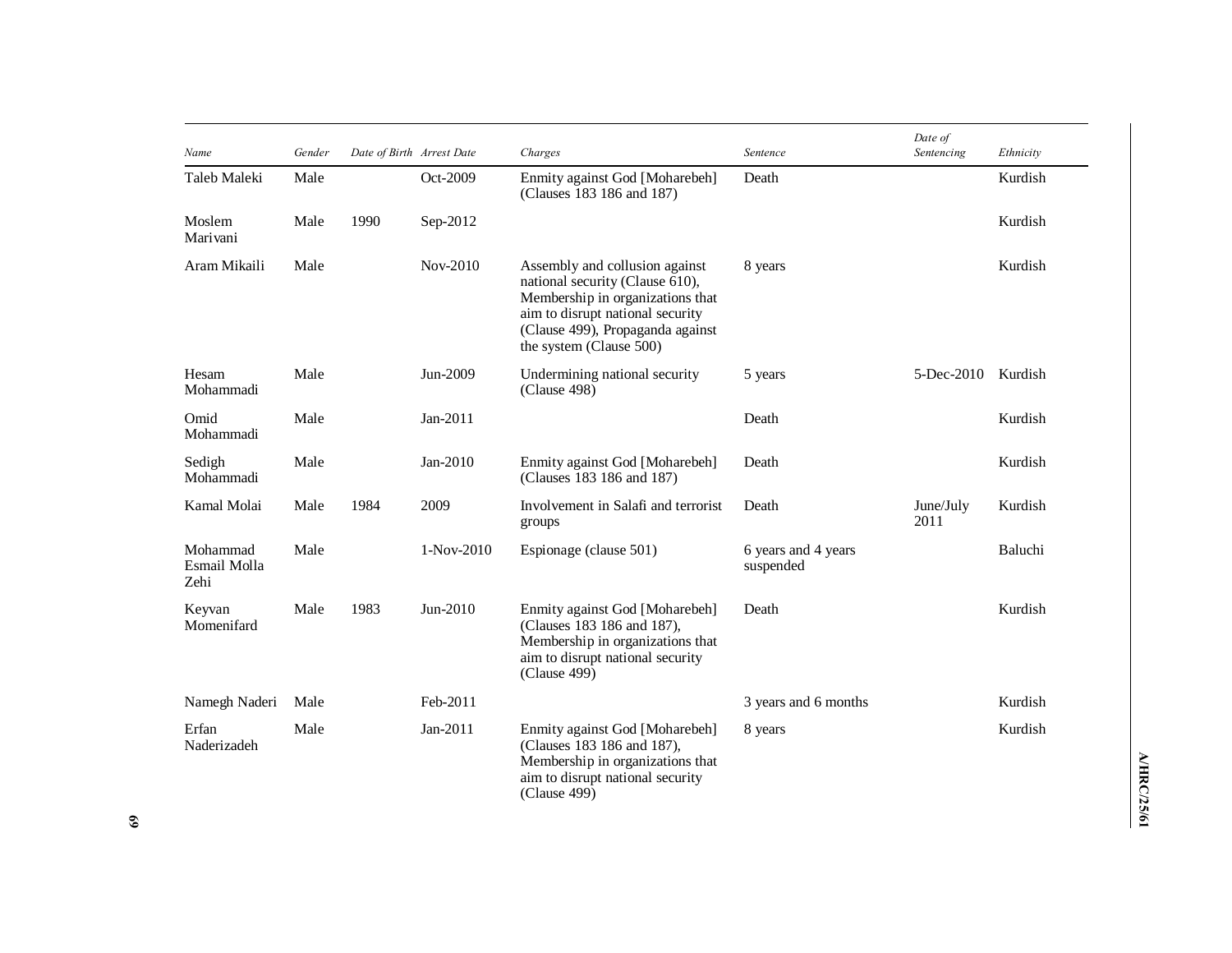| Name                                         | Gender |                  | Date of Birth Arrest Date | Charges                                                                                                                                                                | Sentence                          | Date of<br>Sentencing | Ethnicity |
|----------------------------------------------|--------|------------------|---------------------------|------------------------------------------------------------------------------------------------------------------------------------------------------------------------|-----------------------------------|-----------------------|-----------|
| Teymoor<br>Naderizadeh                       | Male   |                  | 18-Jun-2010               | Enmity against God [Moharebeh]<br>(Clauses 183 186 and 187),<br>Relations or collaboration with<br>organizations that aim to disrupt<br>national security (Clause 499) | Death                             | $16-Nov-$<br>2013     | Kurdish   |
| Abdolghafar<br>Naghshbandi                   | Male   |                  | 14-May-2012               | Enmity against God [Moharebeh]<br>(Clauses 183 186 and 187)                                                                                                            | 15 years and exile to Ilam        |                       | Baluchi   |
| Fathi<br>Mohammad<br>(Molavi)<br>Naghshbandi |        |                  | 10-Apr-2012               | Enmity against God [Moharebeh]<br>(Clauses 183 186 and 187)                                                                                                            | 15 years and exile to<br>Khalkhal |                       | Baluchi   |
| Farshid Naseri                               | Male   | 1987             | Nov-2010                  | Enmity against God [Moharebeh]<br>(Clauses 183 186 and 187),<br>Relations or collaboration with<br>organizations that aim to disrupt<br>national security (Clause 499) | Death                             | $16-Nov-$<br>2013     | Kurdish   |
| <b>Ahmad Naseri</b>                          | Male   |                  | Apr-2011                  | Enmity against God [Moharebeh]<br>(Clauses 183 186 and 187)                                                                                                            | Death                             |                       | Kurdish   |
| Barzan<br>Nasrollahzadeh                     | Male   | $1-Nov-$<br>1992 | 29-May-10                 | Enmity against God [Moharebeh]<br>(Clauses 183 186 and 187),<br>Relations or collaboration with<br>organizations that aim to disrupt<br>national security (Clause 499) | Death                             | 23-Jul-2013           | Kurdish   |
| Parviz Osmani                                | Male   |                  | Jun-2010                  | Assembly and collusion against<br>national security (Clause 610),<br>Membership in organizations that<br>aim to disrupt national security<br>(Clause 499)              | 5 years                           |                       | Kurdish   |
| Omid Peyvand                                 | Male   |                  | Jun-2010                  | Enmity against God [Moharebeh]<br>(Clauses 183 186 and 187),<br>Membership in organizations that<br>aim to disrupt national security<br>(Clause 499)                   | Death                             |                       | Kurdish   |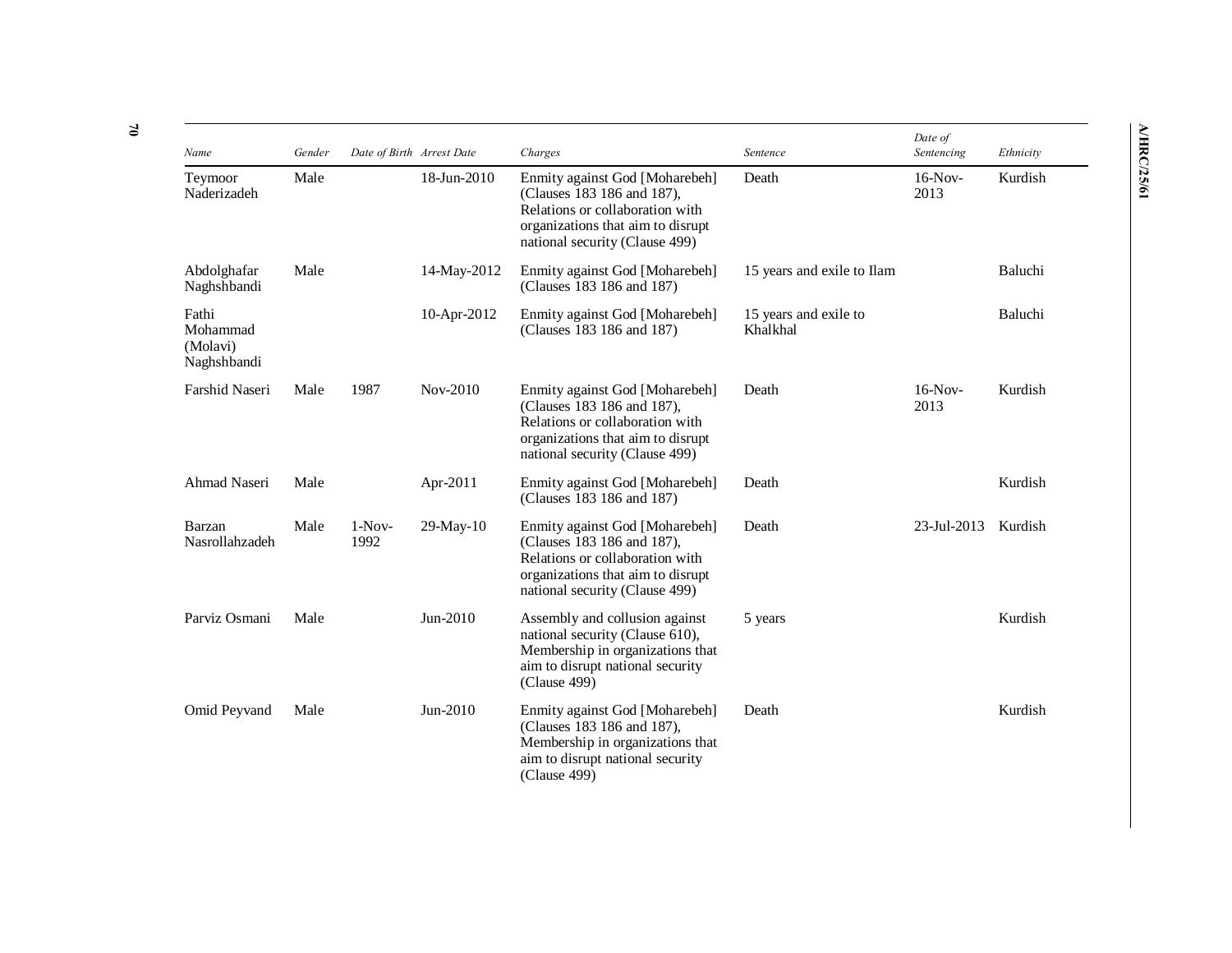| Name                            | Gender | Date of Birth Arrest Date |             | Charges                                                                                                                                                                                                                                                                  | Sentence | Date of<br>Sentencing | Ethnicity |
|---------------------------------|--------|---------------------------|-------------|--------------------------------------------------------------------------------------------------------------------------------------------------------------------------------------------------------------------------------------------------------------------------|----------|-----------------------|-----------|
| Mohammad<br>Yavar Rahimi        | Male   |                           | Jun-2010    | Assembly and collusion against<br>national security (Clause 610),<br>Propaganda against the system<br>(Clause 500)                                                                                                                                                       | Death    |                       | Kurdish   |
| Mokhtar Rahimi Male             |        |                           | 16-Oct-2009 | Enmity against God [Moharebeh]<br>(Clauses 183 186 and 187),<br>Membership in organizations that<br>aim to disrupt national security<br>(Clause 499)                                                                                                                     | Death    |                       | Kurdish   |
| Masoud Rasouli Male             |        |                           | Jan-2011    | Enmity against God [Moharebeh]<br>(Clauses 183 186 and 187),<br>Membership in organizations that<br>aim to disrupt national security<br>(Clause 499)                                                                                                                     | 5 years  |                       | Kurdish   |
| Foad Rezazadeh Male             |        |                           |             |                                                                                                                                                                                                                                                                          |          |                       |           |
| Farhad Salimi                   | Male   |                           | 8-Feb-2010  |                                                                                                                                                                                                                                                                          |          |                       | Kurdish   |
| Abdolrahman<br>Sangani          | Male   |                           |             | Enmity against God [Moharebeh]<br>(Clauses 183 186 and 187)                                                                                                                                                                                                              | Death    |                       |           |
| Mohammad<br>Javan<br>Shahbakhsh | Male   |                           |             | Assembly and collusion against<br>national security (Clause 610),<br>Enmity against God [Moharebeh]<br>(Clauses 183 186 and 187),<br>Membership in organizations that<br>aim to disrupt national security<br>(Clause 499), Propaganda against<br>the system (Clause 500) | 5 years  |                       | Baluchi   |
| Behrooz<br>Shahnazari           | Male   |                           | Jan-2011    |                                                                                                                                                                                                                                                                          | Death    |                       | Kurdish   |
| Farzad<br>Shahnazari            | Male   |                           | Jun-2010    | Enmity against God [Moharebeh]<br>(Clauses 183 186 and 187),<br>Membership in organizations that<br>aim to disrupt national security<br>(Clause 499)                                                                                                                     | Death    |                       | Kurdish   |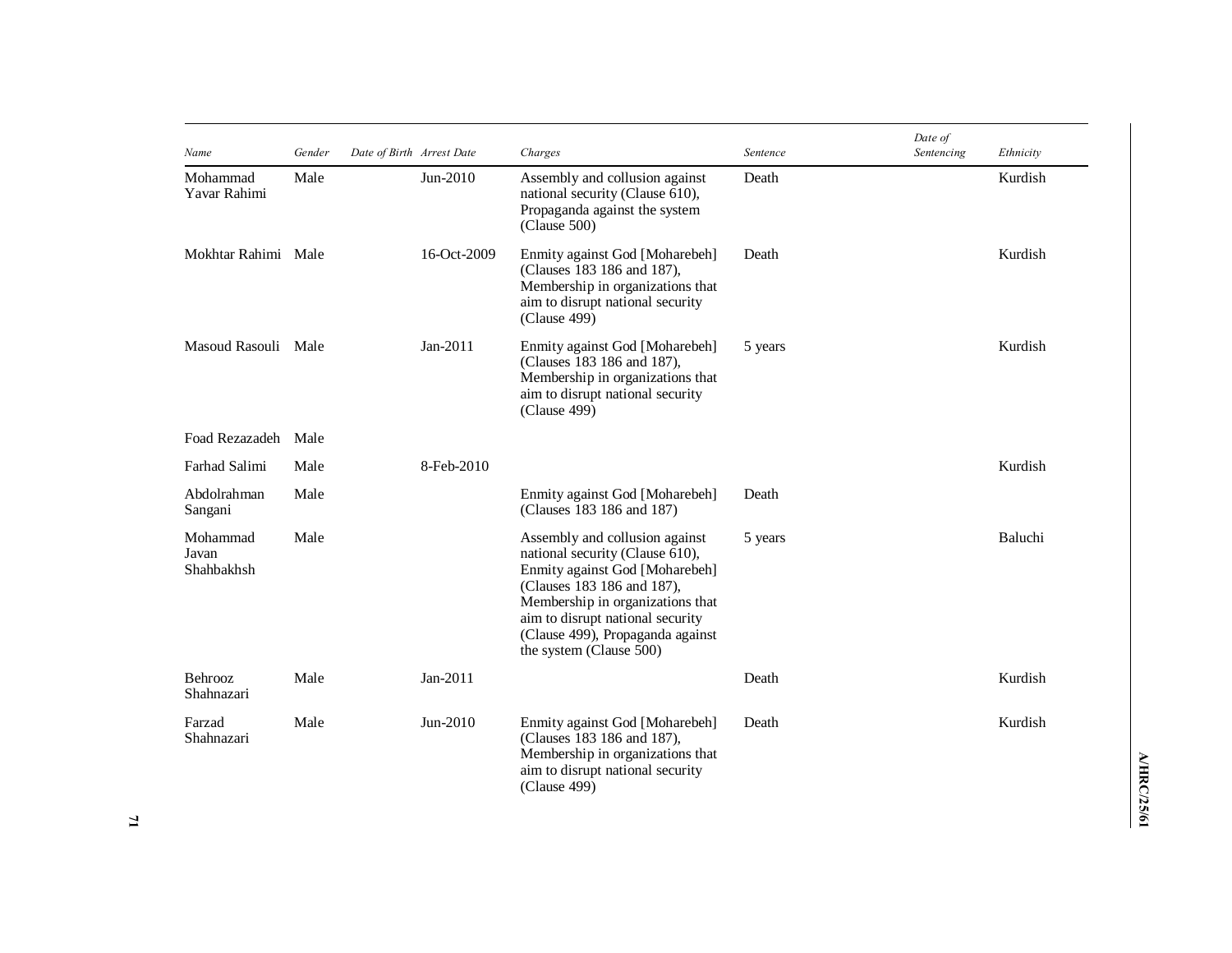| Name                             | Gender | Date of Birth Arrest Date |             | Charges                                                                                                                                                                | Sentence | Date of<br>Sentencing | Ethnicity |
|----------------------------------|--------|---------------------------|-------------|------------------------------------------------------------------------------------------------------------------------------------------------------------------------|----------|-----------------------|-----------|
| Khosro<br>Sharafipour            | Male   |                           | Jun-2009    | Enmity against God [Moharebeh]<br>(Clauses 183 186 and 187),<br>Membership in organizations that<br>aim to disrupt national security<br>(Clause 499)                   | 8 years  |                       | Kurdish   |
| Mohammad<br>Yaser<br>Sharafipour | Male   |                           |             | Enmity against God [Moharebeh]<br>(Clauses 183 186 and 187),<br>Membership in organizations that<br>aim to disrupt national security<br>(Clause 499)                   | 8 years  |                       | Kurdish   |
| Vahed<br>Sharafipour             | Male   |                           | Jun-2010    | Enmity against God [Moharebeh]<br>(Clauses 183 186 and 187),<br>Membership in organizations that<br>aim to disrupt national security<br>(Clause 499)                   | 8 years  |                       | Kurdish   |
| Arash Sharifi                    | Male   |                           | Oct-2009    | Enmity against God [Moharebeh]<br>(Clauses 183 186 and 187),<br>Relations or collaboration with<br>organizations that aim to disrupt<br>national security (Clause 499) | Death    |                       |           |
| Kaveh Sharifi                    | Male   |                           | Oct-2009    | Enmity against God [Moharebeh]<br>(Clauses 183 186 and 187),<br>Membership in organizations that<br>aim to disrupt national security<br>(Clause 499)                   | Death    |                       | Kurdish   |
| Shovane Sharifi                  | Male   |                           | 25-Dec-2011 |                                                                                                                                                                        |          |                       |           |
| Kamran Sheikhe Male              |        |                           | 8-Feb-2010  |                                                                                                                                                                        |          |                       | Kurdish   |
| Naser Sheikhe                    | Male   |                           | Jan-2012    | Assembly and collusion against<br>national security (Clause 610),<br>Propaganda against the system<br>(Clause 500)                                                     | 3 years  |                       | Kurdish   |
| Jamal Soleimani Male             |        |                           | Apr-2010    | Assembly and collusion against<br>national security (Clause 610)                                                                                                       | 11 years |                       | Kurdish   |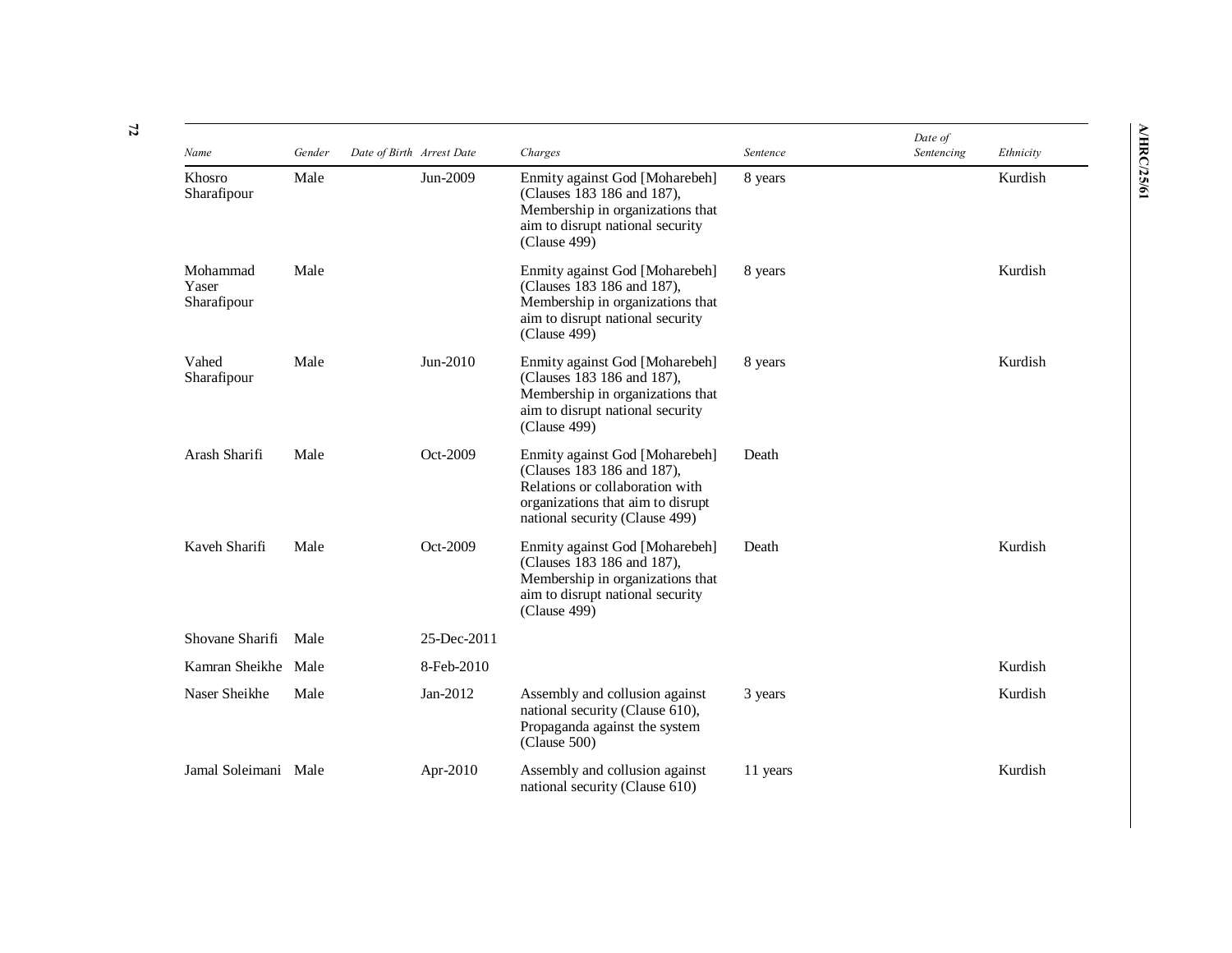| Name                   | Gender | Date of Birth Arrest Date |             | Charges                                                     | Sentence | Date of<br>Sentencing | Ethnicity |
|------------------------|--------|---------------------------|-------------|-------------------------------------------------------------|----------|-----------------------|-----------|
| Mamusta Kaveh<br>Veisi | Male   | 1984                      | 11-Jun-2009 | Enmity against God [Moharebeh]<br>(Clauses 183 186 and 187) | Death    |                       | Kurdish   |
| Foad Yosefi            | Male   |                           | $Jan-2011$  |                                                             | Death    |                       | Kurdish   |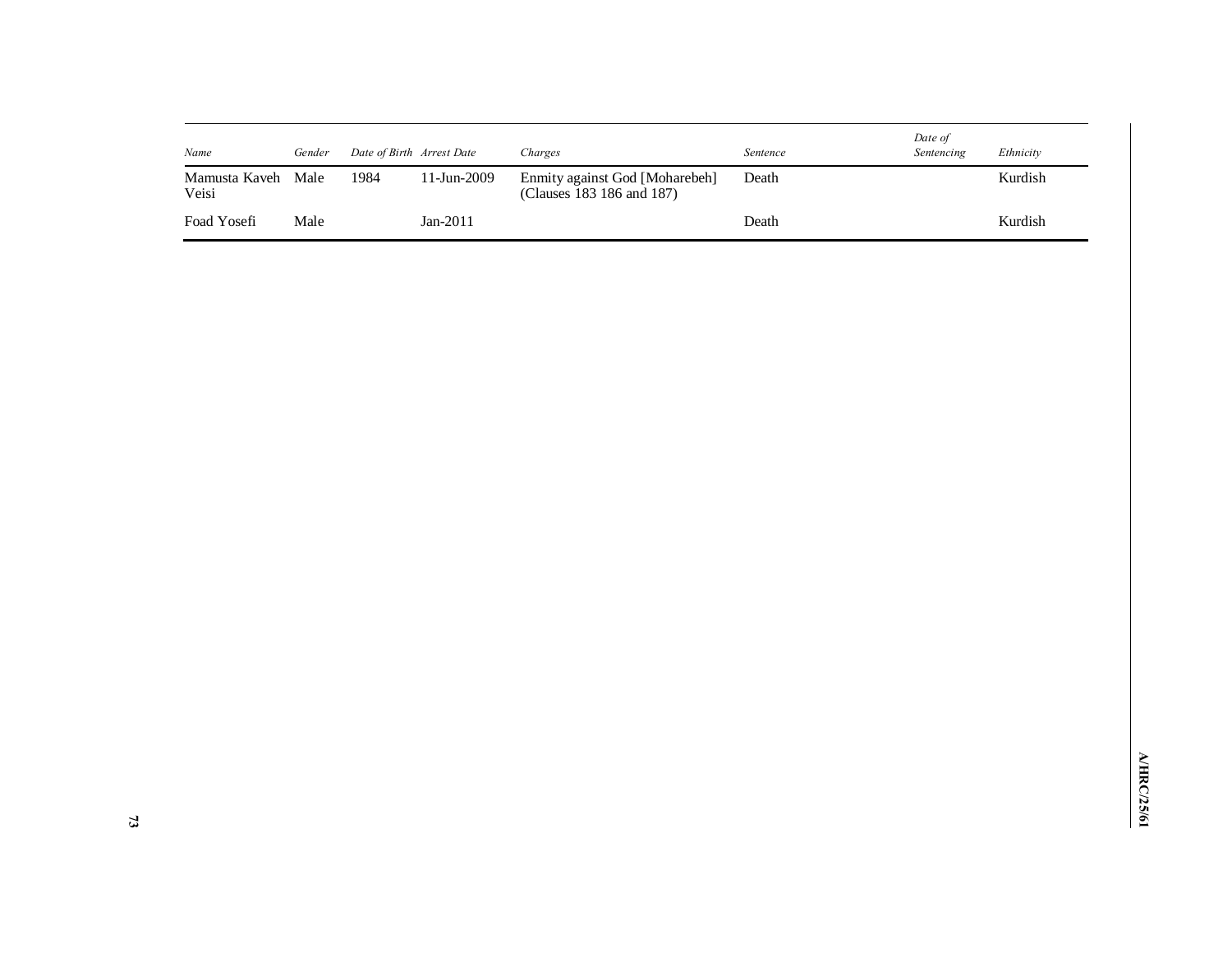# **Annex II**

# **Case summaries**

Interviews from a selection of the meetings held by the Special Rapporteur during his December 2013 fact-finding mission in the Netherlands, Germany and France, or otherwise conducted during the reporting period for this report.

## **Hamid Ghassemi-Shall**

Mr. Hamid Ghassemi-Shall - former prisoner / brother of prisoner, who allegedly died in detention.

In May 2008, Mr. Alborz Ghassemi-Shall, a retired Iranian army officer, was arrested by military police in Tehran while attempting to pick up his passport, as required by Iranian law for certain retired military officials. Twelve days later, his brother Mr. Hamid Ghassemi-Shall was also arrested at a military intelligence office while attempting to pick up his own passport, which had allegedly been seized upon his brother's arrest.

Both Alborz and Hamid were reportedly held in solitary confinement without access to a lawyer for 70 days at a military detention facility number 36 in downtown Tehran, at which point they were taken to an investigative judge. They were then allegedly returned to solitary confinement at the same facility, and only brought to trial at the Revolutionary Courtøs Branch 29 on 30 December 2008, a date eventually postponed to 29 April 2009 due to a procedural requirement by the judge assigned to the case. The brothers were reportedly only able to access a lawyer shortly before the trial, and to meet with their counsel for 15 minutes prior to the trial, which lasted a total of two hours. They were sentenced to death for alleged connections to the Mujahidin e- Khalq (MEK) Organization, although they were apparently not officially notified of this judgment until December of that year.

On 13 May 2009, both brothers were transferred to solitary confinement at Evin Prison, where they remained until 29 November 2009, when they were transferred to Ward 350 (Evings general population ward for political prisoners).

On 19 December 2009, the brothers were reportedly transferred to the army's Intelligence center and offered sentence-reductions in exchange for apology letters. Mr. Alborz Ghassemi-Shall apparently suffered a panic attack and was taken to a military hospital from the site where they were to write the letters. He was released on 25 December 2010, but his health continued to deteriorate to the point that he could not see or walk by the end of January 2010. By this time, Evin officials confirmed that he suffered from a tumor in his stomach, but were allegedly not permitted by intelligence officials to release him to be treated outside of the prison. Mr. Alborz Ghassemi-Shall died in Evin Prison on 19 January 2010.

In November 2011, a representative of the Prosecutorys Office contacted Mr. Hamid Ghassemi-Shall in prison to inform him that he did not believe there was sufficient state evidence to implicate anyone in his family of the activities for which he was still serving prison time. After further intercession by an Intelligence officer and continued pressure from the official in the Prosecutorys office, Mr. Ghassemi-Shall was re-tried and given a new five-year sentence for espionage only, despite the fact that he had apparently been cleared of that particular charge already in 2008, during the investigative phase of his case. After further pressure from family members and officials, authorities agreed to count his first year in detention as prison time toward the new five-year sentence, such that he had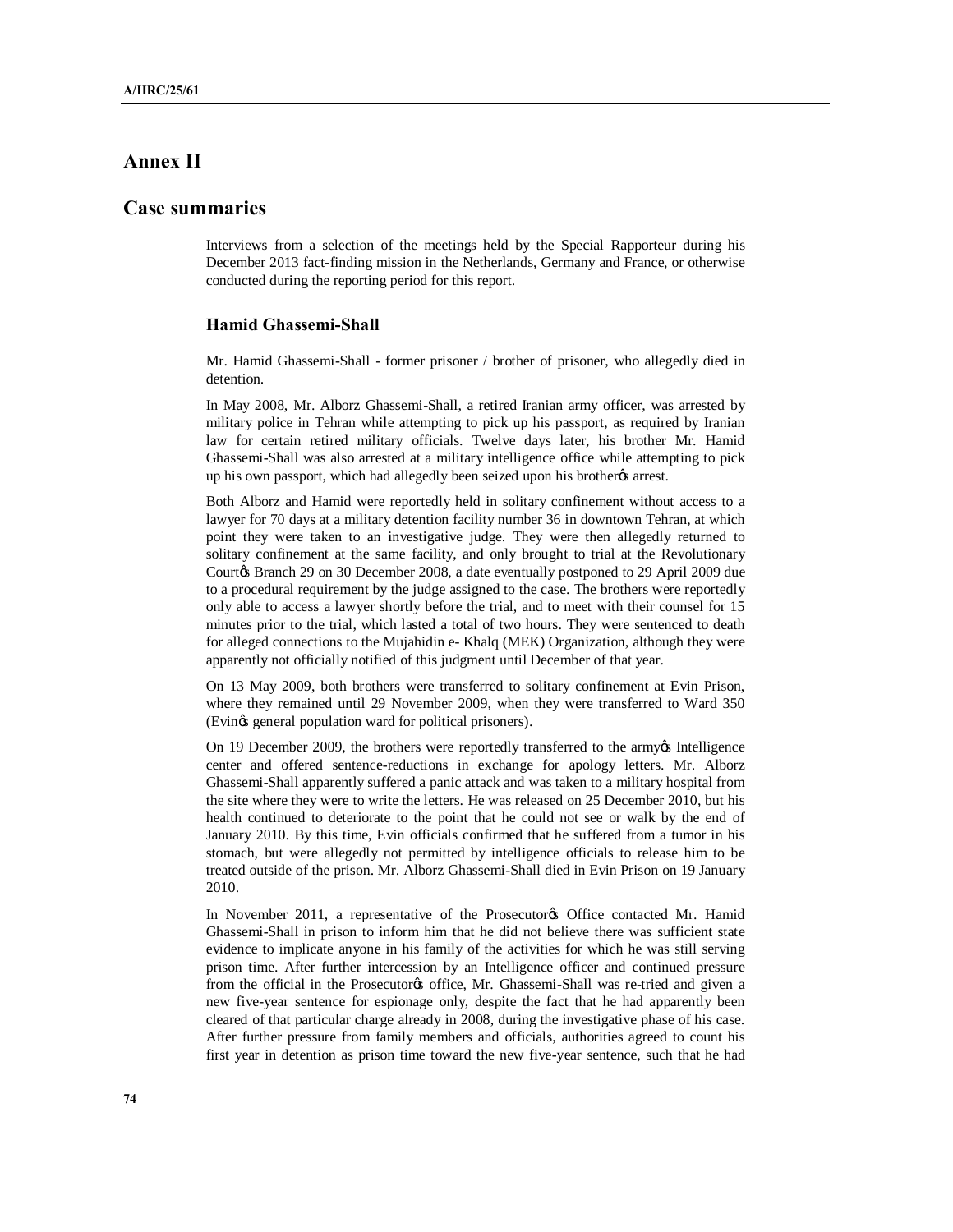completed service of his sentence. He was released in September 2013 and returned to Canada, where he is a citizen and where he had lived prior to his arrest.

Mr. Hamid Ghassemi-Shalløs conviction and sentence were apparently upheld three times by the Iranian Supreme Court before he was eventually granted a re-trial.

## **Yahsar Khamenei**

### **Blogger**

Mr. Yashar Khameini worked for a satirical Facebook page which used religion to satirize the Iranian authorities greported sensitivity to criticism of religion.

In May 2012, his family contacted him and told him that authorities threatened to take his father to prison if he did not cease his participation in the page. He did stop his involvement but his family told him that authorities took his father into custody anyway.

Mr. Khameneiøs father was eventually õexoneratedö of his sonøs õcrimeö of insulting Islam, but in October 2013, he found out that his father has been sentenced to jail for one year for possession of a bottle of alcohol, a satellite television, and pepper spray, for which he had a permit. (They had seized all of these items the first time they arrested him).

In November 2013, his father was summoned and he showed up and introduced himself, but the prison authorities told him he was free to go.

His father therefore remains in a state of quasi-semi legal limbo. Though he is exonerated from the original charge, it is clear that authorities continue to maintain a case against him.

### **Mohamed Ali Khalili**

#### **Human rights lawyer**

Mr Ali Khalili was a lawyer in Iran with the Bar. He taught at University, and is also an expert on international law.

In one case he took on, there were several people who were arrested trying to defend Azerbaijani rights. They were arrested without due process and put in the hands of the Ministry of Information. Mr. Khalili took this case on and clashed with the judge on the case. His role was oonly to ask that the rights of these individuals -- in accordance with Iranian law -- be respected.ö

He had to bring a procedural suit against the Prosecutor-General and judicial officials in Eastern Azerbaijan when he felt he was unable to do this due to his relationship with the judge on the case.

One morning in 2004, four people from the Ministry of Intelligence stormed his office and searched everything. They also seized laptops and other materials. They drove him to his house, where his wife (who had just given birth) was there with her mother. They told him to knock on the door, which he did, and he told his wife that he was there with an officer.

They said they wanted to search his apartment for  $\tilde{o}$  the drugs and alcohol that he uses. $\ddot{o}$  He denied using anything. He demanded a warrant and mentioned that he was a lawyer and knew his rights, but they ignored him.

They searched the house, took his computer and satellite dish, and took him to the office of the Ministry of Information. No official even asked for his name for 16 days while he was in detention.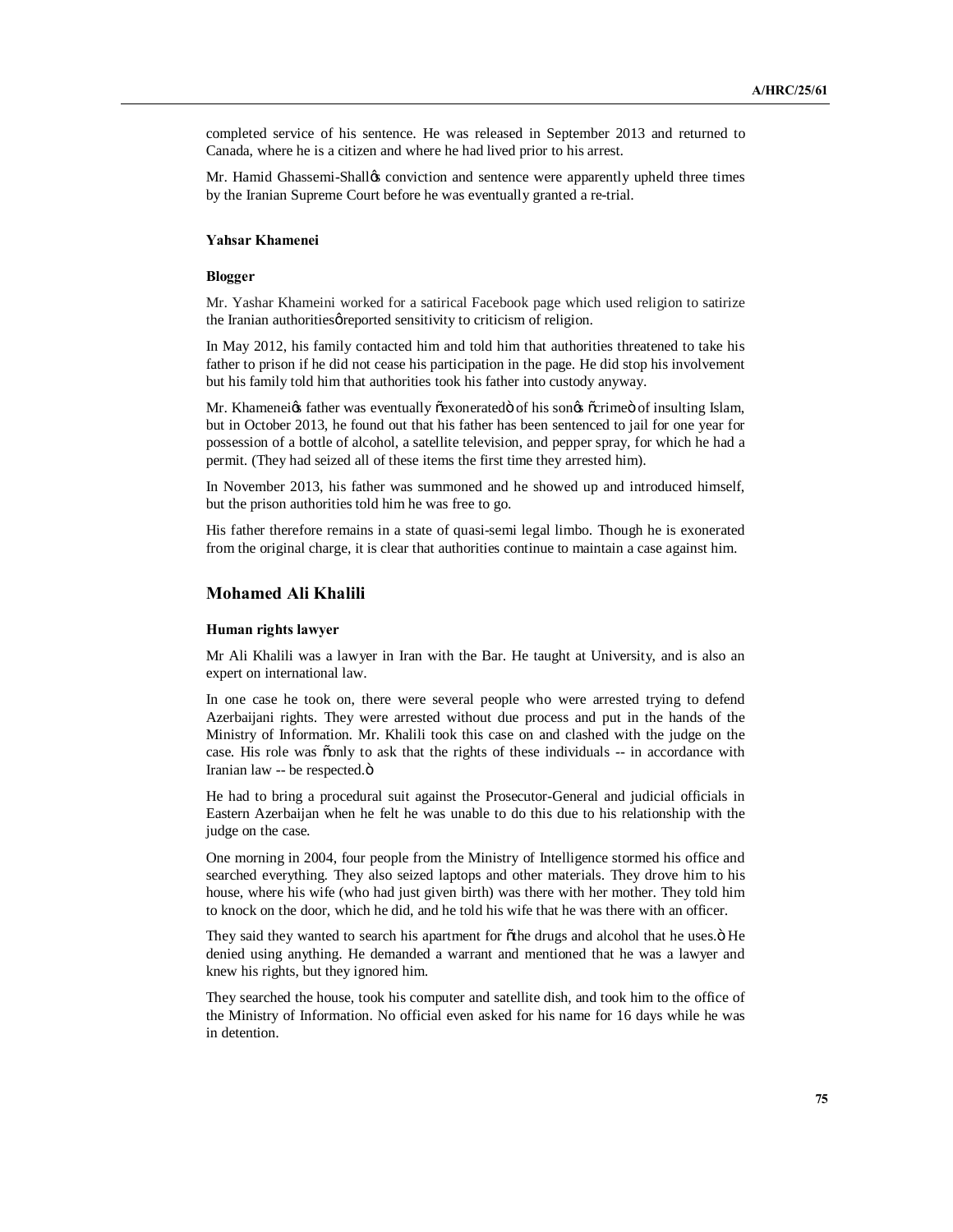On the sixteenth day, they asked him to hand over his identification documents, but he told them that authorities had seized it in the arrest. So they put him back in a car and took him to the Prosecutor<sub>of</sub> office. When they took him to that office, he was handcuffed on both sides of his body to two chairs, in what he believes was meant to be an embarrassing show.

He was handcuffed to a chair for 4-5 hours.

He was then taken into a courtroom and a judge arrived with a full list of documents and demanded that he sign it. Mr. Khalili said that he would not sign, because there was no warrant to arrest him, and because he didnøt know the contents of the document. The judge said: õlt doesngt matter, I will just write here that you refused to sign.ö

The judge decided he would be freed on bail for 200 million rials, but did not charge him. Mr. Ali Khalili said he would pay the bond in cash. The judge said:  $\delta$ In that case, sit down. $\ddot{o}$ It was clear to Mr. Khalili that he wanted to wait until the business day ended for banks, so that he would have to spend the night in prison.

He was taken to jail. While they asked for his fingerprints and identification, he asked the guards to tell him what he was charged with. They told him oillicit relations and forming a prostitution ring. "Nr. Khalili points out that in Iran, when a person brings charges against a judge, they often counter-charge him personally with immorality charges.

Eventually, the Prosecutor is office accepted the bail payment. His colleagues warned him that authorities were compiling a list of charges against him and that he should leave the country. He left through the Turkish border and went to the UNHCR office in Van, where he registered. He was given an interview date by the UNHCR for a month from that time. During his time at a hotel there, he saw some suspicious people in the hotel. He wrote letters to the police in Van, and they called him back and told him they would arrange an interview in their office with him. One day after that, he was arrested by members of the Turkish police. In the car, there were also members of the Iranian Ministry of Information. He was taken back to Iran.

He was taken to Section 350 of Evin prison (controlled by the Revolutionary Guards) and was placed in solitary confinement for three months. They allegedly fed him food with hallucinogens, and he began to see things. Some of his friends, including Mr. Dadkhakh and Mr. Seif, õhad the same experienceö (õitøs called white torture in Iranö).

He was then transferred to the Revolutionary Guard Prison in Tabriz. When he was there he learned that he had already been charged with:  $\tilde{\text{c}}$ encouraging corruption and prostitution (1) year in prison), illicit prostitution (99 lashes), working as a spy, working against national security, and exchanging information with foreigners, ö which altogether constituted *Moharebeh (*enmity against God).

He was released based on a claim that he was mentally unstable.

Thereafter he had to prove that he was undergoing treatment at a psychiatric hospital. His file was sent to a chamber in the Supreme Court. During that time he would go to see a psychologist and report to the Branch of Legal Medicine so that he would not be rearrested.

Meanwhile, authorities confiscated all of his belongings and blocked all of his bank accounts. He had been renting out apartments, and the renters arranged with the judiciary not to pay him. He took this case to court, but it was rejected.

He began writing letters to a human rights organization from internet cafes, but authorities tracked him and reinstated the execution order against him. He fled the country.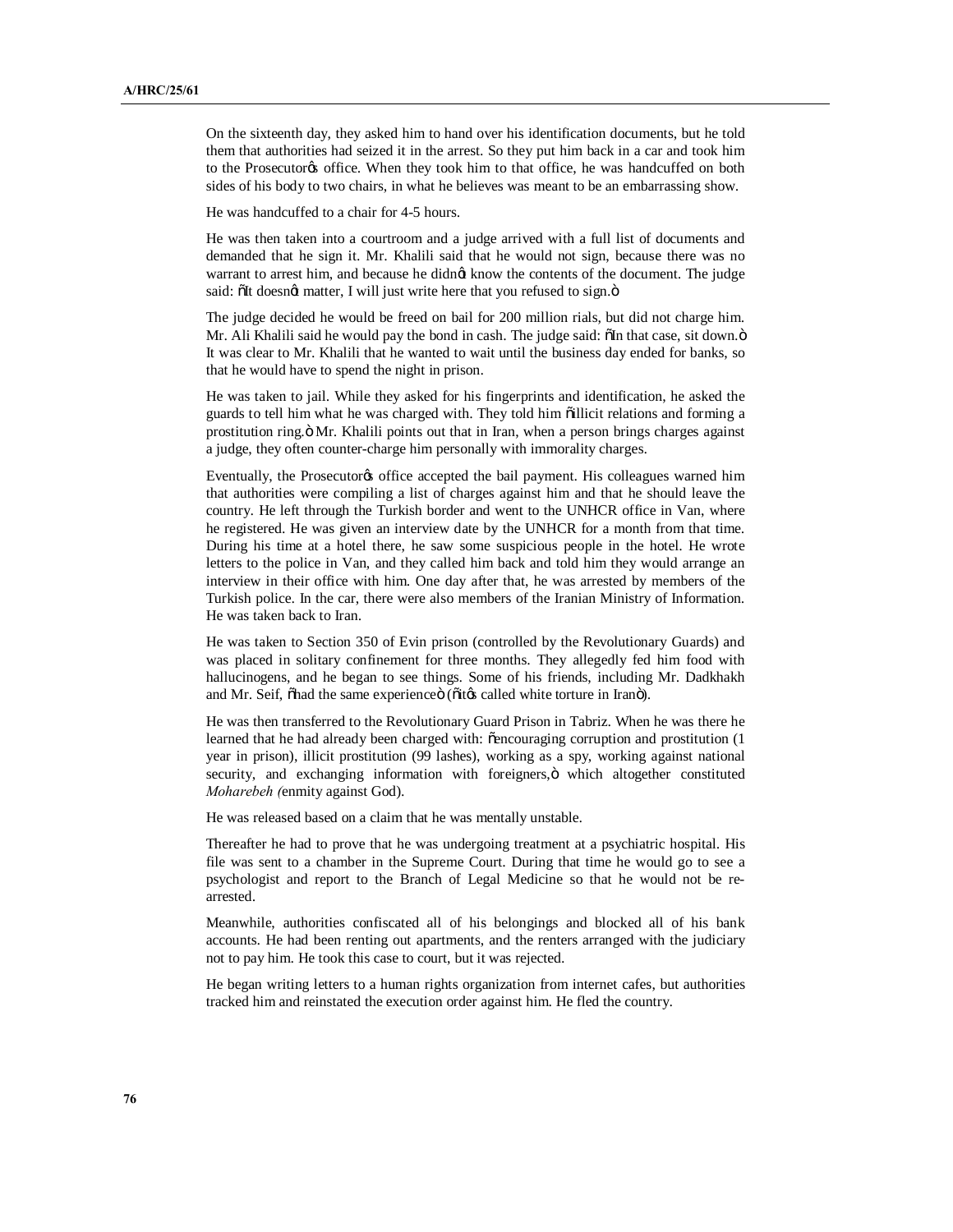### **Ashraf Qurbani**

#### **Lawyer**

Ms. Qurbani is the wife of Mr. Mohamed Ali Khalili.

She notes that lawyers have a lot of difficulty working in Iran, and they  $\tilde{\text{ow}}$  all tell you this." They cannot defend their clients freely. Lawyers are always treated badly in the Prosecutorsø offices. When lawyers go into Prosecutorsø offices, their phones are seized, and their items are seized õas if they were criminals. $\ddot{o}$ 

Moreover, there is currently a bill in Iran meant to strip the Bar Association of  $\ddot{\text{o}}$  whatever independence it does have.ö

There is one case, in Chamber 1 of the General Court in Tabriz, regarding a young woman named Azzam Malekpour. She has been in Tabriz Prison since 2012 without charge. She is the daughter of a man who owns a textile company. A few years back, her father gave a check as a loan payment, but the amount bounced. The intended recipient charged the daughter as a way to pressure the father, since she was at the time managing his factory.

Even though it is illegal in Iran to charge an individual for someone elsegs crime, she was allegedly convicted *in absentia*, as she was not aware of the charges and thus did not show up (othe person who is supposed to deliver the summonses in  $\pm$ bogus cases $\varphi$  never showed up; they just put a stamp on the document saying the address was invalid. $\ddot{o}$ ).

At the time, Ms. Malekpour was living her fiance in Tehran. The Tehran prosecutor authorized authorities to arrest her from that house, from where they transferred her to Tabriz.

When they took her to prison, her family went to the Bar Association and requested a lawyer. That lawyer was not able to do much. So they came to Ms. Qurbani.

When Ms. Qurbani got into the Prosecutor<sub>®</sub> office, the secretary there saw the file she was looking at and told her that one of the chief Prosecutors had been involved in that case, and that he would not drop it unless he personally received half the amount of the owed money.

Her fiance is now leaving her, since a woman who has been in prison  $\ddot{o}$  is looked down upon.ö

Another case she works on: Five people in Tehran got together and decided to offer loans, independently from the Government. Another bank, run by the Revolutionary Guards, could not compete with them, so the latter tried to force them to merge, but they refused. After this meeting they sent texts to everyone they knew in town to protect themselves, since they knew the Revolutionary Guards now ohad it in for them. Two hours later, they were taken into detention. Ms. Qurbani tried to meet with them, but was told they were still under investigation. She was able to meet with families of the victims four months later, who said they had since lost 20 kgs. each. They are still in detention and their case is with Court Chamber 4.

A final case: Criminal Court, Chamber 170; about nine months ago, during the evening of mourning for Imam Ali, a young man happened to be in the street instead of at mosque. He was arrested by Basijis with weapons. Ms. Qurbani was called in and arrived at the station, but was herself threatened by Basijis. They are now accusing the victim of attacking the Basijis.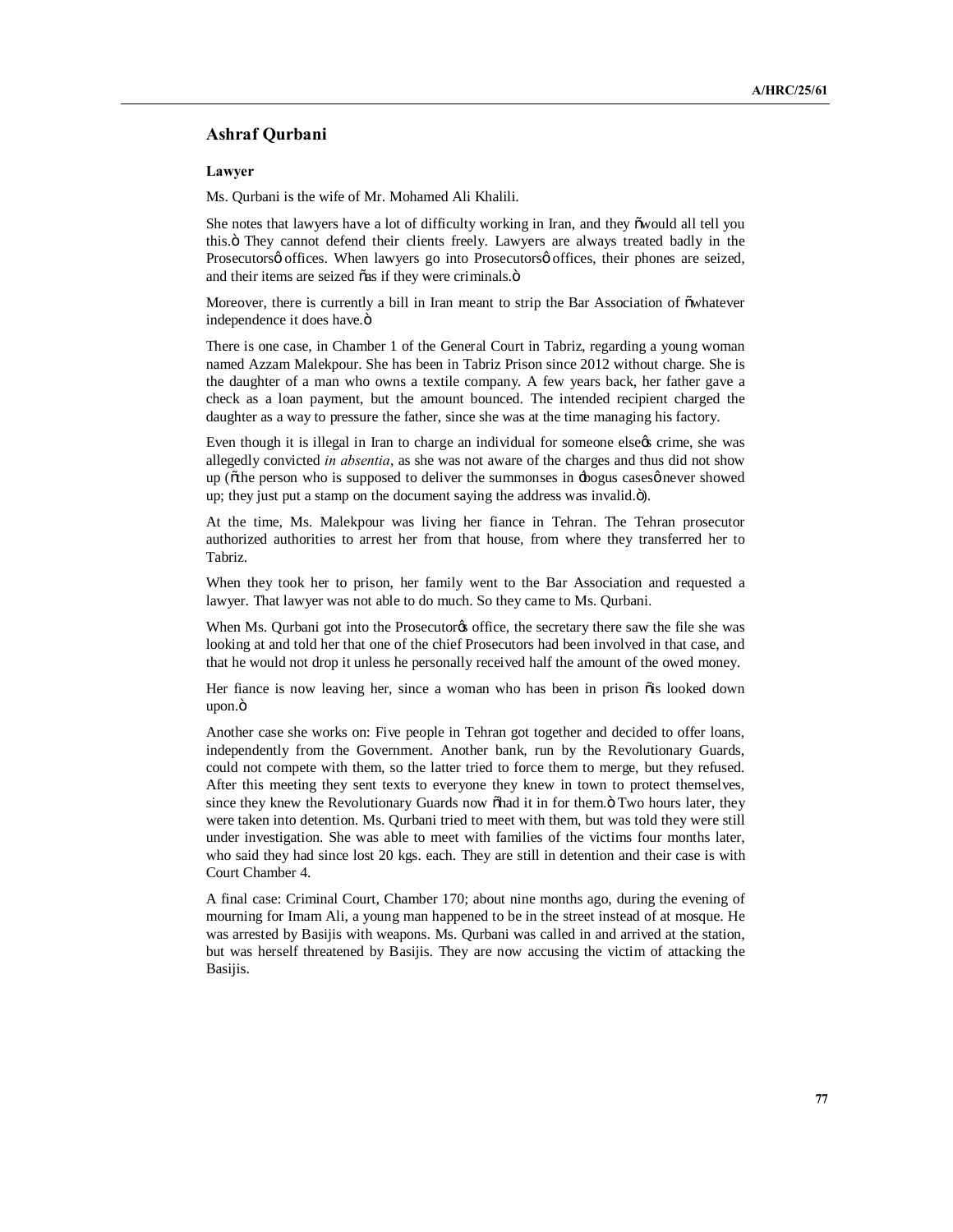## **Foad Sajoodi Farimani**

#### **Student activist**

Mr. Farimani was publicly advertising his beliefs about religion, where he was a PhD student.

He was arrested for this in front of his university on September 2010 by plainclothes officers. He was  $\tilde{\text{oscard}}$  that they would arrest and disappear him, $\ddot{\text{o}}$  so he ran inside the university building so that they would have to get oreal police to arrest him. O But they pursued him, they pushed him against the wall, pulled him up from the floor, handcuffed him, and held a gun to his head.

They took him to Evin Prison, which relieved him because it ts an osofficial prison.  $\ddot{o}$  He had no lawyer, no charges were presented to him, and he was put in solitary confinement for more than 40 days (in a 2 by 1.5 meter room).

One of his interrogators asked why he did not necessarily believe in (the Governmentapproved version of) Islam. He tried to make the argument for it, and one of them put a rope around his neck and pulled to the side. This was mental torture, ö according to Mr. Farimani.

"When you have a physical wound, you can see a scar, but when you have a mental wound you cangt see it.ö

He was sentenced to five years for blasphemy, additional time for acting against national security, and three months for each political figure he insulted. (The Revolutionary Guards had actually asked the prosecutor to seek the death penalty for blasphemy).

After 105 days, he was released on five million tuman bail, which a family member eventually had to pay for by selling his house.

 $\delta$ There $\alpha$  no difference between keeping me in jail or forcing me to work 12 hours a day to pay off a debt; either way I canged carry out my human rights work. $\ddot{o}$ 

## **Mr. "Jamshid"**

#### **Filmmaker**

Mr. õJamshidö left Iran in after the 2009 election crisis. Before that, he had been working with a western filmmaker. During the election, he was filming others and was beaten by forces in the street and taken to the Interior Ministry. He was quickly released.

A few days after his arrest, Mr. Jamshid received a suspicious and threatening phone call, so he looked to flee the country.

Just a few weeks ago (December 2013) a friend of his was arrested and was asked about his whereabouts. He is worried, therefore, that authorities are still interested in his case.

### **Bardia Taherpour**

#### **Political activist**

Mr. Bardia Taherpour left Iran three years ago.

He had been politically active in Iran for 10-12 years before leaving Iran. He began his activities one year before university, then went to Dubai after university, returned to Iran, and was arrested upon return.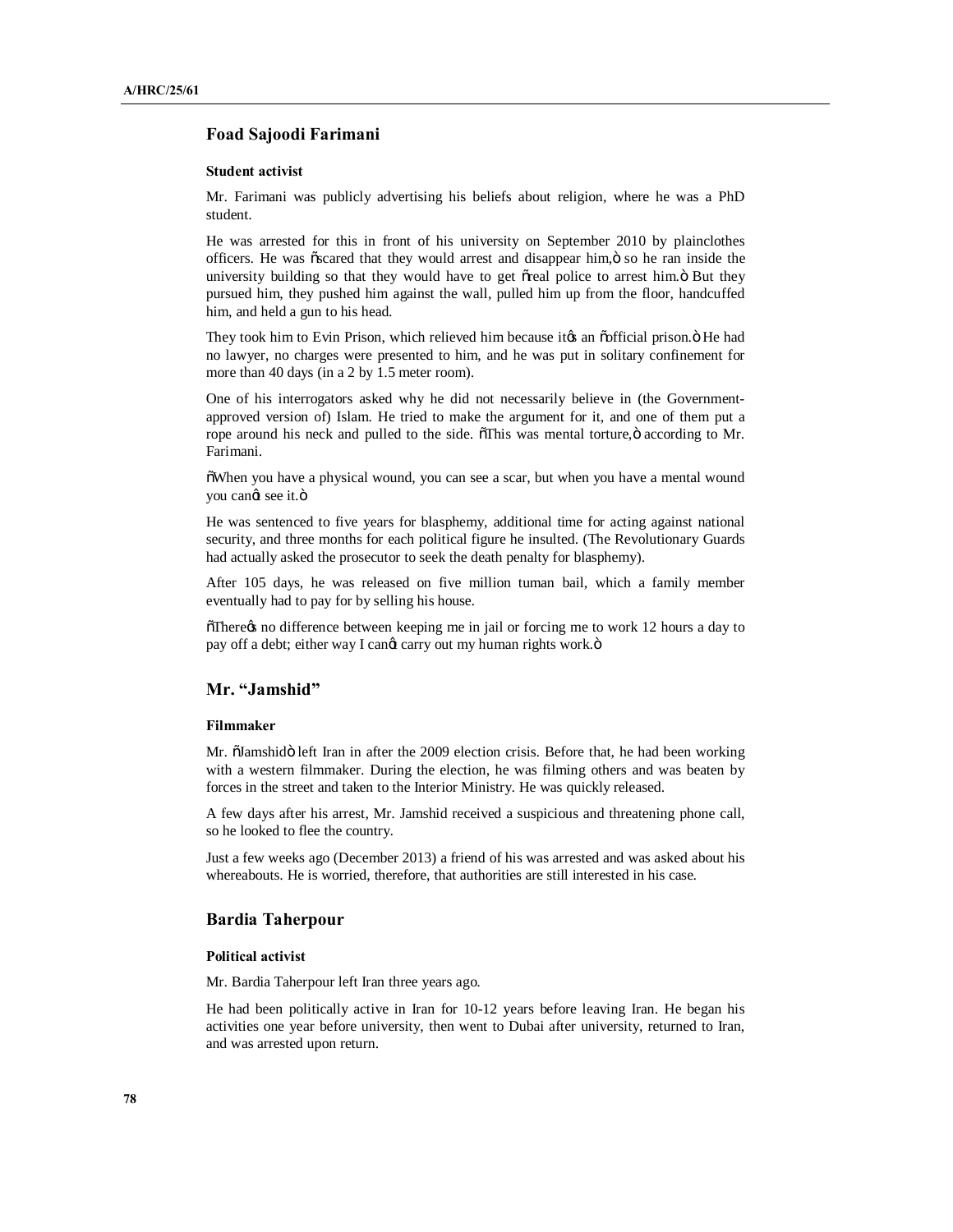Before leaving Iran, he was arrested three times for protests (related to, inter alia, workers $\varphi$ rights): once for five days, once for two, and once for 15. He was always in detention centers, though, and never in prison per se. He was sometimes treated well, for what he believes were õpropaganda purposes.ö

When he went to Dubai, he and other friends in the West and other countries established a blog. The blog was not mostly political; it was meant to expose religious hypocrisy. In Dubai, he protested in front of the Iranian Embassy on three occasions following the events of the 2009 election. Iranian authorities were filming all of the demonstrators from the roof of the building, and, he now presumes, identifying them and looking into their backgrounds.

He returned to Iran because his father was gravely ill. (His father eventually died while he was in jail).

He was taken to the Ershad Prosecutor of office (north Tehran). He was kept this time for 43 days before his release. He had two interrogators while in detention.

### **Dr. Sohrab Razaghi**

### **Journalist**

In the (Persian) year 1390 (2011-2012), 84 associations (publications) were shut down.

Many publications are closed down without any sort of process, prior notification, or trial, according to Dr. Razzaghi. His own organization was shut down in 2007 in this way, and he was arrested then.

Moreover, a number of publications that were shut down under the prior administration have approached the authorities for renewal and been denied on dubious grounds. *Neshat*, for example, was already cleared of charges during President Ahmadinejados second term, and had gone through the whole process of re-registering, but was recently prevented from re-opening through an intervention by the judiciary.

## **Isa Saharkhiz**

#### **Journalist and former political prisoner**

Mr. Saharkhiz is a journalist and human rights activist. He was chief of the Iranian news agency (IRNA) in New York from 1992-1997. When Mr. Khatami (a former colleague of his) was elected President, he returned to Iran and become Director-General for all internal newspapers in Iran (part of the Ministry of Culture and Islamic Guidance). His plan was to develop journalism by giving permission to an increasing number of publications and through contacts at the international level. He helped found the Association for the Protection of Press Freedom in Iran,  $\tilde{o}a$  sort of Iranian equivalent of CPJ, $\ddot{o}$  but more of a trade union for journalists.

When onon-reformists were elected to the Parliament (and later to the Presidency), it became increasingly difficult to work, and he resigned around the time the judiciary began to build a case against him. He worked in the private sector and for the semi-governmental committee which approves media publications.

In 2009, this association was shut down, and many of its members were arrested, including him. A number are still in prison, and many have been forced to leave the country.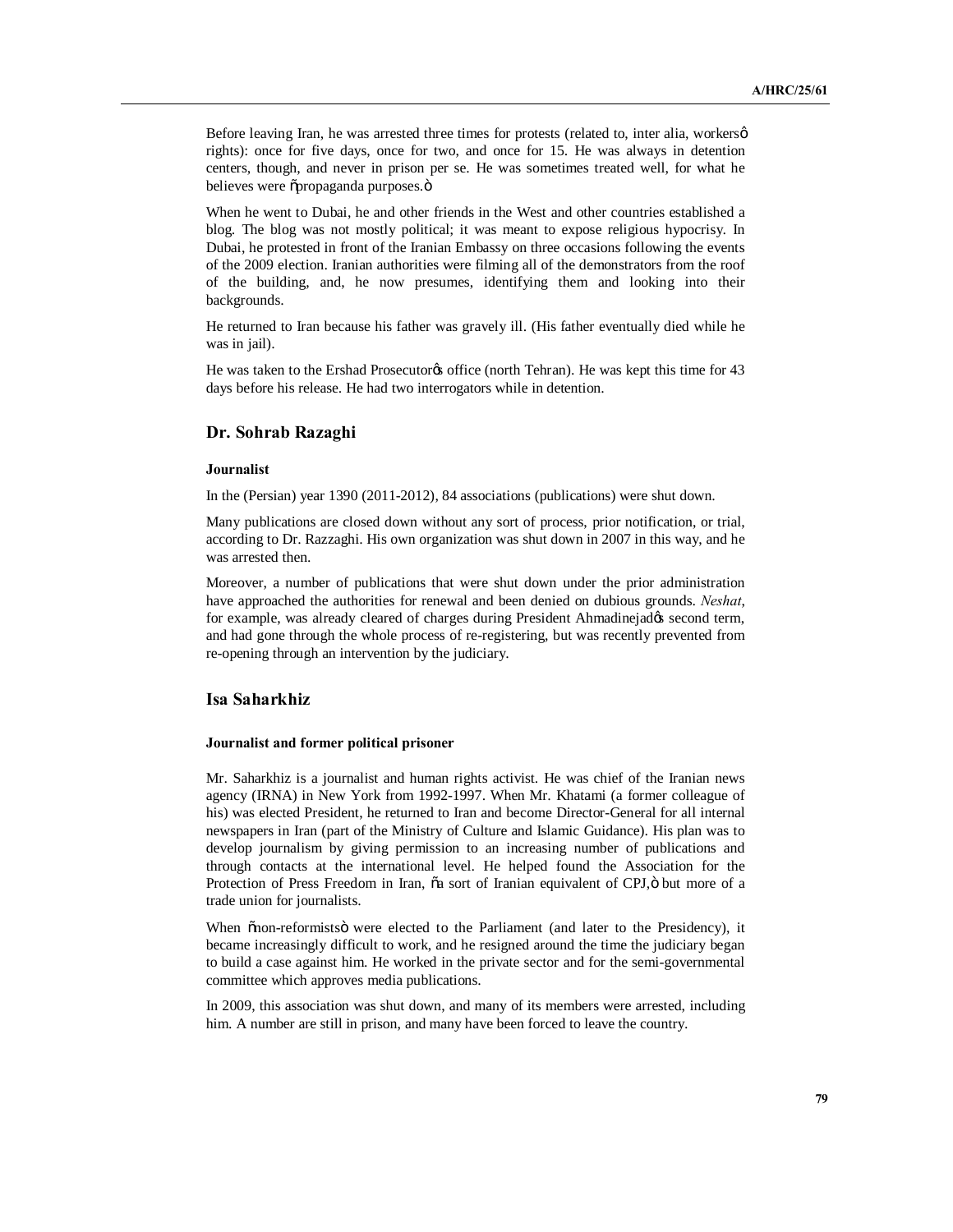Mr. Saharkhiz was also charged with insulting the Supreme Leader. His trial was held õin violation of the Constitution, Article 168 in particular, which provides for the right to a lawyer and trial-by-jury.  $\ddot{o}$  In reality, he was tried behind closed doors.

When he was arrested, he was severely beaten and injured, but he survived the beating and was sent to Evin Prison section 209.

He was kept in solitary confinement initially, in a small cell (two-by-three meters) for three months. He had been fainting and lost consciousness a number of times due to kidney and other problems. At one point, another prisoner -- an Afghan drug dealer -- was put in the cell with him in order to alert guards if he would lose consciousness. He was not permitted necessary access to the toilet, and since he had prostate problems his uric acid level built up, leading to more kidney problems.

One night in January, he was forced to go to the prison roof and stand there in only a t-shirt and no shoes for two hours (it was -6 or -7 degrees Centigrade). His toes would stick to the ground when he walked, so he would run and his toes became covered in blisters. He became frostbitten, which is still an issue for him to this day. He also got a sinus infection and a cold from that experience. He became more and more ill, until finally he was transferred to a hospital. He was required to take 32 different pills for anemia, prostate problems, and blood pressure problems. The doctors feared he would have heart failure. Usually under such conditions, one is granted furlough or permitted to obtain proper medical treatment. In his case however, he was kept under guard (three guards at all times) in the hospital for 20 months.

He still suffers from blood pressure problems, and his kidneys have lost 70% of their function.

# **Mr. "Faraz"**

#### **Christian adherent**

He has been a Christian since 2010, when he converted. Christians in Iran are face difficulty practicing their religion -- not only converts but also individuals who were born Christian. Often  $\ddot{\text{o}}$  individuals who visit Christian websites have a virus implanted on their computer.ö

The Supreme Leader made a speech in 1389 (2010-2011) concerning House Churches, and the Revolutionary Guards from that point cracked down more harshly on them. The entire task of õdealingö with converts has been placed under the authority of the Intelligence and security structures of the Revolutionary Guards. They operate independently and outside the scope of the law, since they are only accountable to the Leader.

In his own case, in early 2013 authorities came to arrest him because of his affiliation with a Church group, (which he says was a prayer group, although he notes that authorities believe they have political activities), but they mistakenly arrested a different family member after spending three hours in the house with members of his family.

In general, Christian religious practice is monitored and heavily regulated. For example, Muslim converts to Christianity cannot enter Armenian or Assyrian Churches, as all churchgoers must register with the Government. Authorities often place cameras in churches. Christians, especially converts, are careful to use certain euphemistic language in communications.

When ministers or other visible Christian figures are arrested, they are most often pressed to reveal foreign contacts or financial connections / benefactors. According to Faraz,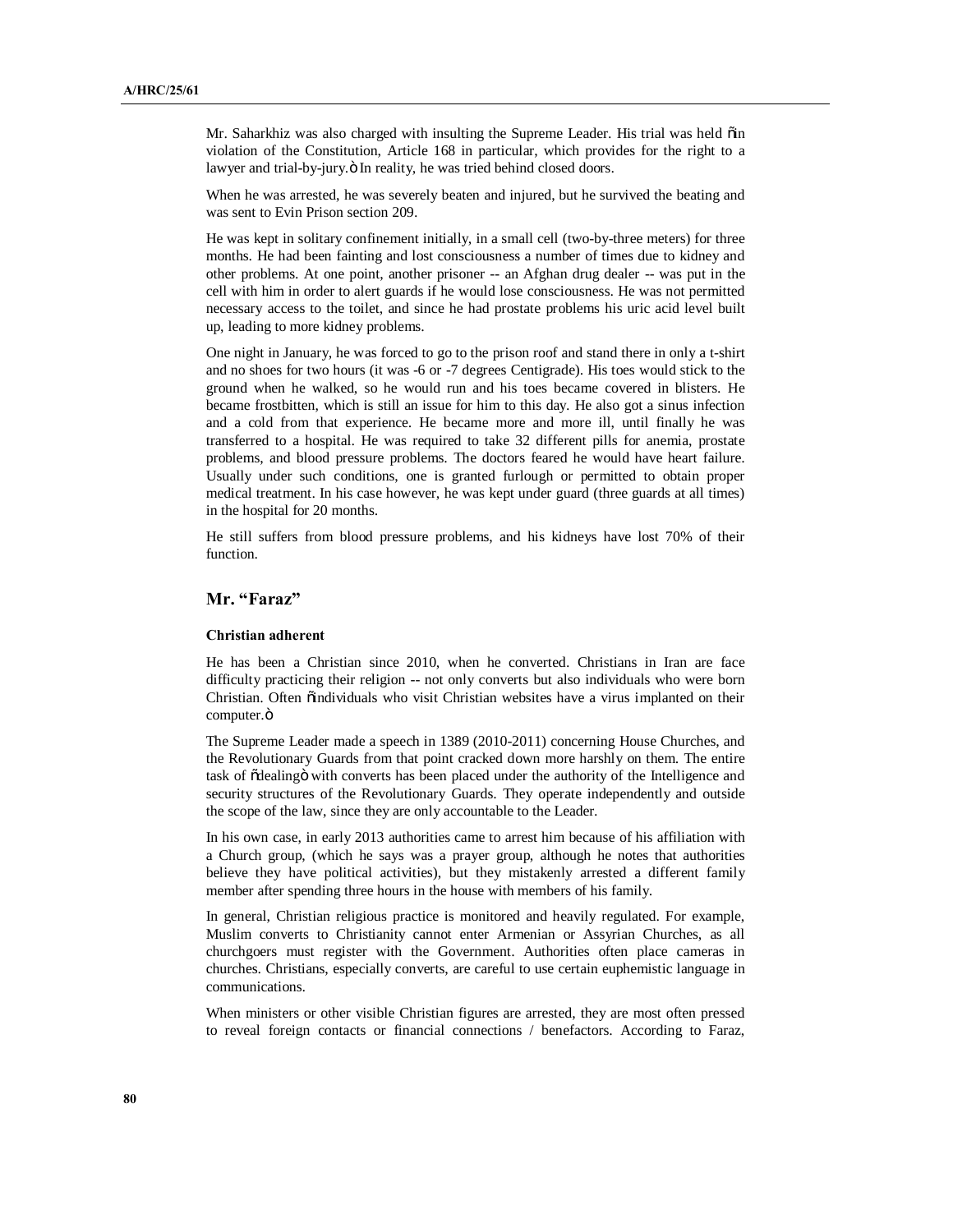though, the Protestants in Iran have no political ambitions or aims to overthrow the current Government or the Islamic Republic.

## **Jahanghir Esmailpour**

#### **Author / former political activist**

He left Iran in 1996.

He was first arrested in 1979 because of trade union activities, and then was arrested again in 1980 on charges of passing out brochures for the *fedayeen*. It was still early after the Revolution, and the Islamic Republic õhad not yet consolidated. Ö He was asked to pledge not to continue his activities, but he refused, and spent six months in jail.

In the winter of 1982, he was arrested a third time and spent six years in prison. He was released around the time of the mass executions of 1988. His trial lasted minutes. He mistakenly believed that things would get better after his trial; that he would go to prison and that the mistreatment would stop, but this was not the case. He notes that at the time there was a cycle in Iran; interrogators would torture confessions out of prisoners, then when prisoners would deny them in court, they would be sent back for interrogation. In a way, he says, they would not consider the case closed until a confession was obtained and confirmed.

Regarding the 1988 executions: Word had spread amongst prisoners that the MEK had crossed into Iran. A *fatwa* from the Supreme Leader around that time proclaimed that all affiliated would have to be punished for this, but they did not believe the order would be carried out. In fact, authorities began to make statements implying that prisoners would soon be released. However, the executions did begin. They began with repeat offender prisoners, who they seemed to believe  $\tilde{\text{o}}$ couldn $\alpha$  be reformed. $\ddot{\text{o}}$ 

Some individuals were transferred to Revolutionary Guard centers, from where they never returned. Others were executed in prisons, including at Adel Abad prison in Shiraz, where Mr. Esmailpour was at the time (cell number 10, first floor).

Over the course of about six months, authorities purged the prisons of almost all MEK members. He recalls the few people who did return from such scenes reporting having been questioned about their loyalties and whether or not they were willing to die for the MEK. In prison, the administrator announced over the loudspeaker that  $\tilde{o}$ now, it will be the leftistsø turn ö

He was transferred along with two others leftist to a Detention Center and was kept in solitary confinement. One of the others was taken away at night, so they assumed he had been executed. Then, Mr. Esmailpour was taken away. Two guards played õgood cop, bad cop." He thought he was going to be executed, that they were preparing the ground for his execution. At one point, he asked them why they were doing this to him, and they responded, õbecause you are forming political groups in the prison. Ö He was not executed this time, however, but returned to his cell. He believes he was saved in that particular instance because of pressure that had been applied regarding his case by Amnesty International (friends who had been concerned over his case had contacted the organization).

He spent 2.5 months at this center, during which he was taken for 10 interrogations, and mostly lectured about the virtues of Islam vs. socialism. He was then returned to his cell at Adel Abad. At this point, he realized that he would likely not be killed. In all, 250 or 270 people from just his prison were executed, mostly members of the MEK, during that period. In the end, only a few non-MEK leftists were actually executed. Before he was released in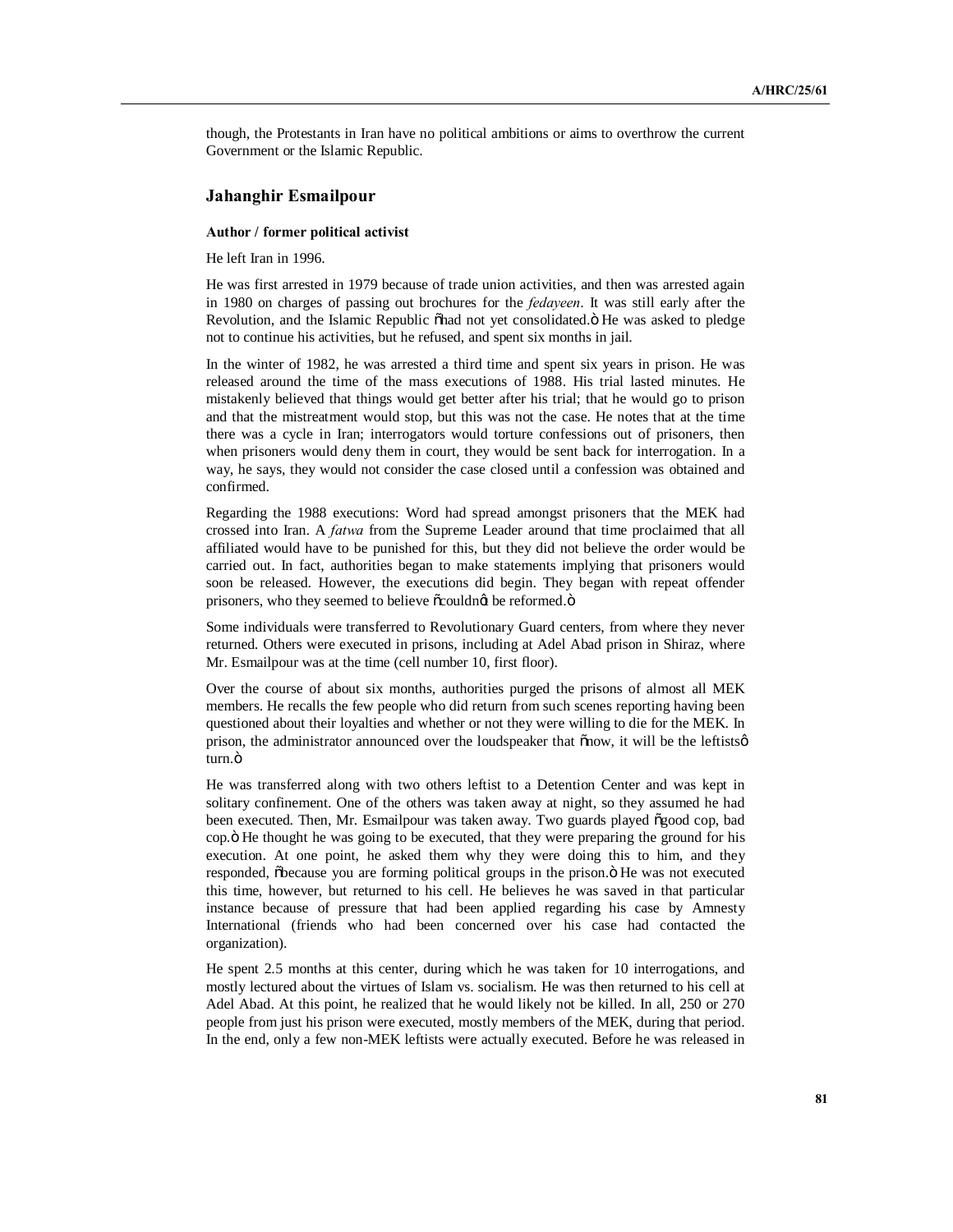the winter of 1988, he and other leftists were told that they could now õleave and get on with their lives.<sup>"</sup>

After his release, Mr. Esmailpour was required to check in regularly with the Intelligence Ministry. Authorities also continued to keep tabs on his contacts and travels (he was not permitted to leave the country).

When he later applied for a passport, he was taken into detention, but released when the Intelligence officer detaining him was contacted by a relative who worked in Government.

Mr. Esmailpour tried to live a normal life in Iran, but his record followed him everywhere he went. He had trouble securing or maintaining employment; for example, and he was worried about the educational prospects for his children.

### **Reza Nejabat**

#### **Former political prisoner**

He left Iran in the summer of 1995, but his wife, son, and daughter had left three years earlier than that (authorities had opened up a new file on him in the meantime, so he had to go into hiding during that time).

Mr. Nejabat had been in prison in the 80s, until 1988. His first sentence was a few-year sentence (, but was inexplicably extended for an extra two years. He was in Gohar Dashdt, Evin, and Adel Abad prisons throughout his time in detention.

He thought he would be executed in 1988, since he heard about other executions. But he was released.

His wife had also been in prison, and his son was born there. His son is a paraplegic due to heat damage to the brain from prison as a young child.

In 1992, a new file was opened against him. He fled the country.

At one point, a column in *Keyhan* was written against his current organization work abroad.

### **Mr. "Mani"**

#### **Student**

Mr. õManiö left Iran right before the 2009 election, because he was a PhD student in political science and had written about politics before.

His father is also in academia and has been politically active and had trouble with authorities due to his own expression. Therefore, Mani cannot return to Iran and his father cannot leave the country to visit him.

His family still gets pressured by security forces because of his own work.

### **Mr. "Mansour"**

Mr. õMansourö left Iran eight months ago. He was summoned to Intelligence in Tehran a few days earlier, probably because he is a fairly outspoken LGBT rights activist. Mansour spoke with his lawyer, who advised him that he may be in trouble. His partner has since been summoned by authorities.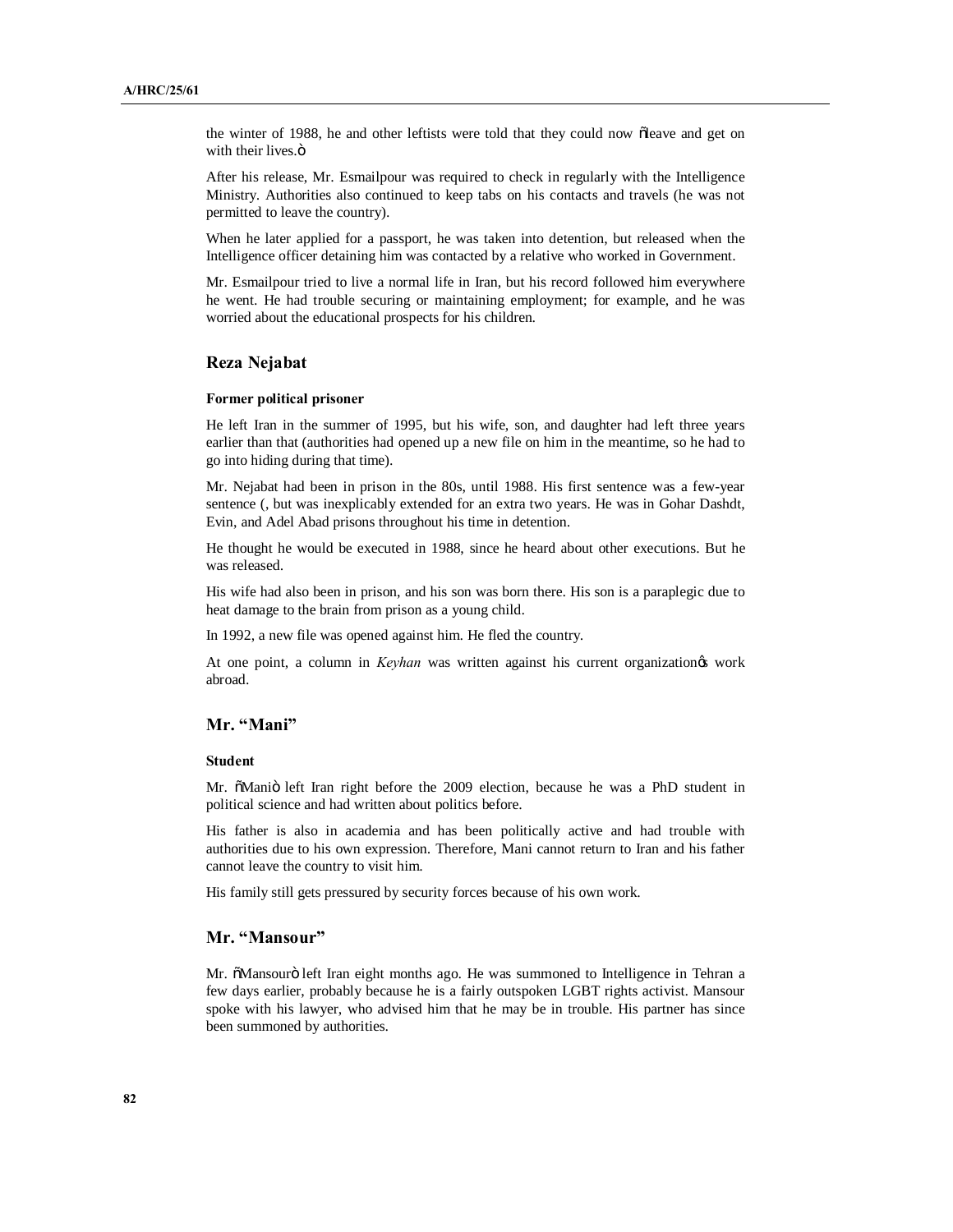He notes that two LGBT parties have been broken up (with arrests) over the past two months, whereas there has only been one in the years before.

There is a general level of societal tolerance for LGBT individuals in the big cities, according to Mansour. Gay people can and do get kicked out of work, etc., but not because of that per se, but rather because the employers often dongt want õtrouble.ö

# **Ms. Mahnaz**

#### **Political prisoner/ LGBT activist**

Ms Mahnaz was arrested in 1981 for political activities and spent one month in an isolated cell.

In 1984, she was arrested and spent three years at Evin Prison; she was banned from leaving the country for 20 years.

In 1995, she was arrested again, this time for trying to leave Iran without a passport, in violation of her previous travel ban. Authorities had apparently been monitoring her calls, and also got to know that she was a lesbian. She was sentenced to a suspended sentence of three years in prison for her political activities and to 100 lashes for lesbianism.

She then left the country.

She points out that Iran is a hetero-normative society, so it tolerates gender-reassignment surgery; individuals who really should not be reassigned are often pushed to undergo the procedure, sometimes very hastily and without proper prior psychological counseling or necessary medical preparation.

She does believe that there is a sense amongst the younger generation that  $\delta$ human rights $\ddot{o}$ can help bolster their quality of life.

# **Mr. "Reza"**

#### **Labour rights activist**

Mr Reza was condemned to death in 1970 by the Shah, because he was politically active outside of the country (as a leftist).

He returned to Iran three days before the Revolution, for political reasons (he was already established abroad otherwise).

He was arrested three years after the Revolution, and spent seven months in prison with no trial. He was not tortured, but authorities were very interested in his political affiliations. He was later released, but not permitted to leave the country. He was later able to pay 6 million tumans to a member of the Revolutionary Guard in order to have the travel ban lifted. He then continued to work in Iran.

Mr Reza began running underground guilds of tool-makers and mechanics. He also helped organize a network of groups of civil unions. He and other colleagues printed 1,000 or 1,500 copies of their pamphlet, but they later found out that other people in the country had printed out 100,000.

In 2010, someone stopped, pulled up beside him in a white van, and officers came out and took his watch and his wallet and blindfolded him. He was trying to figure out which route they took; he thinks they traveled to the Intelligence Center at Evin Prison.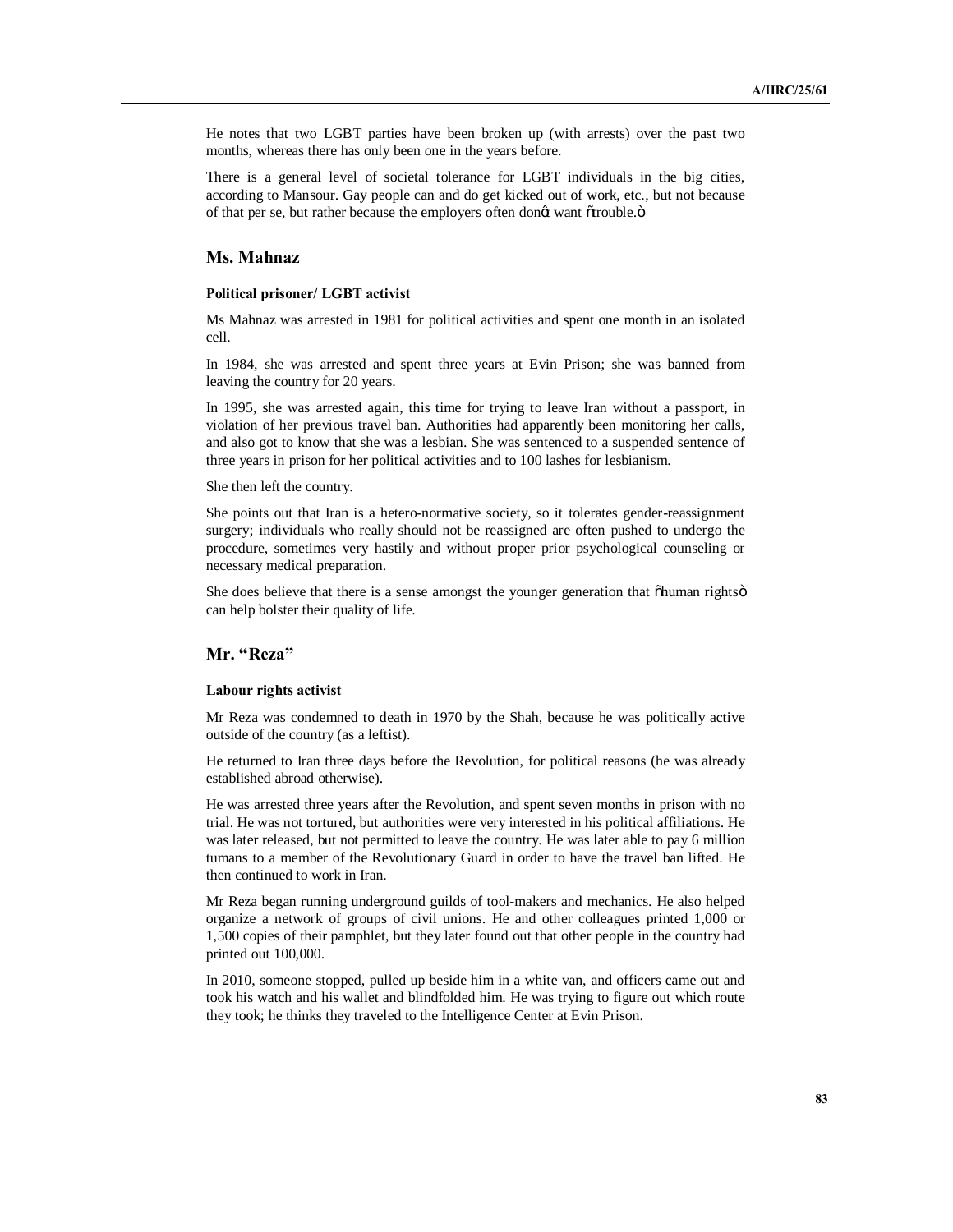This time he was tortured. They would pull chairs out from beneath him, and they beat him with an iron rod; they broke one of the bones on the sole of his foot. It seemed that they wanted him to admit connections to the MEK, although he had none. He requested medical attention for his swollen foot, but instead they put extra pressure on his foot until he lost consciousness. They said:  $\delta$ Ok, now ites time for you to cooperate with us.  $\ddot{o}$  They showed him a picture of his 80-year-old mother-in-law in his own house, laying on the floor, looking like she had been pushed. They threatened to  $\delta$ destroyo his life. He agreed to cooperate.

They put him in a car blindfolded and freed him on the highway. He went to a hospital and had his foot plastered (there is permanent damage). About three months later, he managed to leave the country.

## **Amir Goli**

#### **Student / Kurdish rights activist**

Mr Goli was a student at the faculty of the University at Oroumiyeh. Toward the end of his time in Iran, he was with the Democratic Kurdish Student Union, a group that promoted the human rights of Kurds.

He had been covering a number of Kurdish cases, but in particular he was covering the case of Ebrahim Lotfullahi, who was killed by authorities, and another case of death-indetention of a Kurdish activist.

His mother and elder brother were already in prison at that time. His mother was sentenced to two years in prison for belonging to a group called  $\delta$ Mothers of Peace. $\ddot{o}$ 

In late 2008, Amir was still at university, but after a strike by Kurdish prisoners in Iran, authorities began to watch him (he had been the organizer of this strike). Authorities came to his house and turned his house  $\ddot{\text{o}}$ upside-down. $\ddot{\text{o}}$  He first moved around near Sanandaj for a month or so, then was practically in a new city every day. He left in the autumn of 2010.

Amir would like to mention one particular case, which no human rights groups have mentioned. Habibah Tanhayan was killed in detention in 2003 and his body was returned to his family unceremoniously, with no explanation of his death.

## **Yaser Goli**

#### **Student Rights Activist**

Mr. Goli was arrested in early 2006 for the first time. He spent 11 days in the Intelligence section of Sanandaj. There was not any abuse or torture, but his prison conditions were very unsanitary. Upon release was told that he would be able to finish his university degree, which he was almost finished with at that point.

But after he finished his last course and went to complete his oral exam, he was told that because he had been arrested by Intelligence, he should check with them. Intelligence officials at the office told him, that undoubtedly that they did not want students who took orders from  $\tilde{\sigma}$ foreign influences, $\ddot{\sigma}$  and that he should  $\tilde{\sigma}$ go get a degree abroad $\ddot{\sigma}$  if he wanted one.

The second time he was arrested, in the autumn of 2006, he was beaten up by Intelligence officials. One would beat him up, and he would fall into the arms of another, who would beat him. They had other prisoners come in and say that they saw him with five pounds of bombs strapped to his chest. They asked him to confess to this, but he refused. They then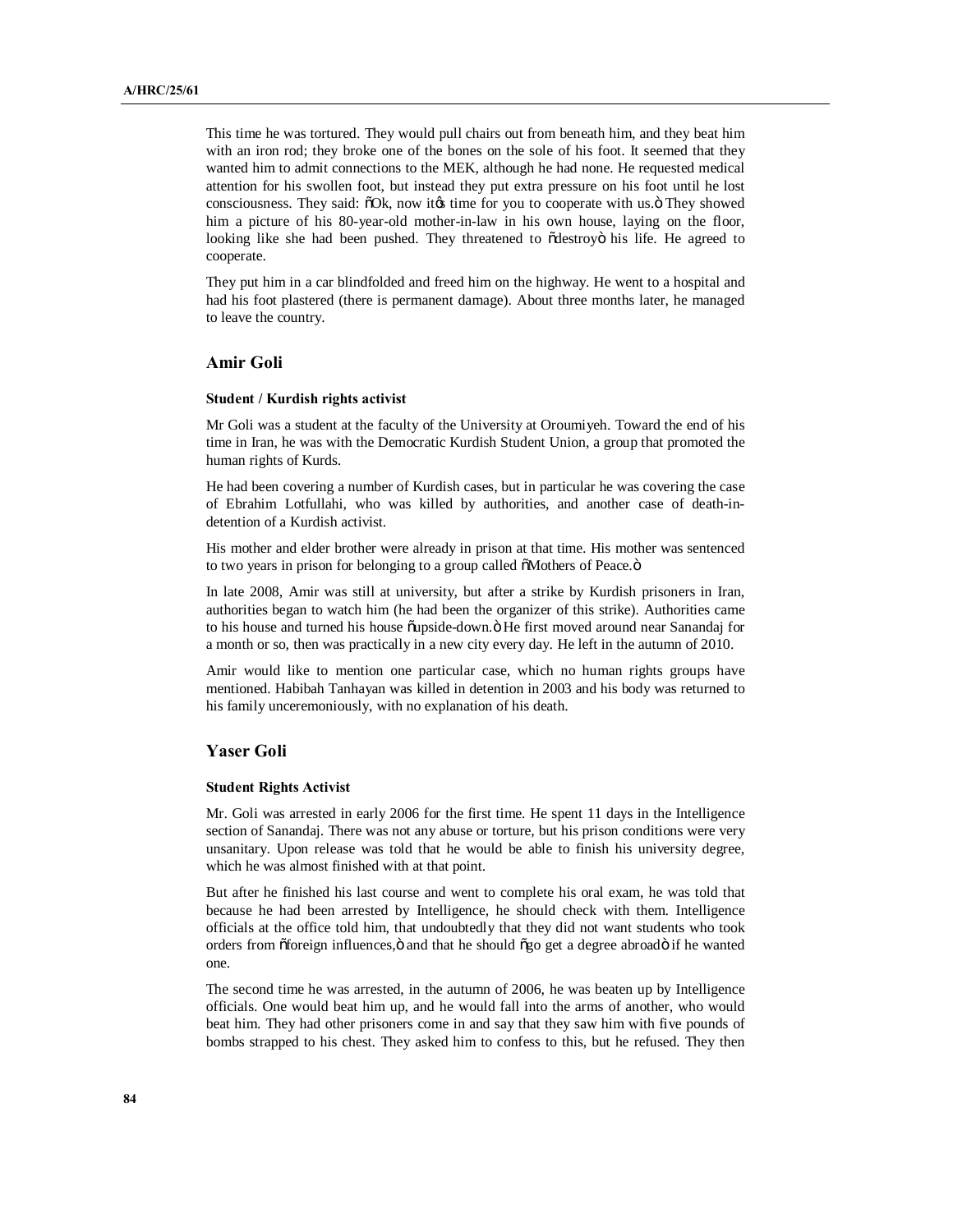threatened to bring in his family in to beat them up and well. After 91 days at the Intelligence Center, he was transferred to the Sanandaj prison. During this time, he encountered Ebrahim Lotfullahi, the Kurdish student activist who later died under mysterious circumstance in detention.

# **Fatemeh Goftari**

#### **Mother's for Peace / Kurdish rights activist**

Ms. Goftari left Iran four years ago. She is the mother of Amir and Yaser Goli.

By 2006, one of her sons had fled, one was in prison, and her husband was also in prison,  $\delta$  so they took me to prison as well. $\ddot{\text{o}}$ 

When her son Yaser had been arrested (in 2006), prison officials called her to ask her to come get his possessions. He was to pay his university tuition that day, so he had quite a bit of tuition money on him. She told them that her husband would come, but they said no, she should come. They told her not to be scared, that she should come to a kiosk and it would only take two minutes. She decided she would not go alone, so she took her other son Amir. They were not far from the prison when a car pulled up, and she was worried that they were there to arrest her son. But they grabbed her neck and tried to arrest her. She told him:  $\delta$ Dongt worry, take my bag, I will flee from the other side of the car. $\ddot{o}$  But there was someone blocking the way. They treated her harshly and brought her to the Intelligence Center. There, she saw Habibollah Latifi, who was a friend of her son, so she said hello. They banged his head against the wall until he bled. From then on, they were fixated on her connection with him, although, as she kept telling them, she only knew him because he was a friend of her son. They kept her in the Detention Center for eight days and then moved her to a prison. She still had not been presented with charges. She was now in a cell with 50 other women.

One morning in the prison she woke up because she heard terrible crying. She asked two other women what was going on, and they explained that someone was going to be executed. They took her to a bathroom, where they looked through ventilation hole. From there, they could see the hanging rope. The person who was going to be hanged was crying. They would also threaten her often. They did not beat her body, but did slap her face.

After she saw the rope, she decided, along with those two women, that she would embark on a hunger strike. This lasted five days, during which she developed a stomach ulcer. So she and the other women stopped. Three days after this hunger strike, she was taken to a Revolutionary Court. Her trial was five minutes long. At the court, her judge told her:  $\delta$ You are a trouble-maker. Wherever you go, you make trouble. The court demanded five millon tuman bail.

She was sentenced to three years for attacking the Government, in the sense that she had insulted them verbally, which was õtrue, given the fact that her sons were in prison.ö Another charge was signing the One Million Signatures Campaign, and a third for working with Mothers for Peace. She did not have access to a lawyer during the trial, and later she had trouble finding one who would take her case. But later she did find one, and he got the sentence reduced to two years. To this day she has no idea why she was targeted (specifically), although she is fairly sure its because of her family is convictions and because as a member of the Mothers for Peace, they would mourn the deaths of all victims of the Government, including members of the political and other groups, without discrimination.

Early one the morning in Sanandaj, two months after her release from prison, she went to buy bread. Since she had already been to prison, she had a osort of sixth-sense,  $\ddot{o}$  and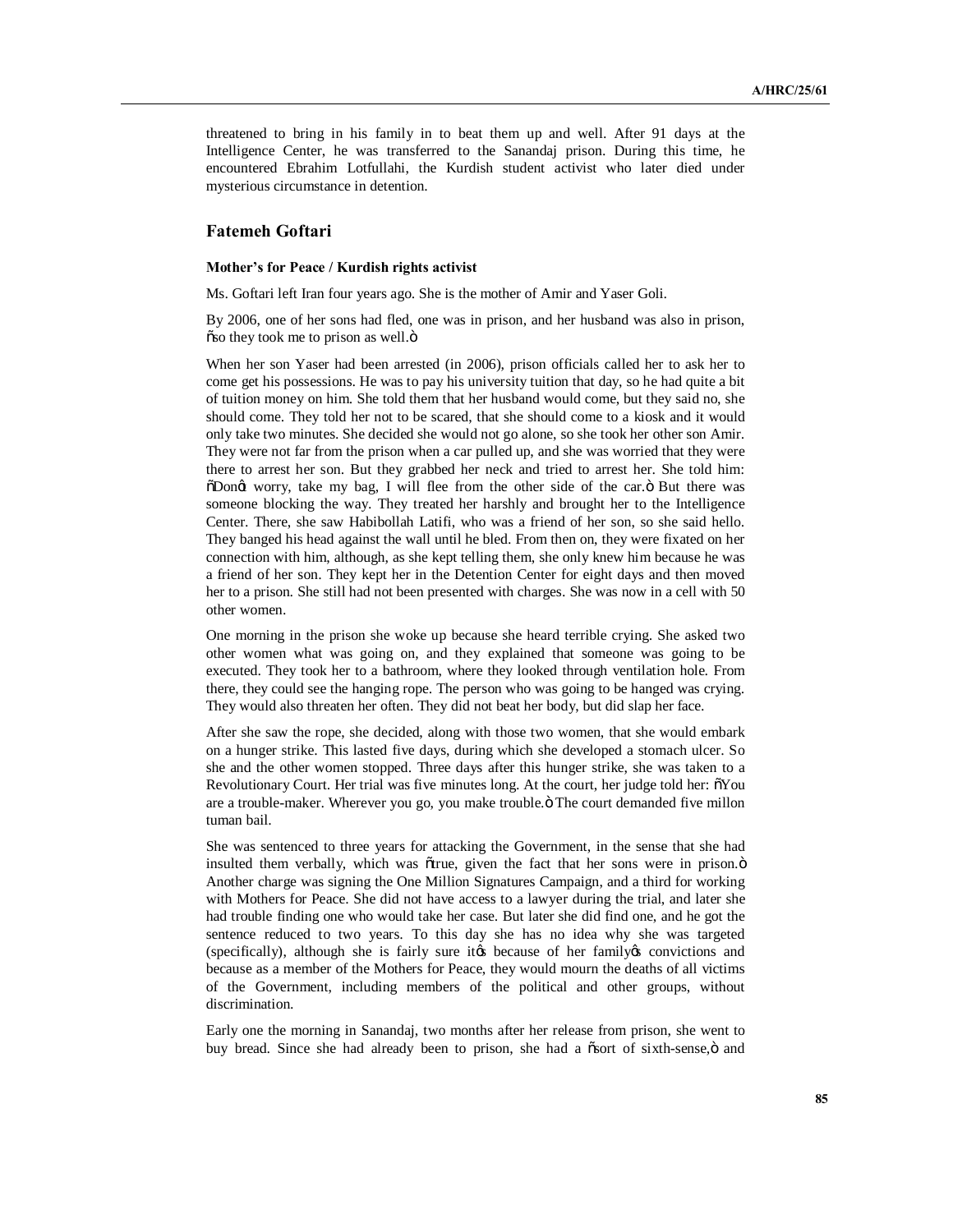realized that two people were watching her. She thought this was probably because they wanted to arrest her younger son Amir. She went home and warned him, and told him she would go to her mother thouse. Within 50 meters from that house, two gentlemen with smoky eyeglasses approached her and grabbed her, one from each side, and told her to go to a side street. While they were walking, she was insulting them and trying to make them angry. At the same time, she took off her shoes and tried to flee. When she began running, one grabbed her overcoat and stopped her. She threw dirt into one of their eyes and ran into a public square. She ran into a store and even though the shopkeeper was trying to kick her out, she stayed and called her family and told her she was going to go to her brother-inlaw $\alpha$ s place, 20 minutes from Sanandaj.

She stayed at her brotherøs house for two days. Her husband and son Amir joined her there, and one morning, at 4am, they fled to the Suleiymaniyeh in the Kurdish Regional Government, Iraq.

### **Amjad Hossein Panahi**

### **Kurdish rights activist**

Mr. Amjad Hossein Panahi works for the Defense of Political and Civil Prisoners in Iran (particularly Kurdistan) and the Union of Families of Political Prisoners in Kurdistan.

In addition to the two organizations for which he works, there are also organizations in Iran that work nonviolently for the protection of Kurdish rights, although all are operating illegally.

He noted that dozens of Kurdish political prisoners remain are on death row with sentences confirmed by the Supreme Court.

# **Mr. "Sharif"**

### **Source close to Kurdish political prisoners on death row**

Four of ten remaining Kurdish prisoners are still on death row Jamshid Dehgani, his younger brother, Jahangir Dehgani, Hamed Ahmadi, and Kamal Molayee. All were accused of involvement in the murder of a Friday Imam, and all have suffered forced confession and a lack of due process and forced confession.

One of the prisoners is a child and is married. They claim that they have not had any contacts with Al-Qaeda, Wahabbis, or other extremists groups, despite the fact that the Government has charged them with this. They are õsimply Kurds from Sanandaj.ö They were supposedly arrested for events affiliated with a Salafist named Sheikh al-Islam, but in reality they were arrested õbefore his activities.ö

They have been kept in solitary confinement, and apparently endure psychological and physical torture. Their trial did not last more than ten minutes. Six of the original ten have been executed already. The rest are reportedly in bad condition or sick, including one who has convulsions and must take 21 pills per day.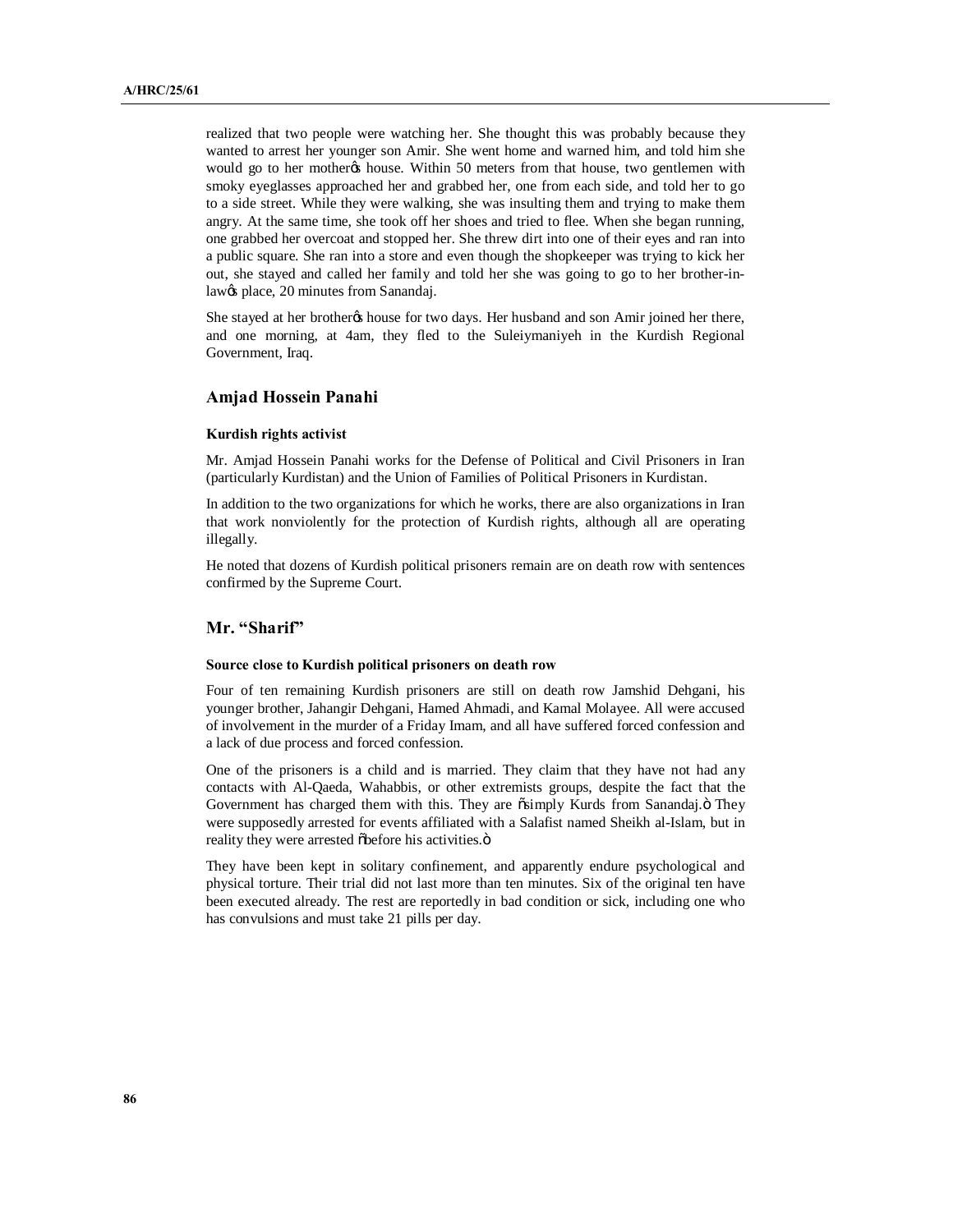# **Ms. "Raha"**

### **Human rights activist**

In order to pay the 210 million tuman bail for her after she left the country, her family had to sell their house to the Government (the debt is now paid). They bought a smaller house, and the Government has since razed the house to build an apartment complex.

## **Mithra Tahimi -**

### **Former leftist political prisoner**

Ms. Mithra Tahimi had been taken prisoner in May 1983, because she was a member of the Tudeh Party (a secret branch). She was arrested at home by the Revolutionary Guards. She was taken to a Joint Committee, which is now a museum. She was subject to interrogation for one month and held at the temporary detention center for a full year. In 1984, she was sent to Evin Prison. The charge was that she had worked with others to foment a coup against the Islamic Republic, which was ocompletely untrue. OShe had been tortured and beaten during interrogation to admit this, but not as badly as higher-ranking members of the party (two of them were actually killed, although the official story is that they committed suicide. One of them was Rahman Hatifi). When she was being interrogated, they constantly threatened her with execution, which she knew was unlikely given the lack of evidence for charges. Then they told her that if she confessed on television she would receive a lighter sentence.

She was taken to court in May 1985 and sentenced to 15 years in prison after a trial lasting no more than 10 minutes. There were only two men in the room. It was omore like an interrogation than a trial. $\ddot{o}$  She protested, but to no avail. No evidence was presented against her. They wanted to know why there was a secret wing of the Tudeh Party. (The Tudeh Party still supported the Islamic Republic officially).

She spent her sentence mostly in Evin Prison, with six months at Ghezel Hesar in the middle of the sentence.

In 1988, a number of male members of the Tudeh Party were executed. Ms Tahimi was taken to court again at that time and re-tried, as were many members of Tudeh. Many of the men were sentenced to death, while the women received lashing sentences. A number of women whose sentences had been dually served were not released, because authorities still wanted to extract confessions. In her cell block, the first floor was reserved for those whose sentences were completed. The second was for those who had õrepented,  $\ddot{o}$  and the third was for those still serving sentences. Women from the first floor were often taken to  $\tilde{c}$  repentance örooms. She herself was required to pray; if she did not, they would accuse her of apostasy.

A few months before she was taken for her re-trial, it seemed that some of the prison officials had been released, and they were no longer lashing women. Some women had by that point been released, but she had no way of knowing how many, since they secretly shuffled people around the prison.

In September of 1988, they took seven women -- five from the bottom floor and two from the top floor. She thought she was going for another interrogation, but they took them to court. The women had already decided that if they threatened them with apostasy charges they would threaten a dry hunger strike. When they got to the court, she was blindfolded. A male voice told her to take her blindfold off. The same judge who had previously sentenced her was there, along with the prison discipline officer. The judge asked her whether she still belonged to the Tudeh party; she said yes. Was her father in the party?  $\delta$ Noö. Do you pray?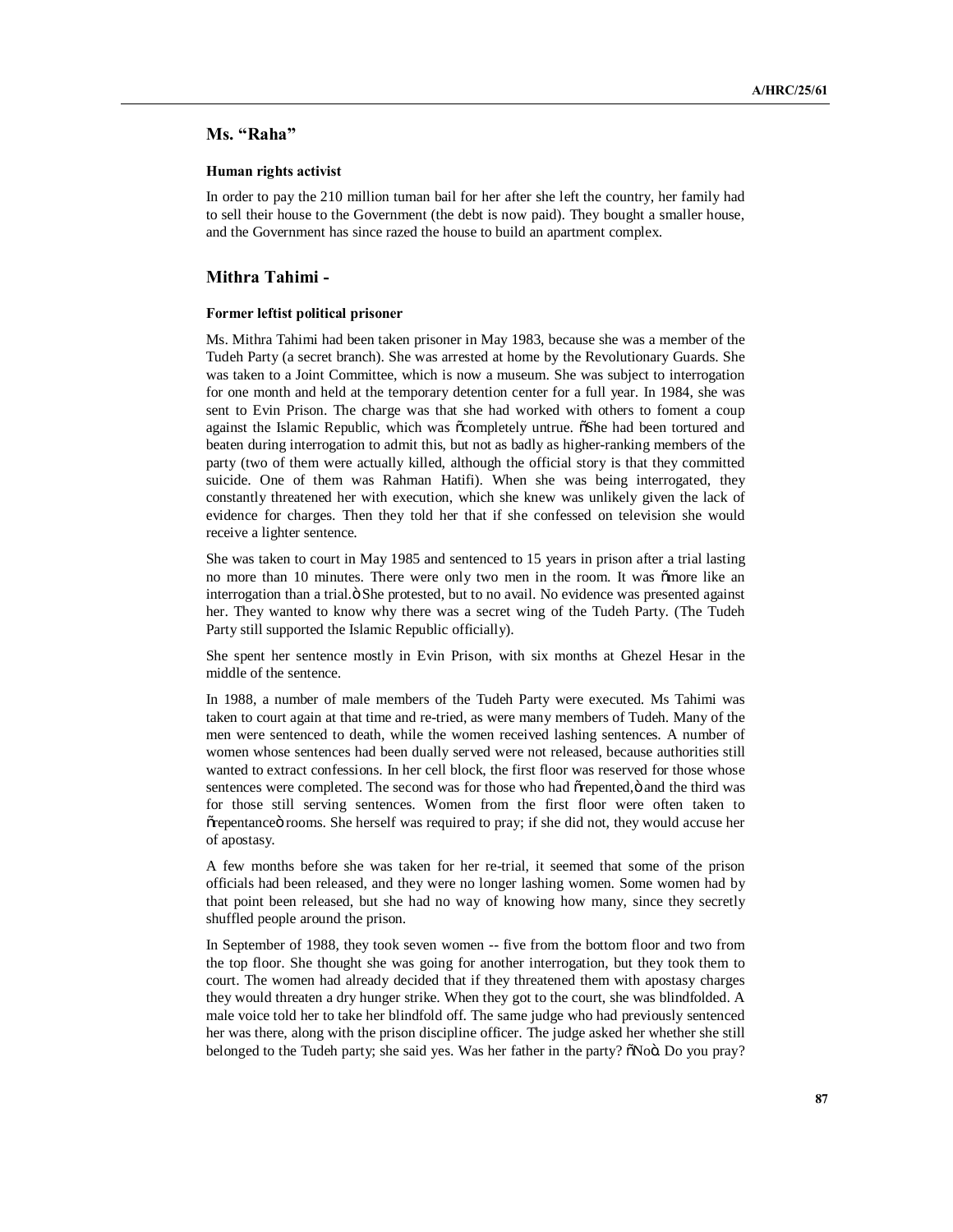No.  $\delta$ Well then,  $\ddot{o}$  the judge said,  $\ddot{o}$  the penalty for apostasy is lashing to death. $\ddot{o}$  They said she would be lashed five times for each of the five times per day she refused to pray (which she notes was interesting, since in Shi $\alpha$  Islam they only pray three times per day), until she would sign a document verifying that she was a Muslim and prayed. When she was first arrested, and for the bulk of her imprisonment, questions revolved around Marxism leanings, but in 1988 they focused on whether or not the prisoners considered themselves Muslims.

In 1990, she was conditionally released -- but not fully released -- from prison. She had been in prison for eight years.

She left Iran in 1994.

# **Ms. "Noura"**

#### **Former political prisoner / advocate for Ayatollah Boroujerdi**

Ms.  $\delta$ Nouraö came to discuss the case of Ayatollah Boroujerdi.

She claims that the Supreme Leader is denying him necessary medical help. Ms. Noura claims that the Supreme Leader has contacted Ayatollah Boroujerdi directly. She also claims that prison officials have told Mr. Boroujerdi directly that if he does not write a letter recanting his beliefs, he will never be released.

Since last autumn, the situation of Mr. Boroujerdi has worsened. Authorities have increased their pressure on him to sign confession letters and have called and pressured his wife and family to pressure him to sign in turn.

His supporters have asked for the European Parliament delegation to intervene on his behalf. They have also asked others to intervene, but they have not been successful.

Ms. Noura herself was in prison. She was a college lecturer, and established a center in physical/neuro-chemistry. She was very successful, but because of her political beliefs (liberal) she was exiled to work in a small library. When she returned to university, she was also pushed not to work with certain people. She then tried to establish a journal, and even then when her articles were published, authorities censored her name from journals.

She began working with Ayatollah Boroujerdi, and in 2006, when her son was a baby, authorities attacked her home at night and arrested her. Her mother had heart problems, and after that suffered from a heart attack.

She left the country two years ago.

# **Tania Kaliji**

#### **Women's, children's and students' rights defender / journalist**

For university students, those who have left the country have enormous trouble obtaining documents proving their educational history, especially the families of students who were or are politically active or who had to leave the country for similar reasons.

Since 2006, she has herself been taken to prison four times. Once, while she was on the phone with her father, notifying him of her arrest, she was slapped and she screamed. In response, her father had a heart attack and required open-heart surgery.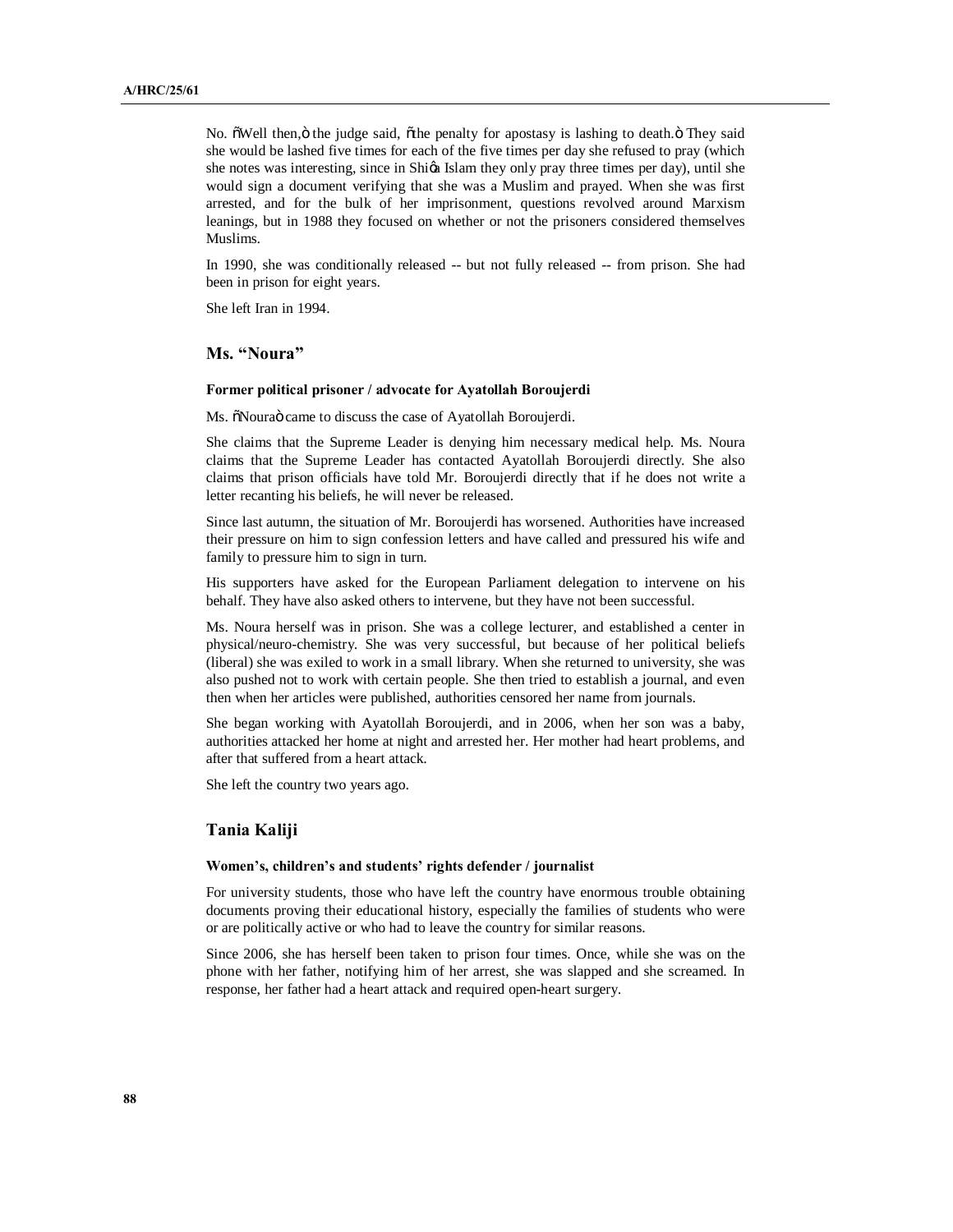### **Kaveh Kermanshahi**

### **Kurdish and human rights defender**

Mr. Kermanshahi notes that in April 2013, 15 to 20 LGBT individuals at a party in Kermanshah were arrested. All were freed within one week to ten days of arrest.

Some were released on bail and their court cases are constantly being delayed. Some of the individuals were physically harmed, but most were verbally insulted for being gay. Many of their families have also come under pressure due to their being gay.

Revolutionary Guards also lectured them and told them to come to lectures so that they could be  $\ddot{\text{opt}}$  on the right path. $\ddot{\text{o}}$  Those individuals, therefore, and others at the party, are still living in an atmosphere of fear.

Gender-reassignment surgeries occur because the Islamic Republic views homosexuality as a sickness. Social and family norms do not help, as families often cooperate with the discourse by condemning their own.

## **Ms. "Maryam"**

### **Khavaran activist in Iran**

Ms.  $\delta$ Maryamö would like to point out that the families of those individuals executed in the 1980s still suffer today. Many people in Iran and elsewhere feel that this issue is a "thing of the past,  $\ddot{o}$  but the pressure against the families continues to this day.

For years the families have been questioned and harassed. They are sometimes threatened by authorities with prison time as well. Despite this, they continue to go to Khavaran, to pay respects to their dead. Of course they do not know the circumstances of the deaths of their loved ones, or even if they were buried at Khavaran, but it has become an important symbol and place of remembrance.

Ms. Maryam herself was summoned by authorities in within the past four years. She was sentenced to 4.5 years in prison in connected to her Khavaran-related activities,

She has also been banned from leaving Iran since then.

## **Shaheen Navaee**

#### **Women's rights activist**

She was a teacher and women trights activist during the Revolution, and authorities arrested her students. They demanded that she teach Basijis, and she refused. She continued to work for a few years as an activist, but she had to leave the country in 1984.

### **Mr. "Khaled"**

#### **Kurdish rights activist**

Recently, in a school in Kurdistan, a stove caught fire. Two students died and 30 students were burned, and the Government reportedly prevented some donations of people in the community from reaching the victimsø families. Some prominent Iranians also wanted to visit the region (including artists) but were prevented from visiting. Shazram Nazeri, an Iranian singer, apparently organized a benefit concert which raised 52 million tuman, but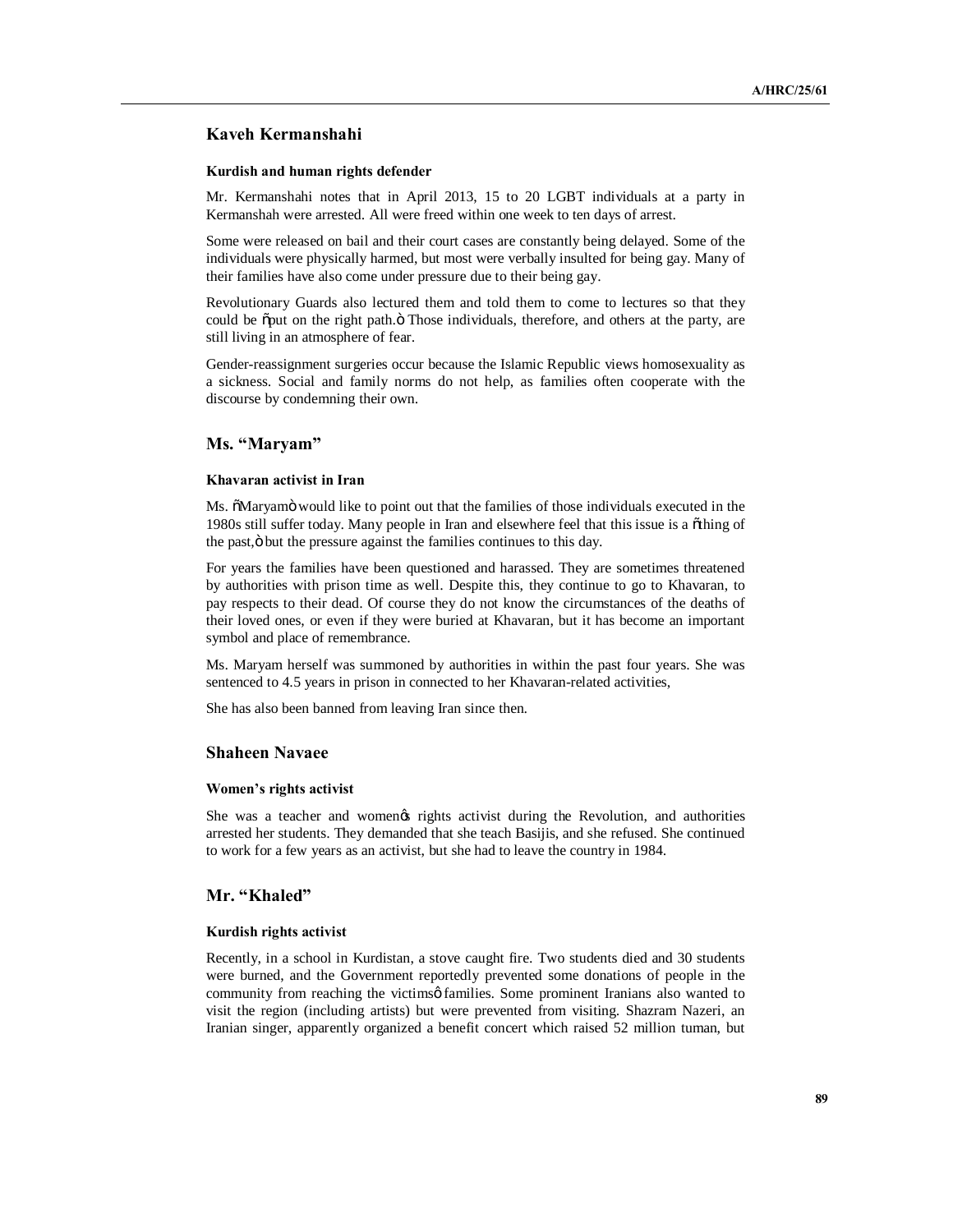she was apparently unable to transmit the proceeds to the victims as well. When family members protested, they were arrested for 24 hours for  $\tilde{\text{o}}$  causing trouble. $\ddot{\text{o}}$ 

Families have received only a total of 600,000 tumans for their medical costs. One report also surfaced that money was sent from Germany but was also not transmitted to the victims.

In a separate case, in demonstrations following the self-immolation of three members of the Yarasan minority in 2013, 30 people were arrested and many of their locations are still unknown.

# **Ms. "Bahareh"**

### **Wife of current political detainee**

Both she and her husband left Iran over 10 years ago.

Within the past two years, she went to Iran with her son from abroad, where she had been living. During that time, nothing happened, but as she was about to leave, they took her passport and interrogated her four times. She was mostly questioned about her husbandos activities and statements in foreign media.

Her husband started to be politically active at the age of 14. In 2012, he received a letter from authorities that he was not permitted to leave Iran (he was already abroad though at this point). No reason for the travel ban was listed on the letter, so he consulted a lawyer, and the lawyer implied that he should not get involved in such things.

Recently, she and her husband did go back, along with their nine-year-old son, to Iran. Her husband had not been back to Iran since the events of 2009; he agreed to go back õbecause of President Rouhaniøs pledges. Ö But hers and his passports were taken away. She and her son were eventually able to come back to their home abroad, but he is still in Iran.

When they were in Iran, they were interrogated once together, but he was summoned three more times. The accusations against him are propaganda against the regime and interviewing with foreign media He was told of his charges orally.

He was not tortured or mistreated during interrogations.

He is now free on bail; his father guaranteed a large bail amount in order to secure his release.

Intelligence officials promised him that he would be permitted to leave the country, as long as his father continues to pay the bail. However, in reality, officials did not give his passport back to him, and he now has a new trial summons.

They did agree with the authorities not to speak about the case to others, but after a few months, Iranian state press wrote about his case on its own.

### **Massoud Nour-Mohammadi**

#### **Political activist**

He is 29-years-old. He was arrested in 2009 after the post-election events. His brother had been arrested in 2009, and authorities did not notify the family of the charges initially or allow visits. During the election events, there were rumors that Mr. Moussavi and Kraroubi would be arrested. He received an SMS that in case of arrest, he and other Green Movement supporters would all meet at a certain square. He was arrested for allegedly passing this text on to others.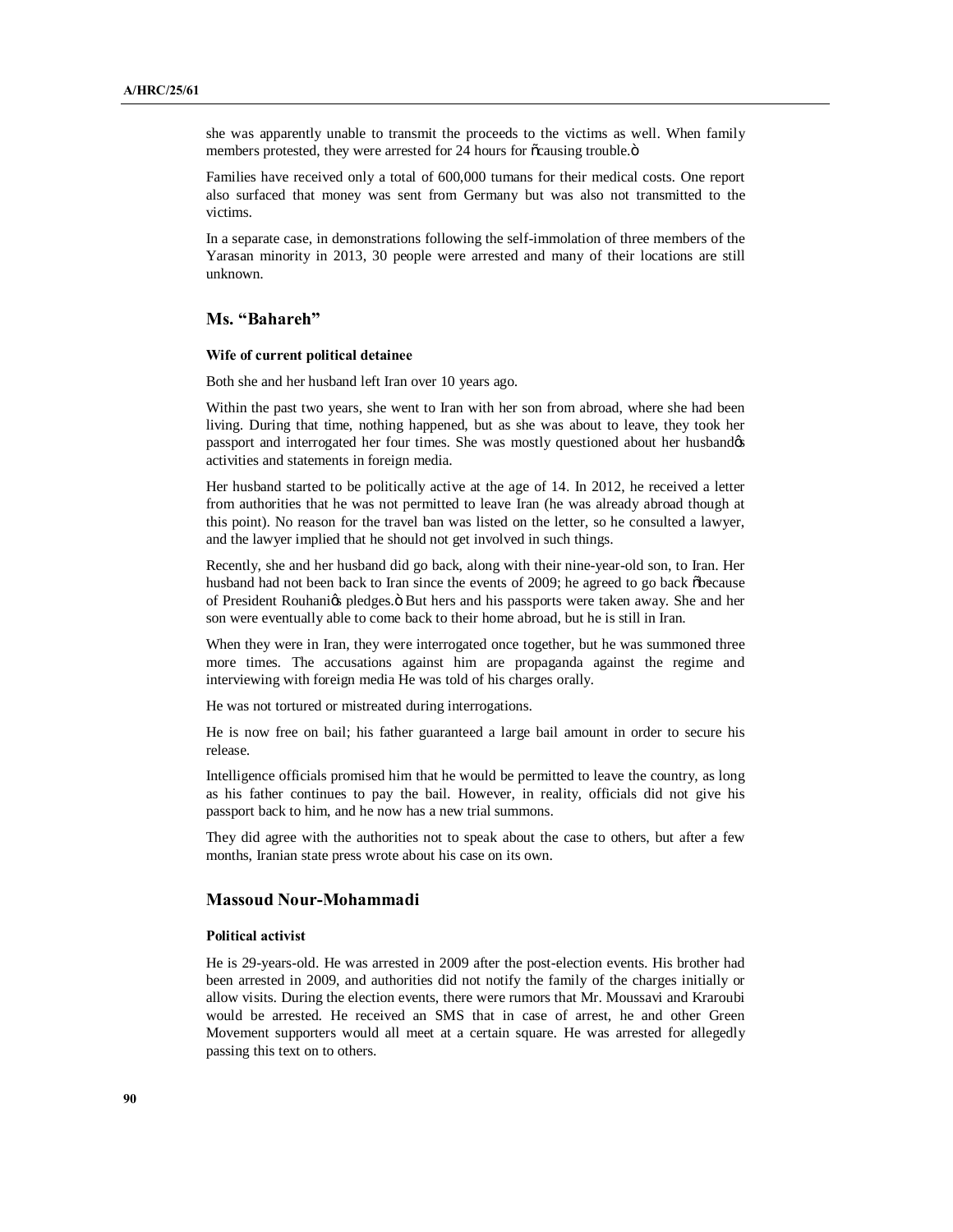He worked at a computer shop. Authorities came to his place of work, and searched his computers there. They then went to his home, confiscated both of his personal computers, and took him to Evin Prison. He was at Evin Prison for 16 days, and was interrogated three times. The first time was short, but the third time it began at 8am and lasted until 4 or 5pm. During the stay in solitary confinement, he was allowed to bathe only twice per week, and there was no possibility to go outside. The only three times he was removed from solitary confinement was for interrogation. He had no contact with his family during that time and no one knew where he was.

On the eve of the 16th day, he was transferred from solitary confinement to Section 240. There were always between three and six people in his cell there. He stayed there for 15 days and was freed on the 31st day of prison. He later came to know that family friends had put 20 million tuman down in bail for his freedom.

In March 2010, he received a letter stating that he had to go to court, in order for them to review his case, and then the date was changed to July. He went to court with his lawyer. The whole case took  $\tilde{\text{om}}$  aybe seven minutes.  $\ddot{\text{o}}$  His lawyer argued that he did not need to go to prison for what he was arrested for, but a week later he received notice of a three-year prison sentence. He appealed, and a week later the sentence was confirmed at an appellate court. He decided to leave the country.

### **Amir Reza Bakhtiar**

#### **Member of the National Front Party**

Mr Reza has been a member since 1382 (2003-2004). He would like to speak about two cases. The first case is of Mr. Abbas Amir Intizam, who was the spokesperson of the provisional government right after the Revolution, and was then a political prisoner for 32 years. Two years ago, due to illness, authorities allowed him to go home periodically and return to prison. He feels that this case has been forgotten by the human rights community, so he wanted to recall it. Mr. Intizam is 78-years-old.

The second case is Mr. Goutan Dawlati, who is in charge of the student section of the National Front. He was arrested around December of 2012 for activities against national security and for being a member of the National Front. He had been on hunger strike for 22 days as of the time of this interview. He is very ill; he has a heart ailment and must take pills five times per day. At the beginning, the prison said they would not pay for his stay at a hospital because it was too expensive; his family then offered to pay but that was refused. Amnesty International issued an urgent appeal on this case last week (December 2013).

This third case is of Abul Fazl Abedini, a member of the pan-Iranist party and a journalist. He was arrested in 1388 (2009 - 2010) and spent three years at Evin Prison. He was beaten badly, which was documented. He has now been exiled to Karoun prison in Ahwaz for the past year. He is also in bad medical condition, but has not been permitted to access necessary medical care.

# **Ms. "Yazdani"**

#### **Lawyer in Iran / human rights defender**

Ms.  $\tilde{\text{o}}$ Yazdani $\ddot{\text{o}}$  has been a lawyer for more than ten years. She has worked on dozens of cases in the Revolutionary Courts.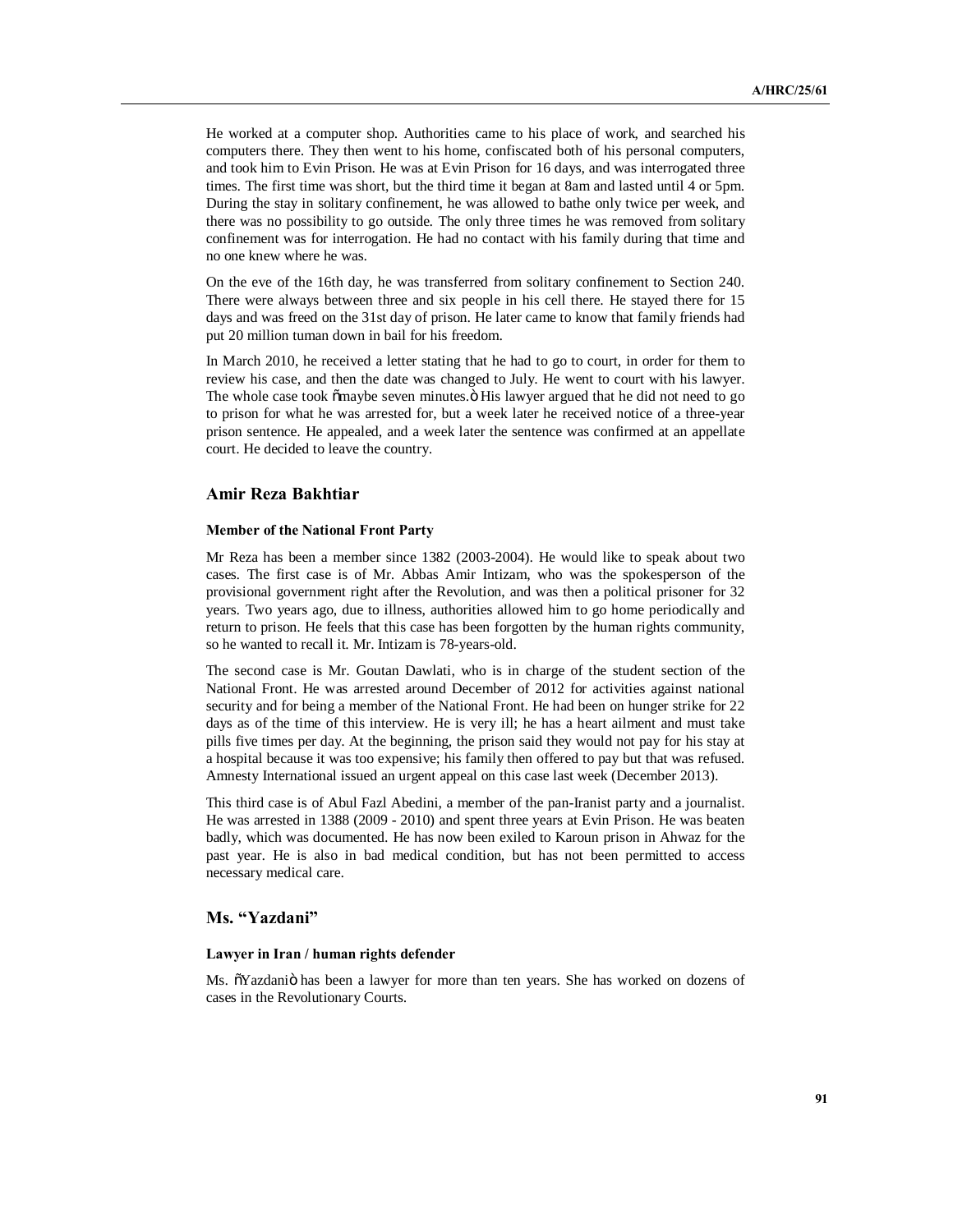The Bill of Formal Attorneyship was amended under President Ahmadinejad to strip independence of the Bar by the judiciary, according to Ms. Yazdani. However, the Government responded that it could not be amended.

But the bill remained in the Parliament and is now back with the judiciary. She is worried that the same issue may arise.

She would also like to discuss the election for the President of the Bar Association. All candidates must be vetted and approved by the high Disciplinary Court for judges. In 2011, 28 out of 118 candidates were disqualified. In 2009, 36 of 79 were disqualified. This year, there are 116 candidates, and many lawyers are worried that the same thing will happen. The reason she is highlighting this case is because the recent EU delegation in Iran met with the current President of the Bar Association, but that person is not independent; it is very important that independent voices be heard.

The major issue for lawyers in Iran is their general lack of immunity. A number of lawyers are sentenced to imprisonment or to a cash fine each year for insulting the judge or disrupting order in the court.

There is never a member of the bar association permitted to examine whether such charges are based on reality or due to the judge $\alpha$  personal enmity with the lawyer.

In addition to all of this, the judges  $\delta$  have too much power in Iran, $\ddot{o}$  and lawyers are always denigrated in the court. This is worse for women; the hijab is a way to humiliate female lawyers. Ö When women lawyers raise an objection, sometimes judges will counter that the hijab is not sitting properly, in front of everyone, in order to humiliate them. Authorities also check lawyers at the entrance of the court room for  $\tilde{p}$  proper hijab. $\ddot{o}$ 

In political cases she represented (at the Revolutionary Courts), the following are issues which restrained her ability to present a full / proper defense:

Lawyers are restricted in terms of reading dossiers and presenting proper defenses. Lawyers are sometimes threatened that they may themselves receive political charges. In one case, when she tried to defend her client, the judge told her to save her defense of her õown case, ö and accused her of defending the MEK. In the case of students who were attacked in their dorms in 2009, when she requested a writ from the investigative agent (which is legal), he told the court guards to refuse her entrance, which they did.

Her clients are sometimes coerced to admit to charges, with methods not related to judicial process.

After the 2009 elections, lawyers were not permitted to enter the courtrooms in many cases.

Lawyers and clients are often forced to wait for long periods.

Lawyers are also not able to visit their clients before the trial, or sometimes after the trial.

Lawyers often do not receive the written rulings, so that they can appeal if necessary.

Another issue is the expulsion of law professors. Since the election of President Rouhani, the situation of universities for current professors is better. However, the original expelled lawyers, including Dr. Mohammed Sharif and Dr. Mohammadi Ghorbani, have not been reinstated.

In all typesø of cases, political and civil, torture exists, and the right of defense of the client is not respected, although due process provisions are in the Criminal Code of Procedure.

In the case of drug offenders, they are deprived of  $\tilde{o}$ any humane treatment whatsoever. $\ddot{o}$ They are brought to the court in 10s and 20s in a bus, all in handcuffs and shackled together. They are forced to sit in the corridor in the Revolutionary Courts in a very difficult position. They do not have any chance to clean themselves in detention; the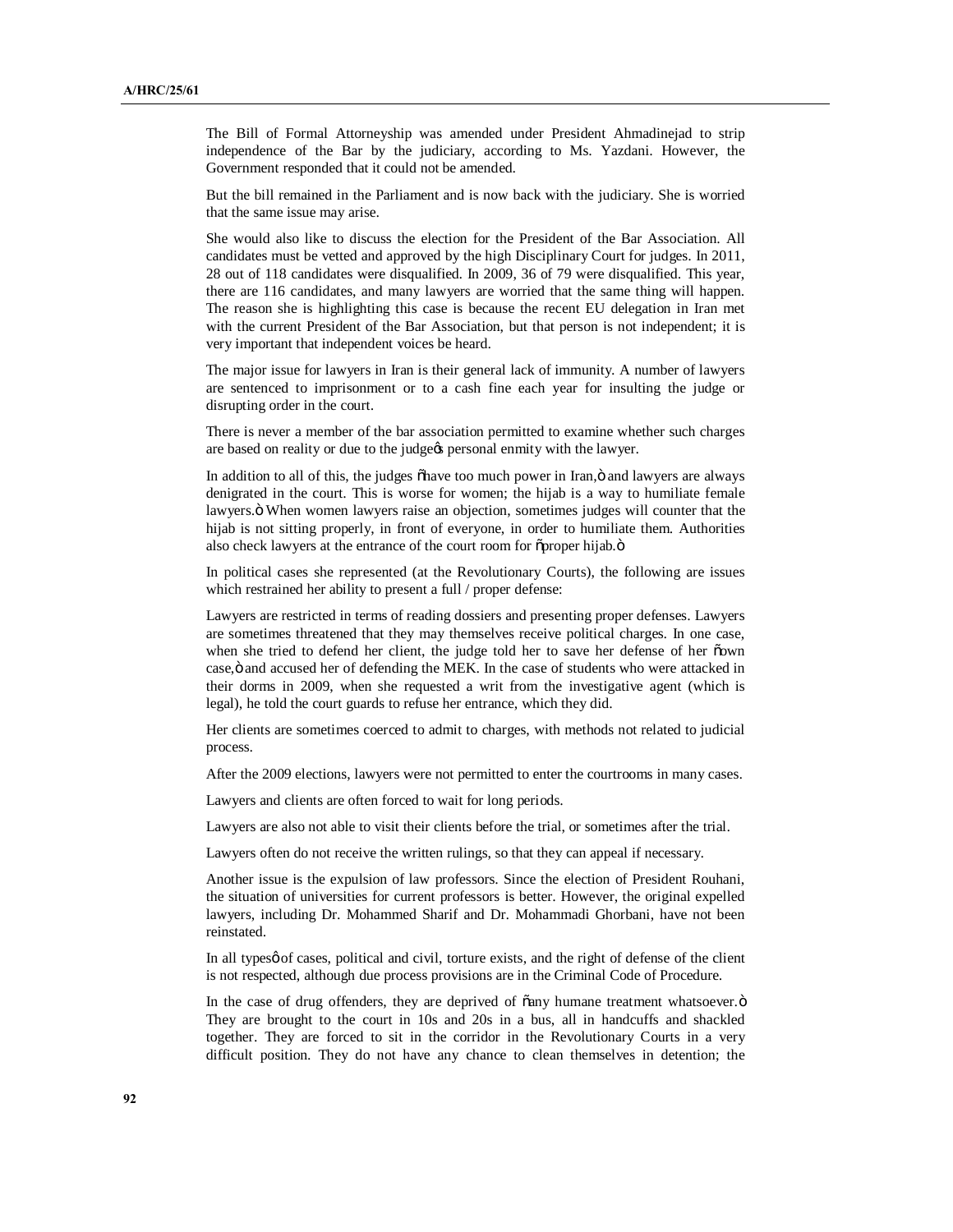Revolutionary Courts always smell because of it. Their trials never last more than a few minutes and their cases are not examined by the courts but by the court secretary. Sentences are always heavy.  $\delta$ Seeing them always reminds me of the times of slavery. $\ddot{o}$ 

In the case of women who have been raped: according to Iranian law, women who complain may be accused of having illicit relations if they cannot prove their charges. The process for examining cases is very wrong and denigrating, especially with regard to the tests that are carried out, including virginity tests. The victim has to explain in minute detail everything that has happened to her, in front of five male judges in the court, a prosecutor, lawyer, and relatives of the victim. The accused is in court and must explain to everyone in public what happened.

Those who are convicted and actually executed for rape are mostly gangs who rape. For example, a gang called the  $\delta$ Black Vultures $\ddot{\text{o}}$  were arrested after having raped 50 people. In practice, singular instances of rape are not prosecuted successfully. In cases where a woman goes to court accusing others of rape, if she cannot prove it, she can then be tried for adultery.

Regarding the Islamic Penal Code: *Moharebeh* and *efsed fil-arz (corruption on earth)* remain tools of repression. She would like to refer also to Article 220 of the New Code, which states that where the law is silent, the judge can consult Shariga-based text. This provision also exists in the Constitution. Before the New Penal Code, the Supreme Court would often say that this provision concerns only civil cases and the Criminal Procedure Code, so they would throw out cases where the judge did not have a different reason. Now they can no longer do that.

Articles 120 and 121 of the New Penal Code state that in cases of  $\ddot{\text{o}}$ doubt, $\ddot{\text{o}}$  judges should not issue guilty sentences. But, there are exceptions for *Moharebeh* and e*fsed fil-arz.*

Another change -- to the detriment of defendants -- in the New Penal Code is that previously defendants could receive suspended sentences, but now all security-related (and some other) cases may not receive suspended sentences and do not enjoy a statute of limitations.

She does note that under the previous code, if anyone committed any sort of *Moharebeh* and e*fsed fil-arz,* they would be sentenced to death. Now, there is a new category of the Penal Code which only provides for a death sentence if the accused carried a weapon and used it. In the past, membership in an organization was enough. But then all defendants who were previously sentenced to death, including members of the MEK or Peyjak, should now be able to ask for a retrial. But despite the efforts of their lawyers, the courts have not permitted retrials. The Kurdish man who was executed in September along with the Baluchis, for example, was sentenced to death based only on a photo of him with a weapon.

# **Behya Jailani**

#### **Human rights activist / former prisoner**

Ms. Jailani was arrested in 1998 during the events at the University of Tehran. She was arrested with Ms. Ebadi, Mehrengiz Kar, Mr. Lahiji, and others. She was tortured in the presence of these people. She has brought documents and newspaper clippings about this mistreatment, which was widely reported on, because she had been in France for a long time as a PhD student and sociologist. She went back to Iran in 1998 only at the invitation of an activist.

She brought some notes from her trial. She was in prison for 4.5 years. She was kept in solitary confinement in a cell that was  $1x1.5$  meters. She was subject to  $\ddot{\text{ow}}$  bite torture 24 $\ddot{\text{o}}$ hours per day (with constant intrusive or insulting music, for example).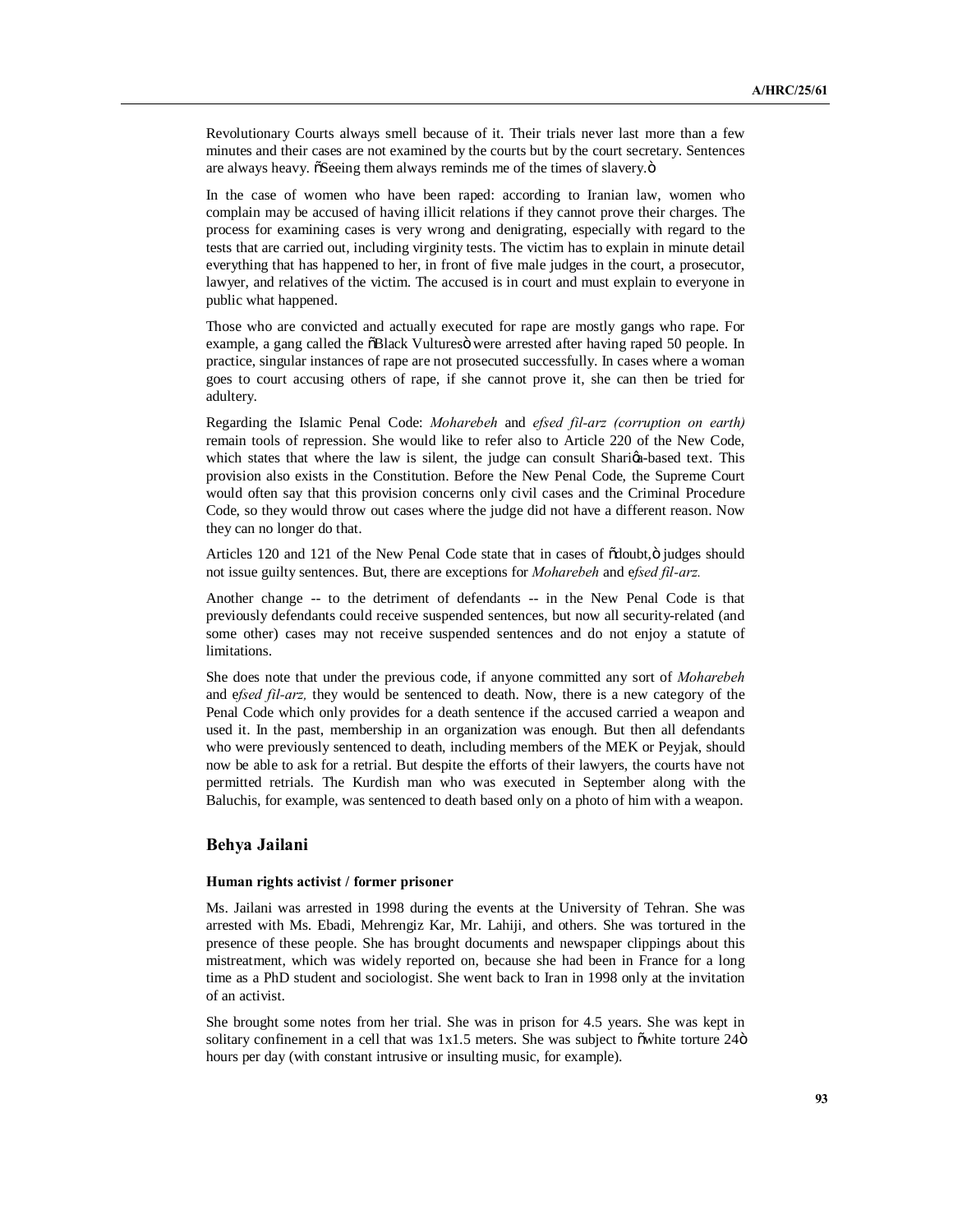Today, economic problems in Iran have destroyed the social fabric. Drug use by women is common, whereas this was not the case in the past. There are husbands who push their wives into prostitution. When she was in prison, she was with a 21-year-old woman who told her that her husband was bringing other men to the house in order to force her into prostitution, and that she became pregnant by another man, at which point the husband accused her of adultery. When she was in Iran, she recalls a place called Bahar where the Government would bring street children. It was supposed to be an educational center for them, but there was very little supervision, and the children often fled. She claims that some of the girls taken to prostitution or e even sold by Government officials or their own fathers to Gulf Arab men.

## **Mahin Shokrullah-Pour**

#### **Former political prisoner / husband killed**

Both she and her husband have been active for Kurdish parties and in prison. Her husband was in prison for 3.5 years. Due to having been in prison, they were cut off from social opportunities in Iran, and her husband had to work as a freelancer.

Both of them were put in prison in 1365 (1986). Her husband, Mr. Farahman Sadegh Vaziri, who was detained at the Sanandaj Intelligence Detention Center, had been released after the executions of 1988. He had actually been sentenced to death, but at the time, there was the possibility of buying a commutation to a life-sentence.

They both thought that life would get better after release, but even after he was released, he had to report to authorities once per week. Moreover, they had children, and those children were subject to pressure. For example, at school, if her son was at the top of the class, he would never be officially at the top of the class, as he would be excluded from the list. The same happened to her daughter.

In 2003, they decided to leave the country due to this pressure. They made it to Oroumiyeh, but there they were arrested by authorities. They were taken away in a two-car convoy. There was a Revolutionary Guard in the front of the car, and she was trying to explain that they had just come for a summer picnic. He replied:  $\delta$ If it were up to me I would just let you go right now, but the guys in the front car are in charge. $\ddot{o}$ 

They were taken to the Sarmaz Intelligence police center. Her son was 16 and her daughter was eight-years-old at the time. Officials told them not to worry; that there was a simple  $\delta$ price of  $\delta$  for  $\delta$  what they wanted to do across the border $\delta$ : 30 million tumans. Then they took her husband away, and left her and her son handcuffed to chairs (her daughter was able to walk around).

However, the next morning, when her husband was brought out and she tried to approach him, the guards restrained her. She could tell that something was wrong. All of a sudden, the bribe offer was off of the table, and they were taken to court and then to the public prison at Sarmaz (for common criminals). She was worried about her son since this province was known for heroin; she assumed that there would also be drugs in the prison. Everyone was being interrogated every day. What she õdidnøt know was that [her]ö husband had been subjected to harsh torture and was being brought back in front of her son every day.

When she saw her husband for days later, he was unrecognizable and did not respond to her calls in the courtyard. He was being dragged along and his shoulders and arms were slumped. She began to scream and asked the guards what they had done to her; they denied having anything to do with it and said that that the solow he is. $\ddot{o}$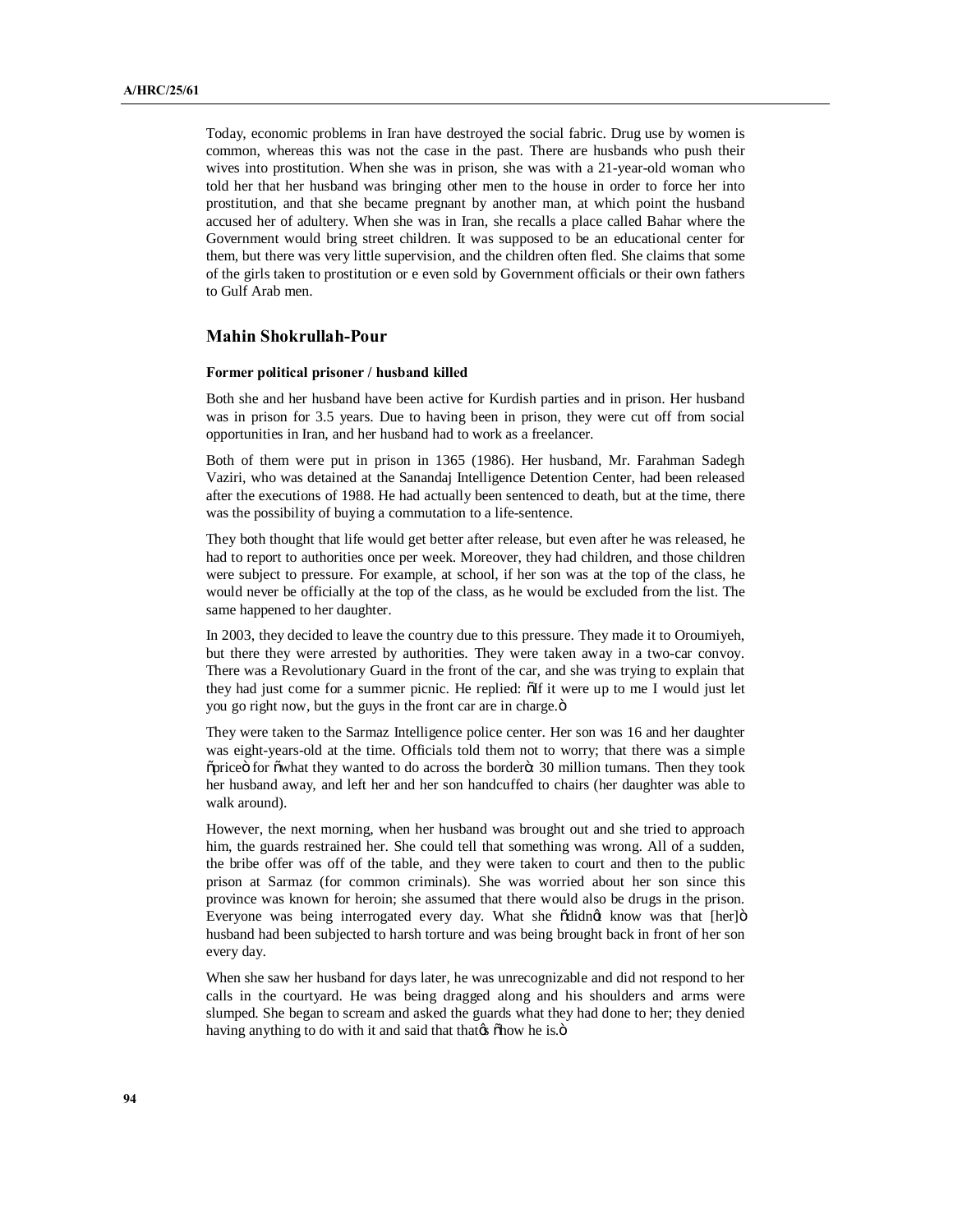The next day, they were taken for fingerprinting. She had been involved in political activity before, so it was no problem for her, but she was upset when they tried to fingerprint her daughter. They told her that they finger-printed her husband and son as well. This  $\delta$ put her over the edgeö; she did not understand why children should be put into the system as  $\tilde{c}$  criminals  $\ddot{o}$  when they just obeyed their parents and came with them for a ride.

It had only been seven days when authorities told her that her husband had died.

Her son had known about this and a guard had apparently allowed him to call family, so already two days after she found out family from both sides had arrived. They told her to stay quiet or else they would not even give them the body. She was also concerned that she and her children would be released, so she complied. They were released on bail and told to report to the Intelligence Center in Sanandaj 40 days later. They gave them the body, and they went back to Sanandaj. The body bore marks of physical abuse, and a doctor who looked at the body said that it appeared that a chemical which speeds up decomposition was used.

They were warned not to publicize his death or hold a ceremony, but her husband was so well-known in the city that people lined the streets when they returned, despite the presence of Revolutionary Guards. Her husband was killed at the same at Ms. Zahra Kazemi, a famous case, but their case did not receive any attention,  $\ddot{\text{operhaps}}$  because we are Kurds. $\ddot{\text{o}}$ The death is still very much with them, especially with her son.

The sentence that had been handed down to them (for trying to exit the country illegally) was for all four family members, so she consulted a lawyer about the status of the sentence given the death of her husband, and she was informed that they could be brought back into detention at any time.

She decided to leave the country. For psychological reasons, she did not want to leave through the same border again, so they arranged for someone to pick them up and take them to Marivan, in Iraqi Kurdistan.

She believes that a local commander was excited to report the  $\tilde{c}$  capture of Kumaleh activists,  $\ddot{o}$  and that guards abused her husband.

### **Hassan (Jamal) Poorkarim**

#### **Journalist / Kurdish rights activist**

In Iran, he worked at weekly publication called *Nedayeh Jameh* (Persian) / *Deni Kumaliyeah* (Kurdish); this was licensed under President Khatami. They also had a Kurdish linguistic center. After two years of publication, he was arrested and detained at an Intelligence Center for 45 days. He was released on 20 million tuman bail and fled with his wife to Iraqi Kurdistan. (The editor-in-chief is also now released, but the editor-in-chief of another publication with which they worked -- *Payam E-Mardam* -- is still in prison).

When they ran the language institute, more than 1,000 students enrolled to study, and the students themselves were also put under pressure. After Mr. Poorkarim was imprisoned, Mr. Abdullah Abbasi took over the school. He was run over with a van belonging to the Revolutionary Guards and killed.

Mr. Poorkarim would also like draw attention to the situation of pollution in the Kurdish provinces, which is increasingly becoming dangerous for the local population.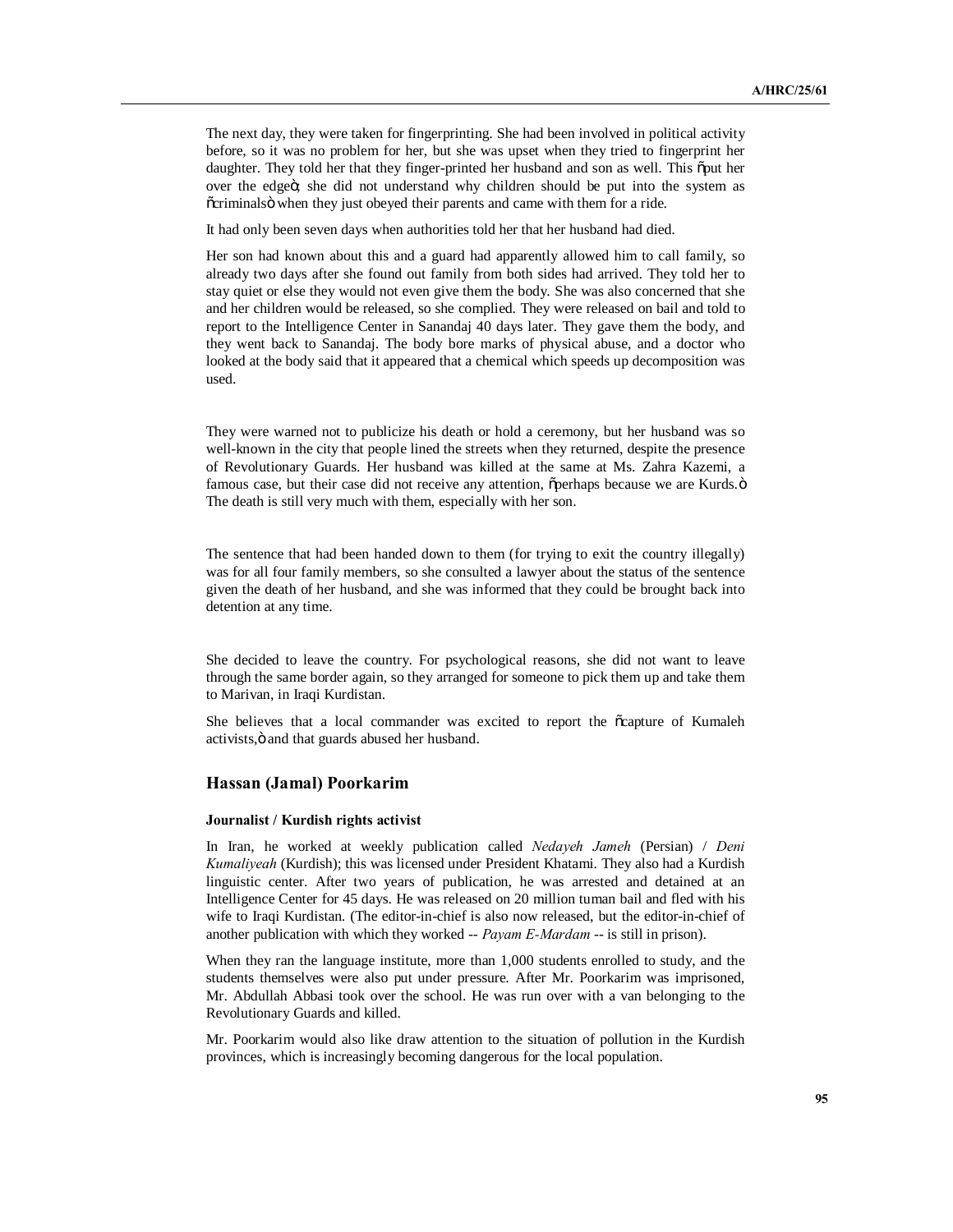Finally he would like to raise the issue of the Kulbars, who are still being shot at by Iranian guards in large numbers, and of the land mines in the region, which have still not been cleared by the Government.

# **Ms. "Suha"**

#### **Association for Kurds living in France**

Women in Iran face discrimination due to Islamic Sharia law in the country, but it is worse in Kurdistan because of local and tribal practices, and well as the lack of economic development in the region. There is a very high rate of self-immolation suicides of Kurdish women. Most girls in the rural areas do not go to school, and many girls are married off at very young ages.

Many other Kurdish women are themselves Kulbars. There is also a very high divorce rate among Kurds, and she would say that one of the reasons for this is the very bad social situation in Iran, including high rates of addiction to drugs.

There is also a high rate of prostitution in Kurdistan, even though it is against tradition of the region.

Women additionally face political repression, although this is partly the result of õpositive "integration developments. It is true that there are now women in the Kurdish associations in the region, which is a sign of integration, but they in turn, face political repression as part of the general õdenigrationö of Kurds by the Iranian Government. There are a number of Kurdish political parties that have now taken up arms, which then means that female political prisoners are treated more harshly, even if they are merely affiliated with these organizations.

# **Mr. "Kazem"**

### **Association for Kurds living in France**

Mr.  $\delta$ Kazemö would like to draw attention to the  $\delta$ horrendous $\ddot{o}$  condition of human rights for Kurds in Iran. Even those protections which are theoretically provided in the Constitution to others are not provided to Kurds. Kurds who are accused of combatting the regime through violent -- physical or civil -- activities are automatically sentenced to death.

He would also like to discuss the economic situation of the region. There are six members of Parliament representing the Kurdish regions who have recently resigned in protest over what they claim is a lack of sufficient budget allocation to the Kurdistan Province. For the past year, two percent of the budget was allocated to the Province; in the coming year, it will be 0.7%. The province of Kermanshah is also facing budget cuts.

The cultural rights of Kurds are suppressed since they are not permitted to published at all in Kurdish and must use Persian for all administrative affairs.

Finally, although the official unemployment rate in Kurdistan in listed as 20%, it is much higher in reality.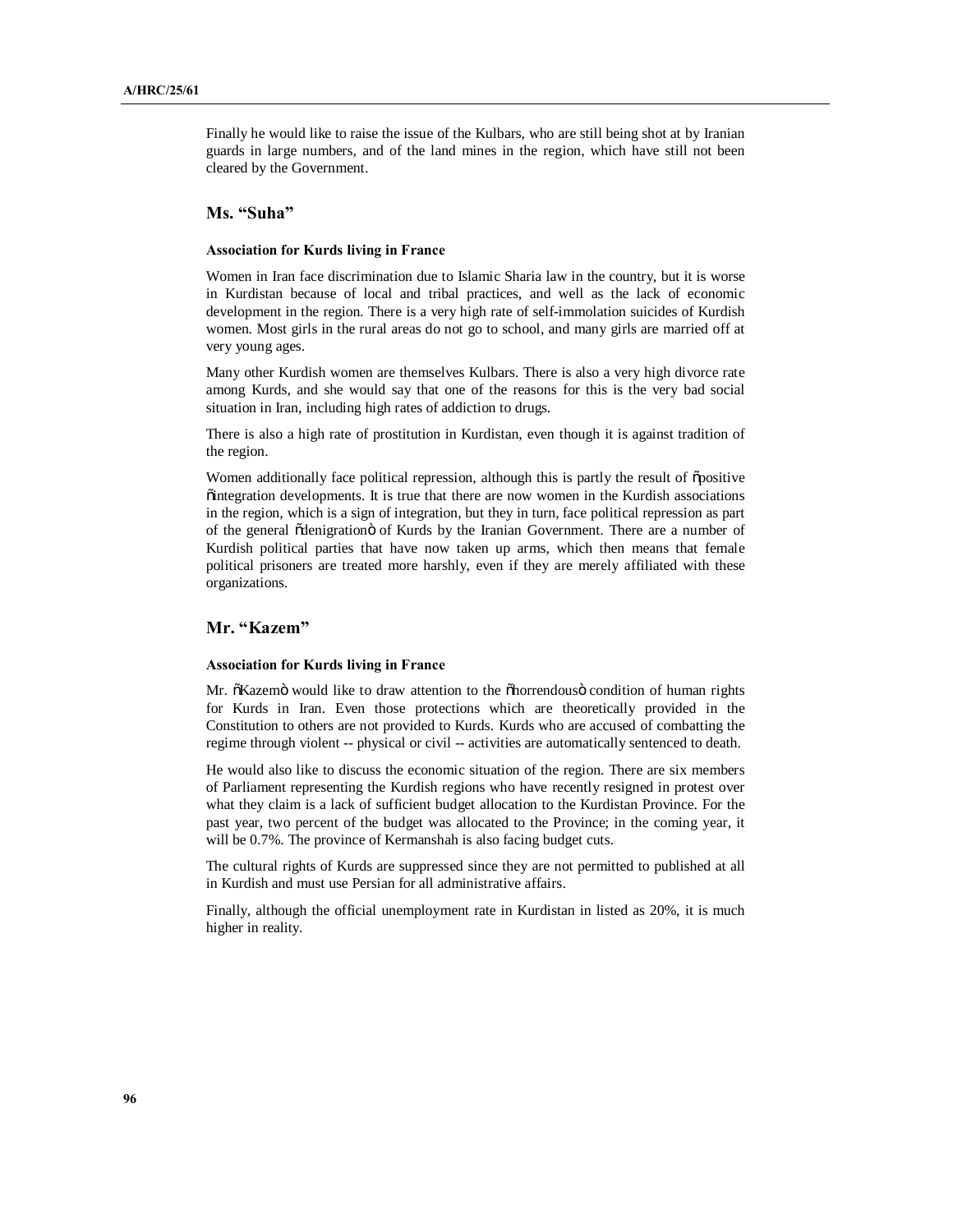# **Mr. "Hassan"**

### **Association of Kurds living in France**

A UN delegation went to Iran in 2003, and prior to that visit there had been calls for the release of an activist (Sasson Arekan-An), but he was executed the day the delegation arrived.

The Government õplays with Kurdish political prisoners in Iranö like this.

Mr. Shirko Mogaerfi was told he was going to be executed 10 times. He was transferred a number of times and underwent a mock execution before being executed in the autumn of 2013. Iraqi Kurdistan's President Jalal Talabani intervened and his execution was suspended, but then reinstated and carried out.

 $\delta$ Authorities are still playing with Messrs. Zanyar and Loghman Moradi, for example. $\delta$ 

There was a Revolutionary Guard Colonel named Mr. Hiva Tab who was himself executed this year. This man had been known to have killed numerous Kurds, but there was no trial or official complaint being pursued against him so his execution is shrouded in mystery; they feel he may have actually been executed as the result of a private or tribal dispute.

There are 28 political prisoners on death row in Kurdistan at the moment.

### **"Siamak Namatabi"**

### **Artist / 2009 green movement activist**

Mr.  $\ddot{\text{o}}$ Namatabiö from Tehran, was arrested during the February (Ashura) 2010 election protests after being beaten badly. He did not go straight to prison; instead he was taken to a hospital. He remained there for seven days, and had his broken nose set. He was taken to Section 204 (with mostly Kurds who had been arrested for Studentsø Day), whereas most other Ashura protestors had been taken to Section 7. After just a few hours he was moved to Section 204. The cell to which he was moved to, was meant to be a solitary cell, but he was squeezed in with five people (with one toilet and sink) and too few sleeping areas.

He was interrogated three times; the first time was only seven days into his sentence so he had been getting nervous. The first time he was interrogated was from 9am to 3pm. The person asked him very general questions, and did not seem to know who he was. The interrogator was kind, according to Mr. õNamatabiö.

The second time the interrogator wanted him to admit that he was involved in the protests, but they had no photos of him. It became clear they had no evidence, so he maintained that he was not involved.

The third time they brought in a photo of someone else that they said was him, but it was a fake photo, so he disputed it.

When they read his charges to him in court (72 days into prison), he denied being involved in the protests. He said he was just walking by and was a simple worker. He did not have a lawyer at that time, because authorities and even lawyers of some of his friends recommended that he not get a lawyer:  $\tilde{o}$ Having a lawyer will just make things more difficult for you.ö Unfortunately, according to Mr. õNamatabiö, this was õunfortunately trueö for others

He feels that he was convicted and sentenced because there was a sense that he had been in prison for 72 days and so should be punished or have something hanging over his head, in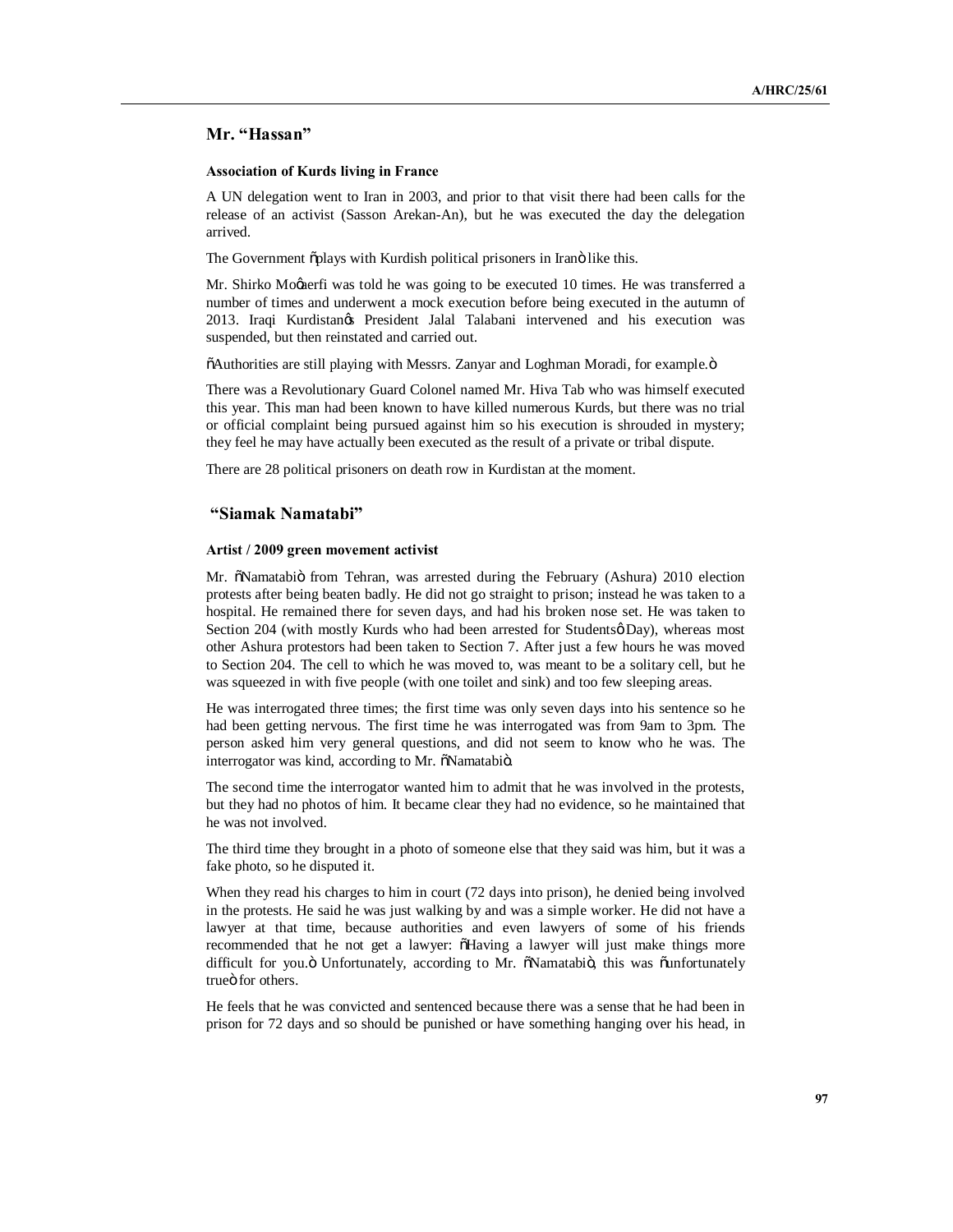the minds of authorities. The judge in his case read a statement from the interrogator when he issued his sentencing.

He left Iran in July-August 2010. It was one month after he received his first verdict, and had demanded an appeal.

In September 2010 he received a call from his mother who said that his appeal was rejected and that he received a two-year prison sentence and lashes. Authorities called his parents and they told them he was away studying in Europe, where he decided to stay.

# **Jaleh Razmi (Tabrizi)**

### **Azerbaijani rights activist**

Ms. Ramzi is the ethnic minorities *p* representative and a co-founder of Sudwind. She is a human rights activist from the Azerbaijani minority and from the Ahl-E-Haq (Yarsan) religion.

President Rouhani made a lot of pledges to the Azerbaijanis in the election, and as a result they voted for him *en masse*. For example, he promised to open Azerbaijani cultural rights center, and told them:  $\tilde{o} You$  will no longer need to fill Lake Oroumiyeh with your tears; I will fill it with water!ö

However, since then the situation has gotten worse. He appointed Mr. Ali Younessi as Governor of the Province, and he has been bad for the people. The prisons are still full, and õnothing has changed.ö

 $\tilde{\text{o}}$ The Azerbaijanis are a peaceful people; they  $\tilde{\text{o}}$ do not use violence... $\tilde{\text{o}}$ 

The Yarsan is a religion, just like Bahaas and Dervishes. Until recently, no one spoke about them, and they themselves did not raise their issue. But given the recent self-immolations, she herself, even õeven as a secular person, ö has decided to speak about it.

There are 4 million Yarsan in Iran. Many have been forced to convert to Islam, and indeed, some have. Recently, when one Yarsan man was made to shave his mustache in jail three people Hamedan and Kermanshah self-immolated; one in front of Parliament who died.

Mr. Mehdi Ghasemzadi was also recently executed.

Regarding the general situation of human rights defenders in Iran, the situation is very difficult. She, for instance, cannot go back to Iran and her family faces pressure.

The Azerbaijanis are facing cultural repression; they cannot use their own language, their Turkish names, and their street names are changed in Tabriz and elsewhere.

## **Simi Sabri**

#### **Azerbaijani rights activist**

Ms. Sabri has come to look at the question of minorities through the lens of a psychologist, especially the issue of mother tongues.

Iran, for academics of her school of thought, is like  $\tilde{o}a$  big prison for mother tongues. $\tilde{o}$ 

The Azerbaijanis are not a violent group; they never have been. But the Government also suppresses their voices, as with other minorities, and censors much of what they have to say in the news.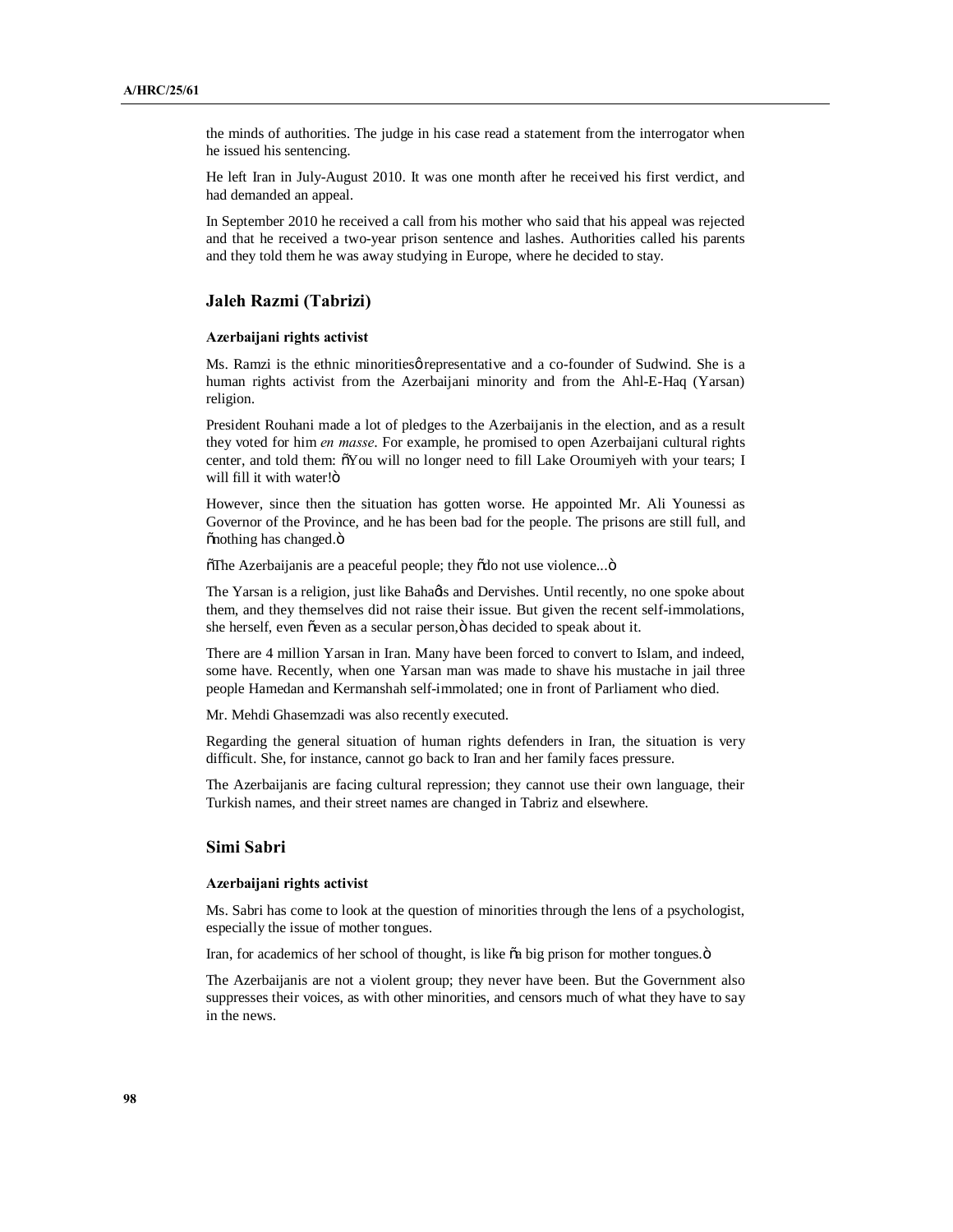She believes that half of the current Azerbaijani political prisoners are detained for protesting the drying up of Lake Oroumiyeh. Another large portion are a group of supporters of the Tractor football team, and were arrested after a game this summer. Usually during the game there are insults chanted between both sides, with the Azerbaijanis being treated as separatists and called õdonkeys. Ä Azerbaijanis in turn chant: õmother tongue is a right for everybody.ö

In one particular case, an Azerbaijani guitar player was sent to prison for six months. For the case of Saeed Matinpour, who has a heart ailment in prison, she organized a campaign for him along with Amnesty International; within hours they had over 2,000 signatures.

A last group arrest she would like to mention is when, on the one-year anniversary celebrations of partial self-rule, five people were arrested. One was beaten so badly that his ribs were broken and he was sent to the hospital.

## **Khabat Ghorbani**

### **Kurdish rights activist / journalist**

Both of his parents are Kurdish. He was born in a village called Karagol. On 25 January 1983, Iranian Revolutionary Guards and Basijis attacked his village and killed 18 people, from ages 12 to 95-years-old. Soon after, 68 people were killed in another village.

His organization has produced a documentary on this issue; there are also still many witnesses alive who can confirm this case.

Between the Revolution and 1988, altogether around hundreds of people were killed in Kurdish villages in such campaigns. Mostly they were not members of political parties; õtheir only crime was being Kurdish.ö

In his own case: Soon after the Revolution he saw the fighting begin between the Kurds and the Islamic forces. He was in Mahabad, and there were clashes every day. Iranian forces were bombarding Kurdish cities from 1979 to 1983.

In the summer of 1982, there had been a two-day conflict between the Government and Kurds in Mahabad. One of bombs fell into one of his neighborsø homes, and their son was injured. After he went by to help, he was also injured. His leg is still not fully functional. He was in the hospital for 21 days. He was first in a room with six people in the hospital; four of them died. After ten days, he was removed to another room with three people; two of them died. In the 21 days he was hospitalized, at least 70% of those who came through were killed.

He was also discriminated against at University. He had been accepted, but then he received a letter saying he was onot suitable according to the Islamic Governmento to study.

After 1988, there was a  $\tilde{o}$ Cultural Revolution $\tilde{o}$  in Iran and he was able to go to school for Applied Physics. However, he was a part of a protest and was eventually expelled from school. He fled to Iraq and later came to Europe.

## **Mr. "Hamed"**

#### **Former high-ranking politician of the Islamic Republic / former prisoner**

Mr. õHamedö was released from Raja $\phi$  Shahr Prison many years ago. There are prisoners there who require urgent medical care, including Mr. Afhsin Barimani, Mr. Siamak Mehr, and Mr Saeed Abedini. Of course Mr. Mansourat Pour and Mr. Osanloo died while prison.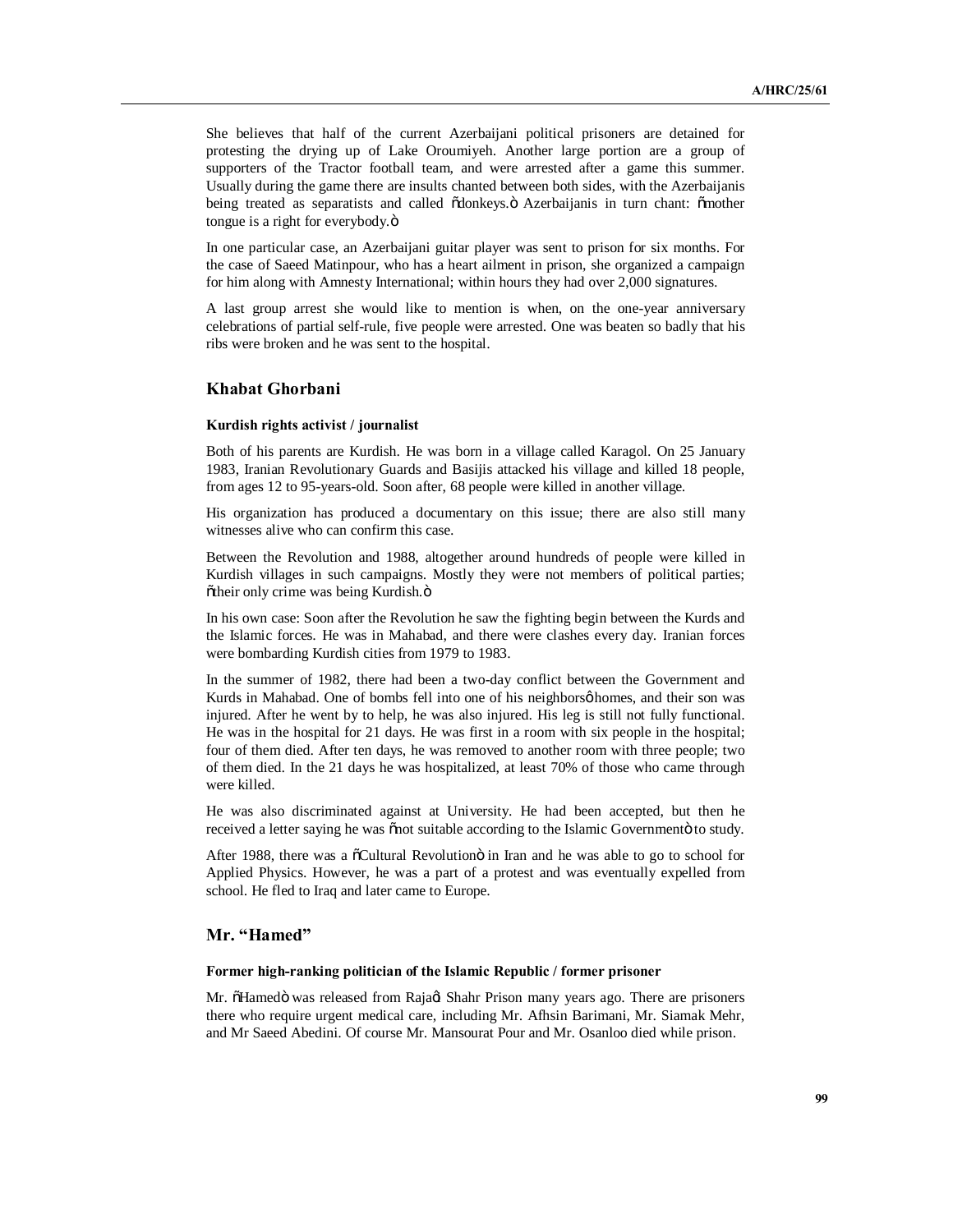There are some cases, like that of Mr. Mehr Ronavi at Raja $\alpha$  Shahr, who cannot be treated in prison, so they will die if they are not released. He also spent time at Evin Prison however, and would like to point out that conditions there are also bad for people who require medical attention, as are other prisons.

All of the wardens with whom he has had contact since he was in prison believe that the political prisoners are õagainst Islamö and so deserve to die by extension. To them, each prisoner who dies is less of a strain on the security system. $\ddot{o}$ 

Aide to the Former Presidential Campaign of Mir Hossein Moussavi

Both Mr. Moussavi and Mr. Karroubi suffer from different health problems, in large part due to the conditions of their detention. They do not have proper light or ventilation, or nutrition.

They do not often speak of the health issues in public, in order not to affect the  $\ddot{\text{omor}}$ ale of the Iranian people.ö

Ms. Rahnavard is also having heart palpitations. All are ovictims of aggression,  $\ddot{o}$  and are therefore suffering. Over the past 20 days, for example (December 2013), Moussavi, Karroubi, and Rahnavard have been threatened with execution. They have a sense that authorities are probing general opinion in Iran in order to take osome steps, o but they are not sure what those steps are.

Authorities have tried to justify their detention by making it look like a provisional disciplinary detention.

They are also being constantly monitored. The monitoring of peoplegs lives, overall, is a big problem in Iran; it is an invasion of privacy. His own house was bugged (including his bathroom and bedroom) for two weeks.

The environment is another big problem in Iran. People are dying every day from negative environmental effects.

As someone who was involved in the original drafting of the Civil Rights Charter under President Khatami, he could tell you that the current draft has nothing to do with the original version; in a way,  $\tilde{o}$  ites like a denunciation of our work. $\ddot{o}$ 

He does believe that the current international dialogue is positive, if not at least because it highlights and brings to the fore the odifferences between the Judiciary and the Government.ö

High-Ranking Official of the National Front

He would like to make three points: he has been in prison for 15 years during different period in the history of the Islamic Republic. In Iran, the "Judicial authorities and the Parliament do not follow the same system as the Government.  $\tilde{0}$ So sometimes in order to assert authority or to prove a point, they crack down on activists  $\ddot{o}$  in spite of the intentions of the Government. This happened under former President Khatami as well.

Some of the members of his movement, like Massoud Pedram, Keyvan Samimi, Ahmad Aeydabadi, and Emad Bahadabar are still in prison.

Ms. Narges Mohammadi, his wife, asks Dr. Shaheed to ensure that all of the civil associations are free to operate in Iran. People like herself and Ms. Nasrin Sotoudeh are released, but once they are out, there is no structure in which for them to work and live, and they find themselves in a õbigger prison.ö

The situation of prisons in Iran õis horrendous. Ö Especially in Vakilabad, where there is an infamous  $\delta$ Section of Death, $\ddot{\text{o}}$  where up to 500 people can be on death row at one time.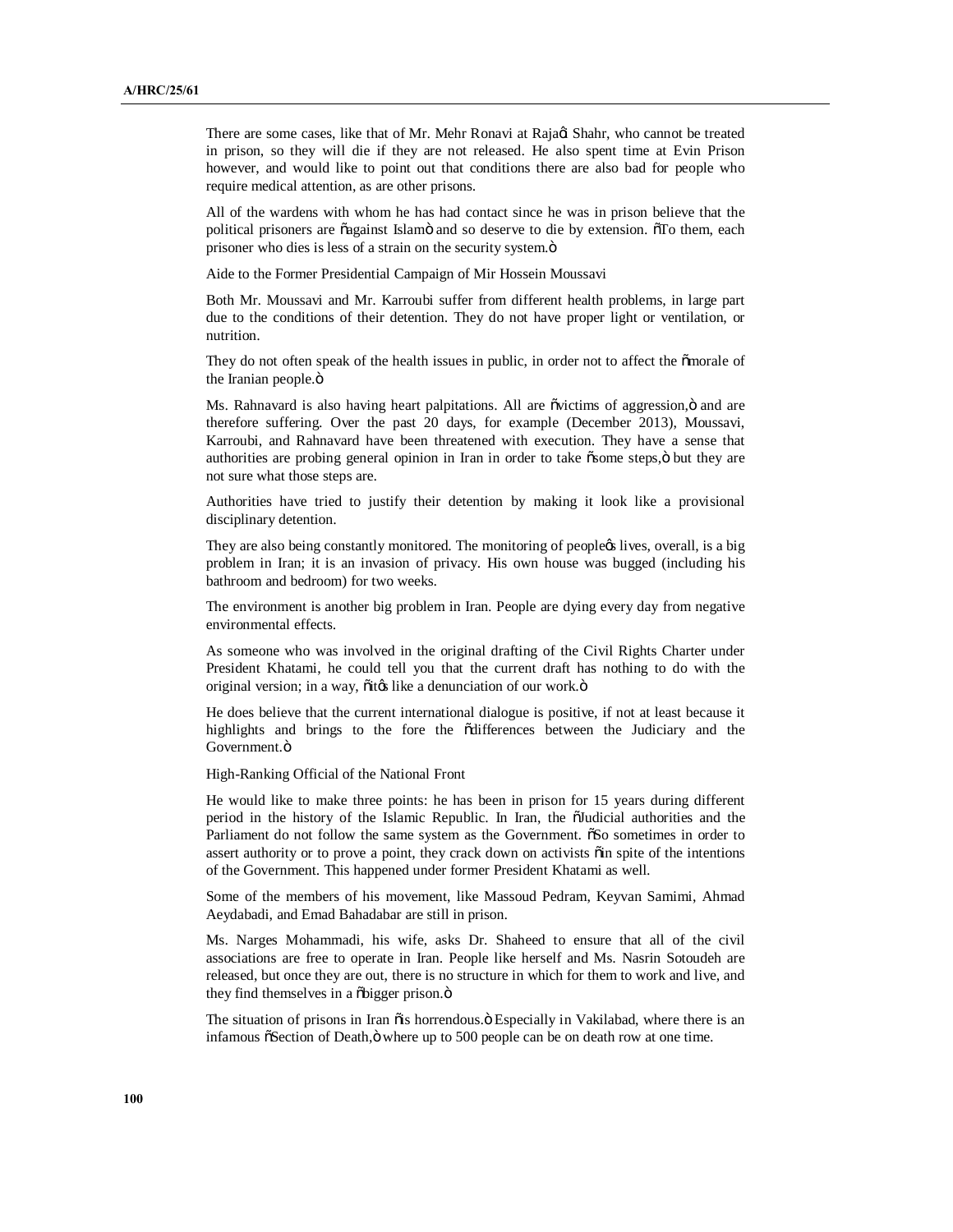## **Mr. "Abdolfattah"**

### **Political activist**

With the rise of President Rouhani, the  $\tilde{o}$ struggle between the Judiciary and the Government is very visible, ö especially when one looks at the increase in executions.

On 1 September 2013, there was a  $\tilde{\text{S}}$  at Camp Liberty involving cooperation between Iraq and Iran, specifically the Quds Forces. He believes that the reason for this attack is the same for the increase in executions;  $\ddot{\text{o}}$  internal fighting between Government branches.<sub>Ö</sub>

With regard to the attack at Ashraf / Liberty, there are still seven  $\delta$ hostages being held by the Government. The families of people at Ashraf / Liberty are harassed; for example, his own father, who was an Ayatollah, died 10 years ago, and after that the Government harassed their mother, because he and her sister living abroad have been affiliated with the MEK.

# **Afshin Karamian Nasab**

#### **Human rights defender**

Afshin Karamian Nasab was arrested in 19 November 2009 by the security forces. The two officers reported to be from the intelligence office of Kermanshah and stated to have an arrest and search warrant and showed it to him for 3 seconds and confiscated his books and statements. Mr. Karamian Nasab was reportedly blindfolded and transferred to the intelligence office of Kermanshah, where he spent 4 days in solitary confinement and interrogated 3 times that sometime would last for 5 hours and when upon court orders he was transferred to the Evin Prison, he reportedly spent 52 days in solitary confinement at ward 209 and interrogated 5 times including interrogation at night until the morning.

Mr. Karamian Nasab stated that during the interrogations he was seating on a chair with a blindfold while the interrogator would stand behind him and ask questions and was allegedly slapped and punched in the face by the interrogators and be kicked in the stomach. On the second day, he was reportedly taken to branch 2 of the Revolutionary Court of Kermanshah and was charged with õinciting the students to violent actions to oppose and overthrow the Islamic Republic of Iran State, ö õpublication and distribution of anti-state and religion statements to weaken Islam, ö  $\tilde{\text{o}}$ cooperation with anti-Islamic Revolution groups, ö and õdisturbing security and public order. Ö Mr. Karamian Nasab stated that he did not have access to legal counsel when the judge was being charged, where the judge allegedly threatened his life by stating that people who have been in his situation were executed while Mr. Karamian Nasab maintained that he was a student activist that was critical of the situation of human rights. Mr. Karamian Nasab stated that he was threatened him with rape and arrest of family members. When the interrogators reportedly found out the he is Yarsan, they would allegedly state that he is unclean and insulted him. He was reportedly released on a \$30,000 bail and while he was in Kermanshah, Branch 28 of the Revolutionary Court of Tehran issued its court ruling without his presence and sent a copy of it to his home address that stated he is a fugitive.

Mr. Karamian Nasab stated that he was sentenced to 10 years of suspended prison sentence, which was allegedly based on the case files discussed at the court and the confessions that were obtained under torture. When the court ruling was reportedly received by Mr. Karamian Nasab, the 20 days  $\phi$  time for appeal was passed. He continued his activities until he was reportedly summoned to branch 16 of Tehran revolutionary court on 21 January 2013 and faced two new charges õacting against national securityö and õpropagation against the state. "Mr. Karamian Nasab maintained that he left the country before the court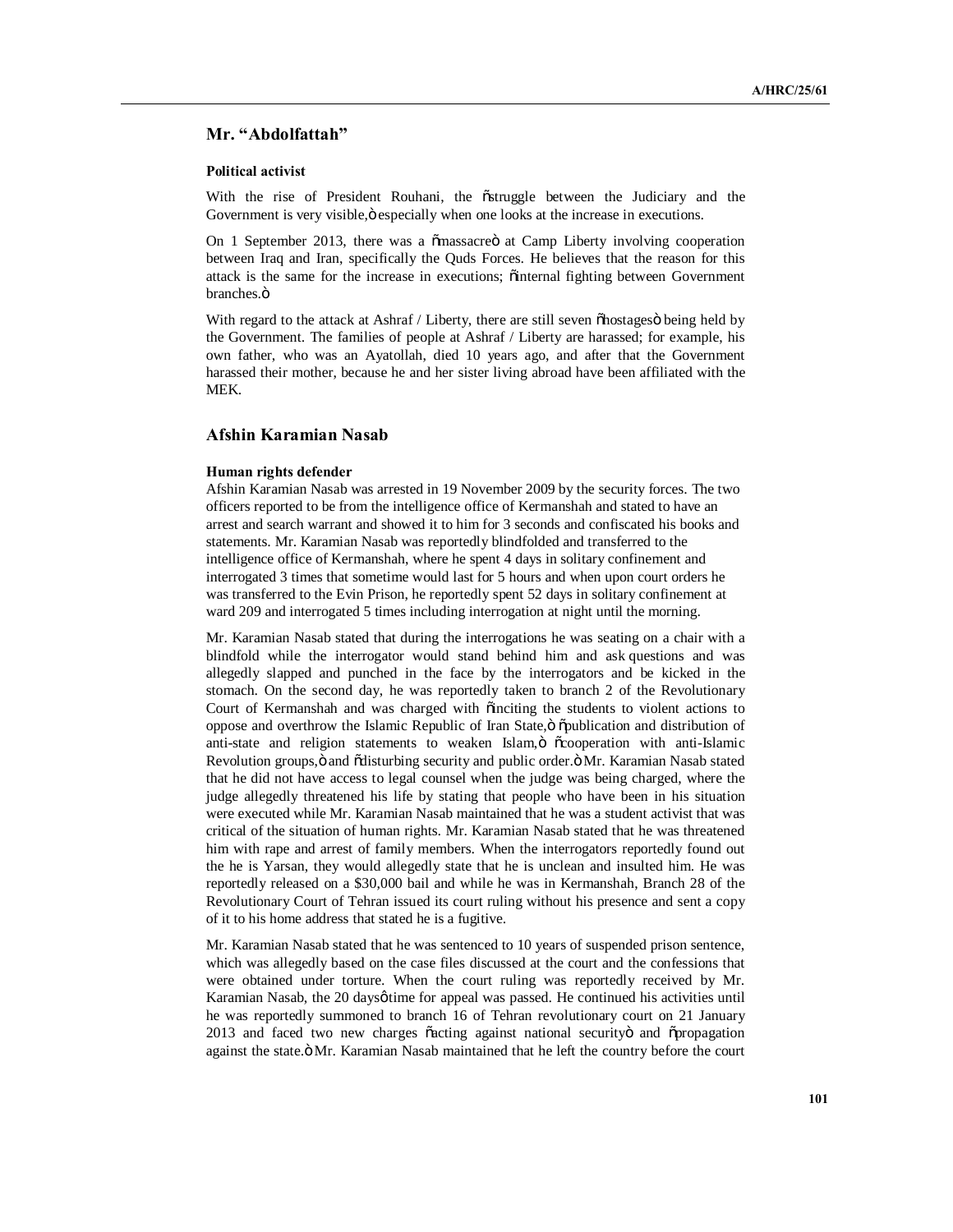session.

# **Kaveh Taheri**

## **Political activist**

Kaveh Taheri, activist and blogger, reported that he was arrested on 23 September 2012 and take to ministry of intelligence Number 100 detention center. At the detention center he was reportedly beat on his feet and suspended from the celling by a rope attached to his handcuffs. On 15 November 2012, he was reportedly taken to the Adel Abad prison in Shiraz, where his father was summoned the next day to if Kaveh Taheri is released, he would publicize his songs case. 3 December 2012 he was taken to Number 100 detention center and allegedly forced to confess is interview recorded for television. Taheri was convicted in revolutionary court for acting against national security and insulting Irangs leader. After appeals he received a 2 years prison sentences and 3 years in exile at Larestan. He was also tried in public court for  $\delta$ blasphemyö and  $\delta$ publishing false information and sentenced to 40 lashes and a fine.

# **Masoud Lavasani**

#### **Journalist / blogger**

Masoud Lavasani was reportedly arrested on 26 September 2009 by the security forces with an arrest warrant and was taken to the investigatory branch of the Revolutionary Court of Tehran. There his temporary detention order was issued without allegedly allowing him to post bail. He was officially charged with  $\delta$ propagation against the state  $\delta$  for the articles he had written about the Green Movement. The officers reportedly took his wedding album, films, novels, and fiction books, which have not been returned. According to Mr. Lavasani the authorities denied his request to have access to legal counsel and dismissed his appeals to their unlawful conduct, such as allegedly blindfolding him.

Mr. Lavasani was reportedly taken to ward 2-alef of the Evin Prison, where the interrogator allegedly used electric shocker and physically beat him during the interrogation that he would sit facing the wall; Mr. Lavasani maintained that later he had to undergo two surgeries due to the neck injury that was caused by these beatings. The interrogator would reportedly ask Mr. Lavasani about the videos that he uploaded on YouTube from the post-2009 protests, and the content of his emails, and asked him to confess in front of a camera. Mr. Lavasani stated that one of the interrogation sessions took place at 3:00am. He reportedly spent two years in prison. The court reportedly refused to accept the lawyer chosen by Mr. Lavasani and he was only able to know this on the court date.

In January 2012 Branch 26 of the Revolutioanry Cour of Tehran reportedly charged him with õacting against national security, ö õinsulting the leader, ö õpropagation against the State, ö and õinsulting the president. Ö Mr. Lavasani was sentenced to 8.5 years in prison and banned from journalism for life, which was then reduced to 6 years in prison and 10 years ban from journalism at the appeal court. In July 2012, he was released on \$267,000 bail. Mr. Lavasani stated that the authorities did not provide him with a copy of his final sentence and appeal verdict in writing. On the contrary he was verbally informed and showed the sentence after Mr. Lavasani left the country, his interrogator allegedly threatened his life.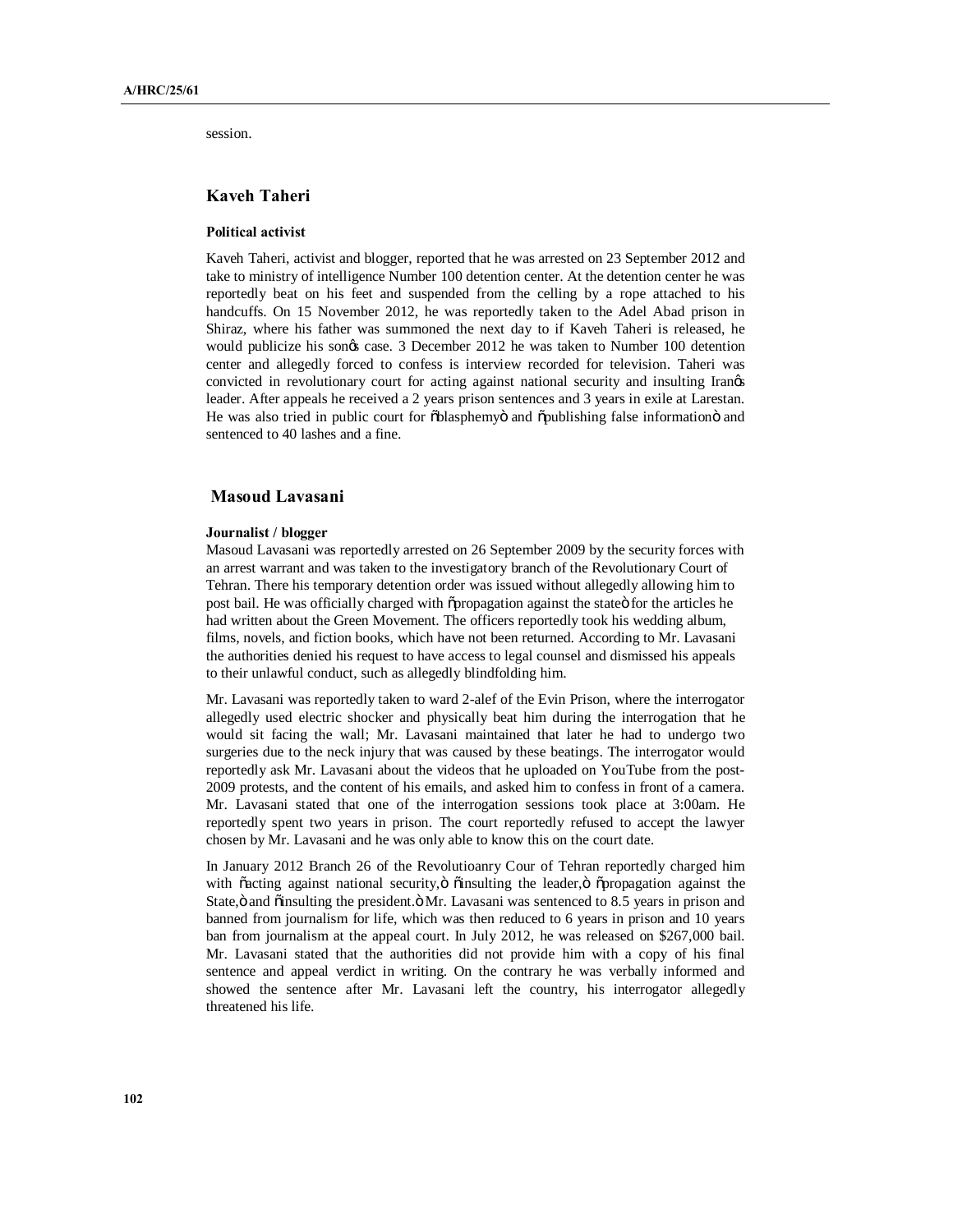# **Mr./Ms. "Hassanpour"**

#### **Baha'i**

An informed source, Mr. or Mrs.  $\delta$ Hassanpour, $\ddot{\text{o}}$  reported that in 2013, s/he was summoned over the phone by the security officers to the local intelligence office. S/he was reportedly blindfolded and taken to search his/her house and parentsø house with warrant. The security officers reportedly confiscated religious photos, books, and his/her computer. The interviewee reportedly spent the 17 days in solitary confinement and spent 7 days at the local intelligence office. The second day the judge officially charged him/her without providing evidence with  $\tilde{\text{op}}$  propagation against the state, $\ddot{\text{o}}$  "membership in association with illegal groups that disrupt security,  $\ddot{o}$  and  $\ddot{o}$  cooperation with other state enemies.  $\ddot{o}$ 

The interviewee reported that s/he did not have access to legal counsel. The interviewee maintained that s/he was interrogated 6 times, which would start after 16:00 and last between 2 to 4 hours. The interviewee was reportedly asked to wear a blindfold and face the wall while the interrogator was behind him/her and would slapped behind on the back and threatened with physical punishment. The celløs light was reportedly constantly on and he/she could hear the sound of other detainees being allegedly tortured, and insults made against the interviewee, his/her family, and beliefs. The interviewee was reportedly detained for 7.5 months, was released with \$30,000 bail and has not yet gone on trial. The interviewee reported that the Bahaøis that were arrested a few months before him/her were physically beaten and sexually harassed by the authorities.

# **Mr./Mrs. "Nasrallah"**

### **Student activist**

A student activist, Mr. or Mrs.  $\delta$ Nasrallah, ö reported that s/he was arrested by the security officers in 2010. When the interviewee asked for arrest warrant, the officer allegedly showed his walkie-talkie and stated that this is his warrant. The interviewee was reportedly blindfolded in the car and was detained at the ministry of intelligence of Mashhad for seven day, where the interrogation began on the second day and last between 3-4 hours. S/he reported that the interrogators would stand behind him/her. S/he was physically beaten by the interrogators; where they would allegedly hit his/her head on the desk.

The authorities reportedly denied him/her to use the restroom until he/she signed the documents and when on the fourth day, the s/he was taken to the Revolutionary Court of Mashhad, the judge asked him/her to sign the documents and refusing the his/her request to read the documents by stating he pulled that s/he should do so without reading them like the previous night otherwise situation will remain the same. The interviewee reportedly signed the documents that s/he later on realized were related to his/her charges,  $\ddot{o}$ Propagation against the state, ö Insulting the supreme the leader, ö  $\tilde{o}$  acting against national security, ö and õkeeping vulgar and unknown information.ö

The interviewee was reportedly released on the 7th day. In 2010, the Revolutionary Court of Mashhad reportedly sentenced the interviewee to 10 months in prison, 100 lashes, and \$70. The interviewee maintained that at the appeal court was informed by judge that s/he does not have the right to legal counsel, however, his/her friend who was a lawyer was able to submit a defense bill and the lashes were lifted. In 2011, police officers, who stated to have a warrant, arrested the interviewee and transferred him/her to the Vakil Abad prison, where s/he was allegedly raped by other cell mates. He/she allegedly also witnessed mock executions, executions, and lash punishment. The interviewee maintained that the Vakil Abad prison has the capacity for 3800-4100 inmates whereas in 2011, 13,900 prisoners were detained.